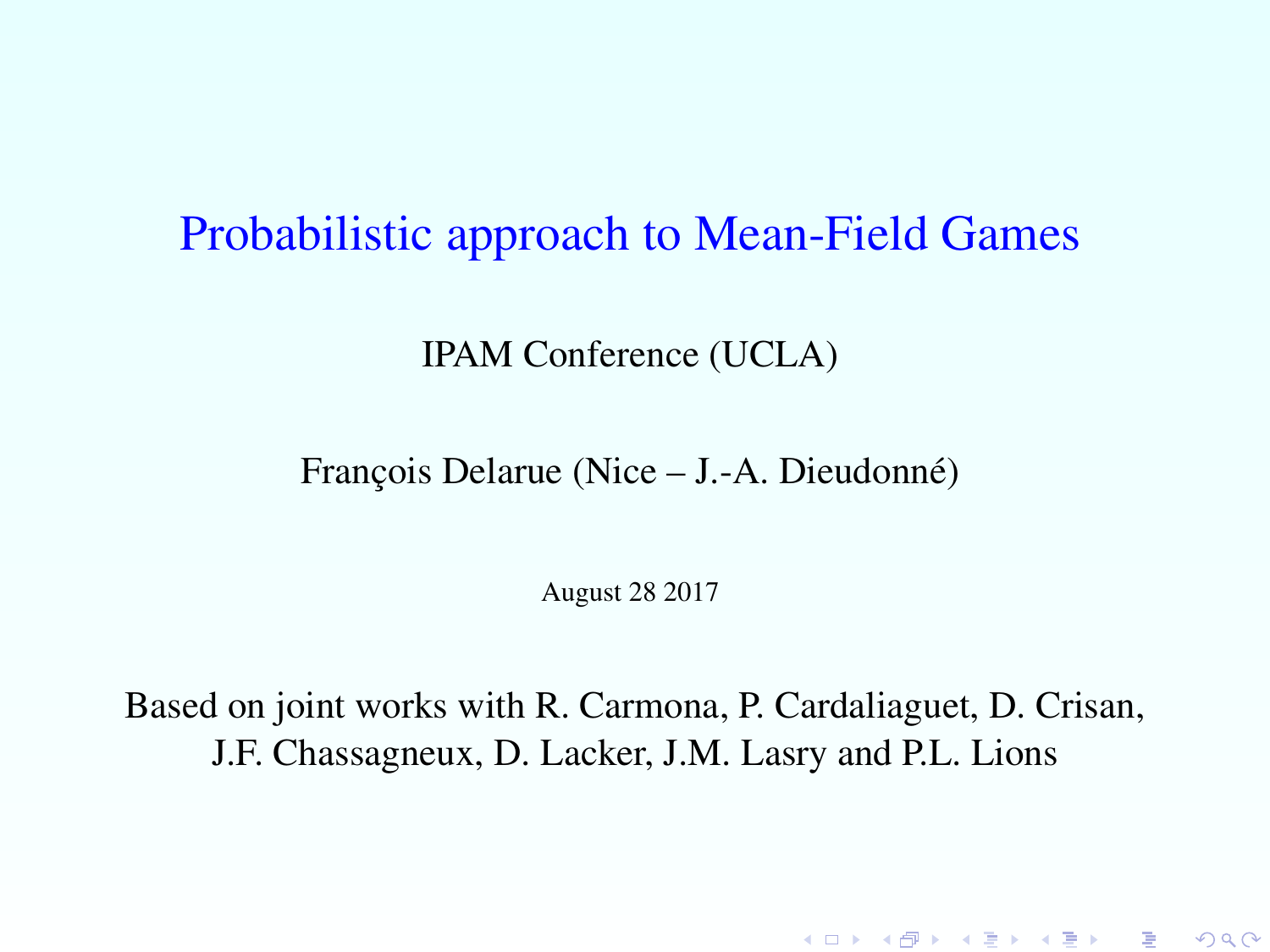## Part I. Motivation

K ロ ▶ K 레 ▶ K 코 ▶ K 코 ▶ 『코 │ ◆ 9 Q Q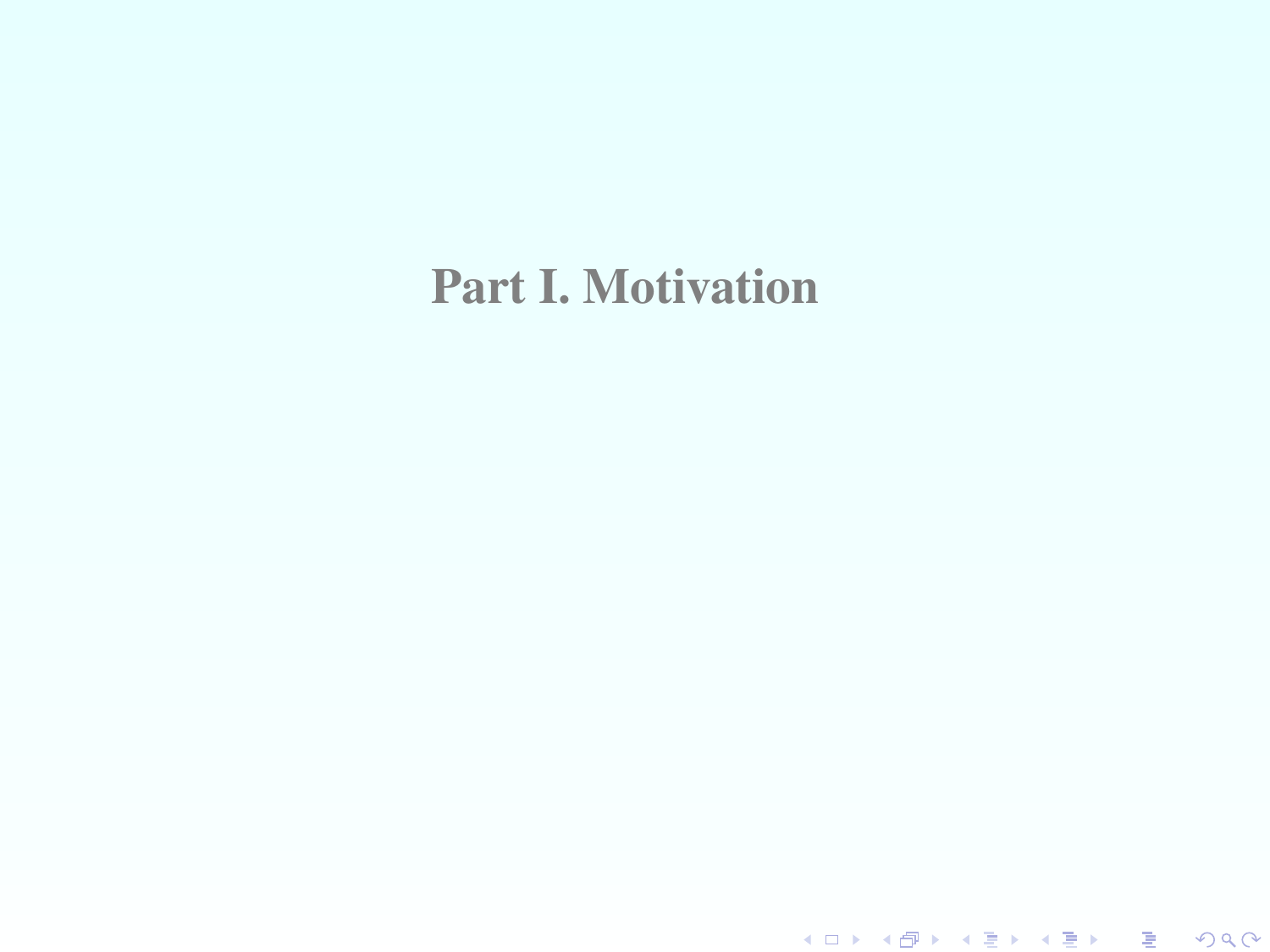# Part I. Motivation

# a. General philosophy

K ロ ▶ K 레 ▶ K 코 ▶ K 코 ▶ 『코 │ ◆ 9 Q Q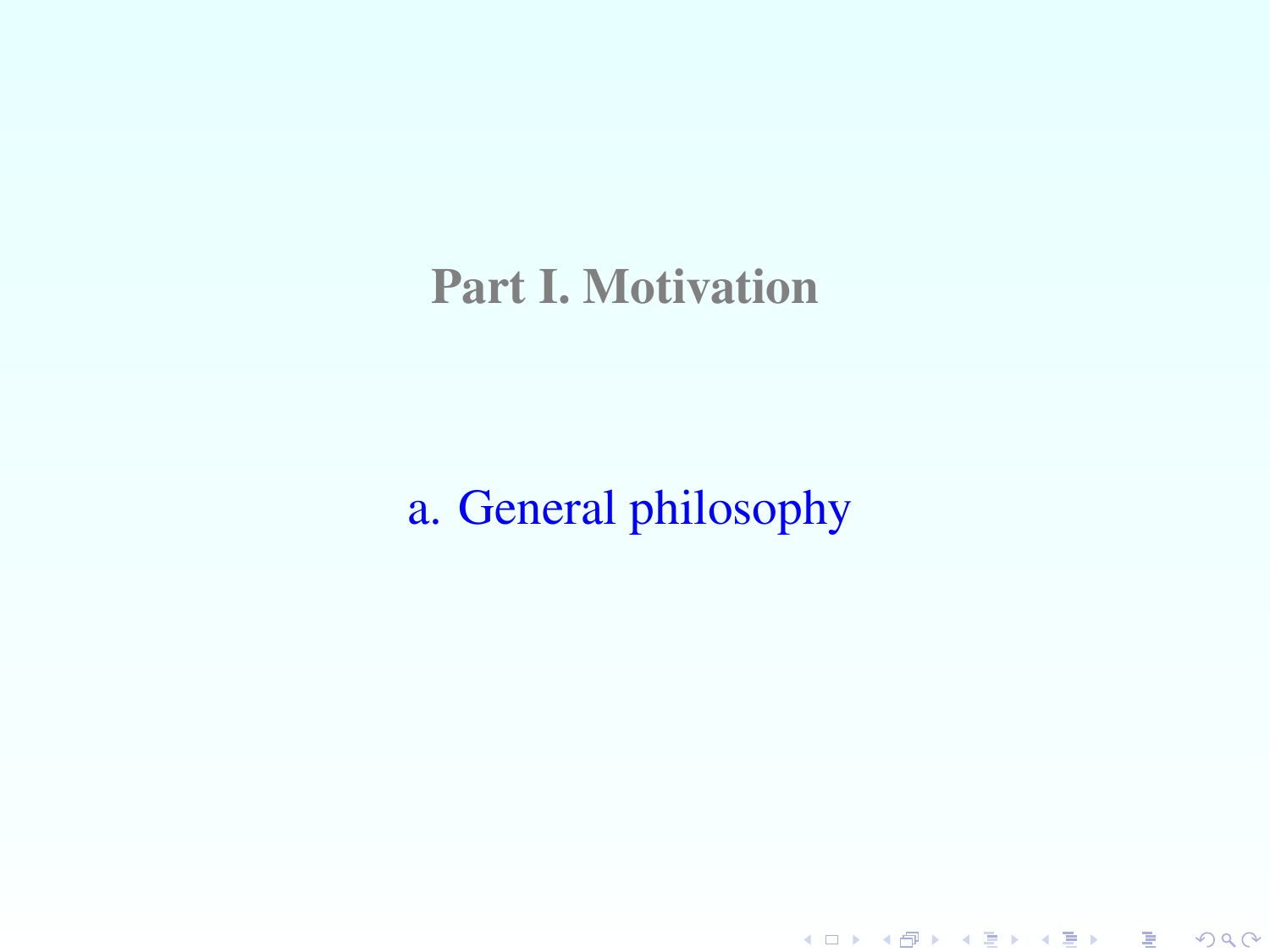# Basic purpose

• Interacting particles / players

◦ controlled players in mean-field interaction

 $\circ$  particles have dynamical states  $\leftrightarrow$  stochastic diff. equation

◦ mean-field ! symmetric interaction with whole population no privileged interaction with some particles

• Associate cost functional with each player

 $\circ$  find equilibria w.r.t. cost functionals

◦ shape of the equilibria for a large population?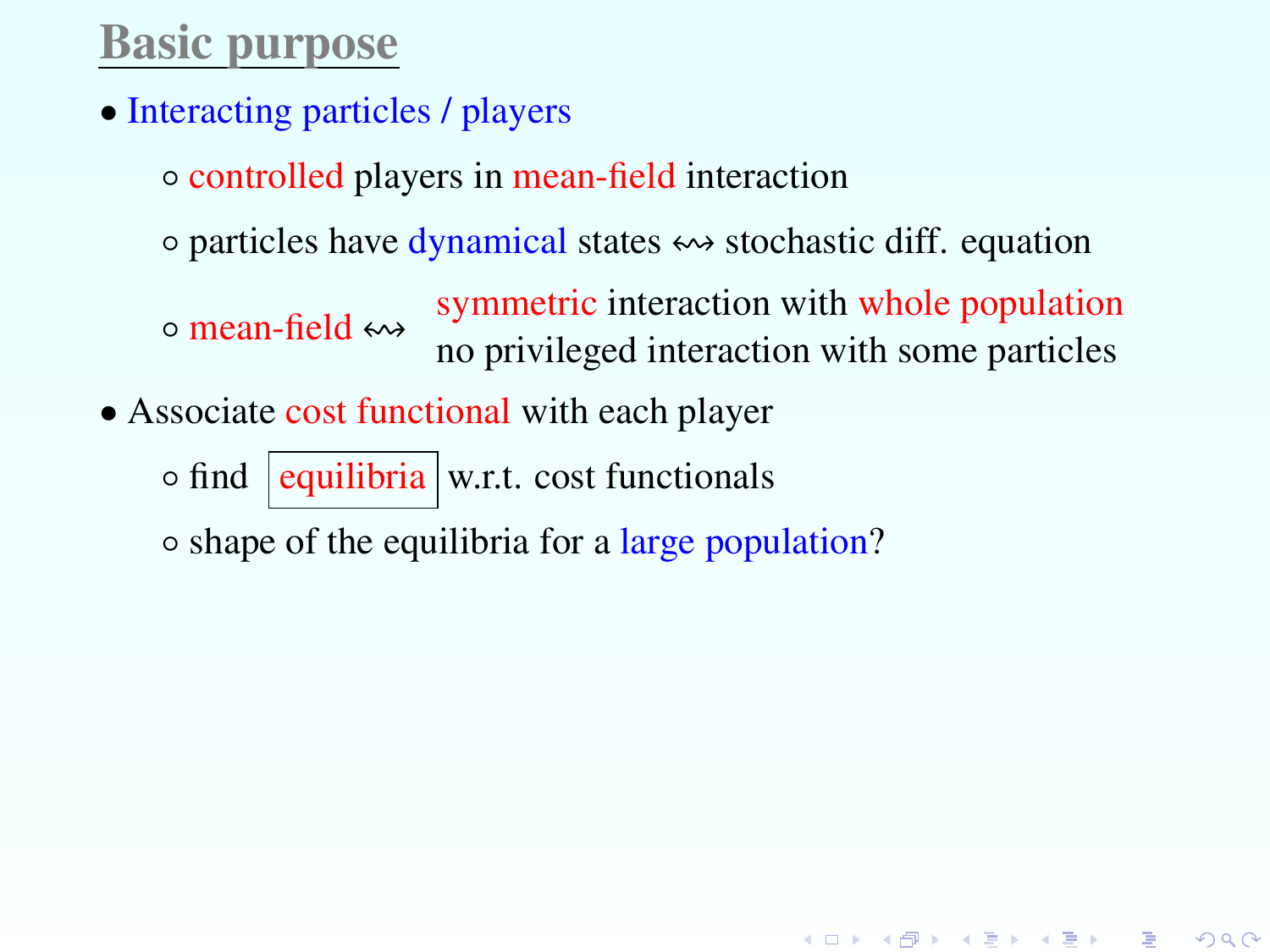# Basic purpose

• Interacting particles / players

◦ controlled players in mean-field interaction

 $\circ$  particles have dynamical states  $\leftrightarrow$  stochastic diff. equation

◦ mean-field ! symmetric interaction with whole population no privileged interaction with some particles

• Associate cost functional with each player

 $\circ$  find equilibria w.r.t. cost functionals

◦ shape of the equilibria for a large population?

• Different notions of equilibria

 $\circ$  players decide on their own  $\rightsquigarrow$  find a consensus inside the population  $\Rightarrow$  notion of Nash equilibrium

◦ players obey a common center of decision minimize the global cost to the collectivity

• Both cases  $\sim$  asymptotic equilibria as the number of players  $\uparrow \infty$ ?

K ロ K K @ K K R K X R K T R R

 $2Q$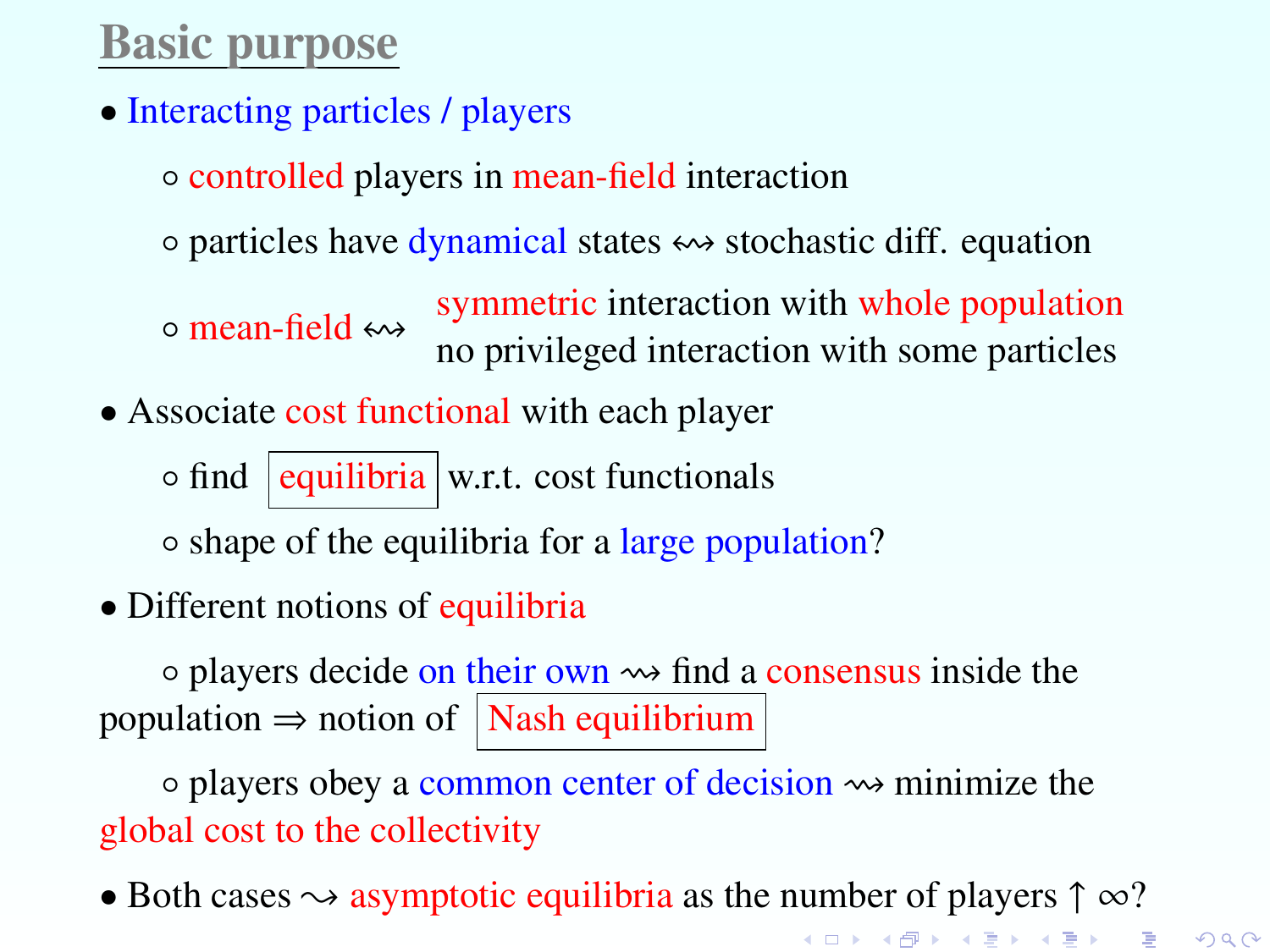# Asymptotic formulation

## • Paradigm

◦ mean-field / symmetry ! propagation of chaos / LLN

K ロ ▶ K @ ▶ K 할 ▶ K 할 ▶ → 할 → 9 Q @

◦ reduce the asymptotic analysis to one typical player with interaction with a theoretical distribution of the population?

◦ decrease the complexity to solve asymptotic formulation first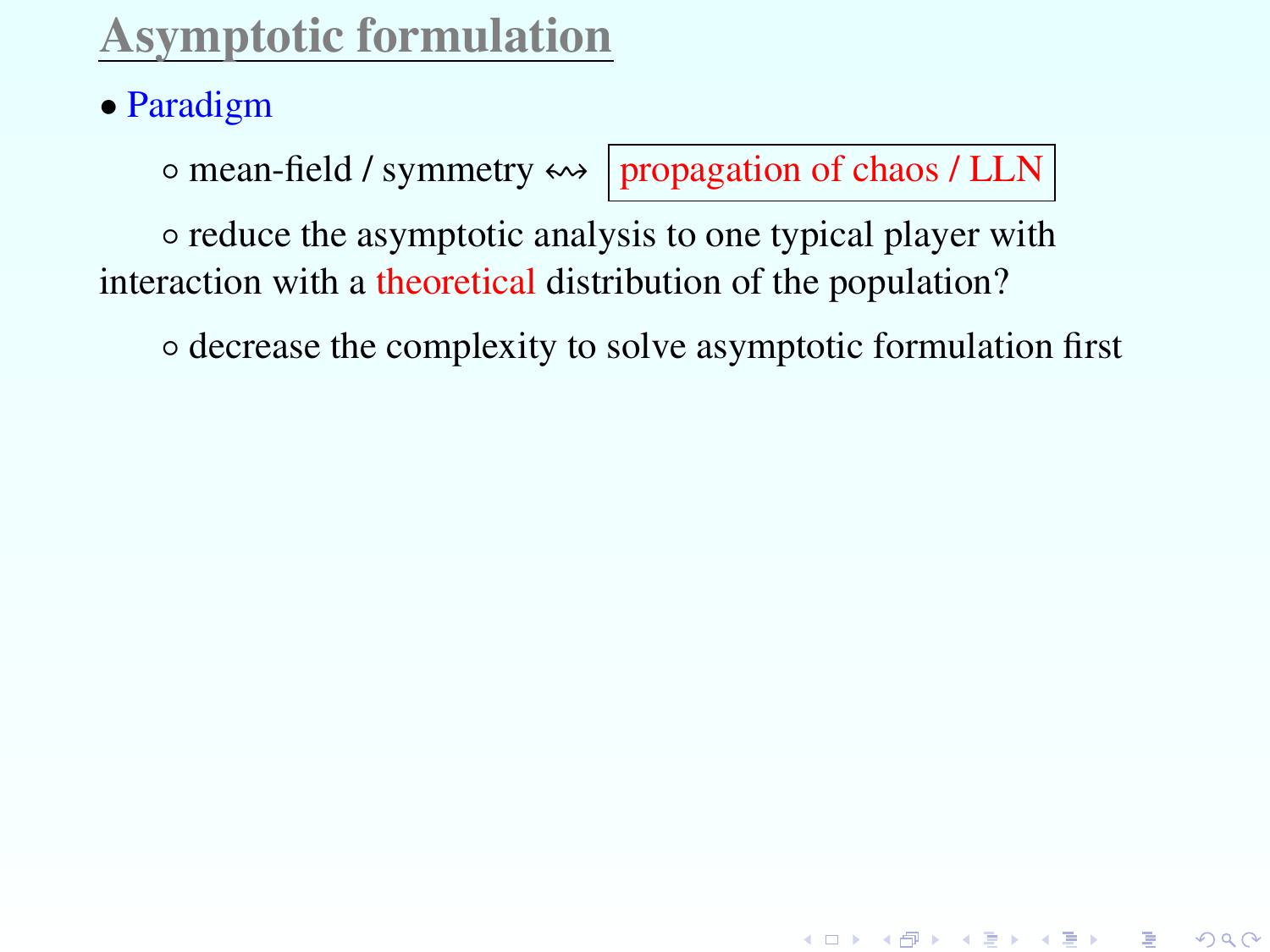# Asymptotic formulation

## • Paradigm

 $\circ$  mean-field / symmetry  $\leftrightarrow$  propagation of chaos / LLN

◆ロメ → 御メ → 君メ → 君メ → 君 →

 $299$ 

◦ reduce the asymptotic analysis to one typical player with interaction with a theoretical distribution of the population?

◦ decrease the complexity to solve asymptotic formulation first

• Program

o Existence of | asymptotic equilibria ? Uniqueness? Shape?

◦ Use asymptotic equilibria as quasi-equilibria in finite-game

◦ Prove convergence of equilibria in finite-player-systems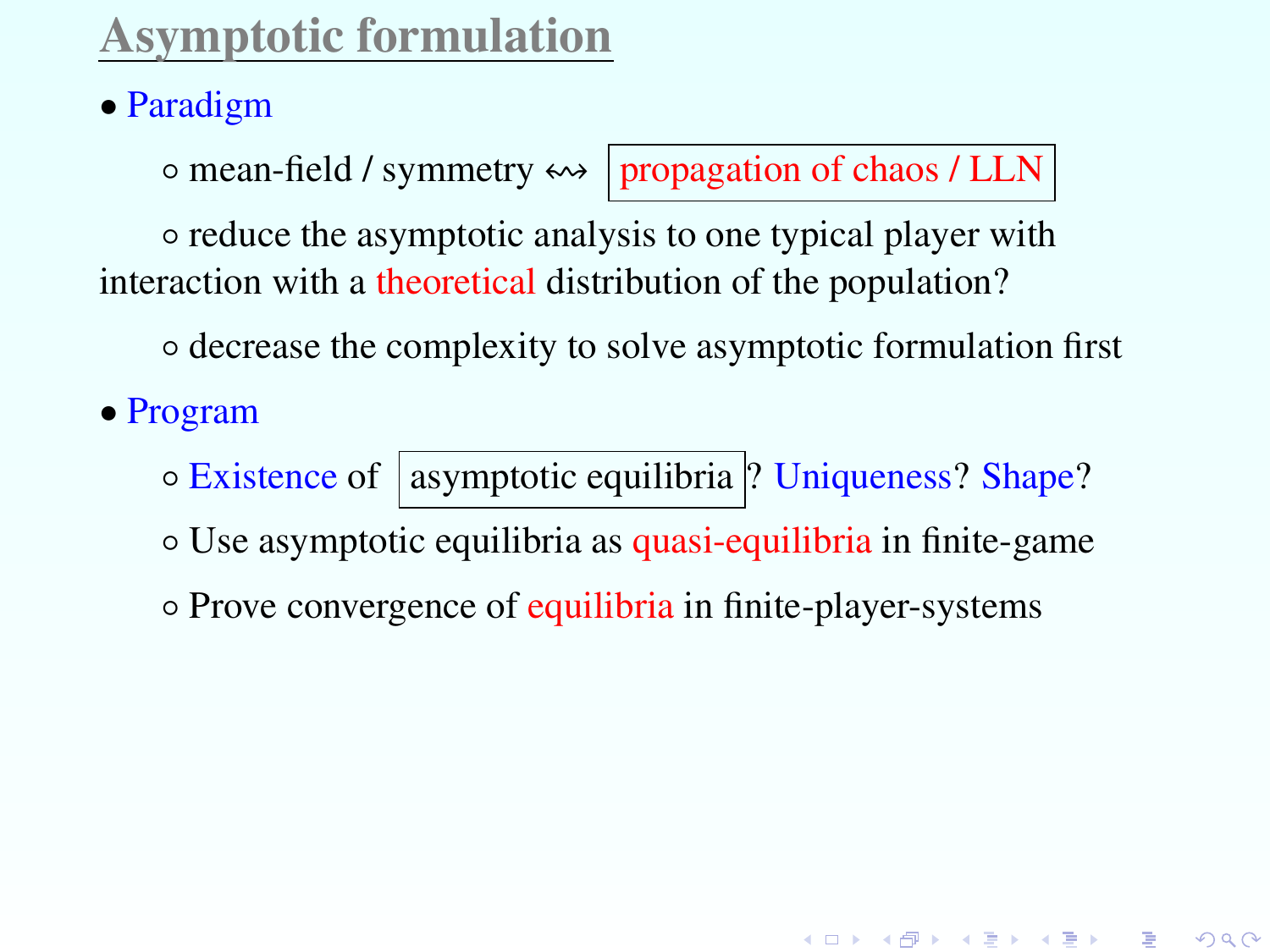# Asymptotic formulation

## • Paradigm

 $\circ$  mean-field / symmetry  $\leftrightarrow$  propagation of chaos / LLN

◦ reduce the asymptotic analysis to one typical player with interaction with a theoretical distribution of the population?

◦ decrease the complexity to solve asymptotic formulation first

• Program

◦ Existence of asymptotic equilibria ? Uniqueness? Shape?

◦ Use asymptotic equilibria as quasi-equilibria in finite-game

◦ Prove convergence of equilibria in finite-player-systems

• Asymptotic formulation of Nash equilibria  $\rightsquigarrow$  | Mean-field games! | [Lasry-Lions (06), Huang-Caines-Malhamé (06), Cardaliaguet, Achdou, Gangbo, Gomes, Porreta (PDE), Bensoussan, Carmona, D., Kolokoltsov, Lacker, Yam (Probability)]

<sup>•</sup> Common center of decision  $\rightsquigarrow$  optimal control of McKean-Vlasov SDEsK ロ ▶ K @ ▶ K 할 ▶ K 할 ▶ → 할 → 9 Q @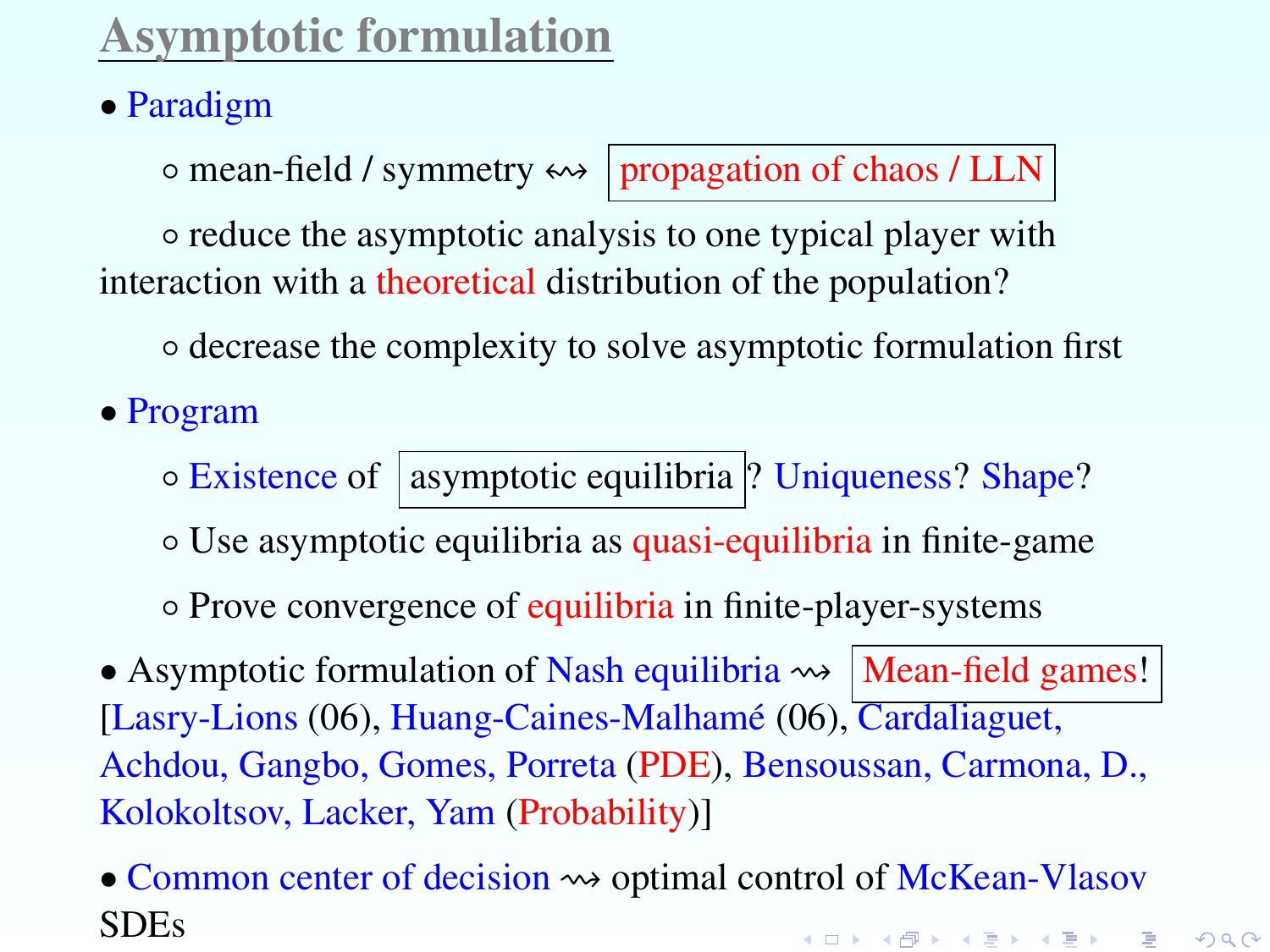# Part I. Motivation

# b. Equilibria within a finite system

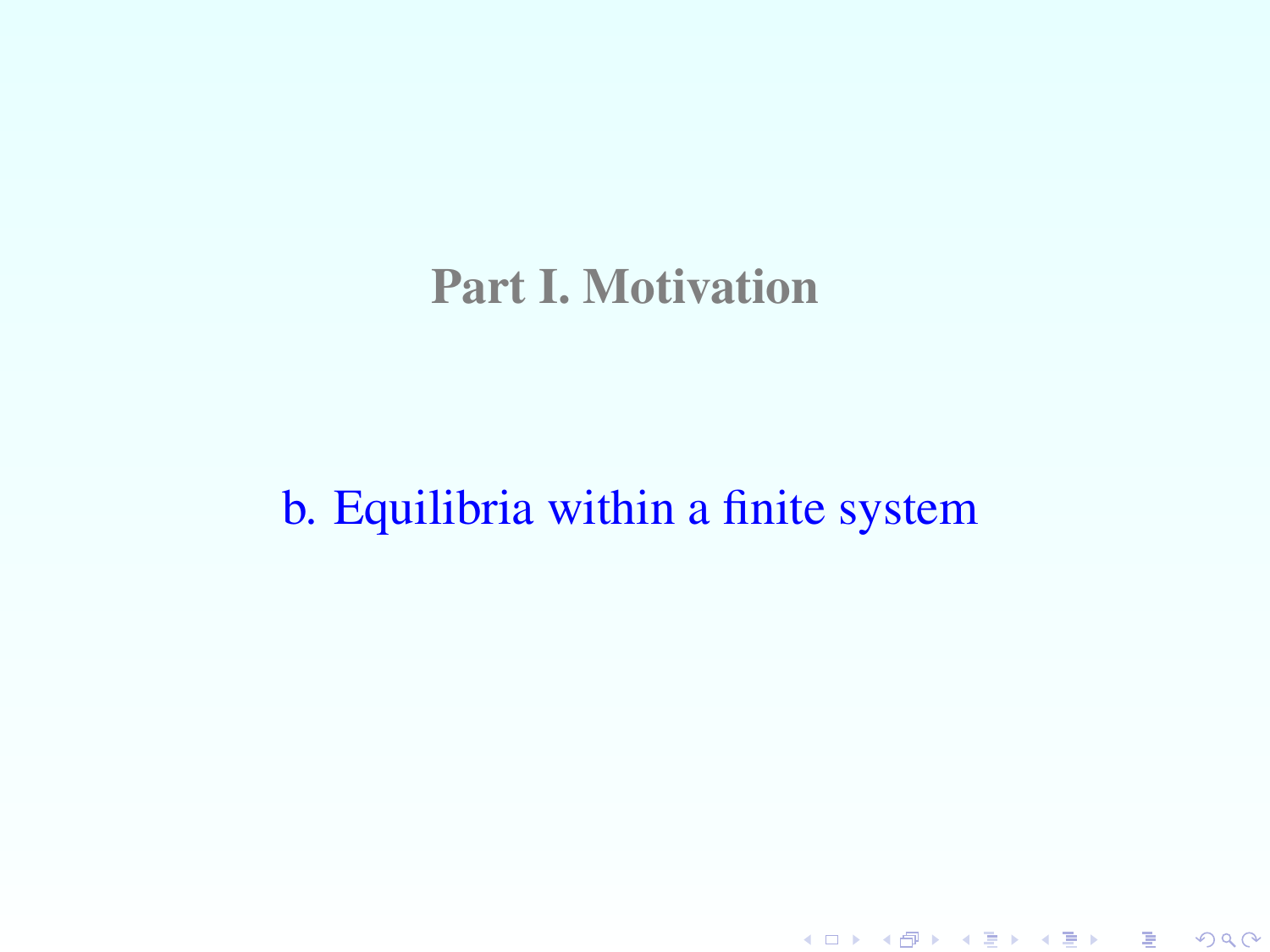# General formulation

• Controlled system of *N* interacting particles with mean-field interaction through the global state of the population

 $\circ$  dynamics of particle number  $i \in \{1, \ldots, N\}$ 

$$
\underbrace{dX_t^i}_{\in \mathbb{R}^d} = b(X_t^i, \text{global state of the collectiveity}, \alpha_t^i)dt
$$
\n
$$
+ \sigma(X_t^i, \text{global state})
$$
\n
$$
+ \sigma^0(X_t^i, \text{global state})
$$
\n
$$
+ \sigma^0(X_t^i, \text{global state})
$$
\n
$$
\underbrace{dX_t^i}_{\text{common/systemic noise}}
$$

K ロ K K @ K K 할 K K 할 K ( 할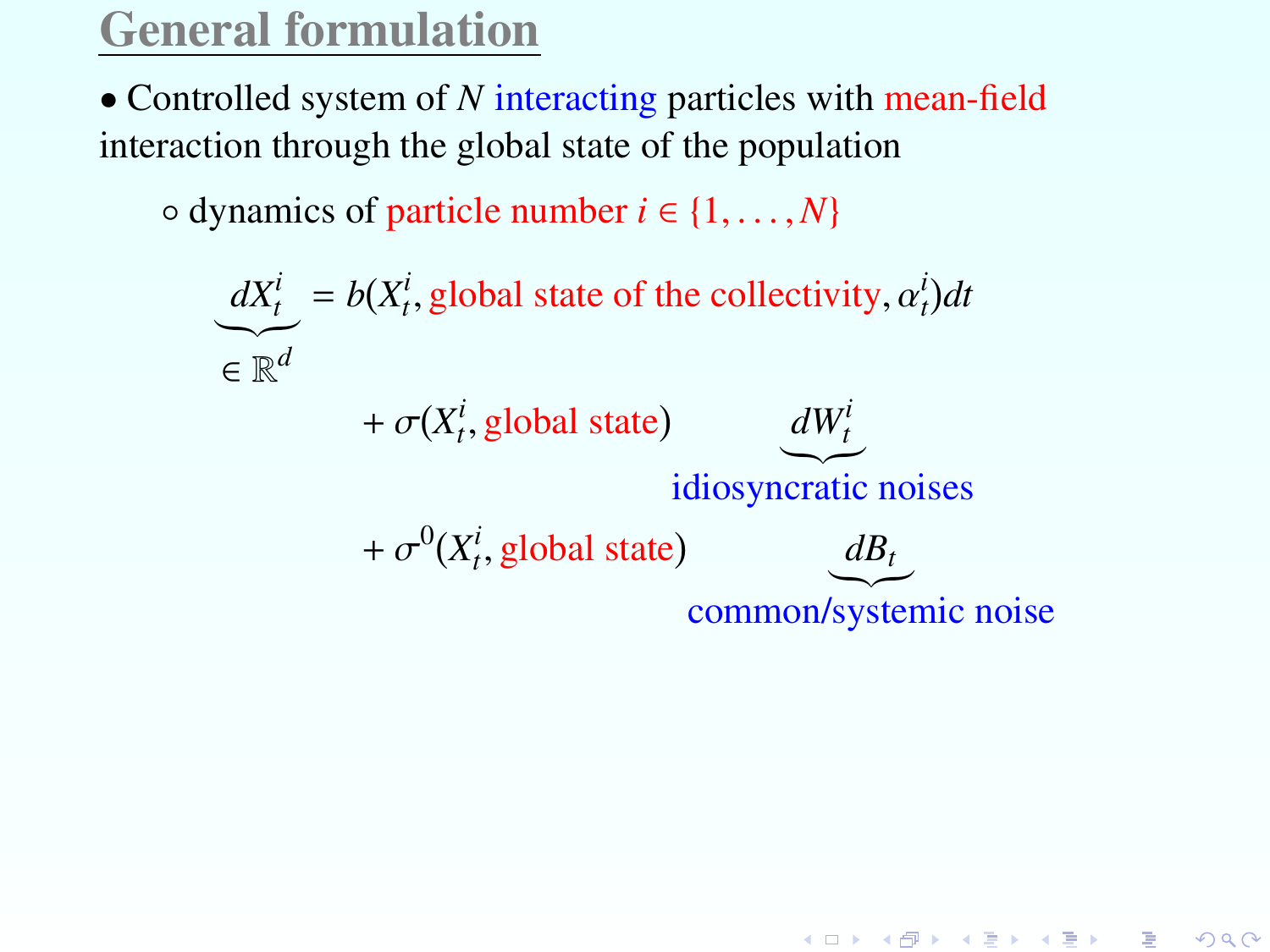# General formulation

• Controlled system of N interacting particles with mean-field interaction through the global state of the population

 $\circ$  dynamics of particle number  $i \in \{1, \ldots, N\}$ 

$$
\underbrace{dX_t^i}_{\in \mathbb{R}^d} = b(X_t^i, \text{global state of the collectiveity}, \alpha_t^i) dt
$$
\n
$$
+ \sigma(X_t^i, \text{global state})
$$
\n
$$
+ \sigma^0(X_t^i, \text{global state})
$$
\n
$$
+ \sigma^0(X_t^i, \text{global state})
$$
\n
$$
\underbrace{dX_t^i}_{\text{common/systemic noise}}
$$

• Rough description of the probabilistic set-up

 $\circ$   $(B_t, W^1, \ldots, W^N)_{0 \le t \le T}$  independent B.M. with values in  $\mathbb{R}^d$ 

 $\circ$  ( $\alpha_t^i$ )<sub>0≤*t*≤*T*</sub> progressively-measurable processes with values in *A* sed convex  $\subset \mathbb{R}^k$ ) (closed convex ⊂ R *k* )

K ロ ▶ K @ ▶ K 할 ▶ K 할 ▶ → 할 → 9 Q @

◦ i.i.d. initial conditions ⊥⊥ noises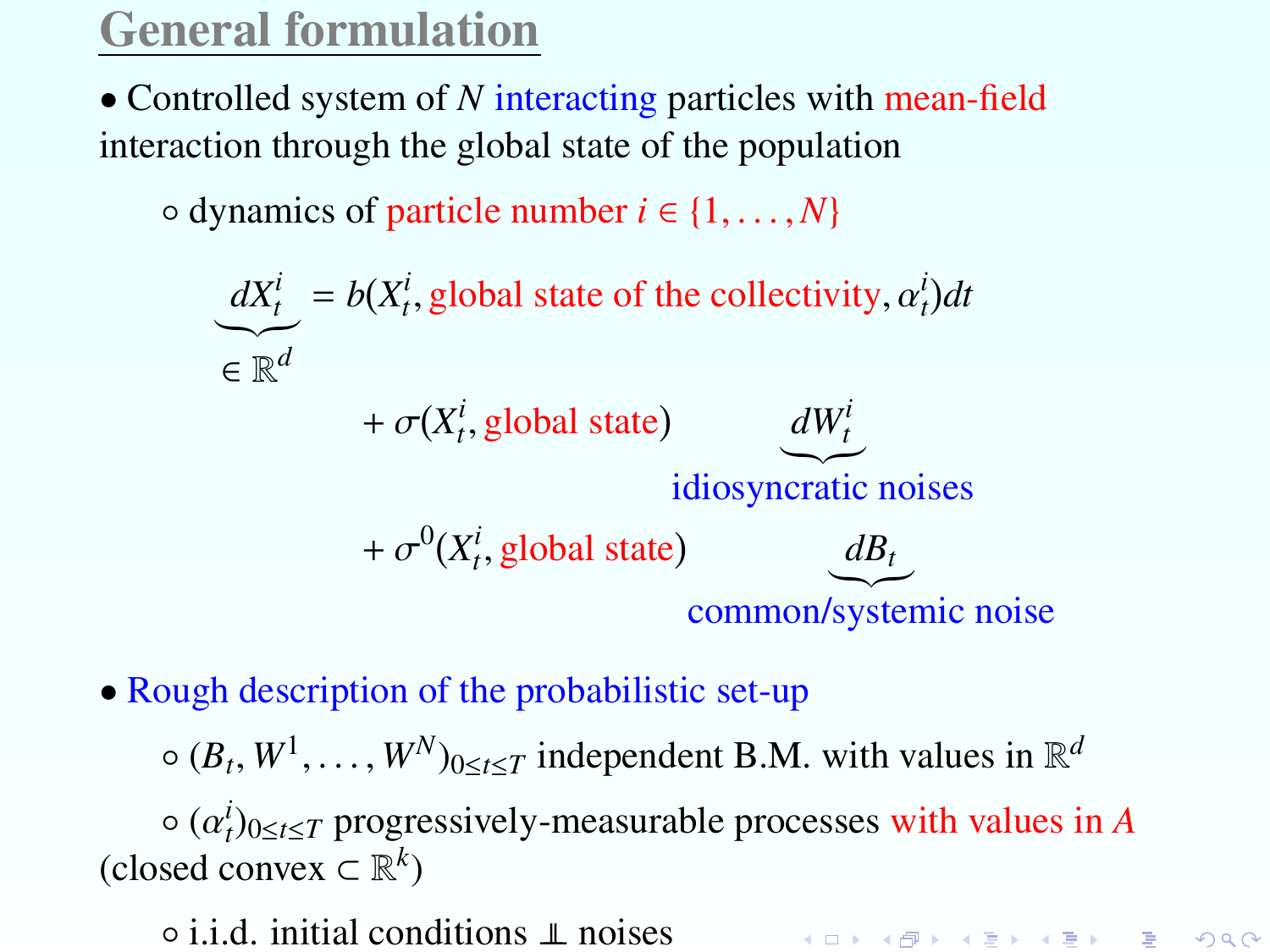# Empirical measure

• Code the state of the population at time *t* through  $\frac{\bar{\mu}_t^N}{N} = \frac{1}{N} \sum_{i=1}^N \delta_{X_t^i}$ probability measure on R *d*

 $\circ \mathcal{P}_2(\mathbb{R}^d) \rightsquigarrow$  set of probabilities on  $\mathbb{R}^d$  with finite 2nd moments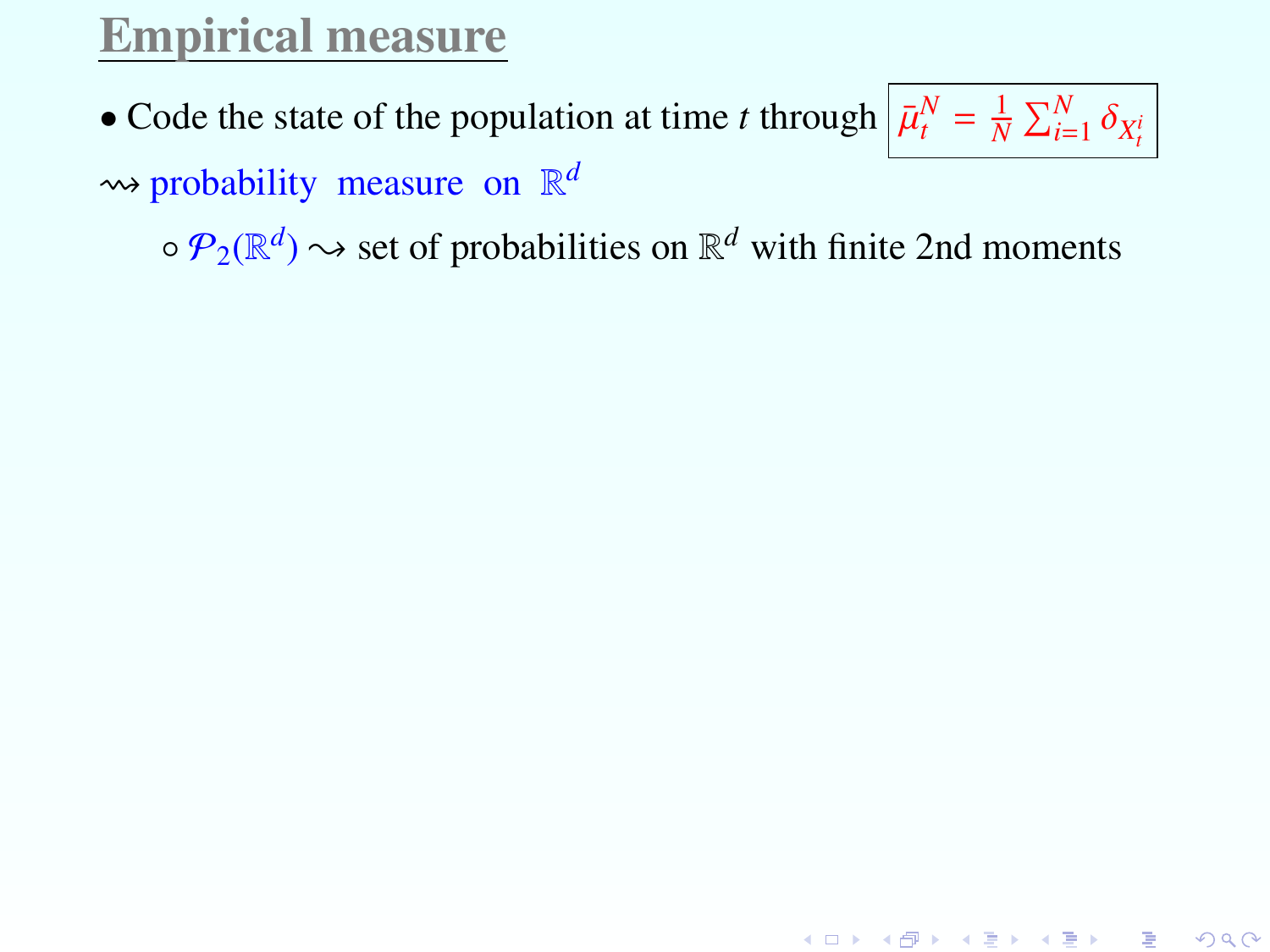## Empirical measure

• Code the state of the population at time *t* through  $\frac{\bar{\mu}_t^N}{N} = \frac{1}{N} \sum_{i=1}^N \delta_{X_t^i}$ probability measure on R *d*

 $\circ \mathcal{P}_2(\mathbb{R}^d) \rightsquigarrow$  set of probabilities on  $\mathbb{R}^d$  with finite 2nd moments

• Express the coefficients as  $b : \mathbb{R}^d \times \mathcal{P}_2(\mathbb{R}^d) \times A \to \mathbb{R}$  $d \cup \times A \longrightarrow \mathbb{R}^d$  $\sigma, \sigma^0 : \mathbb{R}^d \times \mathcal{P}_2(\mathbb{R}^d) \to \mathbb{R}^{d \times d}$ 

 $\circ$  examples:  $b(x, \mu, \alpha) = b(x, \int_{\mathbb{R}^d} \varphi d\mu, \alpha),$  $\int_{\mathbb{R}^d} b(x, v, \alpha) d\mu(v)$ 

◦ rewrite the dynamics of the particles

 $dX_t^i = b(X_t^i, \bar{\mu}_t^N, \alpha_t^i)dt + \sigma(X_t^i, \bar{\mu}_t^N)dW_t^i + \sigma^0(X_t^i, \bar{\mu}_t^N)dB_t$ 

K ロ ▶ K @ ▶ K 할 ▶ K 할 ▶ ① 할 → ① 익단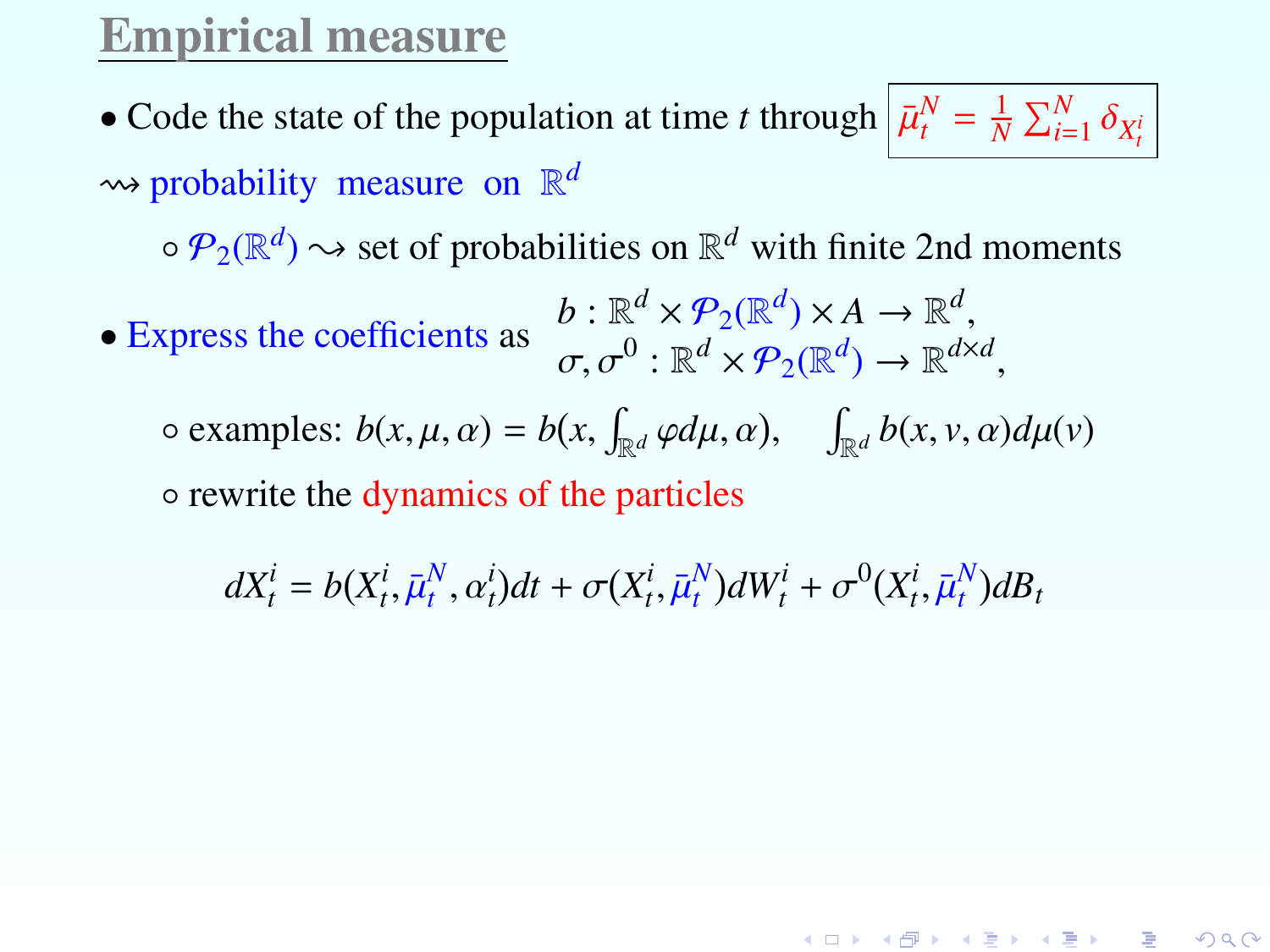# Empirical measure

• Code the state of the population at time *t* through  $\frac{\bar{\mu}_t^N}{N} = \frac{1}{N} \sum_{i=1}^N \delta_{X_t^i}$ probability measure on R *d*

 $\circ \mathcal{P}_2(\mathbb{R}^d) \rightsquigarrow$  set of probabilities on  $\mathbb{R}^d$  with finite 2nd moments

• Express the coefficients as  $b : \mathbb{R}^d \times \mathcal{P}_2(\mathbb{R}^d) \times A \to \mathbb{R}$  $d \cup \times A \longrightarrow \mathbb{R}^d$  $\sigma, \sigma^0 : \mathbb{R}^d \times \mathcal{P}_2(\mathbb{R}^d) \to \mathbb{R}^{d \times d}$ 

 $\circ$  examples:  $b(x, \mu, \alpha) = b(x, \int_{\mathbb{R}^d} \varphi d\mu, \alpha),$  $\int_{\mathbb{R}^d} b(x, v, \alpha) d\mu(v)$ 

◦ rewrite the dynamics of the particles

 $dX_t^i = b(X_t^i, \bar{\mu}_t^N, \alpha_t^i)dt + \sigma(X_t^i, \bar{\mu}_t^N)dW_t^i + \sigma^0(X_t^i, \bar{\mu}_t^N)dB_t$ 

• Cost functional to player  $i \in \{1, \ldots, N\}$ 

$$
J^{i}(\alpha^1, \alpha^2, \ldots, \alpha^N) = \mathbb{E}\bigg[g(X_T^i, \bar{\mu}_T^N) + \int_0^T f(X_t^i, \bar{\mu}_t^N, \alpha_t^i)dt\bigg]
$$

 $\circ$  same (*f*, *g*) for all *i* but *J*<sup>*i*</sup> depends on the others through  $\bar{\mu}^N$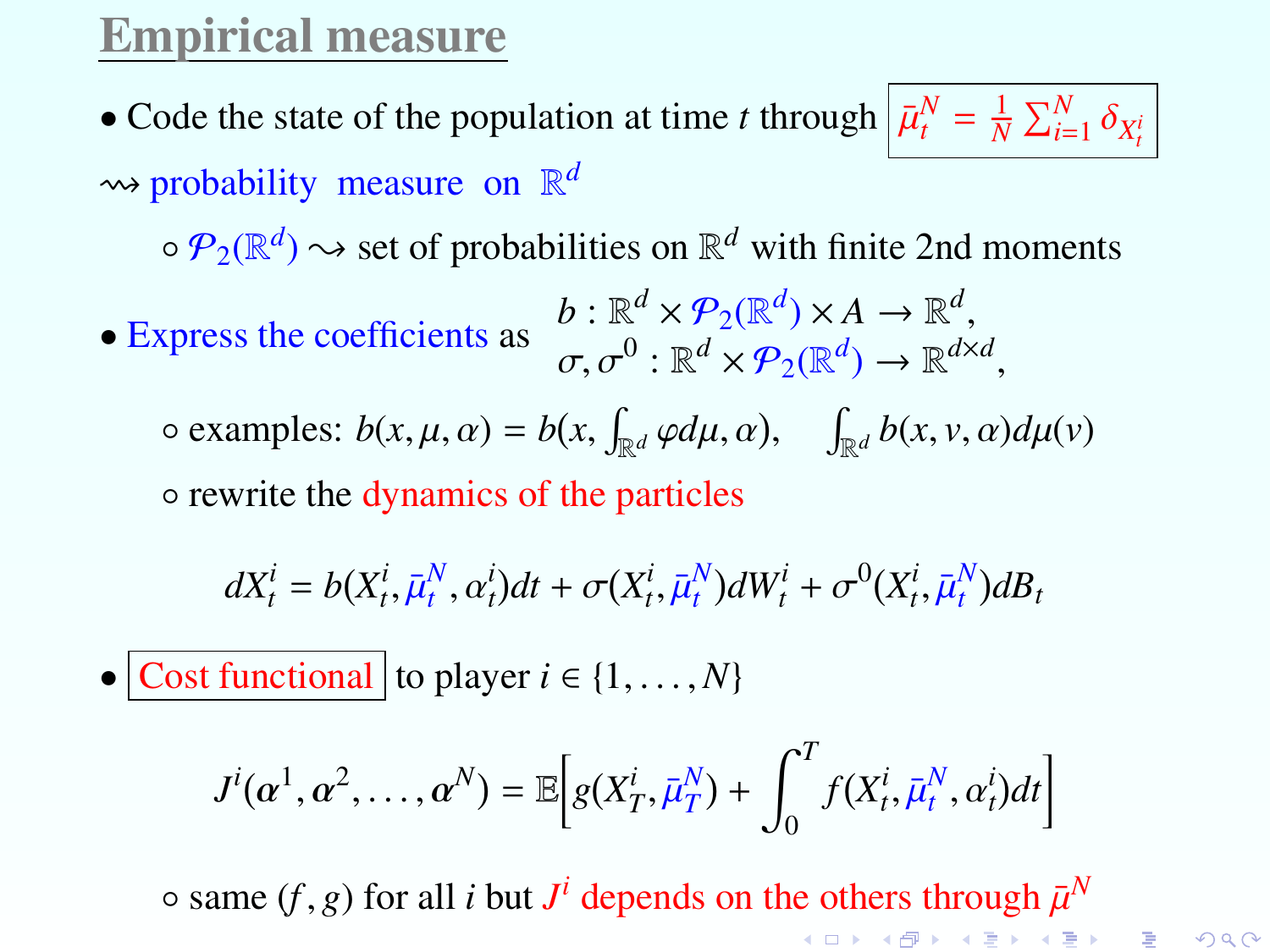# Nash equilibrium

• Each player is willing to minimize its own cost functional

 $\circ$  need for a consensus  $\sim$  Nash equilibrium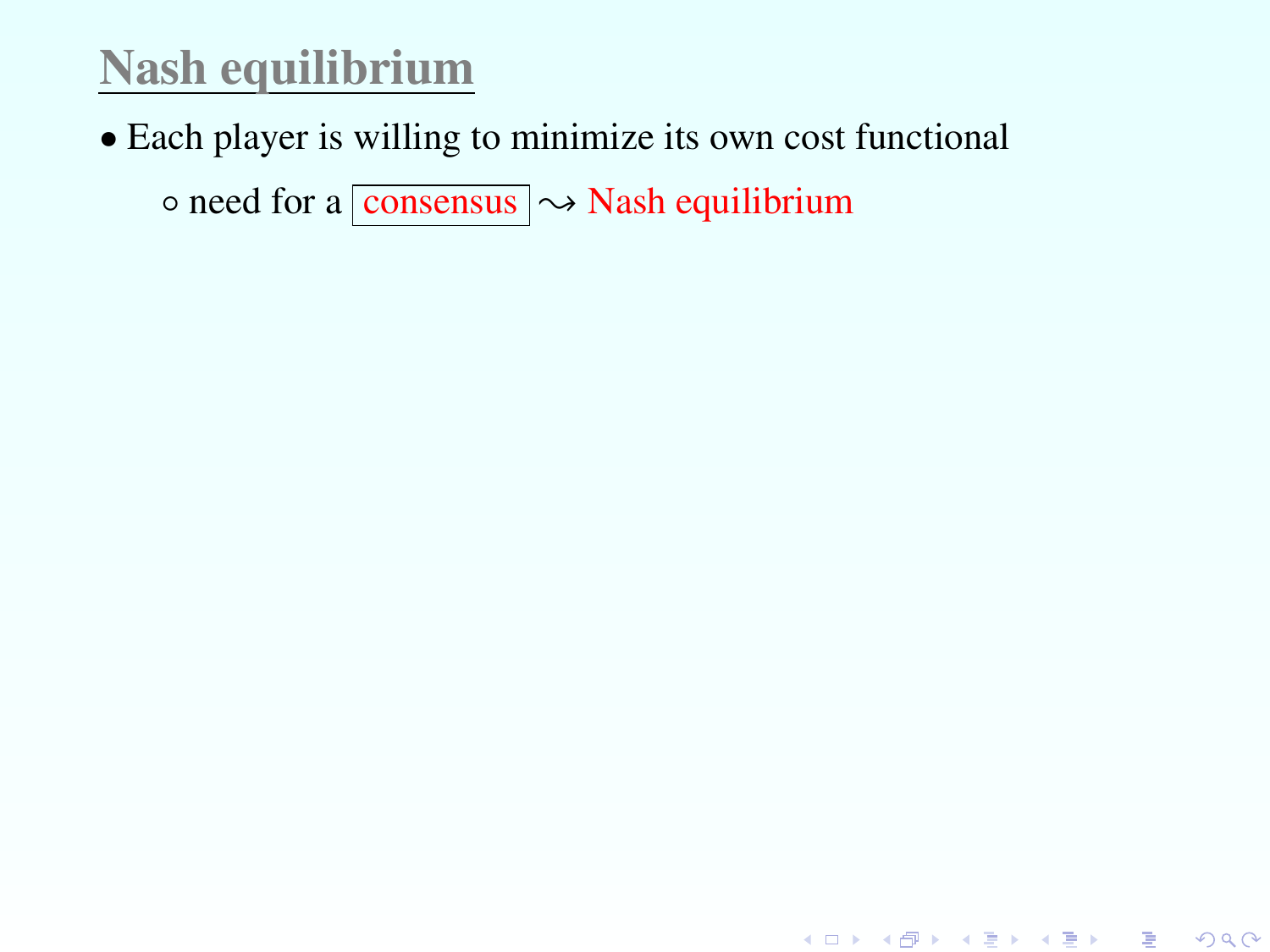## Nash equilibrium

- Each player is willing to minimize its own cost functional  $\circ$  need for a consensus  $\sim$  Nash equilibrium
- Say that a *N*-tuple of strategies  $(\alpha^{1,\star}, \ldots, \alpha^{N,\star})$  is a consensus if

◦ no interest for any player to leave the consensus

 $\circ$  change  $\alpha^{i,*} \leadsto \alpha^i \Rightarrow J^i \nearrow$ 

$$
J^i(\alpha^{1,\star},\ldots,\alpha^{i,\star},\ldots,\alpha^{N,\star}) \leq J^i(\alpha^{1,\star},\ldots,\alpha^i,\ldots\alpha^{N,\star})
$$

K ロ ▶ K @ ▶ K 할 ▶ K 할 ▶ → 할 → 9 Q @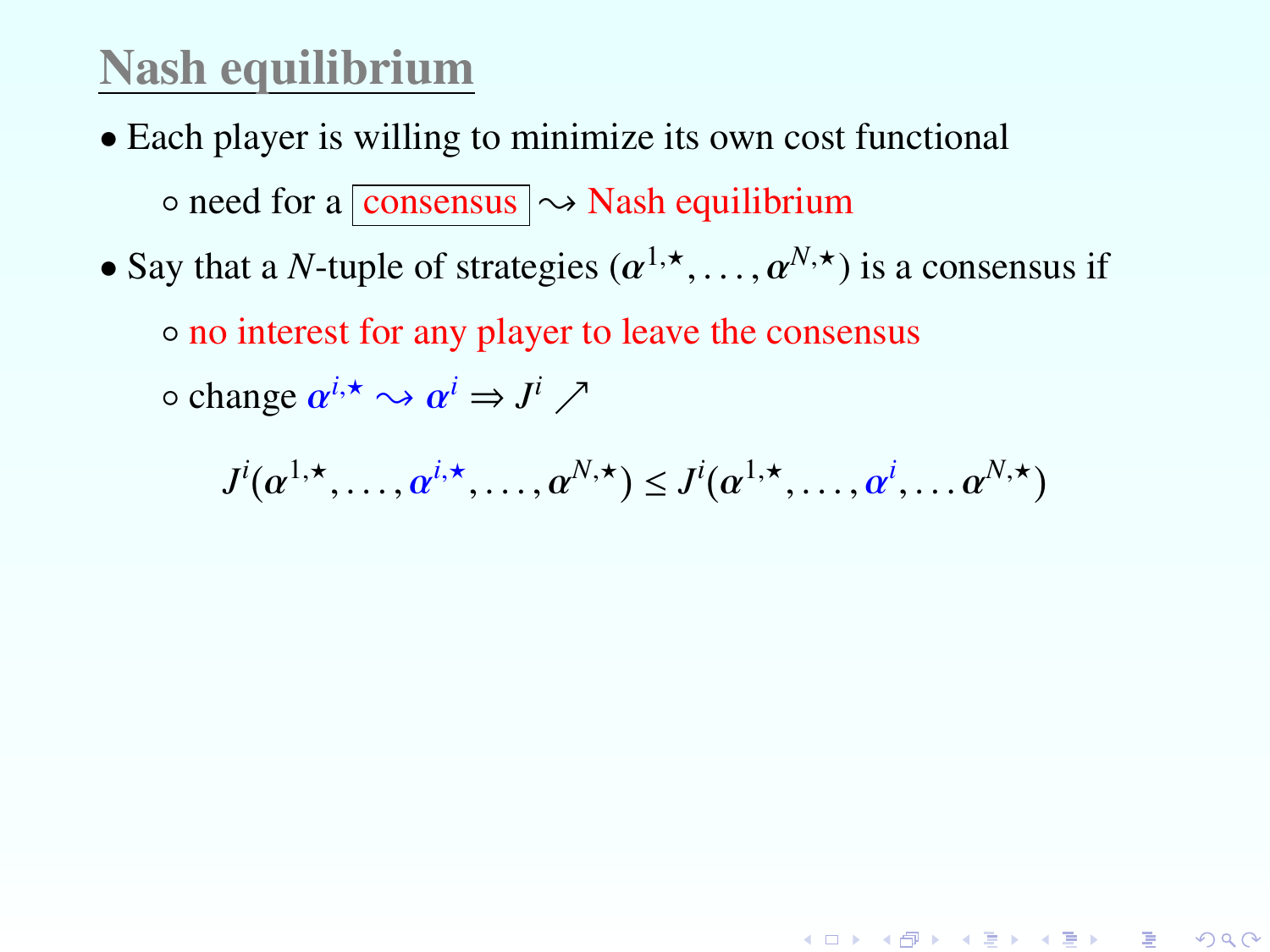#### Nash equilibrium

- Each player is willing to minimize its own cost functional  $\circ$  need for a consensus  $\sim$  Nash equilibrium
- Say that a *N*-tuple of strategies  $(\alpha^{1,\star}, \ldots, \alpha^{N,\star})$  is a consensus if

◦ no interest for any player to leave the consensus

 $\circ$  change  $\alpha^{i,*} \leadsto \alpha^i \Rightarrow J^i \nearrow$ 

$$
J^{i}(\alpha^{1,\star},\ldots,\alpha^{i,\star},\ldots,\alpha^{N,\star}) \leq J^{i}(\alpha^{1,\star},\ldots,\alpha^{i},\ldots\alpha^{N,\star})
$$

• Meaning of  $\left[\text{freezing} \mid \alpha^{1,\star}, \ldots, \alpha^{i-1,\star}, \alpha^{i+1,\star}, \alpha^{N,\star}\right]$ 

 $\circ$  freezing the processes  $\rightsquigarrow$  Nash equilibrium in open loop  $\alpha \, a_t^i = \alpha^i(t, X_t^1, \dots, X_t^N) \rightarrow$  each function  $\alpha^i$  is a Markov feedback<br>Jash over of Markov loop  $\sim$  Nash over of Markov loop

◦ leads to different equilibria! but expect that there is no difference in the asymptotic setting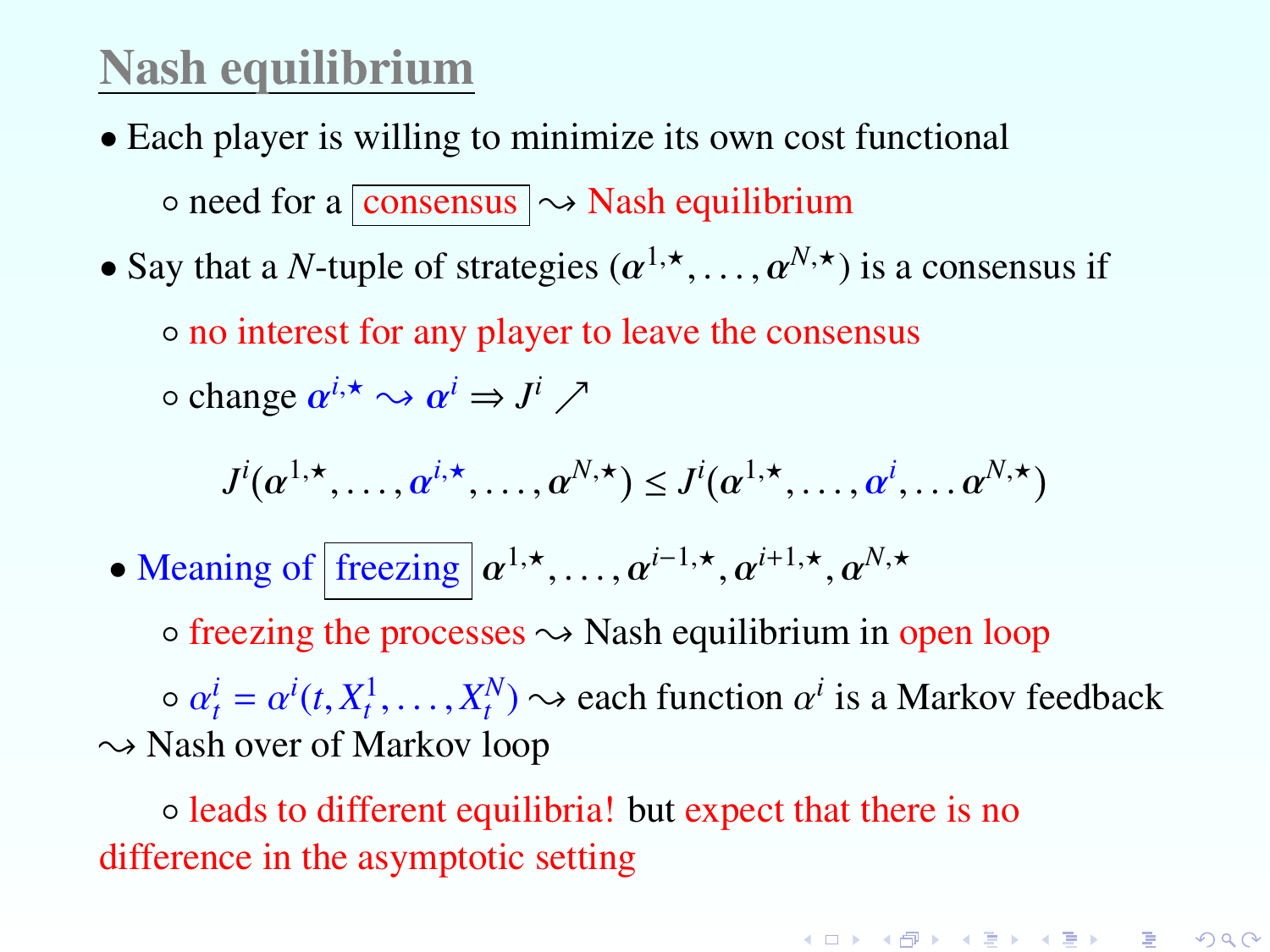## Part I. Motivation

# <span id="page-17-0"></span>c. Example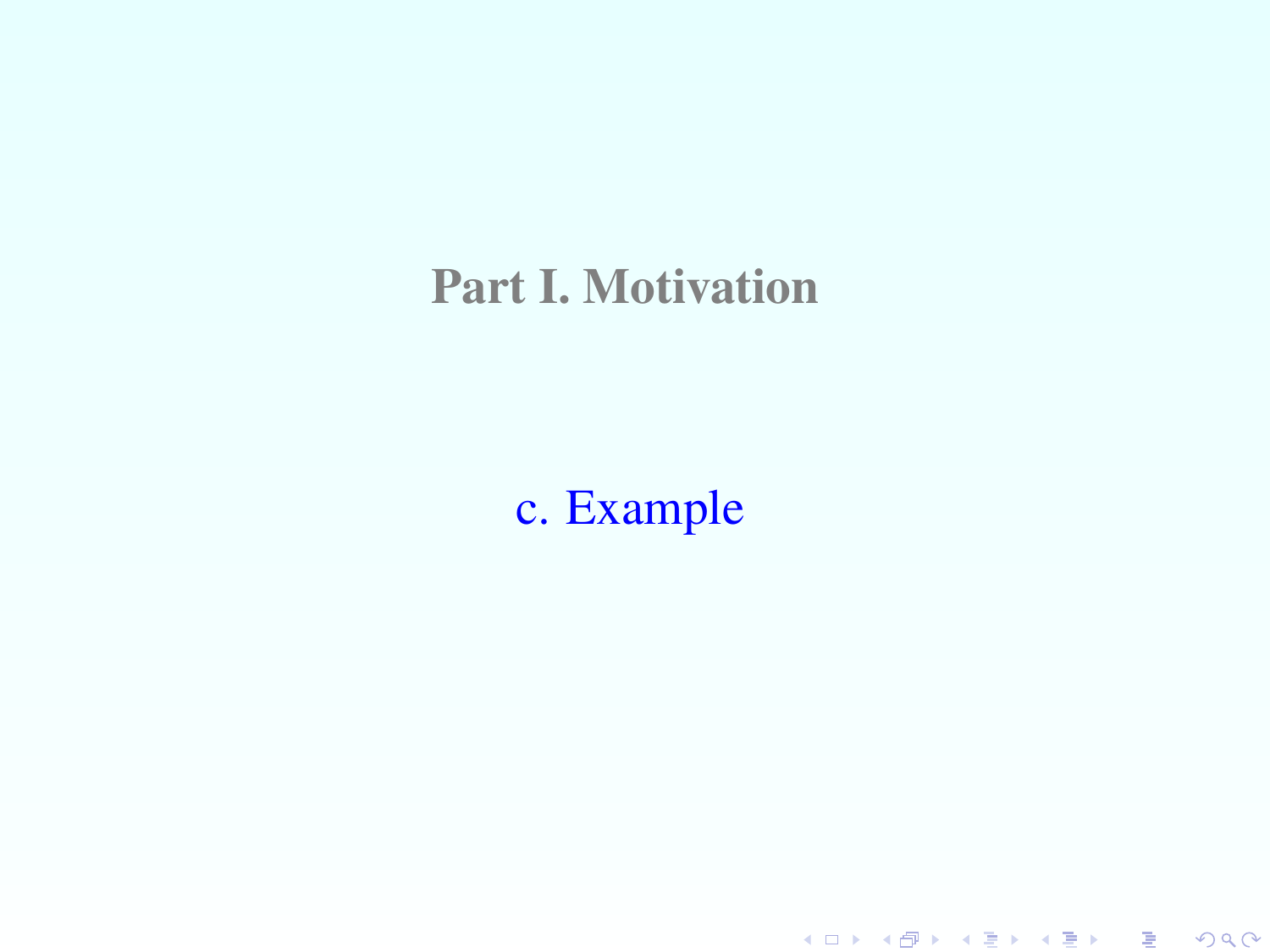#### Exhaustible resources [Guéant Lasry Lions]

• *N* producers of oil  $\sim X_t^i$  (estimated reserve) at time *t* 

$$
dX_t^i = -\alpha_t^i dt + \sigma X_t^i dW_t^i
$$

 $\circ \alpha_t^i \rightsquigarrow$  instantaneous production rate

 $\circ$   $\sigma$  common volatility for the perception of the reserve

<span id="page-18-0"></span> $\circ$  should be a constraint  $X_t^i \geq 0$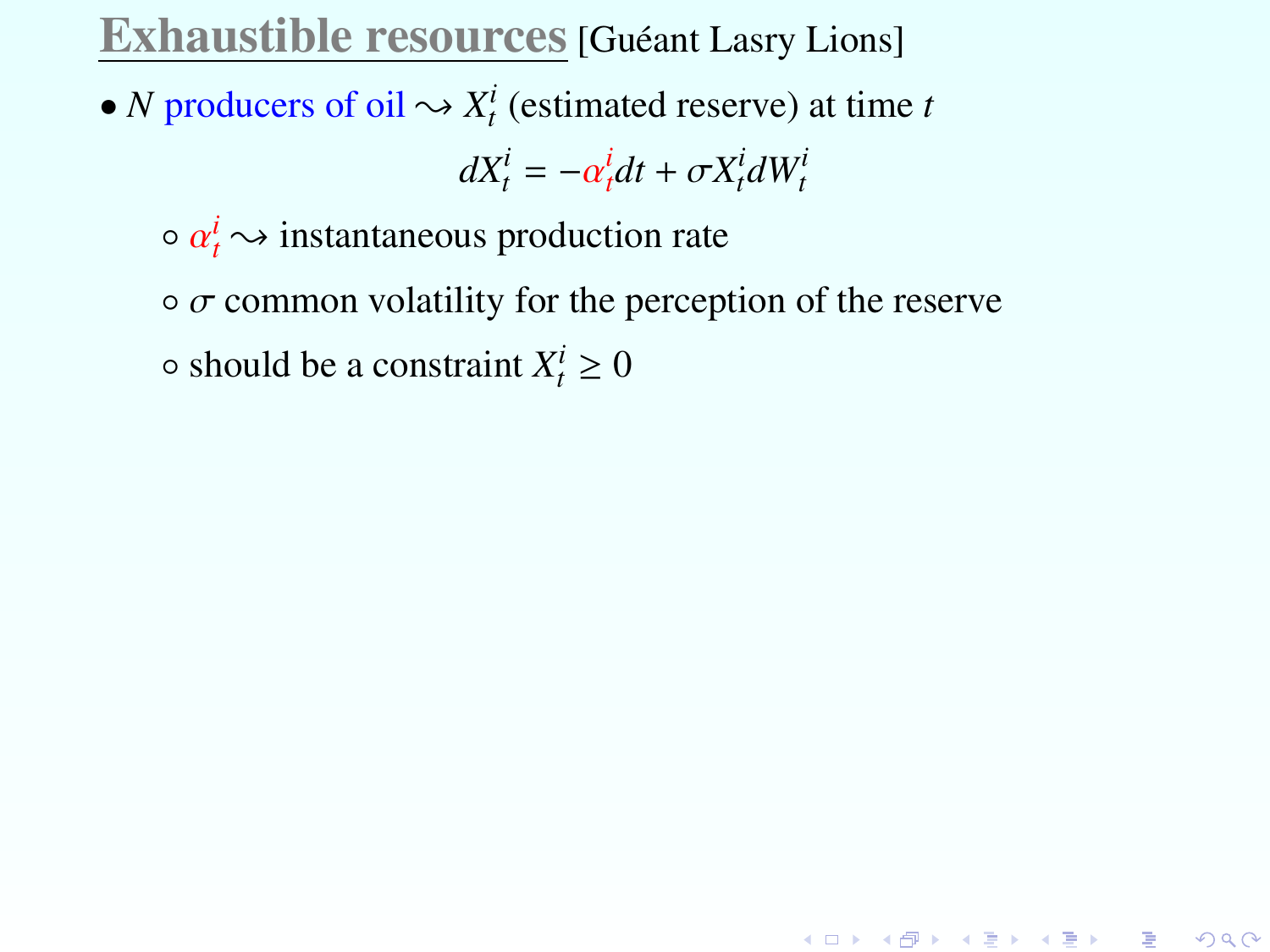#### Exhaustible resources [Guéant Lasry Lions]

• *N* producers of oil  $\sim X_t^i$  (estimated reserve) at time *t* 

$$
dX_t^i = -\alpha_t^i dt + \sigma X_t^i dW_t^i
$$

 $\circ \alpha_t^i \rightsquigarrow$  instantaneous production rate

 $\circ$   $\sigma$  common volatility for the perception of the reserve  $\circ$  should be a constraint  $X_t^i \geq 0$ 

• Optimize the profit of a producer

$$
J^{i}(\alpha^{1},\ldots,\alpha^{N})=\mathbb{E}\int_{0}^{\infty}\exp(-rt)(\alpha_{t}^{i}P_{t}-c(\alpha_{t}^{i}))dt
$$

◦ *P<sup>t</sup>* is selling price, *c* cost production

 $\circ$  mean-field constraint  $\rightsquigarrow$  selling price is a function of the mean-production

$$
P_t = P(\frac{1}{N} \sum_{i=1}^{N} \alpha_t^i)
$$

<span id="page-19-0"></span>◦ slightly different! interaction through the law of the control extended MFG | [Gomes al., [C](#page-18-0)armona D., C[ard](#page-20-0)[a](#page-19-0)[li](#page-18-0)a[g](#page-20-0)[ue](#page-0-0)[t L](#page-127-0)[eh](#page-0-0)[all](#page-127-0)[e\]](#page-0-0)

 $2Q$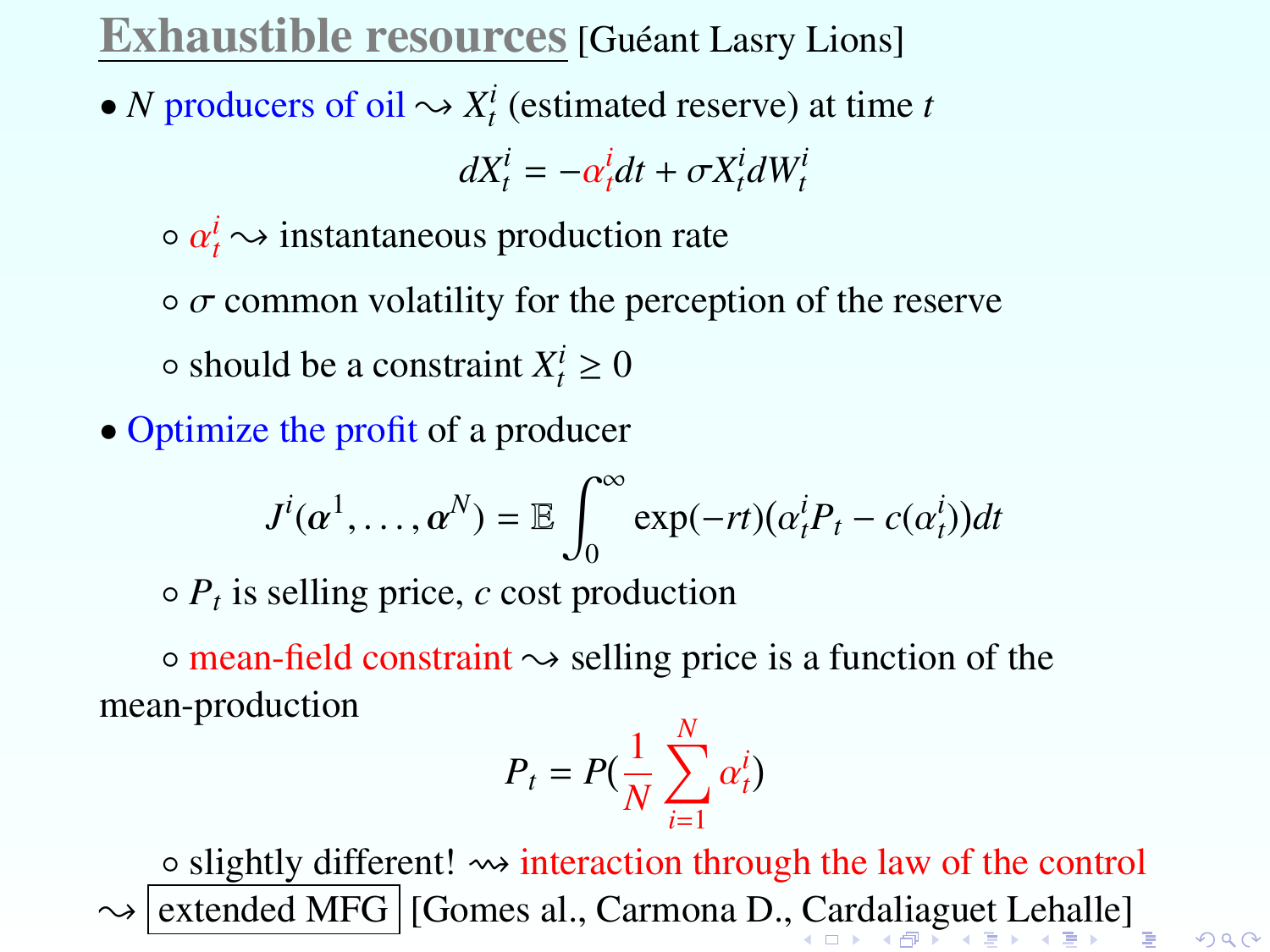# <span id="page-20-0"></span>Part II. From propagation of chaos to MFG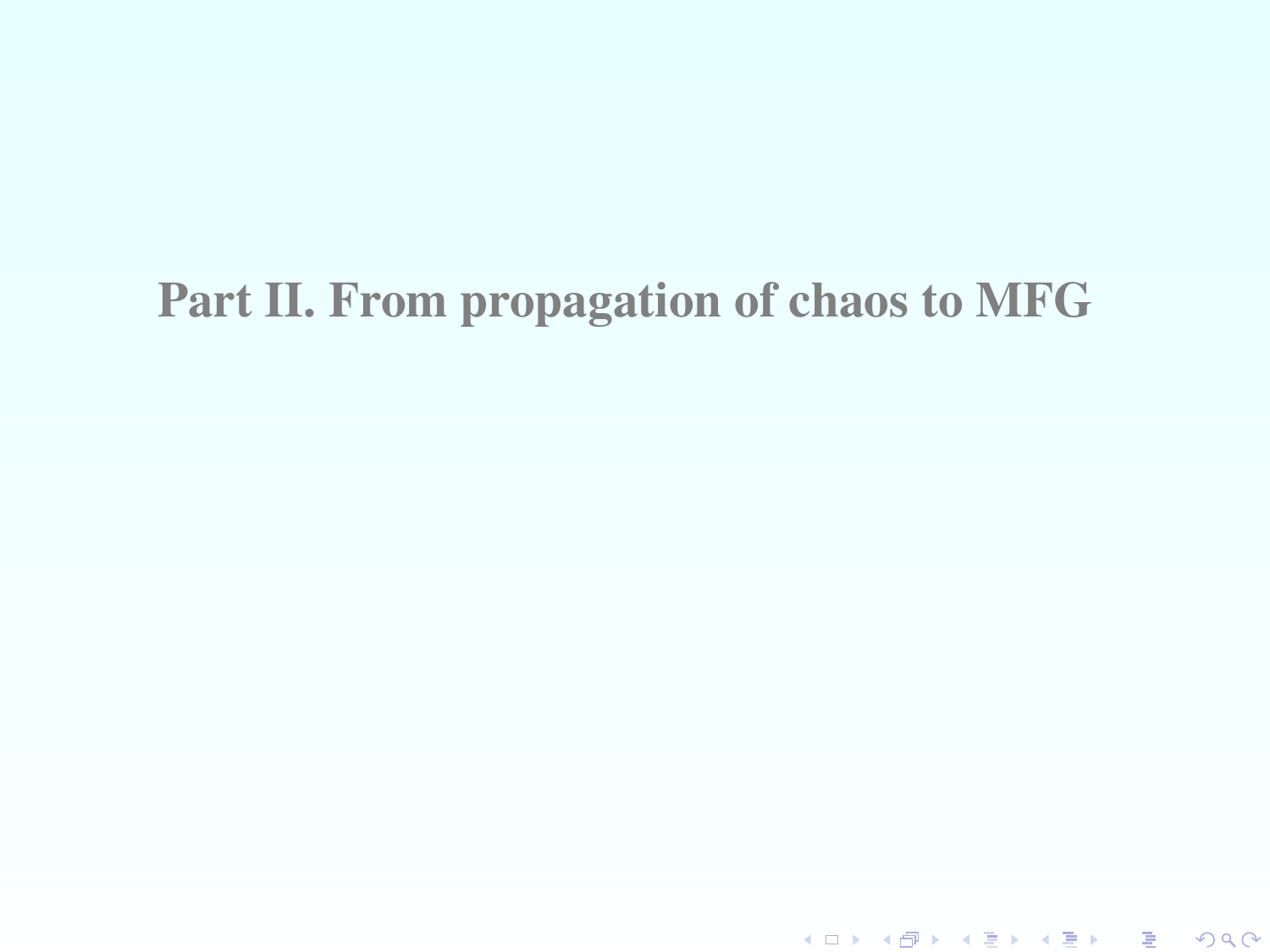# Part II. From propagation of chaos to MFG

a. McKean-Vlasov SDEs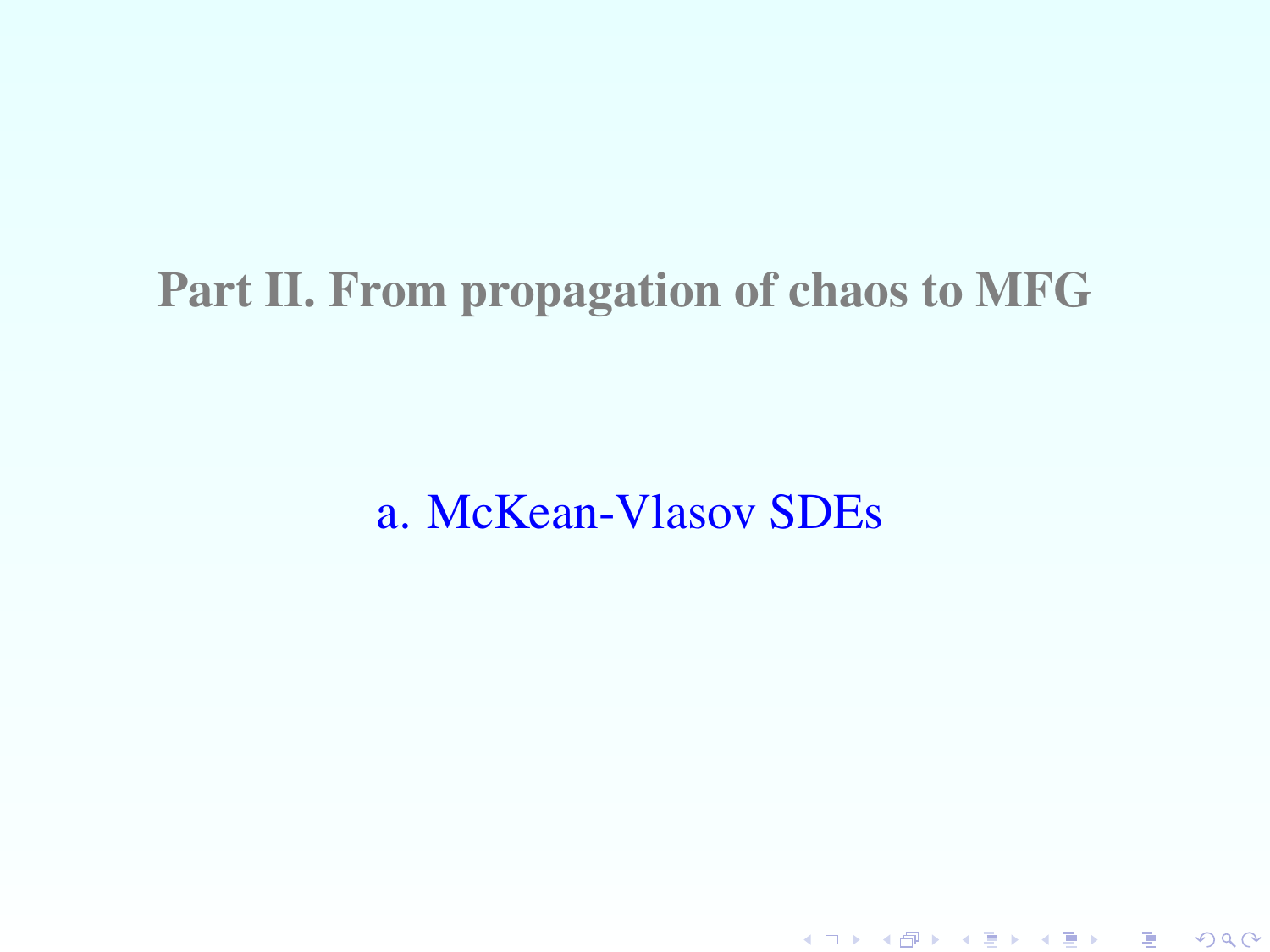## General uncontrolled particle system

• Remove the control and the common noise!

$$
dX_t^i = b(X_t^i, \bar{\mu}_t^N)dt + \sigma(X_t^i, \bar{\mu}_t^N)dW_t^i
$$

$$
\circ X_0^1, \dots, X_N^i
$$
 i.i.d. (and  $\perp \text{ of noises}$ ),  $\bar{\mu}_t^N = \frac{1}{N} \sum_{i=1}^N \delta_{X_t^i}$ 

•  $\exists !$  if the coefficients are Lipschitz in all the variables  $\rightsquigarrow$  need a suitable distance on space of measures

K ロ ▶ K @ ▶ K 할 ▶ K 할 ▶ ① 할 → ① 익C\*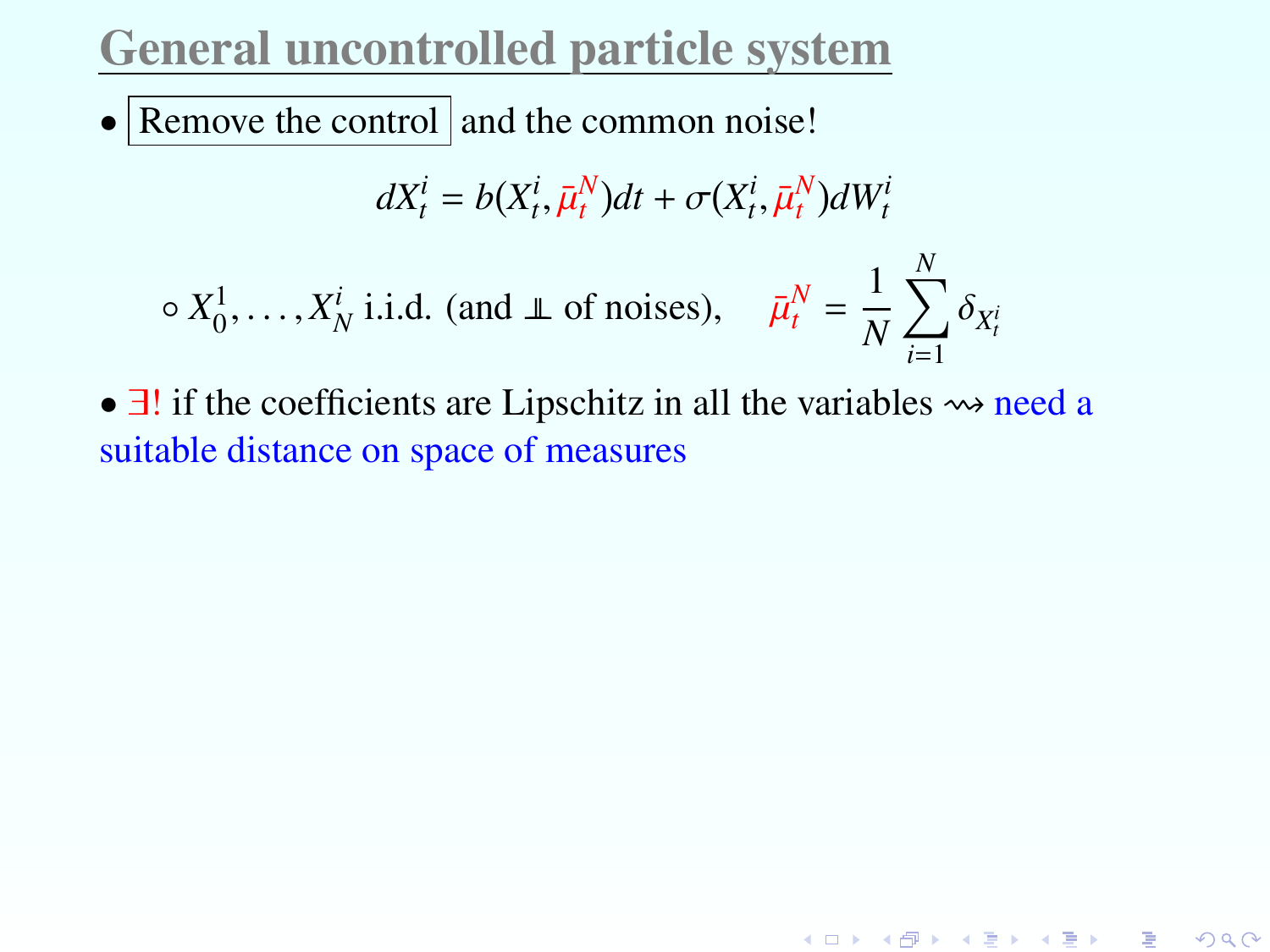# General uncontrolled particle system

• Remove the control and the common noise!

$$
dX_t^i = b(X_t^i, \bar{\mu}_t^N)dt + \sigma(X_t^i, \bar{\mu}_t^N)dW_t^i
$$

$$
\circ X_0^1, \dots, X_N^i
$$
 i.i.d. (and  $\perp \text{ of noises}$ ),  $\bar{\mu}_t^N = \frac{1}{N} \sum_{i=1}^N \delta_{X_t^i}$ 

- $\exists!$  if the coefficients are Lipschitz in all the variables  $\rightsquigarrow$  need a suitable distance on space of measures
- Use the Wasserstein distance on  $\mathcal{P}_2(\mathbb{R}^d)$

$$
\mu, \nu \in \mathcal{P}_2(\mathbb{R}^d), \quad W_2(\mu, \nu) = \left(\inf_{\pi} \int_{\mathbb{R}^d \times \mathbb{R}^d} |x - y|^2 d\pi(x, y)\right)^{1/2},
$$

where  $\pi$  has  $\mu$  and  $\nu$  as marginals on  $\mathbb{R}^d \times \mathbb{R}^d$ 

○ *X* and *X'* two r.v.'s  $\Rightarrow$   $W_2(\mathcal{L}(X), \mathcal{L}(X')) \le \mathbb{E}[[X - X']^2]^{1/2}$ 

 $2Q$ 

• Example 
$$
W_2\left(\frac{1}{N}\sum_{i=1}^N \delta_{x_i}, \frac{1}{N}\sum_{i=1}^N \delta_{x'_i}\right) \le \left(\frac{1}{N}\sum_{i=1}^N |x_i - x'_i|^2\right)^{1/2}
$$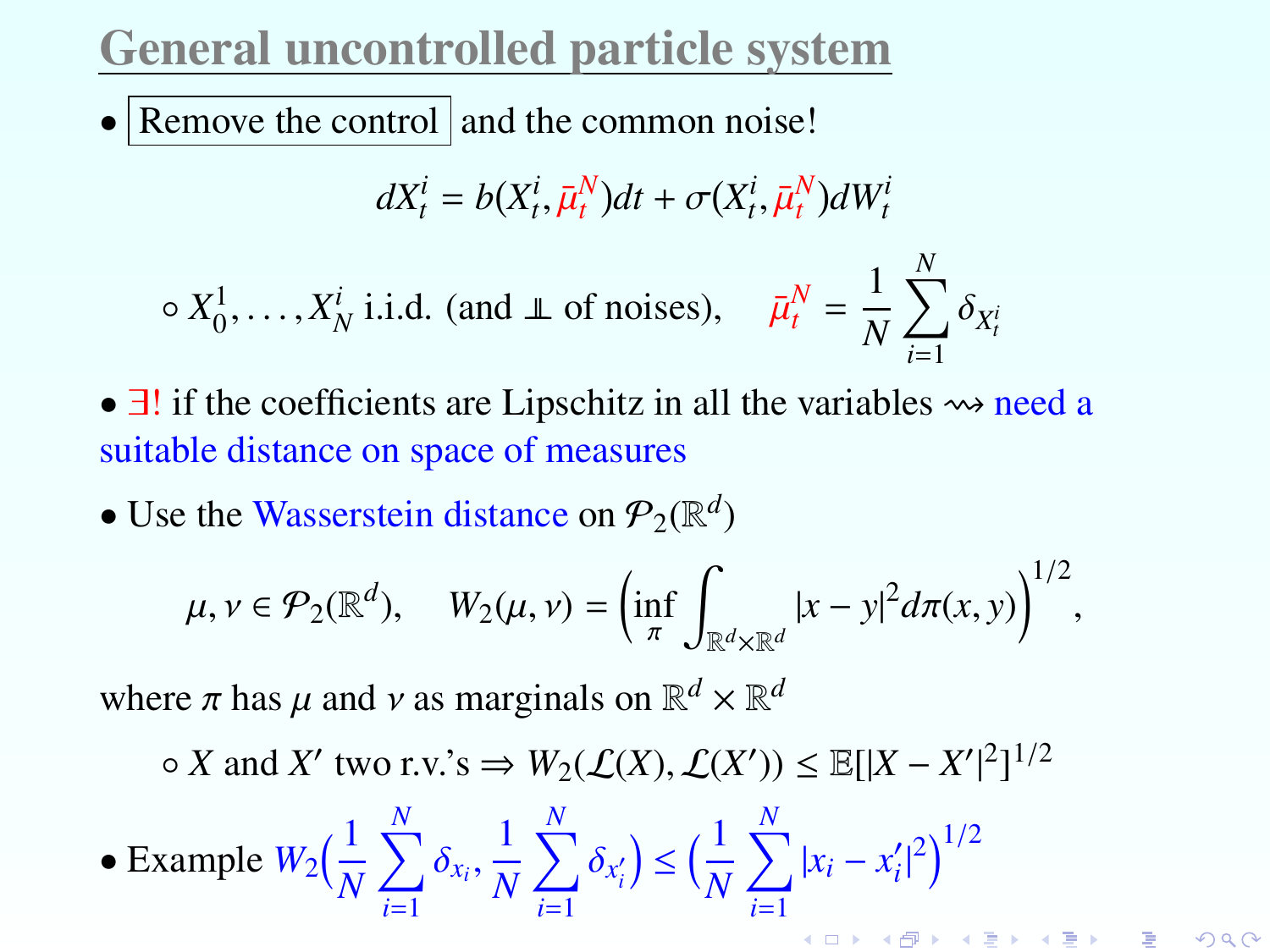#### McKean-Vlasov SDE

• Expect some  $\vert$  decorrelation / averaging in the system as  $N \uparrow \infty$ 

◦ replace the empirical measure by the theoretical law

 $dX_t = b(X_t, \mathcal{L}(X_t))dt + \sigma(X_t, \mathcal{L}(X_t))dW_t$ 

• Cauchy-Lipschitz theory

 $\circ$  assume *b* and  $\sigma$  Lipschitz continuous on  $\mathbb{R}^d \times \mathcal{P}_2(\mathbb{R}^d) \Rightarrow$  unique tion for any given initial condition in  $I^2$ solution for any given initial condition in *L* 2

◦ proof works as in the standard case taking advantage of

 $\mathbb{E}\Big[\Big|(b,\sigma)(X_t,\mathcal{L}(X_t))-(b,\sigma)(X'_t,\mathcal{L}(X'_t))\Big|$  $\left| \sum_{t=1}^{2} \right| \leq C \mathbb{E} [ |X_t - X'_t|^2 ]$ 

K ロ ▶ K @ ▶ K 할 ▶ K 할 ▶ → 할 → 9 Q @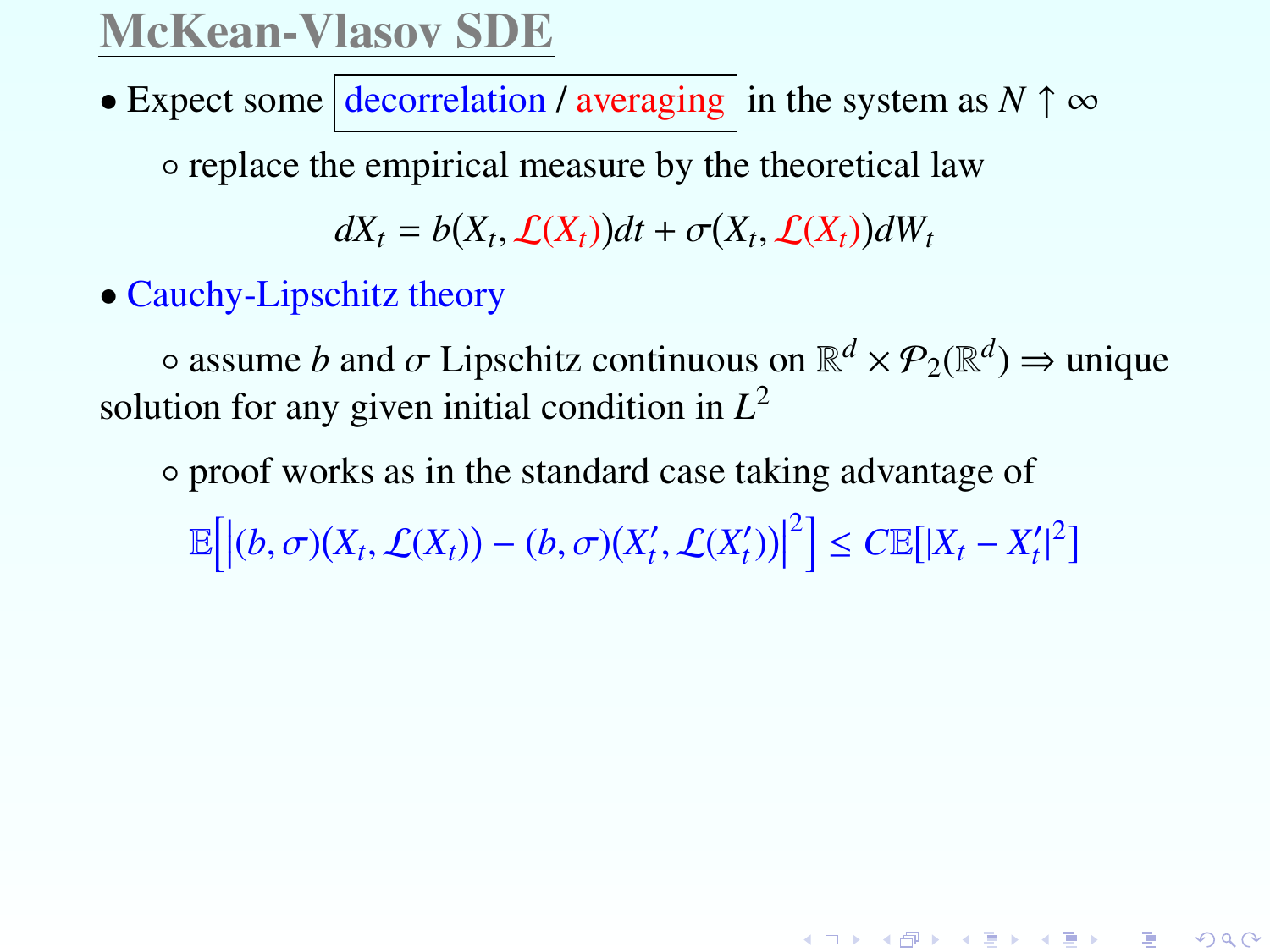## McKean-Vlasov SDE

• Expect some  $\vert$  decorrelation / averaging in the system as  $N \uparrow \infty$ 

◦ replace the empirical measure by the theoretical law

 $dX_t = b(X_t, \mathcal{L}(X_t))dt + \sigma(X_t, \mathcal{L}(X_t))dW_t$ 

• Cauchy-Lipschitz theory

 $\circ$  assume *b* and  $\sigma$  Lipschitz continuous on  $\mathbb{R}^d \times \mathcal{P}_2(\mathbb{R}^d) \Rightarrow$  unique tion for any given initial condition in  $I^2$ solution for any given initial condition in *L* 2

◦ proof works as in the standard case taking advantage of

 $\mathbb{E}\Big[\Big|(b,\sigma)(X_t,\mathcal{L}(X_t))-(b,\sigma)(X'_t,\mathcal{L}(X'_t))\Big|$  $\left| \sum_{t=1}^{2} \right| \leq C \mathbb{E} [ |X_t - X'_t|^2 ]$ 

• Propagation of chaos

 $\circ$  each  $(X_t^i)_{0 \le t \le T}$  converges in law to the solution of MKV SDE  $\circ$  particles get independent in the limit  $\rightsquigarrow$  for *k* fixed:

 $(X_t^1, \ldots, X_t^k)_{0 \le t \le T} \longrightarrow \mathcal{L}(\mathbf{MKV})^{\otimes k} = \mathcal{L}((X_t)_{0 \le t \le T})^{\otimes k}$  as  $N \nearrow \infty$ 

$$
\circ \lim_{N \nearrow \infty} \sup_{0 \le t \le T} \mathbb{E}[(W_2(\bar{\mu}_t^N, \mathcal{L}(X_t))^2] = 0
$$

言 つくび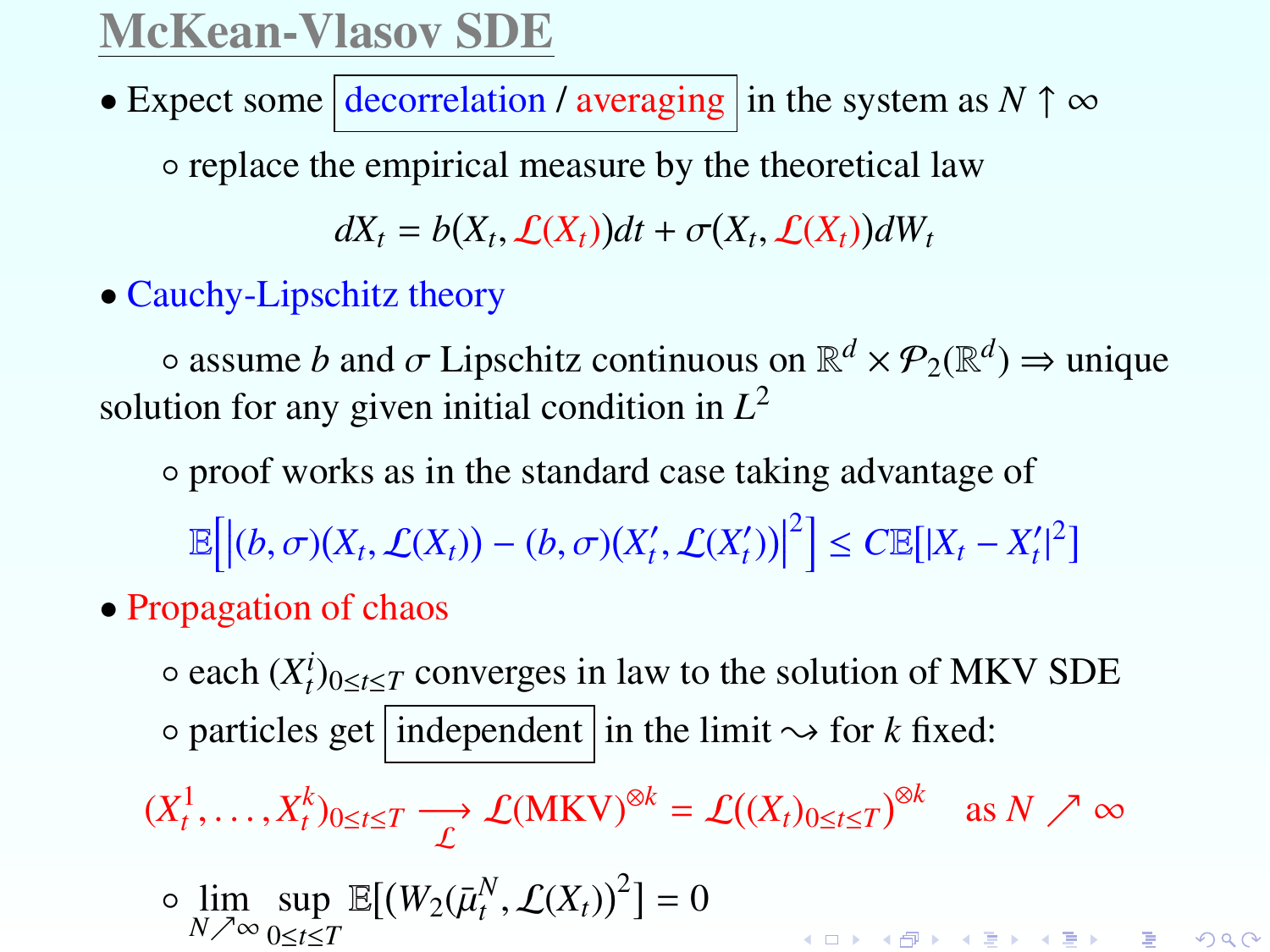### Part II. From propagation of chaos to MFG

## b. Formulation of the asymptotic problems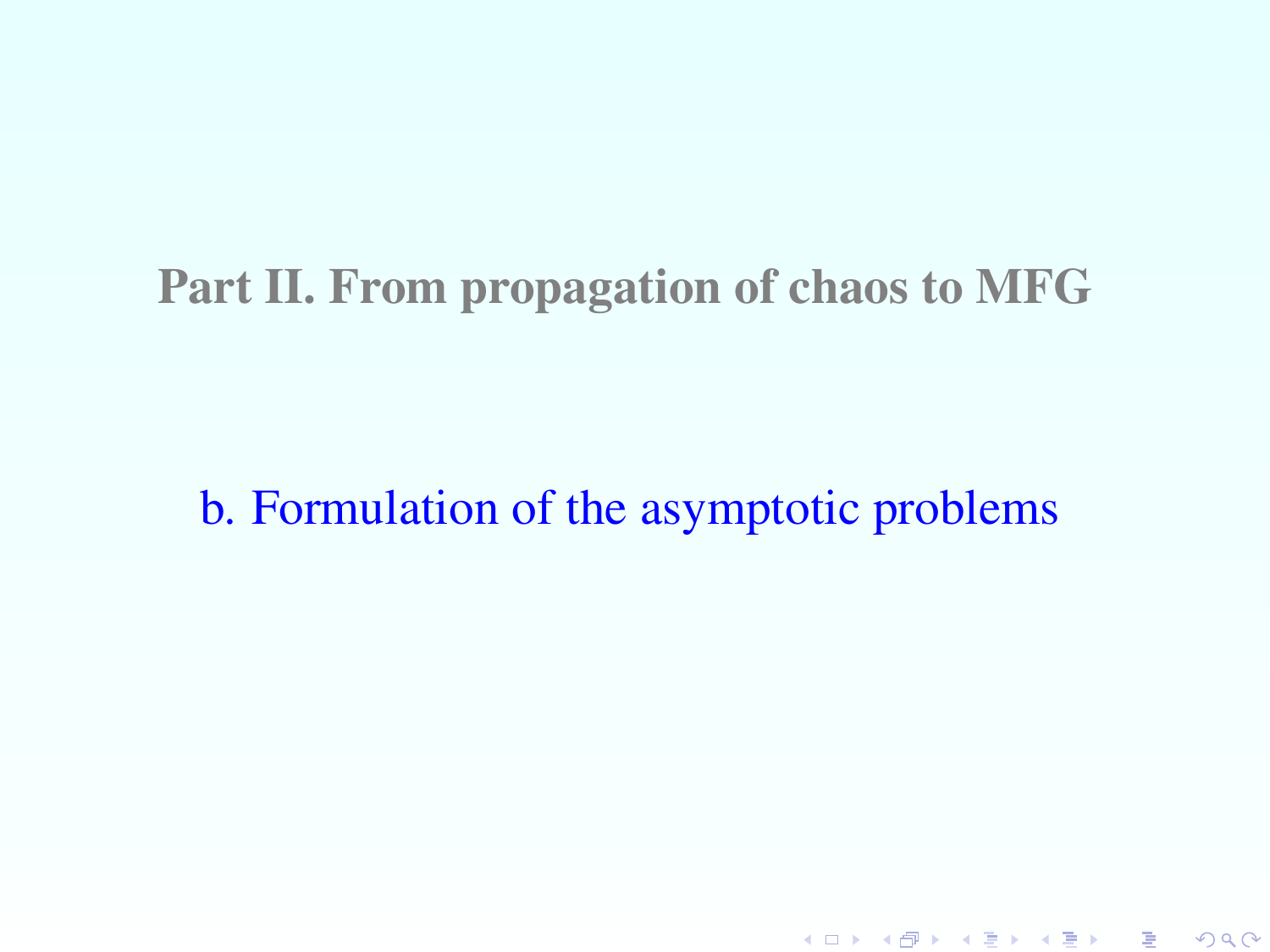#### Ansatz

- Go back to the finite game
- Ansatz  $\rightsquigarrow$  at equilibrium

$$
\alpha_t^{i, \star} = \alpha^N(t, X_t^i, \bar{\mu}_t^N) \approx \alpha(t, X_t^i, \bar{\mu}_t^N)
$$

◦ particle system at equilibrium

$$
dX_t^i \approx b(X_t^i, \bar{\mu}_t^N, \alpha(t, X_t^i, \bar{\mu}_t^N))dt + \sigma(X_t^i, \alpha(t, X_t^i, \bar{\mu}_t^N))dW_t^i
$$

K ロ ▶ K @ ▶ K 할 ▶ K 할 ▶ 이 할 → 900

- $\circ$  particles should decorrelate as *N*  $\nearrow \infty$
- $\circ$   $\bar{\mu}_t^N$  should stabilize around some deterministic limit  $\mu_t$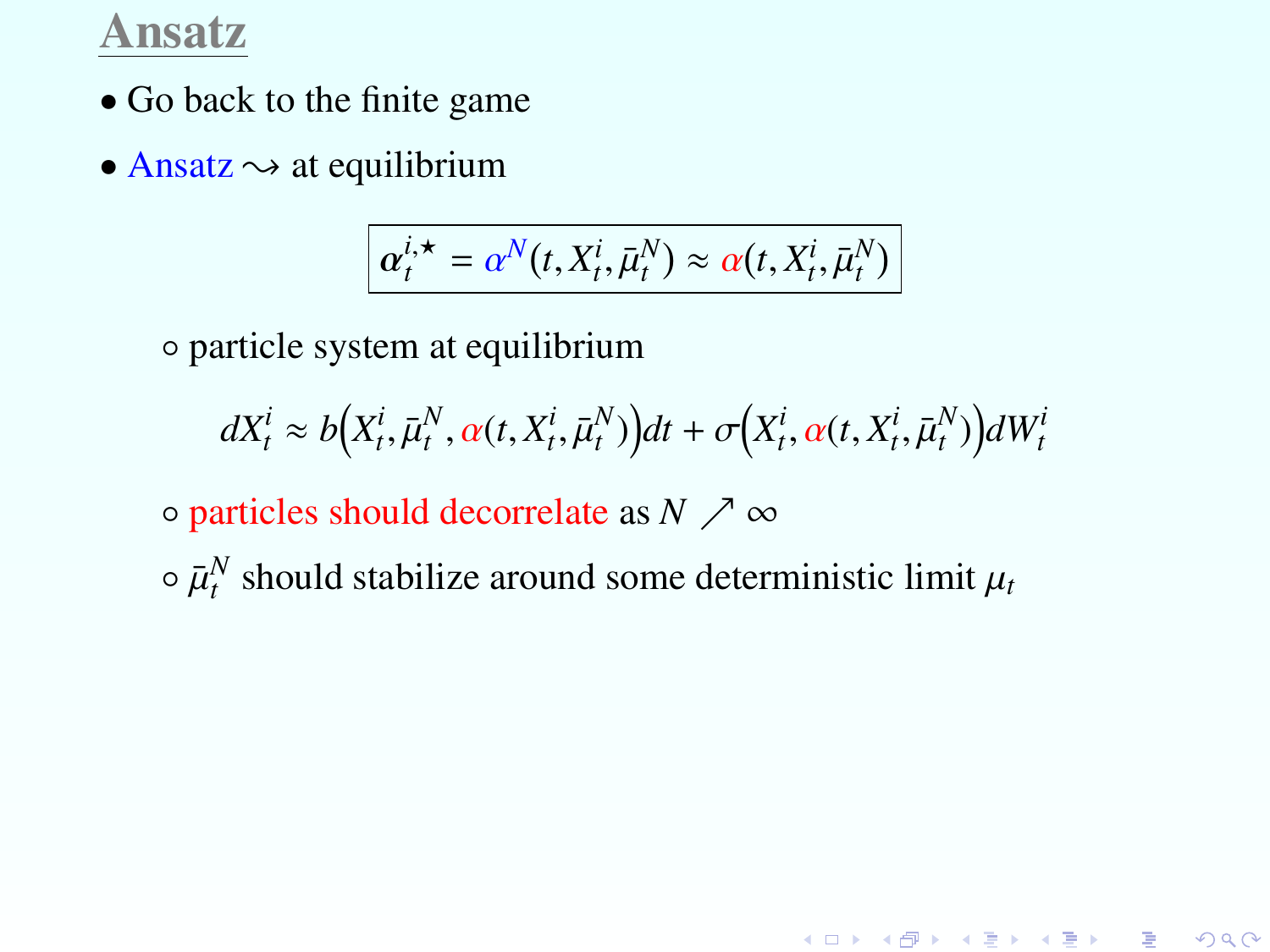#### Ansatz

- Go back to the finite game
- Ansatz  $\rightsquigarrow$  at equilibrium

$$
\alpha_t^{i, \star} = \alpha^N(t, X_t^i, \bar{\mu}_t^N) \approx \alpha(t, X_t^i, \bar{\mu}_t^N)
$$

◦ particle system at equilibrium

 $dX_t^i \approx b(X_t^i, \bar{\mu}_t^N, \alpha(t, X_t^i, \bar{\mu}_t^N))dt + \sigma(X_t^i, \alpha(t, X_t^i, \bar{\mu}_t^N))dW_t^i$ 

 $\circ$  particles should decorrelate as *N*  $\nearrow \infty$ 

 $\circ$   $\bar{\mu}_t^N$  should stabilize around some deterministic limit  $\mu_t$ 

• What about an intrinsic interpretation of  $\mu_t$  ?

◦ should describe the global state of the population in equilibrium

◦ in the limit setting, any particle that leaves the equilibrium should not modify  $\mu_t \rightarrow$  leaving the equilibrium means that the cost increases  $\sim$  any particle in the limit should solve an optimal control problem in the environment  $(\mu_t)_{0 \le t \le T}$ K ロ ▶ K @ ▶ K 할 ▶ K 할 ▶ → 할 → 9 Q @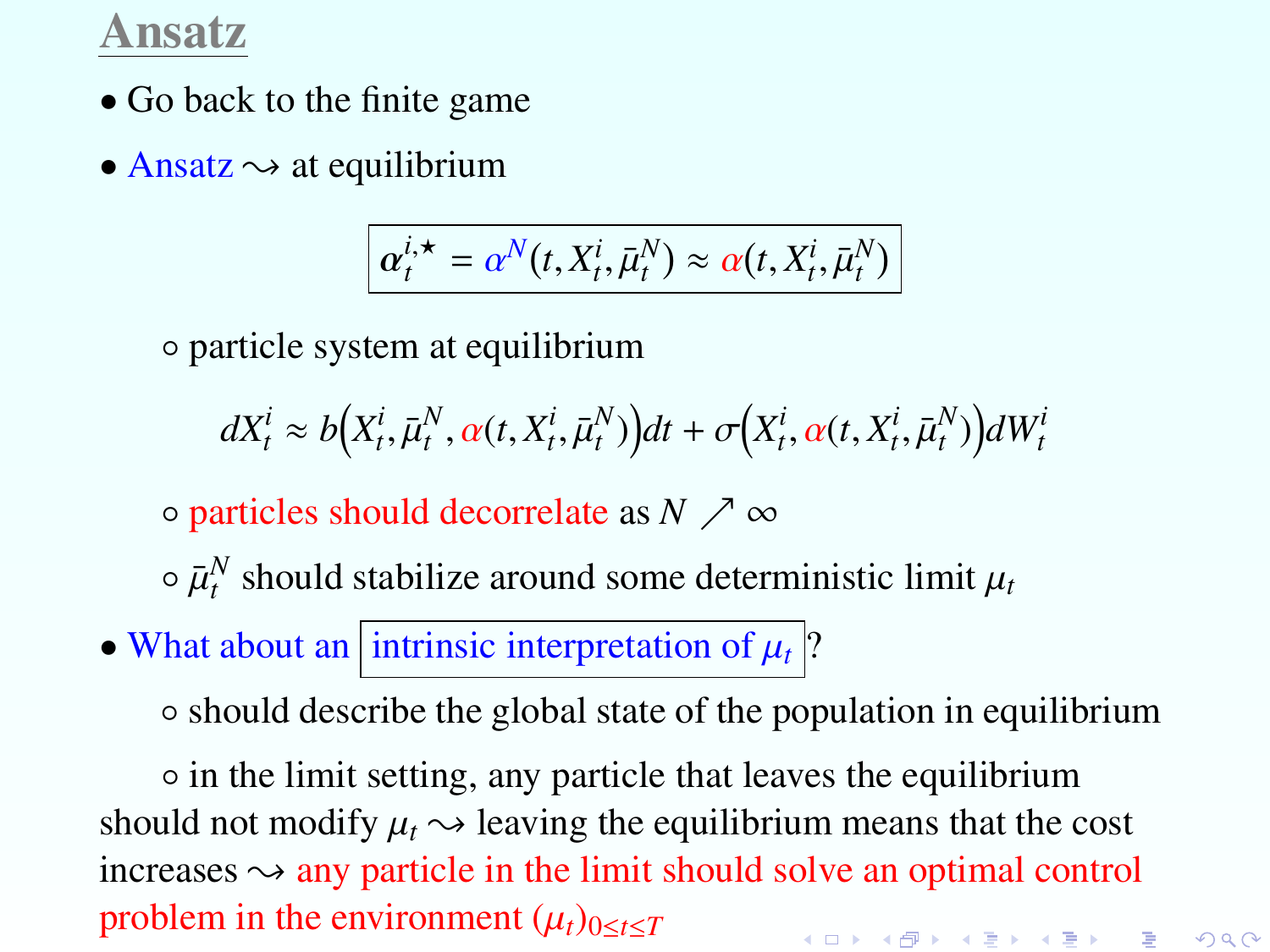• Define the asymptotic equilibrium state of the population as the solution of a  $\frac{f_{\text{fixed}}}{f_{\text{total}}}$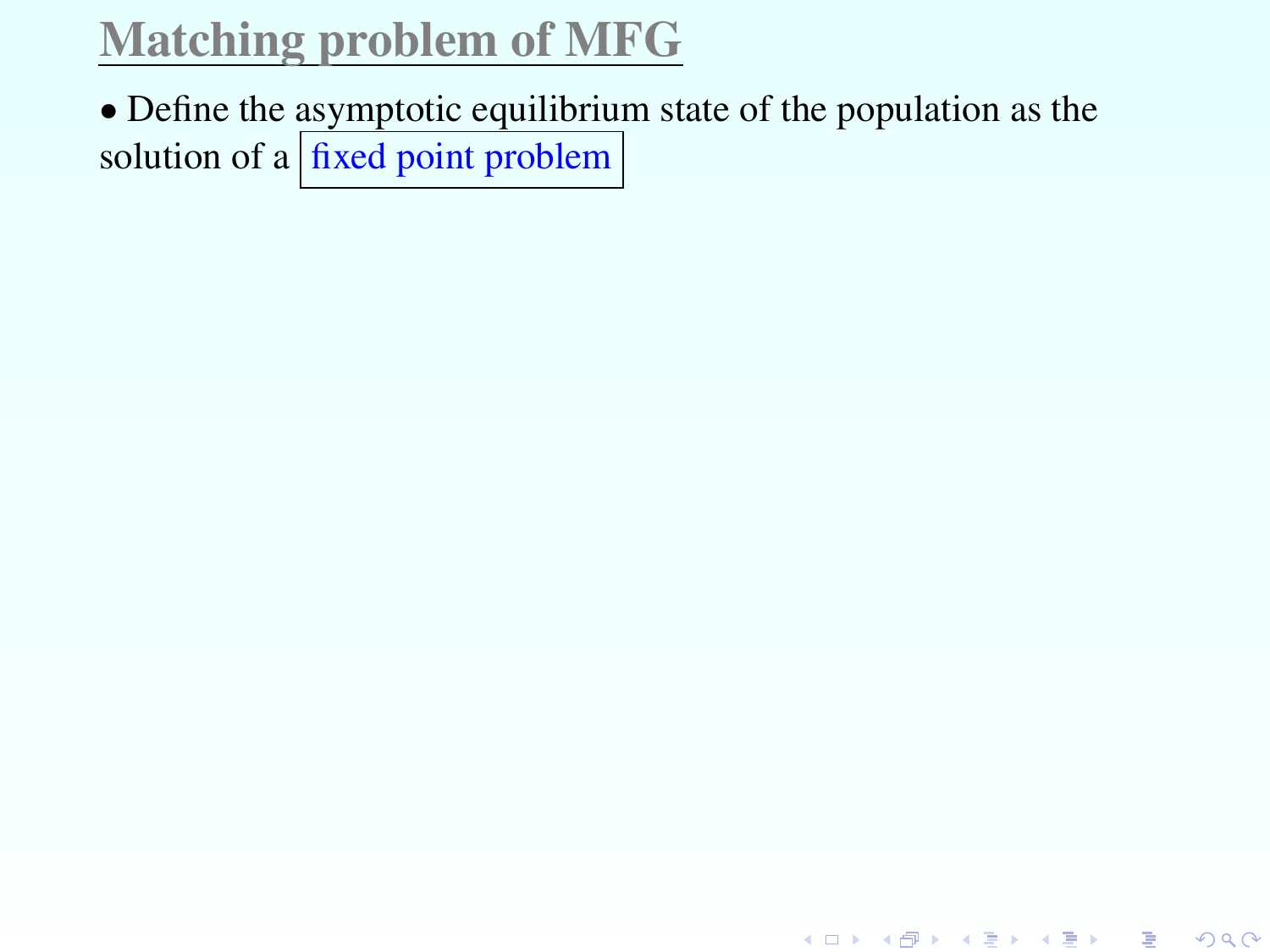• Define the asymptotic equilibrium state of the population as the solution of a  $\frac{1}{x}$  fixed point problem

(1) fix a flow of probability measures  $(\mu_t)_{0 \le t \le T}$  (with values in  $\mathcal{P}_2(\mathbb{R}^d)$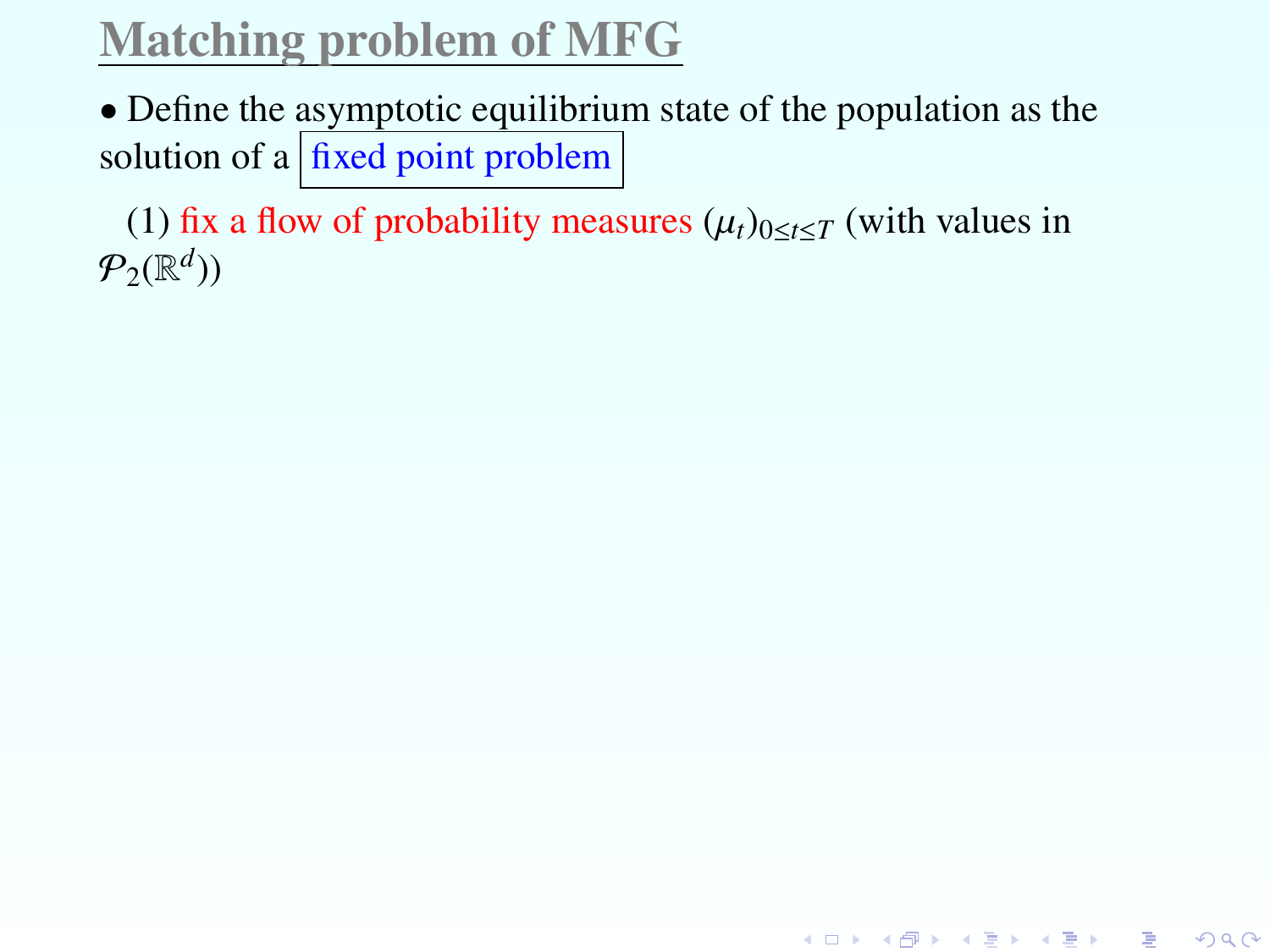• Define the asymptotic equilibrium state of the population as the solution of a  $\frac{1}{x}$  fixed point problem

(1) fix a flow of probability measures  $(\mu_t)_{0 \le t \le T}$  (with values in  $\mathcal{P}_2(\mathbb{R}^d)$ 

(2) solve the stochastic optimal control problem in the environment  $(\mu_t)_{0 \le t \le T}$ 

$$
dX_t = b(X_t, \mu_t, \alpha_t)dt + \sigma(X_t, \mu_t)dW_t
$$

K ロ ▶ K @ ▶ K 할 ▶ K 할 ▶ ① 할 → ① 익C\*

 $\circ$  with  $X_0 = \xi$  being fixed on some set-up ( $\Omega, \mathbb{F}, \mathbb{P}$ ) with a *d*-dimensional B.M.

$$
\circ \text{ with } \boxed{\text{cost}} \, J(\alpha) = \mathbb{E} \Big[ g(X_T, \mu_T) + \int_0^T f(X_t, \mu_t, \alpha_t) dt \Big]
$$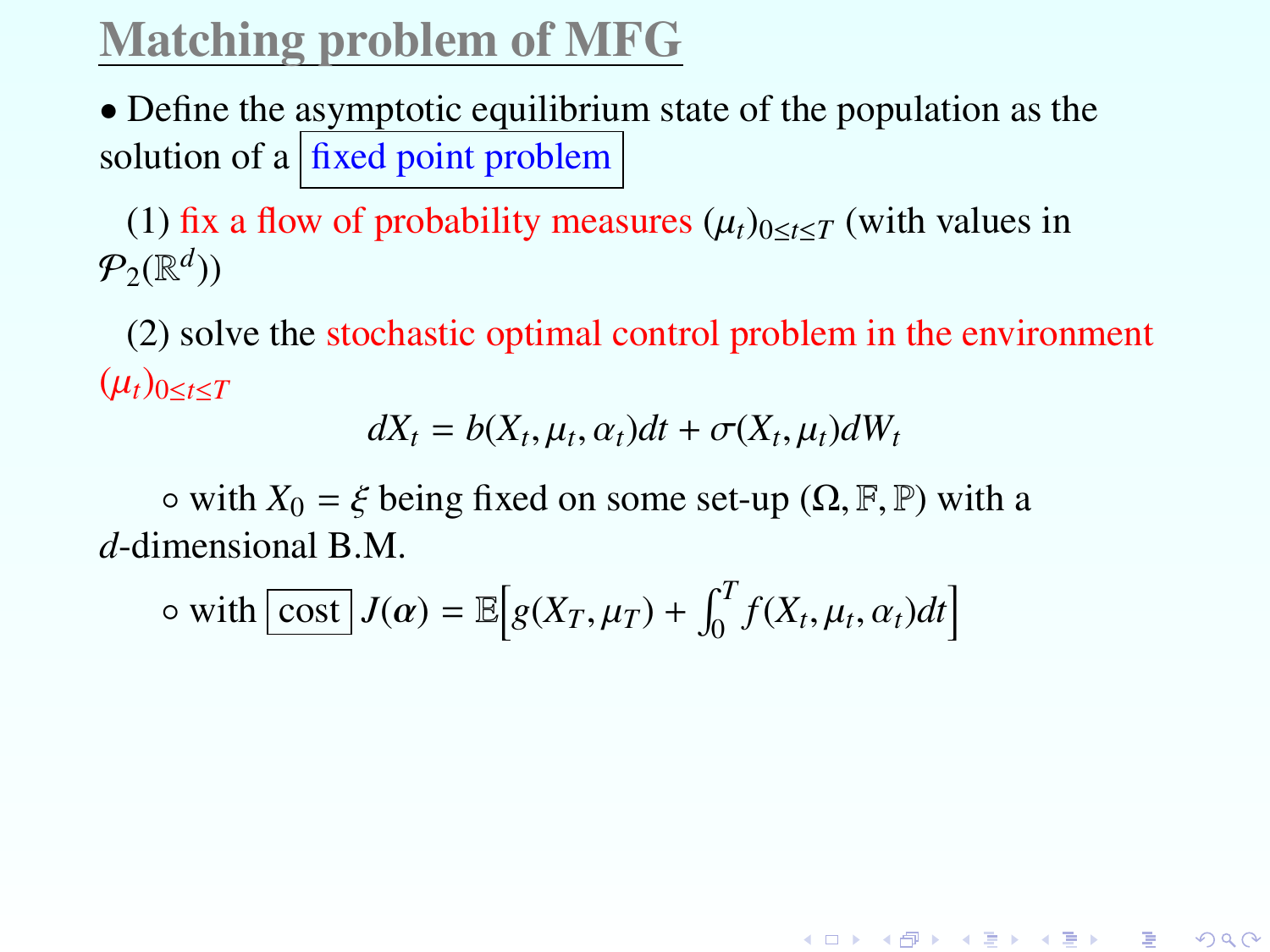• Define the asymptotic equilibrium state of the population as the solution of a  $\vert$  fixed point problem

(1) fix a flow of probability measures  $(\mu_t)_{0 \le t \le T}$  (with values in  $\mathcal{P}_2(\mathbb{R}^d)$ 

(2) solve the stochastic optimal control problem in the environment  $(\mu_t)_{0 \le t \le T}$ 

$$
dX_t = b(X_t, \mu_t, \alpha_t)dt + \sigma(X_t, \mu_t)dW_t
$$

 $\circ$  with  $X_0 = \xi$  being fixed on some set-up ( $\Omega, \mathbb{F}, \mathbb{P}$ ) with a *d*-dimensional B.M.

$$
\circ \text{ with } \boxed{\text{cost}} \, J(\alpha) = \mathbb{E} \Big[ g(X_T, \mu_T) + \int_0^T f(X_t, \mu_t, \alpha_t) dt \Big]
$$

(3) let  $(X_t^{\star,\mu})_{0\leq t\leq T}$  be the unique optimizer (under nice assumptions)  $\rightarrow$  find  $(\mu_t)_{0 \le t \le T}$  such that

$$
\mu_t = \mathcal{L}(X_t^{\star,\mu}), \quad t \in [0,T]
$$

K ロ ▶ K @ ▶ K 할 ▶ K 할 ▶ → 할 → 9 Q @

• Not a proof of convergence!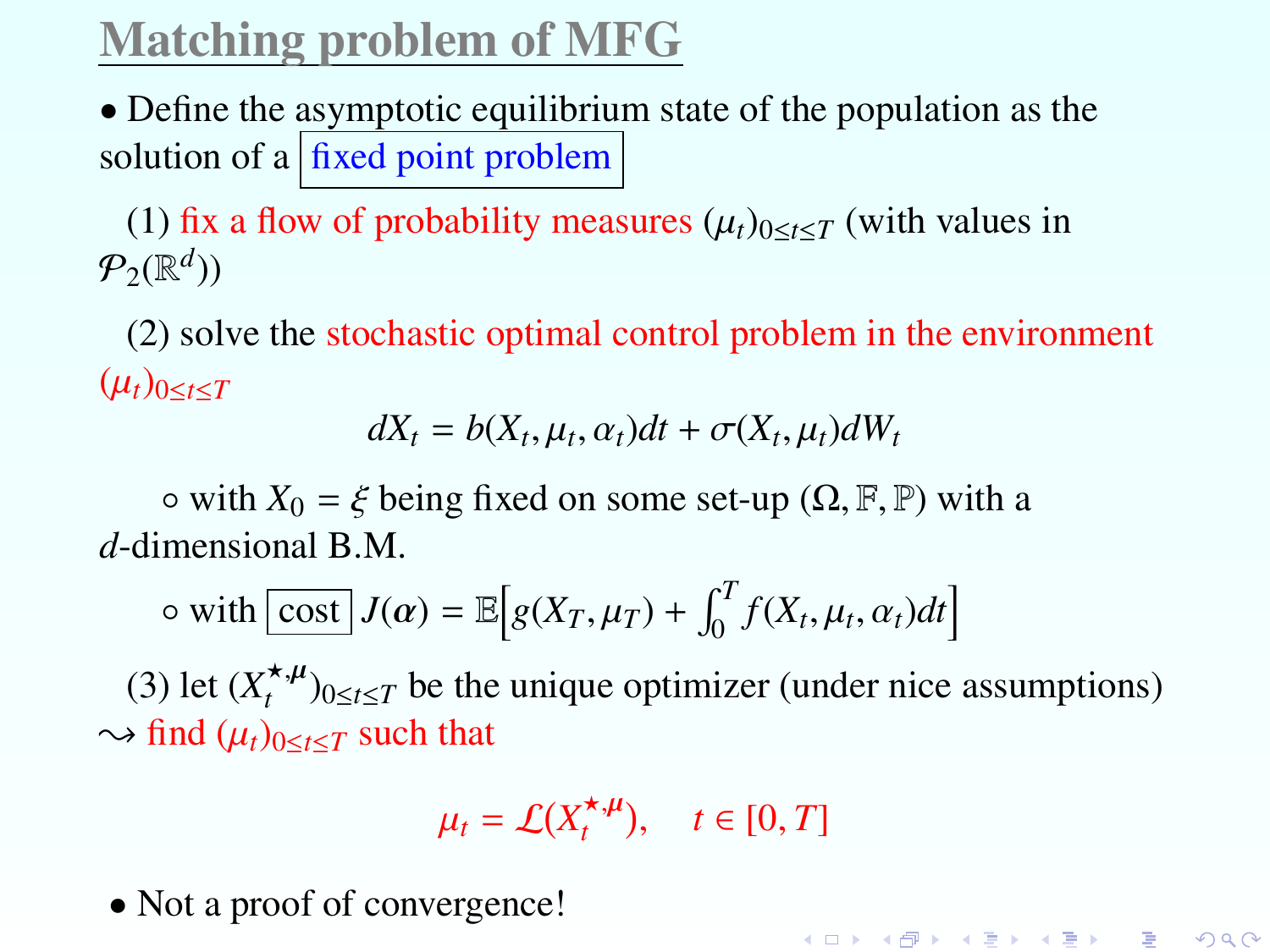## Part II. From propagation of chaos to MFG

c. Forward-backward systems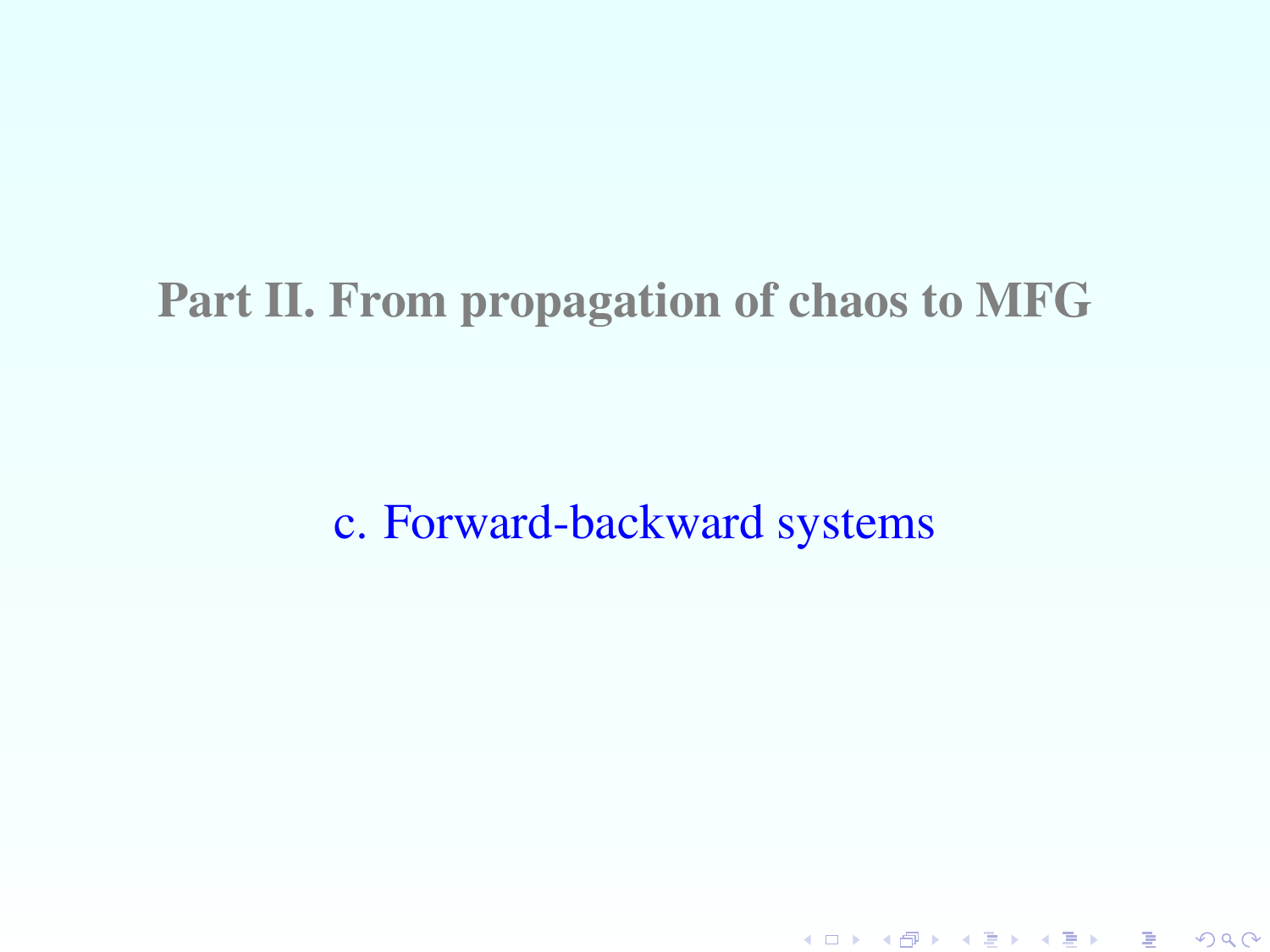# PDE point of view: HJB

- PDE characterization of the optimal control problem when  $\sigma$  is the identity
- Value function in environment  $(\mu_t)_{0 \le t \le T}$

$$
u(t,x) = \inf_{\alpha \text{ processes}} \mathbb{E}\Big[g(X_T,\mu_T) + \int_t^T f(X_s,\mu_s,\alpha_s)ds \big| X_t = x\Big]
$$

メロト メ御 トメ 君 トメ 君 トッ 君 …

 $2Q$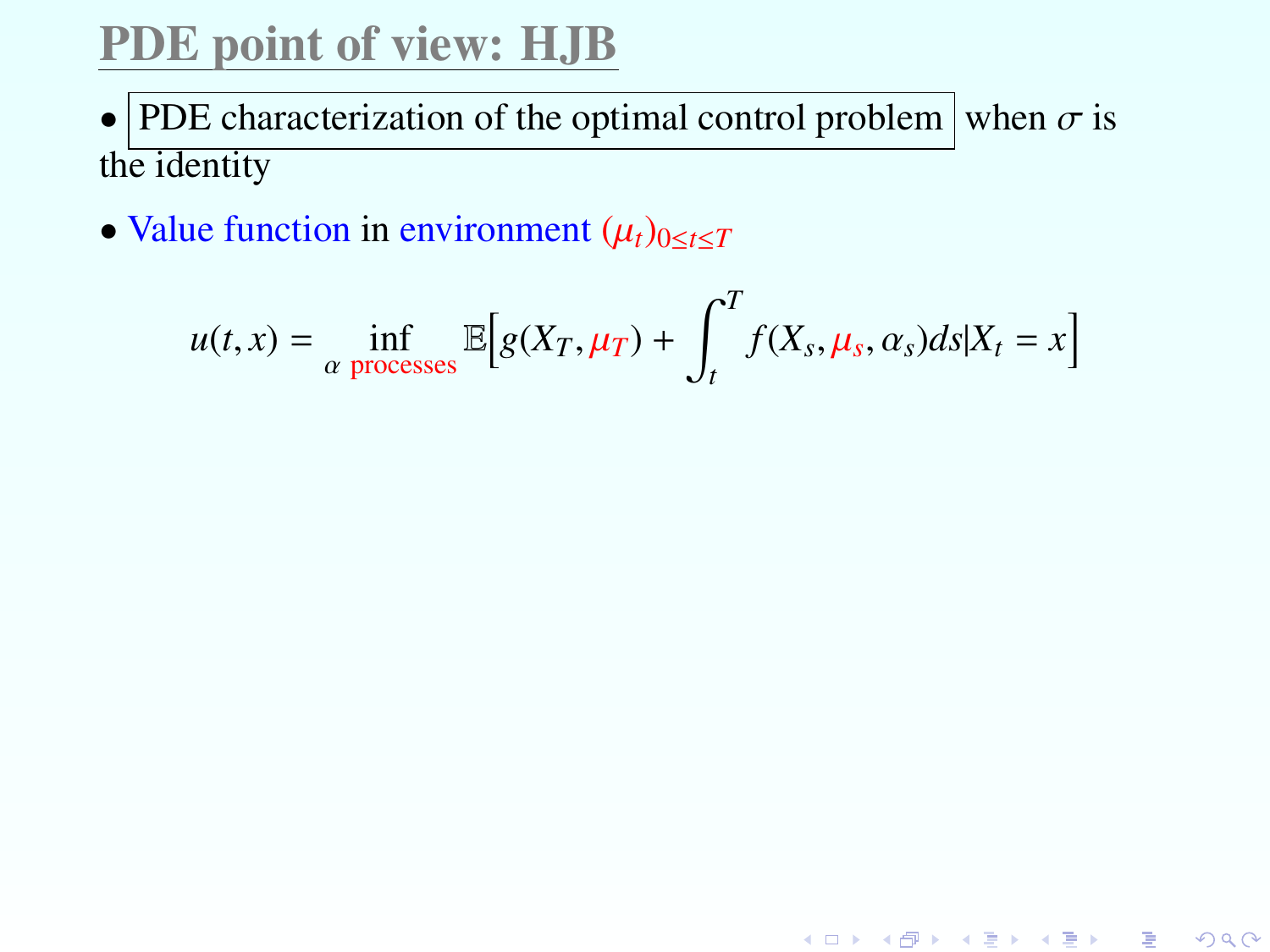# PDE point of view: HJB

• PDE characterization of the optimal control problem when  $\sigma$  is the identity

• Value function in environment  $(\mu_t)_{0 \le t \le T}$ 

$$
u(t,x) = \inf_{\alpha \text{ processes}} \mathbb{E}\Big[g(X_T,\mu_T) + \int_t^T f(X_s,\mu_s,\alpha_s)ds|X_t = x\Big]
$$

 $\bullet$  *U* solution **Backward** HJB

$$
\left(\partial_t u + \frac{\partial_{xx}^2 u}{2}\right)(t, x) + \underbrace{\inf_{\alpha \text{ scalar}} [b(x, \mu_t, \alpha)\partial_x u(t, x) + f(x, \mu_t, \alpha)]}_{\text{standard Hamiltonian in HJB}} = 0
$$

•  $H(x, \mu, \alpha, z) = b(x, \mu, \alpha) \cdot z + f(x, \mu, \alpha)$ 

 $\alpha \star (x, \mu, z) = \operatorname{argmin}_{\alpha \in A} H(x, \mu, \alpha, z) \rightsquigarrow \alpha^* = \alpha^* (x, \mu_t, \partial_x u(t, x))$ 

K ロ ▶ K @ ▶ K 할 ▶ K 할 ▶ → 할 → 9 Q @

- Terminal boundary condition:  $u(T, \cdot) = g(\cdot, \mu_T)$
- Pay attention that *u* depends on  $(\mu_t)_t$ !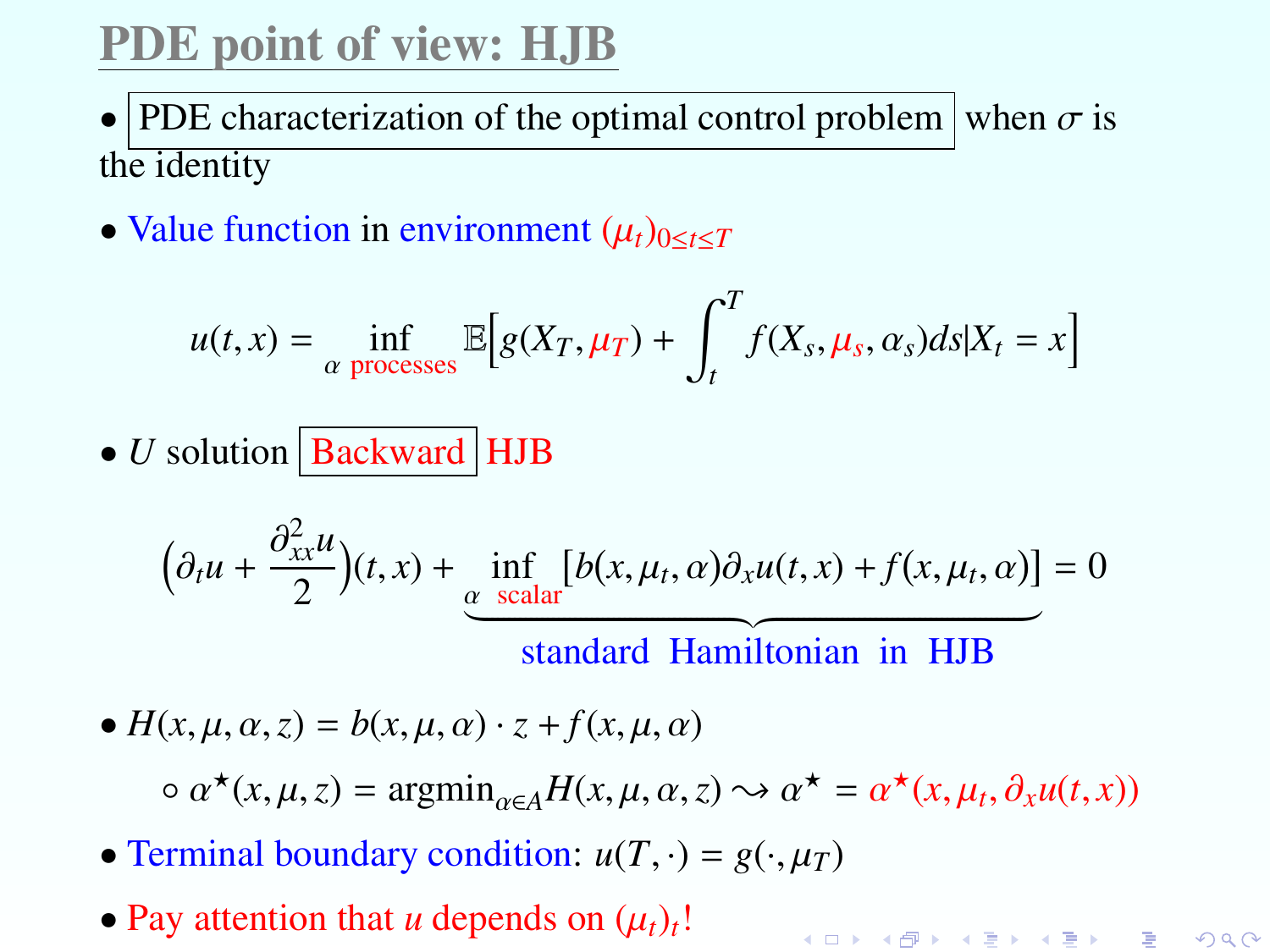#### Fokker-Planck

- Need for a **PDE** characterization of  $(\mathcal{L}(X_t^{*,\mu}))_t$
- Dynamics of  $X^{\star,\mu}$  at equilibrium

$$
dX_t^{\star,\mu} = b(X_t^{\star,\mu}, \mu_t, \alpha^{\star}(X_t^{\star,\mu}, \mu_t, \partial_x u(t, X_t^{\star,\mu})))dt + dW_t
$$

• Law  $(X_t^{\star,\mu})_{0\leq t\leq T}$  satisfies Fokker-Planck (FP) equation

$$
\partial_t \mu_t = -\text{div}\left(\underbrace{b(x, \mu_t, \alpha^\star(x, \mu_t, \partial_x u(t, x))\mu_t}_{b^\star(t, x)}\right) + \frac{1}{2}\partial_{xx}^2 \mu_t
$$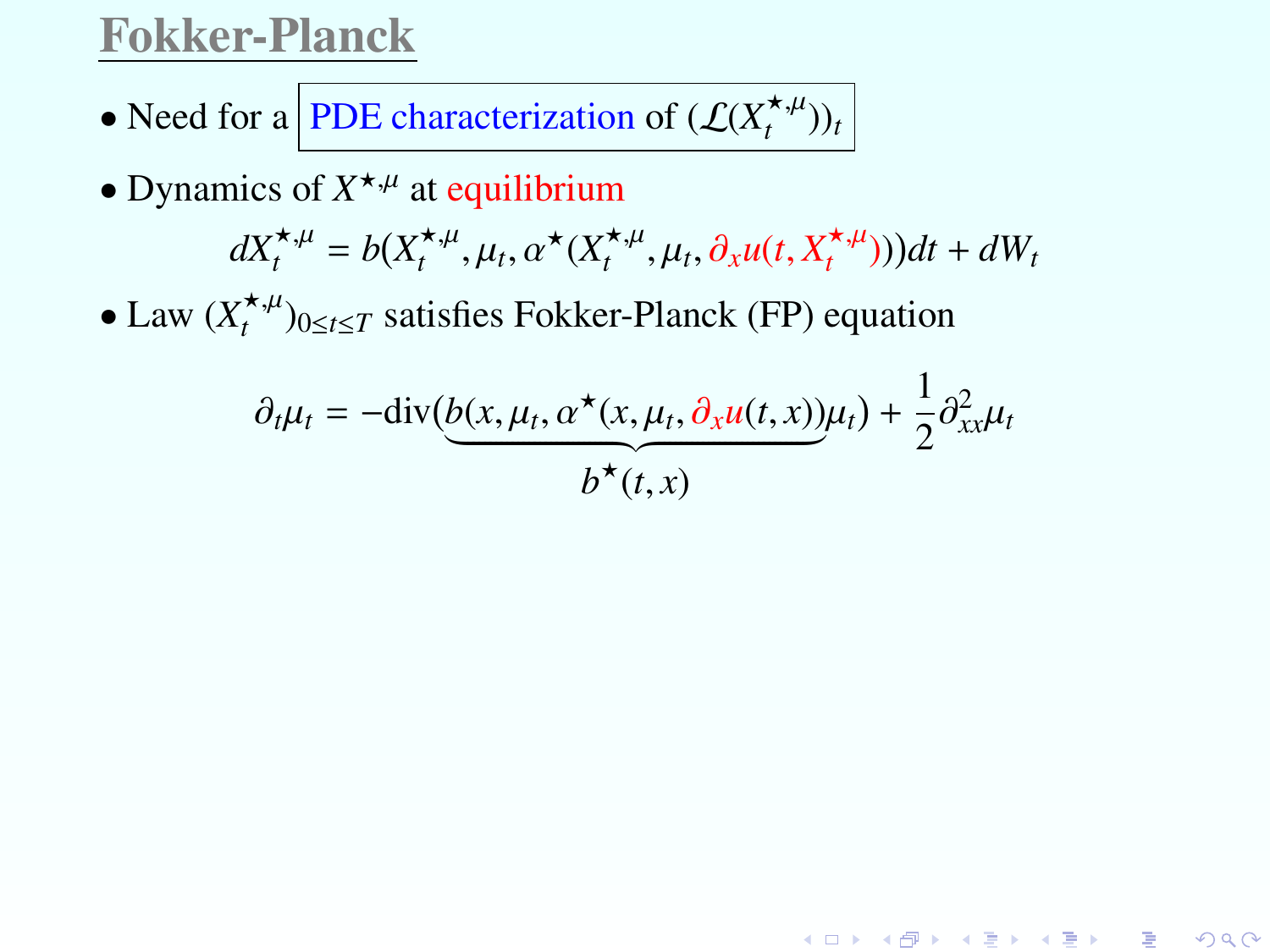#### Fokker-Planck

- Need for a **PDE** characterization of  $(\mathcal{L}(X_t^{*,\mu}))_t$
- Dynamics of  $X^{\star,\mu}$  at equilibrium

$$
dX_t^{\star,\mu} = b(X_t^{\star,\mu}, \mu_t, \alpha^{\star}(X_t^{\star,\mu}, \mu_t, \partial_x u(t, X_t^{\star,\mu})))dt + dW_t
$$

• Law  $(X_t^{\star,\mu})_{0\leq t\leq T}$  satisfies Fokker-Planck (FP) equation

$$
\partial_t \mu_t = -\text{div}\left(\underbrace{b(x, \mu_t, \alpha^\star(x, \mu_t, \partial_x u(t, x))\mu_t}_{b^\star(t, x)}\right) + \frac{1}{2}\partial_{xx}^2 \mu_t
$$

• MFG equilibrium described by forward-backward in  $\infty$  dimension

Fokker-Planck (forward) HJB (backward)

◦ ∞ dimensional analogue of

$$
\dot{x}_t = b(x_t, y_t)dt, \quad x_0 = x^0
$$
\n
$$
\dot{y}_t = -f(x_t, y_t)dt, \quad y_T = g(x_T)
$$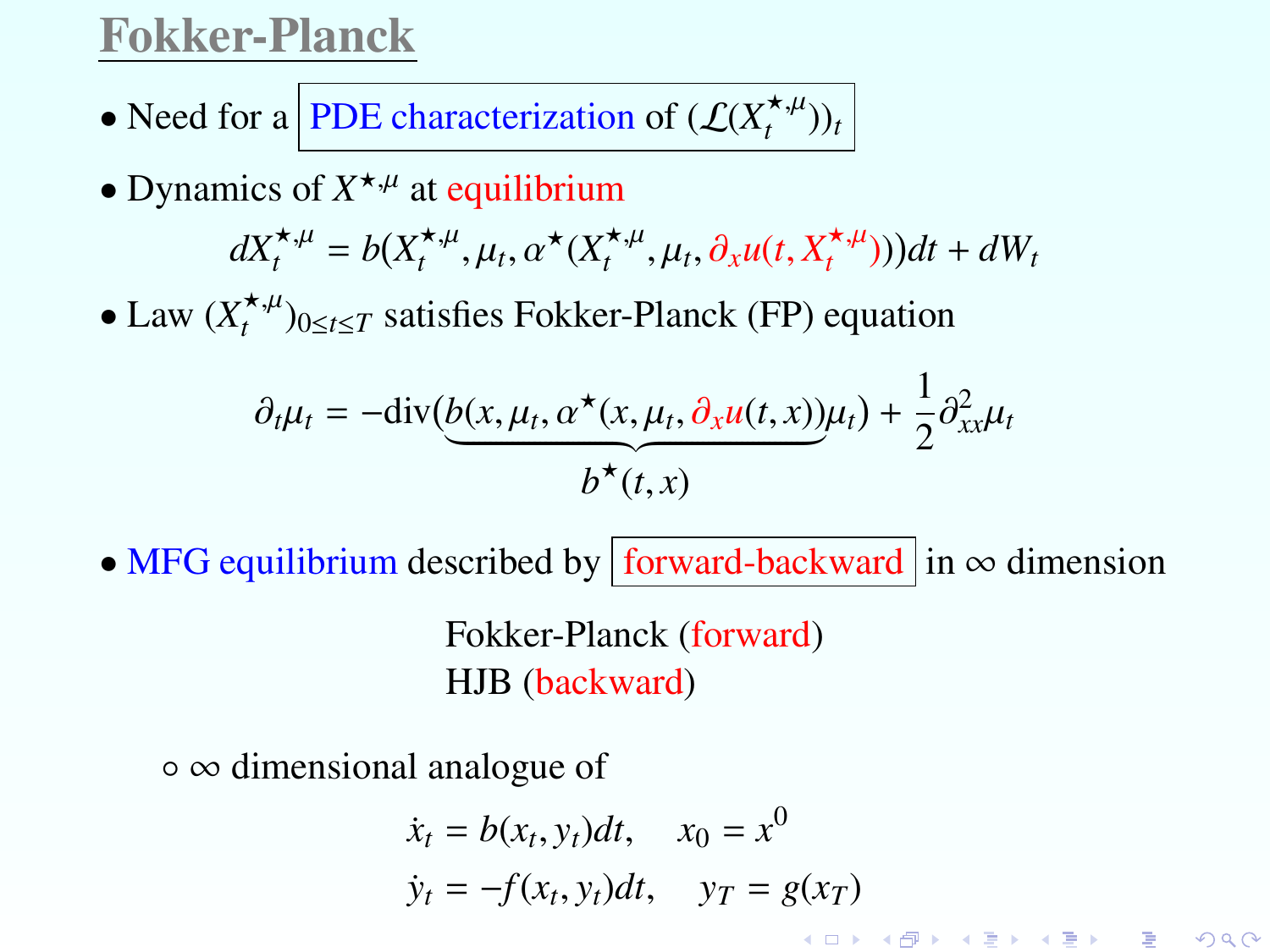• Environment  $(\mu_t)_{0 \le t \le T}$  is fixed and cost functional of the type

$$
J(\alpha) = \mathbb{E}\bigg[g(X_T,\mu_T) + \int_0^T f(X_t,\mu_t,\alpha_t)dt\bigg]
$$

◦ assume *f* and *g* continuous and at most of quadratic growth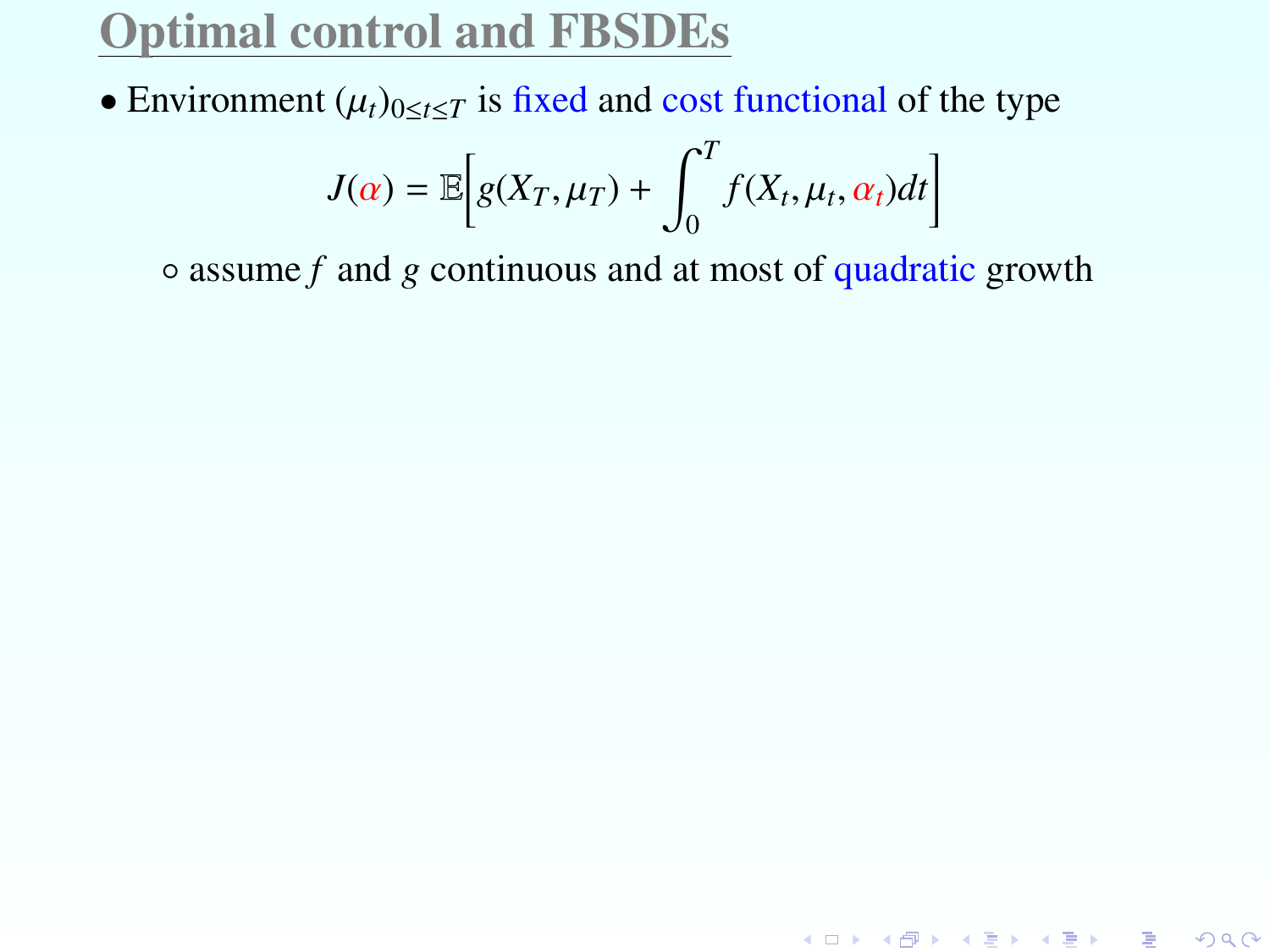• Environment  $(\mu_t)_{0 \le t \le T}$  is fixed and cost functional of the type

$$
J(\alpha) = \mathbb{E}\bigg[g(X_T,\mu_T) + \int_0^T f(X_t,\mu_t,\alpha_t)dt\bigg]
$$

◦ assume *f* and *g* continuous and at most of quadratic growth

• Interpret optimal paths as the forward component of an FBSDE  $\rightsquigarrow$ On  $(\Omega, \mathbb{F}, \mathbb{P})$  with  $\mathbb{F}$  generated by  $(\xi, (W_t)_{0 \le t \le T})$ 

$$
X_t = X_0 + \int_0^t b\left(X_s, \mu_s, Y_s, Z_s\right) ds + \int_0^t \sigma(X_s, \mu_s) dW_s
$$
  

$$
Y_t = G(X_T, \mu_T) + \int_t^T F\left(X_s, \mu_s, Y_s, Z_s\right) ds - \int_t^T Z_s dW_s
$$

K ロ ▶ K @ ▶ K 할 ▶ K 할 ▶ ① 할 → ① 익C\*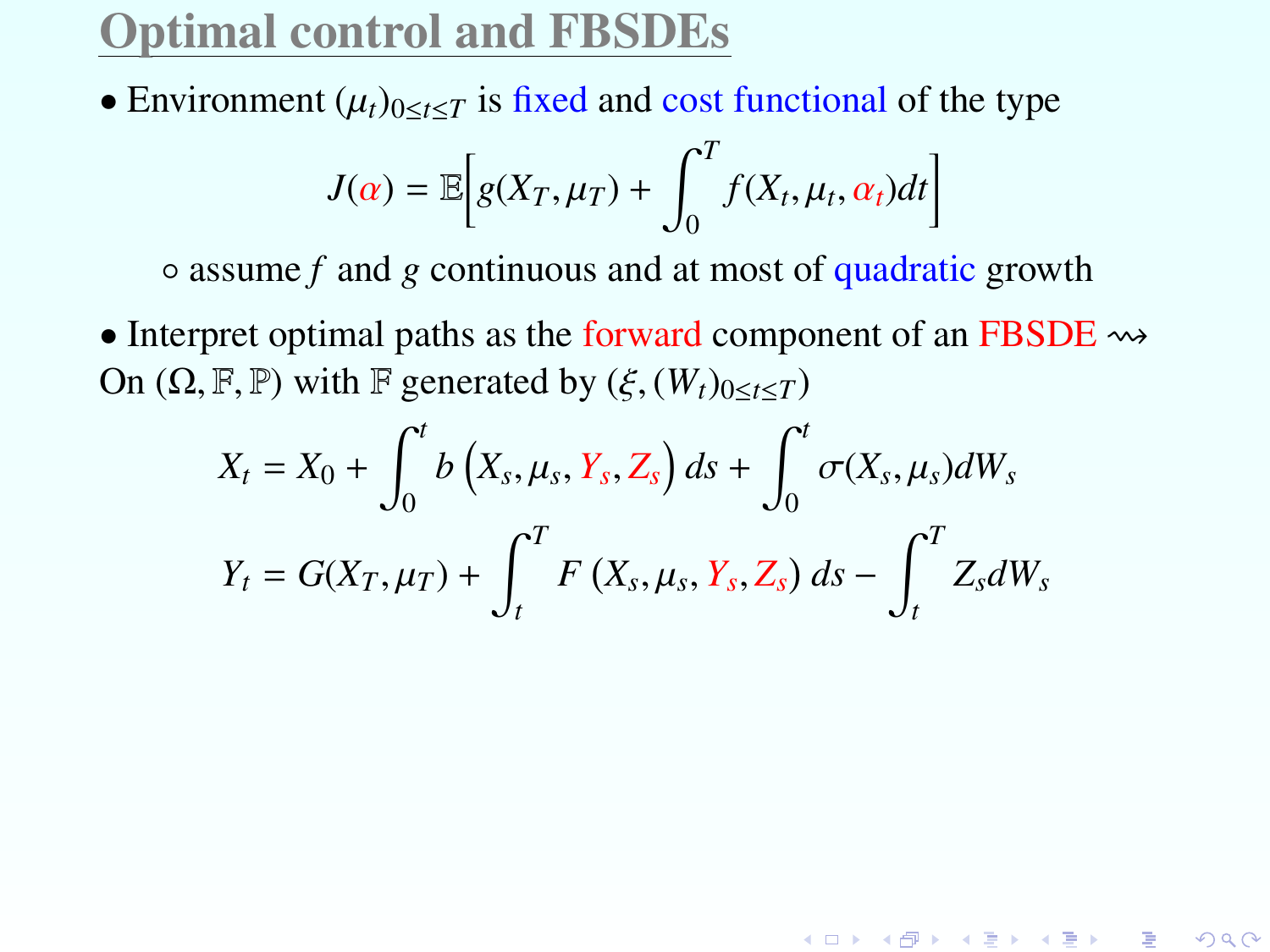• Environment  $(\mu_t)_{0 \le t \le T}$  is fixed and cost functional of the type

$$
J(\alpha) = \mathbb{E}\bigg[g(X_T,\mu_T) + \int_0^T f(X_t,\mu_t,\alpha_t)dt\bigg]
$$

◦ assume *f* and *g* continuous and at most of quadratic growth

• Interpret optimal paths as the forward component of an FBSDE  $\rightsquigarrow$ On  $(\Omega, \mathbb{F}, \mathbb{P})$  with  $\mathbb{F}$  generated by  $(\xi, (W_t)_{0 \le t \le T})$ 

$$
X_t = X_0 + \int_0^t b\left(X_s, \mu_s, Y_s, Z_s\right) ds + \int_0^t \sigma(X_s, \mu_s) dW_s
$$
  

$$
Y_t = G(X_T, \mu_T) + \int_t^T F\left(X_s, \mu_s, Y_s, Z_s\right) ds - \int_t^T Z_s dW_s
$$

 $\circ$  *σ* invertible, *H* strict convex in *α* and coeff. bounded in  $x \Rightarrow$  $((G, F) = (g, f)) \Rightarrow$  represent value function!

K ロ ▶ K @ ▶ K 할 ▶ K 할 ▶ ① 할 → ① 익단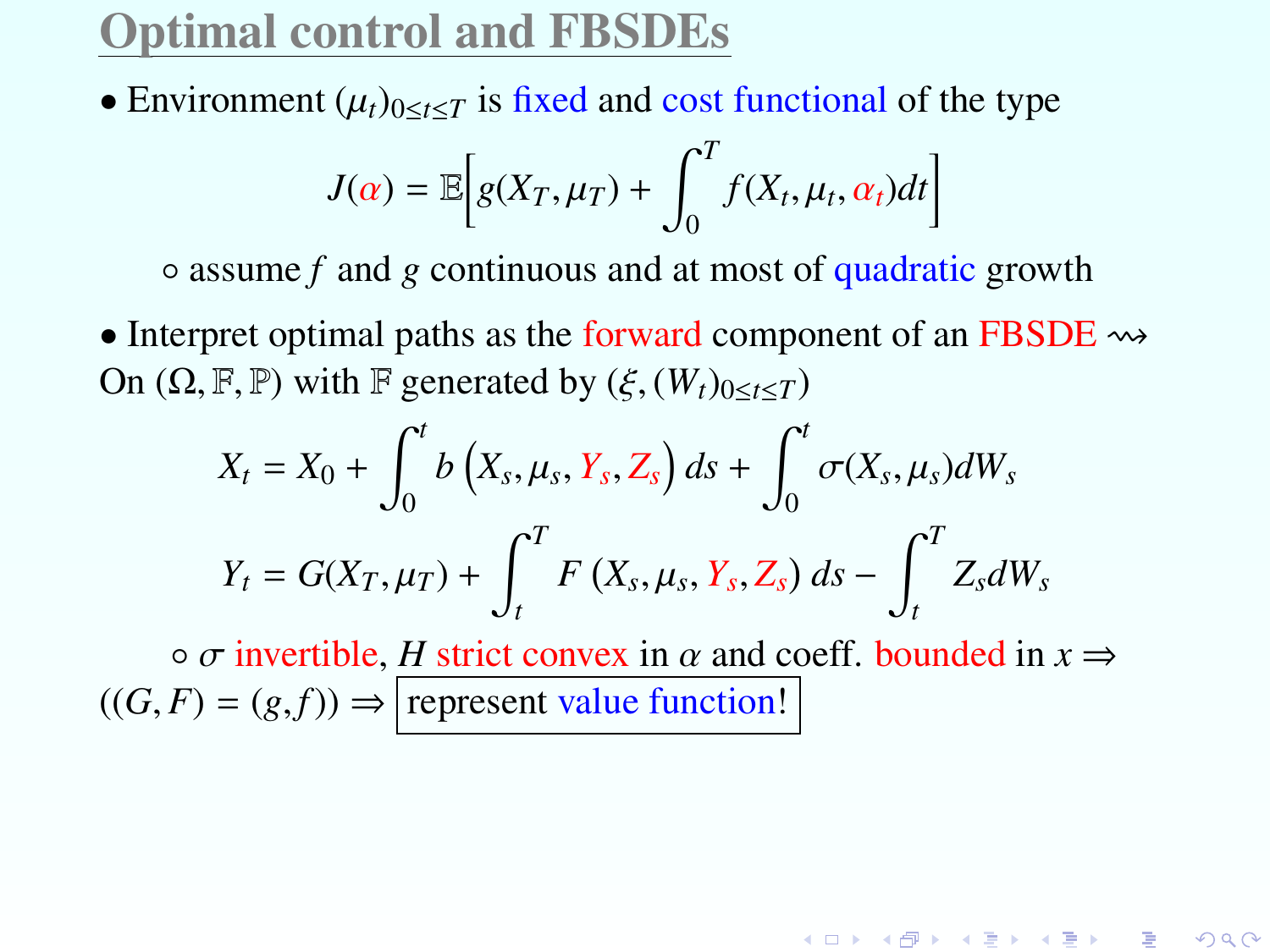• Environment  $(\mu_t)_{0 \le t \le T}$  is fixed and cost functional of the type

$$
J(\alpha) = \mathbb{E}\bigg[g(X_T,\mu_T) + \int_0^T f(X_t,\mu_t,\alpha_t)dt\bigg]
$$

◦ assume *f* and *g* continuous and at most of quadratic growth

• Interpret optimal paths as the forward component of an FBSDE  $\rightsquigarrow$ On  $(\Omega, \mathbb{F}, \mathbb{P})$  with  $\mathbb{F}$  generated by  $(\xi, (W_t)_{0 \le t \le T})$ 

$$
X_t = X_0 + \int_0^t b\left(X_s, \mu_s, Y_s, Z_s\right) ds + \int_0^t \sigma(X_s, \mu_s) dW_s
$$
  

$$
Y_t = G(X_T, \mu_T) + \int_t^T F\left(X_s, \mu_s, Y_s, Z_s\right) ds - \int_t^T Z_s dW_s
$$

 $\circ$  *σ* invertible, *H* strict convex in *α* and coeff. bounded in  $x \Rightarrow$  $((G, F) = (g, f)) \Rightarrow$  represent value function!

 $\circ$  *H* strict convex in  $(x, \alpha) \Rightarrow$  Pontryagin!  $((G, F) = (\partial_x g, \partial_x H))$  ( $\sigma$ indep. of  $x$ )  $\Rightarrow$  represent gradient value function!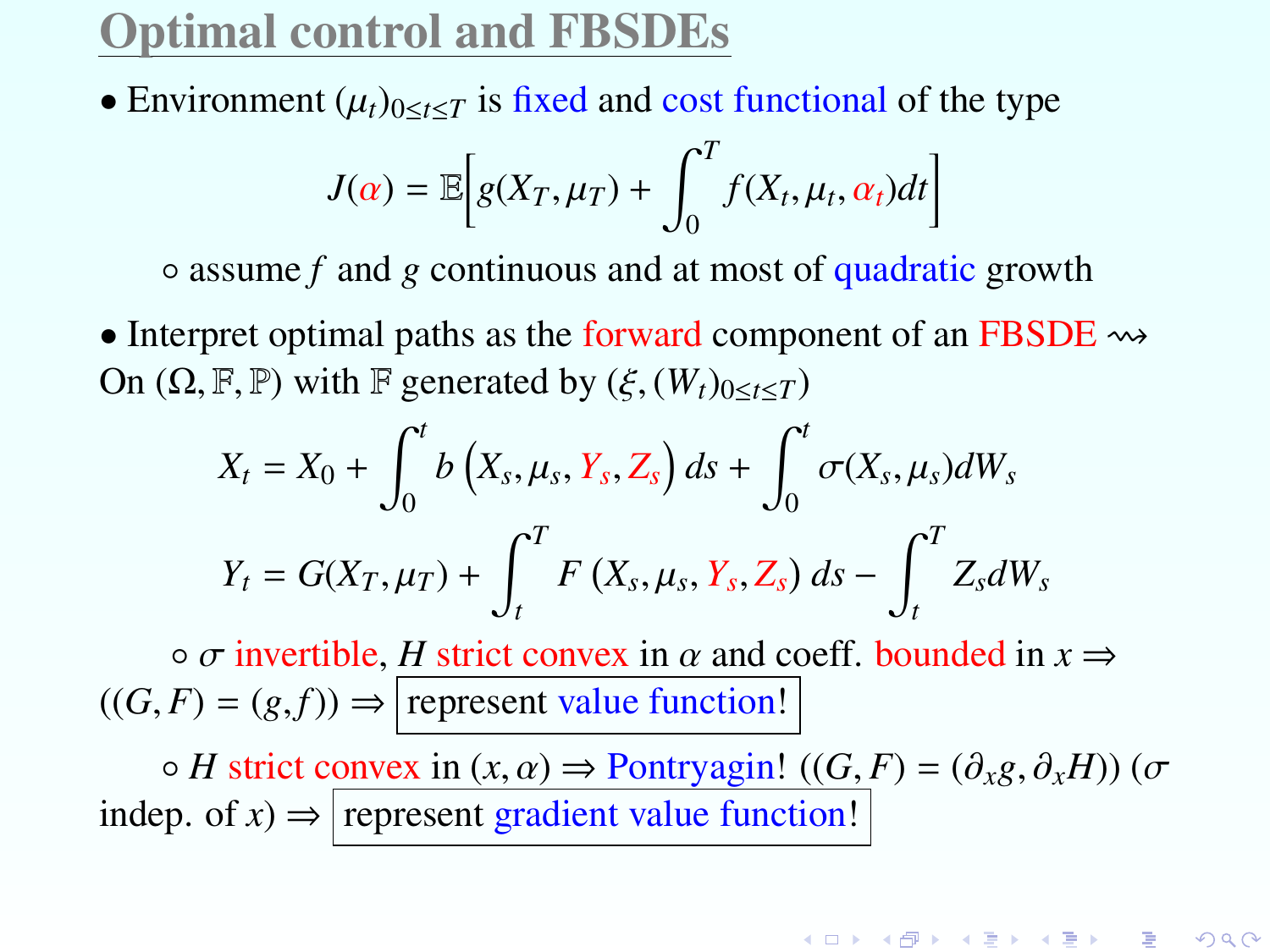• Environment  $(\mu_t)_{0 \le t \le T}$  is fixed and cost functional of the type

$$
J(\alpha) = \mathbb{E}\bigg[g(X_T,\mu_T) + \int_0^T f(X_t,\mu_t,\alpha_t)dt\bigg]
$$

◦ assume *f* and *g* continuous and at most of quadratic growth

• Interpret optimal paths as the forward component of an FBSDE  $\rightsquigarrow$ On  $(\Omega, \mathbb{F}, \mathbb{P})$  with  $\mathbb{F}$  generated by  $(\xi, (W_t)_{0 \le t \le T})$ 

$$
X_t = X_0 + \int_0^t b\left(X_s, \mu_s, Y_s, Z_s\right) ds + \int_0^t \sigma(X_s, \mu_s) dW_s
$$
  

$$
Y_t = G(X_T, \mu_T) + \int_t^T F\left(X_s, \mu_s, Y_s, Z_s\right) ds - \int_t^T Z_s dW_s
$$

 $\circ$  *σ* invertible, *H* strict convex in *α* and coeff. bounded in  $x \Rightarrow$  $((G, F) = (g, f)) \Rightarrow$  represent value function!

 $\circ$  *H* strict convex in  $(x, \alpha) \Rightarrow$  Pontryagin!  $((G, F) = (\partial_x g, \partial_x H))$  ( $\sigma$ indep. of  $x$ )  $\Rightarrow$  represent gradient value function!

**○ choose**  $(\mu_t)_{0 \le t \le T}$  **as the law of optimal path!**  $\Rightarrow$  **characterize by<br>SDE of McKean-Vlasov type** FBSDE of McKean-Vlasov type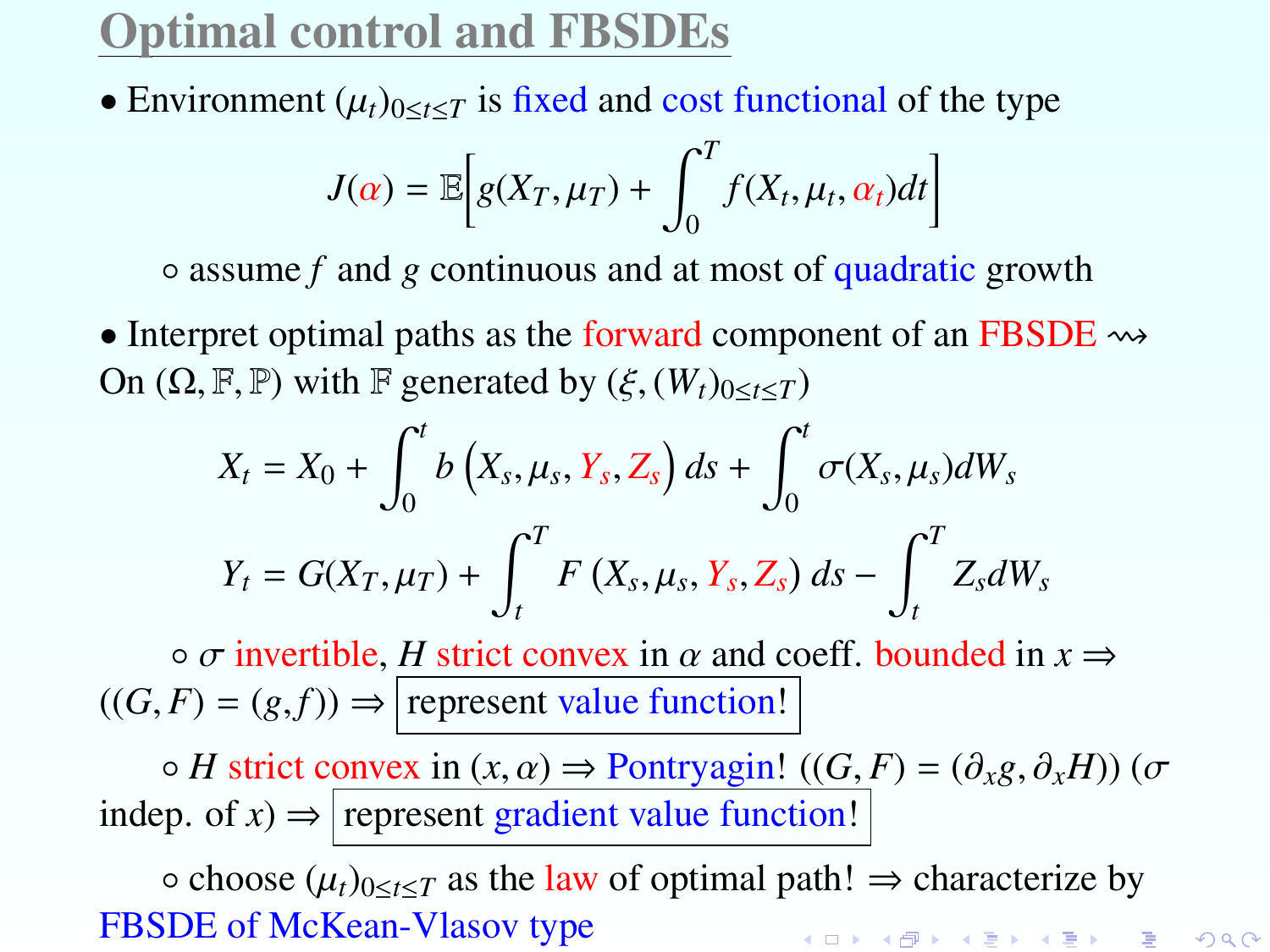### MKV FBSDE for the value function

• Consider, on  $(\Omega, \mathbb{F}, \mathbb{P})$ , the MKV FBSDE

$$
X_t = \xi + \int_0^t b(X_s, \mathcal{L}(X_s), \alpha^{\star}(X_s, \mathcal{L}(X_s), Z_s \sigma^{-1}(X_s, \mathcal{L}(X_s)))) ds
$$
  
+ 
$$
\int_0^t \sigma(X_s, \mathcal{L}(X_s)) dW_s
$$
  

$$
Y_t = g(X_T, \mathcal{L}(X_T))
$$
  
+ 
$$
\int_t^T f(X_s, \mathcal{L}(X_s), \alpha^{\star}(X_s, \mathcal{L}(X_s), Z_s \sigma^{-1}(X_s, \mathcal{L}(X_s)))) ds - \int_t^T Z_s dW_s
$$

세대 시계 이 시험이 시험이 있을 것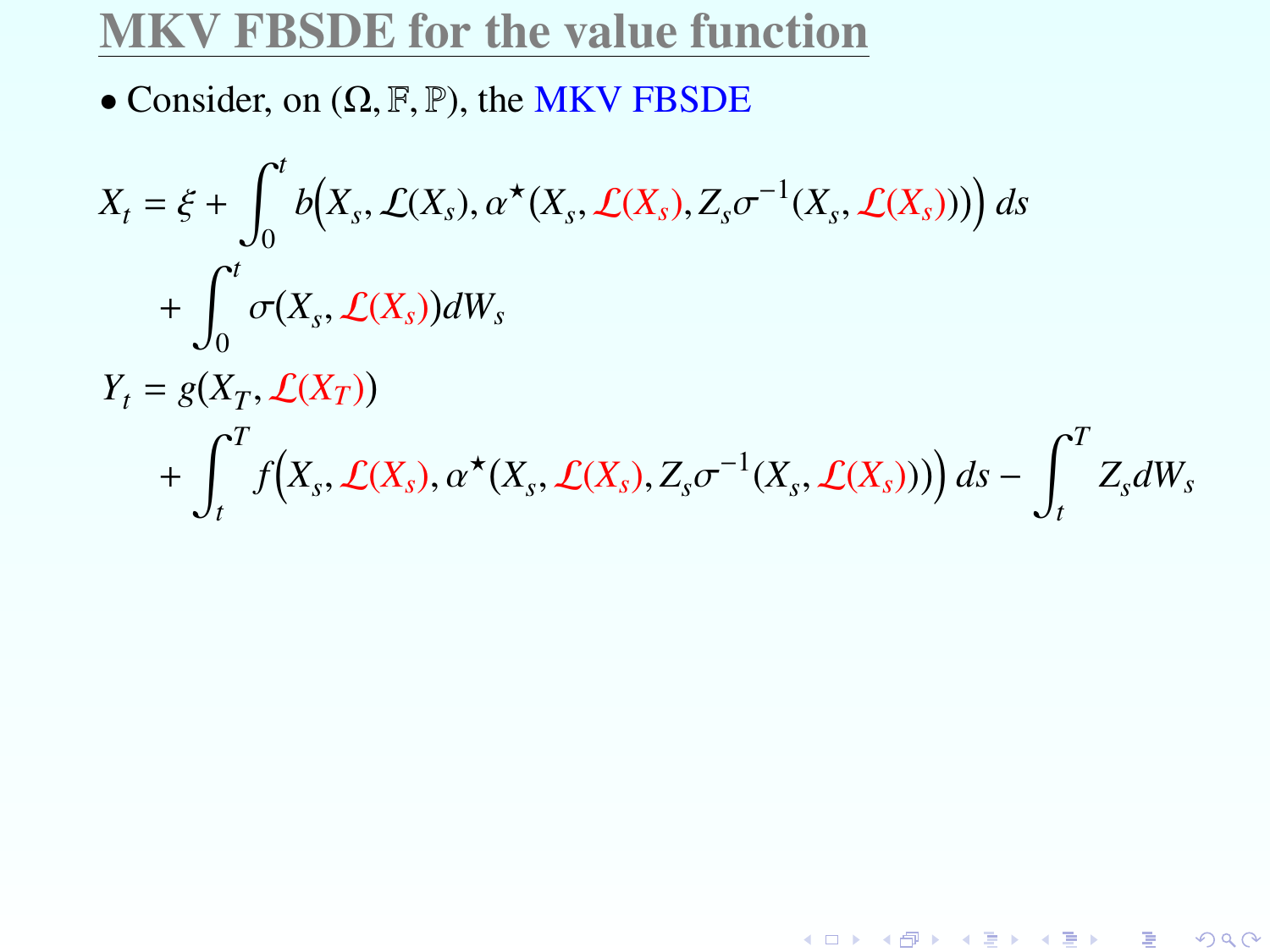#### MKV FBSDE for the value function

• Consider, on  $(\Omega, \mathbb{F}, \mathbb{P})$ , the MKV FBSDE

$$
X_t = \xi + \int_0^t b(X_s, \mathcal{L}(X_s), \alpha^{\star}(X_s, \mathcal{L}(X_s), Z_s \sigma^{-1}(X_s, \mathcal{L}(X_s)))) ds
$$
  
+ 
$$
\int_0^t \sigma(X_s, \mathcal{L}(X_s)) dW_s
$$
  

$$
Y_t = g(X_T, \mathcal{L}(X_T))
$$
  
+ 
$$
\int_t^T f(X_s, \mathcal{L}(X_s), \alpha^{\star}(X_s, \mathcal{L}(X_s), Z_s \sigma^{-1}(X_s, \mathcal{L}(X_s)))) ds - \int_t^T Z_s dW_s
$$

• Connection with PDE formulation

$$
Y_s = u(s, X_s), \quad Z_s = \partial_x u(s, X_s) \sigma(X_s, \mu_s)
$$

メロト メ御 トメ 君 トメ 君 トッ 君 し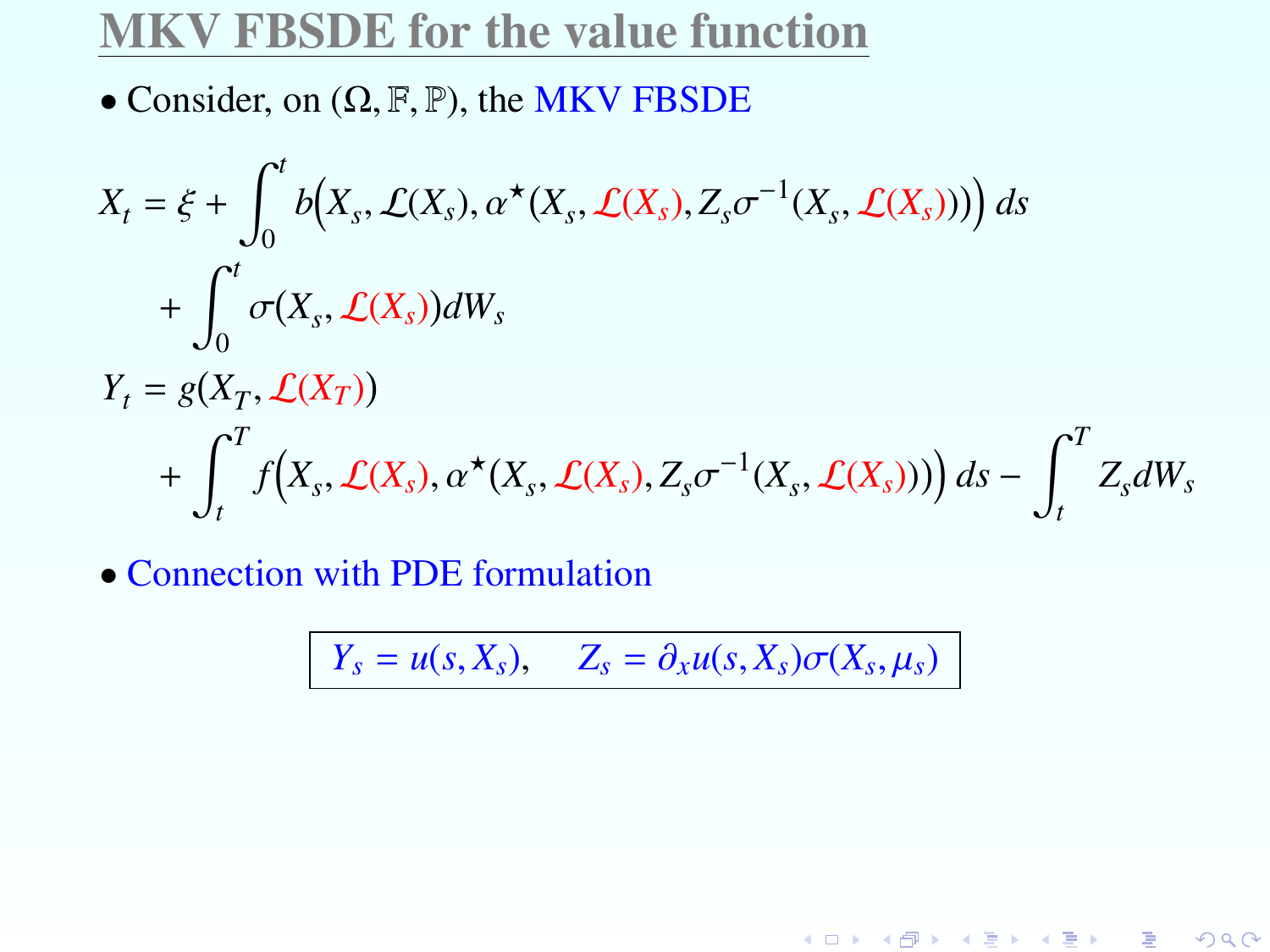### MKV FBSDE for the value function

• Consider, on  $(\Omega, \mathbb{F}, \mathbb{P})$ , the MKV FBSDE

$$
X_t = \xi + \int_0^t b(X_s, \mathcal{L}(X_s), \alpha^{\star}(X_s, \mathcal{L}(X_s), Z_s \sigma^{-1}(X_s, \mathcal{L}(X_s)))) ds
$$
  
+ 
$$
\int_0^t \sigma(X_s, \mathcal{L}(X_s)) dW_s
$$
  

$$
Y_t = g(X_T, \mathcal{L}(X_T))
$$
  
+ 
$$
\int_t^T f(X_s, \mathcal{L}(X_s), \alpha^{\star}(X_s, \mathcal{L}(X_s), Z_s \sigma^{-1}(X_s, \mathcal{L}(X_s)))) ds - \int_t^T Z_s dW_s
$$

• Connection with PDE formulation

$$
Y_s = u(s, X_s), \quad Z_s = \partial_x u(s, X_s) \sigma(X_s, \mu_s)
$$

• Unique minimizer for each  $(\mu_t)_{0 \le t \le T}$  if

 $\circ$  *b*, *f*, *g*,  $\sigma$ ,  $\sigma^{-1}$  bounded in  $(x, \mu)$ , Lipschitz in *x* 

 $\circ$  *b* linear in  $\alpha$  and  $f$  strictly convex and loc. Lip in  $\alpha$ , with Lip(*f*) at most of linear growth in  $\alpha$ ◆ロト → 個 ト → 足 ト → 足 ト 一足。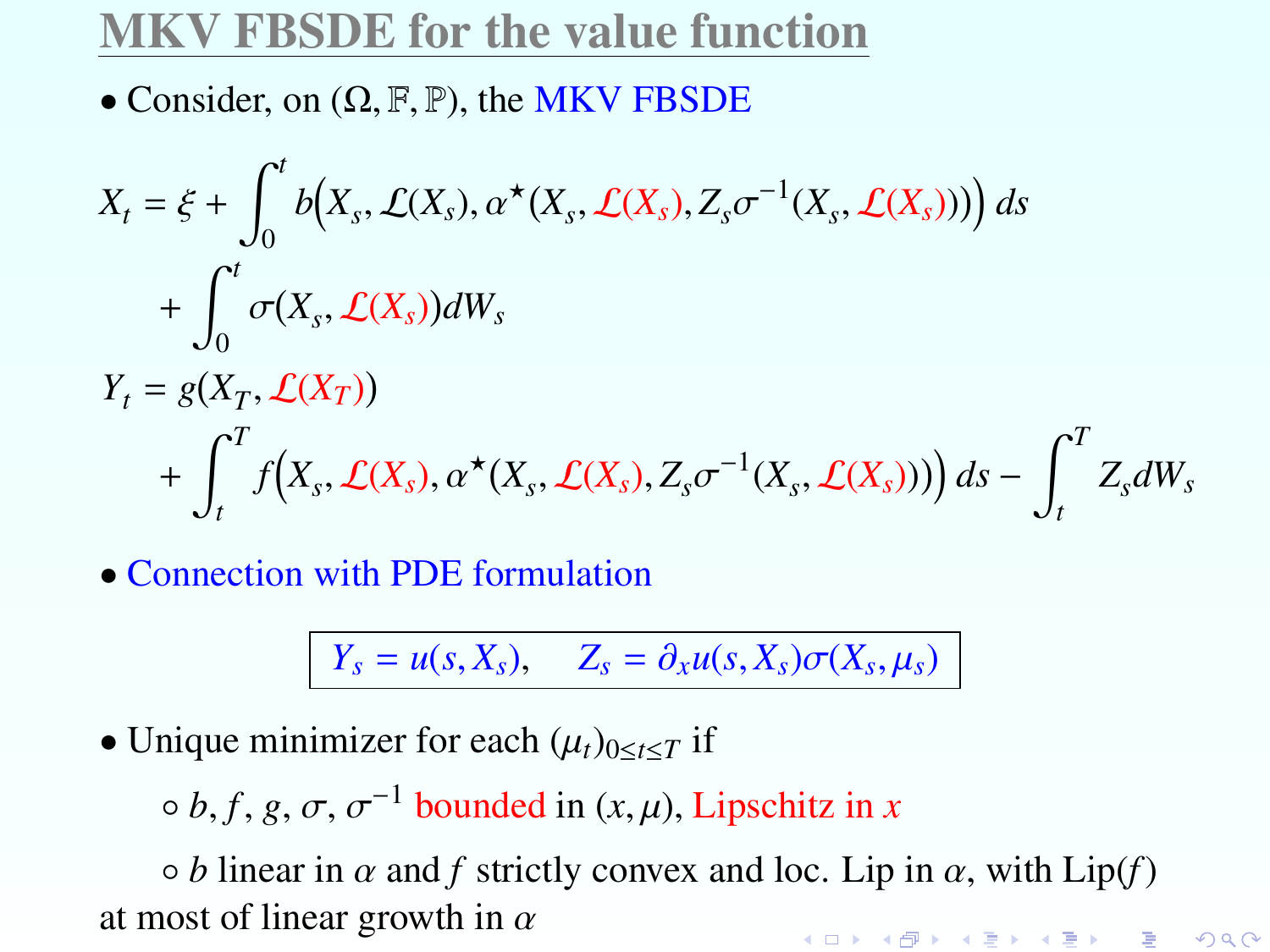### MKV FBSDE for the Pontryagin principle

• Consider, on  $(\Omega, \mathbb{F}, \mathbb{P})$ , the MKV FBSDE

$$
X_t = \xi + \int_0^t b(X_s, \mathcal{L}(X_s), \alpha^{\star}(X_s, \mathcal{L}(X_s), Y_s)) ds + \int_0^t \sigma(\mathcal{L}(X_s)) dW_s
$$
  
\n
$$
Y_t = \partial_{x} g(X_T, \mathcal{L}(X_T))
$$
  
\n
$$
+ \int_t^T \partial_{x} H(X_s, \mathcal{L}(X_s), \alpha^{\star}(X_s, \mathcal{L}(X_s), Y_s), Y_s) ds - \int_t^T Z_s dW_s
$$

<span id="page-46-0"></span>★ ロン → 御 ン → 》 → (理 ン → 理 )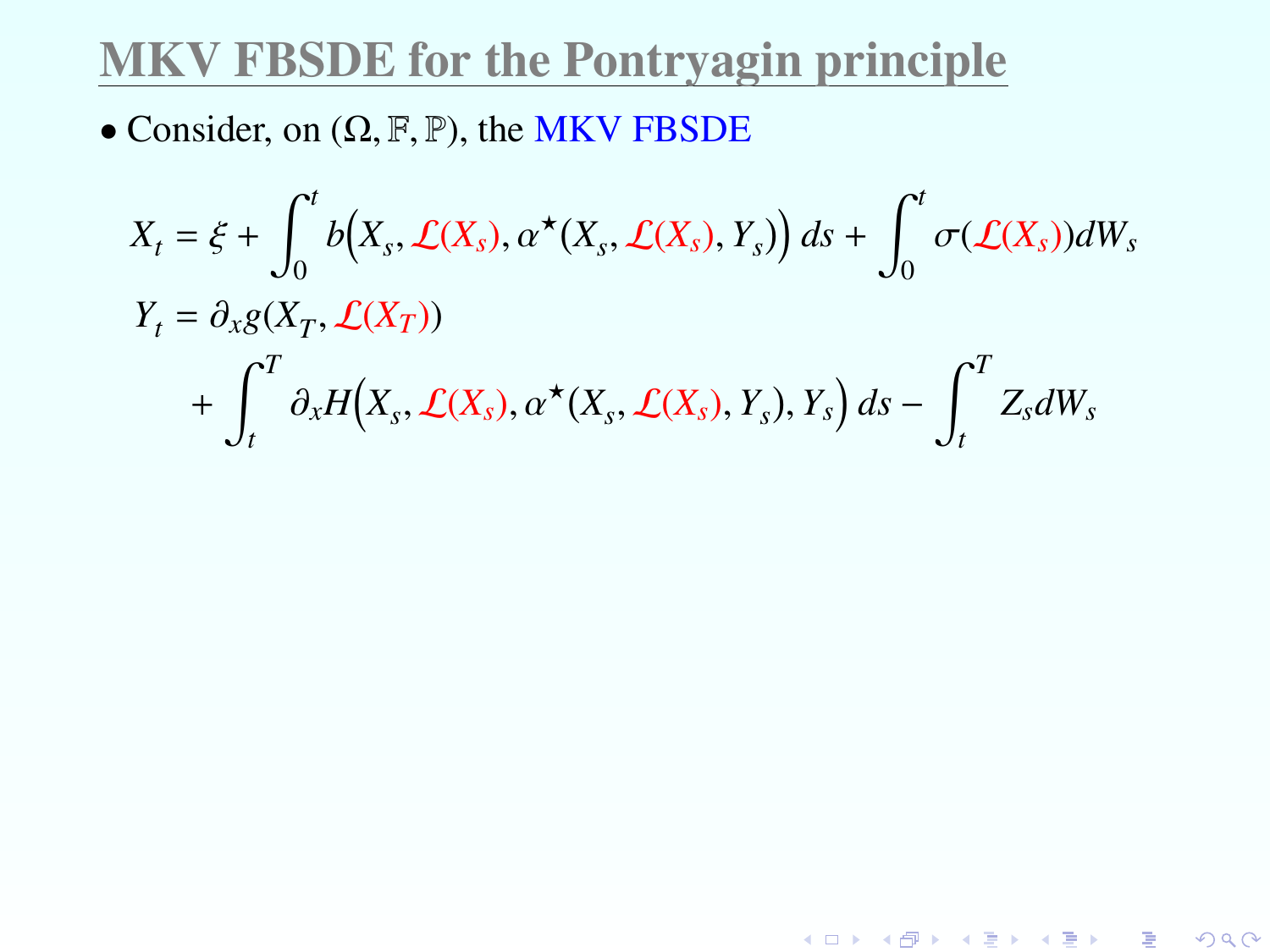### MKV FBSDE for the Pontryagin principle

• Consider, on  $(\Omega, \mathbb{F}, \mathbb{P})$ , the MKV FBSDE

$$
X_t = \xi + \int_0^t b(X_s, \mathcal{L}(X_s), \alpha^{\star}(X_s, \mathcal{L}(X_s), Y_s)) ds + \int_0^t \sigma(\mathcal{L}(X_s)) dW_s
$$
  
\n
$$
Y_t = \partial_{x} g(X_T, \mathcal{L}(X_T))
$$
  
\n
$$
+ \int_t^T \partial_{x} H(X_s, \mathcal{L}(X_s), \alpha^{\star}(X_s, \mathcal{L}(X_s), Y_s), Y_s) ds - \int_t^T Z_s dW_s
$$

• Connection with PDE formulation

$$
Y_s = \partial_x u(s, X_s), \quad Z_s = \partial_x^2 u(s, X_s) \sigma(\mu_s)
$$

メロト メ御 トメ 君 トメ 君 トッ 君 し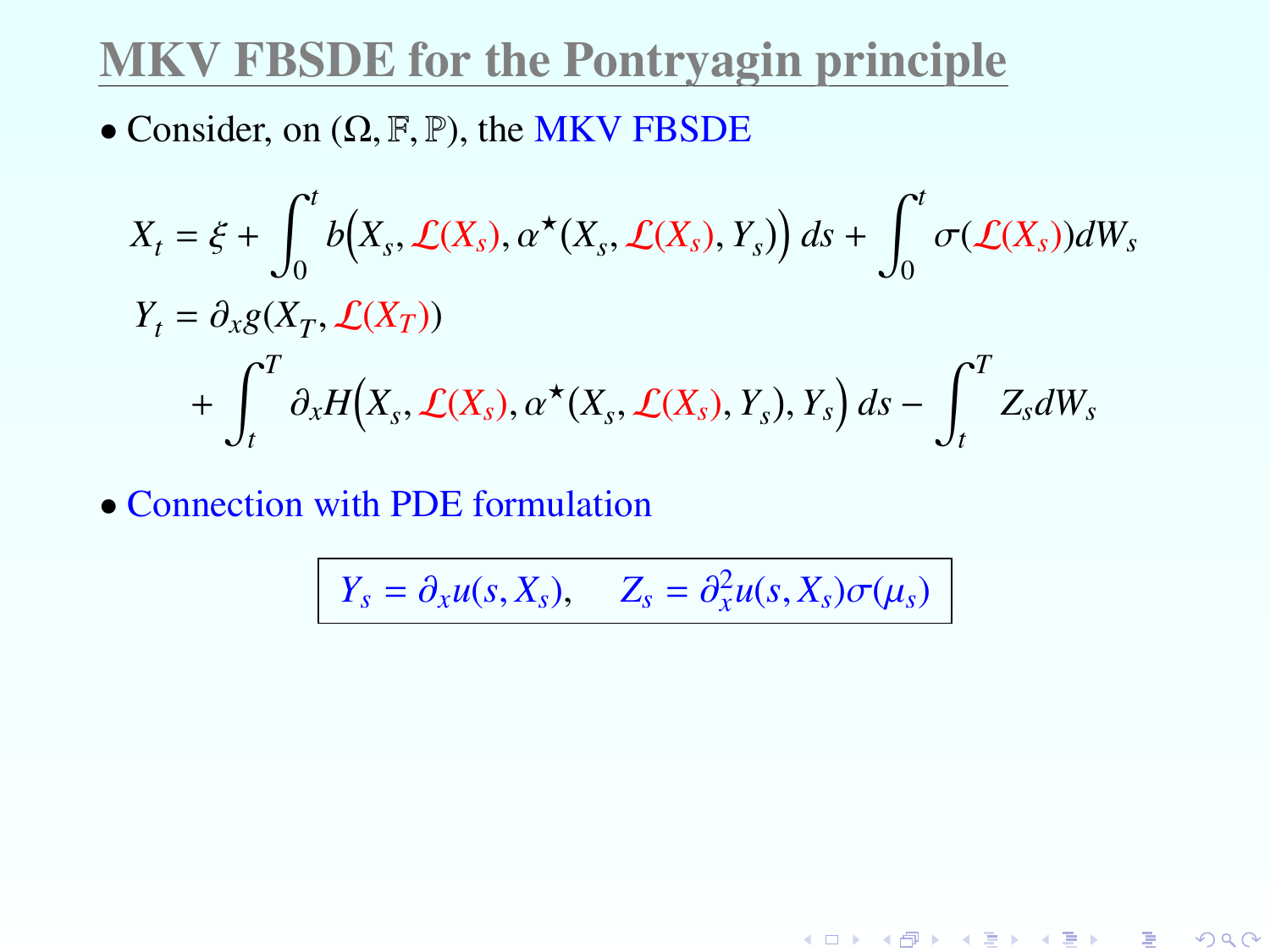### MKV FBSDE for the Pontryagin principle

• Consider, on  $(\Omega, \mathbb{F}, \mathbb{P})$ , the MKV FBSDE

$$
X_t = \xi + \int_0^t b(X_s, \mathcal{L}(X_s), \alpha^{\star}(X_s, \mathcal{L}(X_s), Y_s)) ds + \int_0^t \sigma(\mathcal{L}(X_s)) dW_s
$$
  
\n
$$
Y_t = \partial_{x} g(X_T, \mathcal{L}(X_T))
$$
  
\n
$$
+ \int_t^T \partial_{x} H(X_s, \mathcal{L}(X_s), \alpha^{\star}(X_s, \mathcal{L}(X_s), Y_s), Y_s) ds - \int_t^T Z_s dW_s
$$

• Connection with PDE formulation

$$
Y_s = \partial_x u(s, X_s), \quad Z_s = \partial_x^2 u(s, X_s) \sigma(\mu_s)
$$

K ロチ K 御 と K 君 と K 君 と 「君」

 $299$ 

• Unique minimizer for each  $(\mu_t)_{0 \le t \le T}$  if

 $\circ \sigma$  indep. of *x* and  $b(x, \mu, \alpha) = b_0(\mu) + b_1x + b_2\alpha$ 

 $\circ$   $\partial_x f$ ,  $\partial_{\alpha} f$ ,  $\partial_x g$  *L*-Lipschitz in  $(x, \alpha)$ 

<span id="page-48-0"></span> $\circ$  *g* and *f* convex in  $(x, \alpha)$  with *f* strict convex in  $\alpha$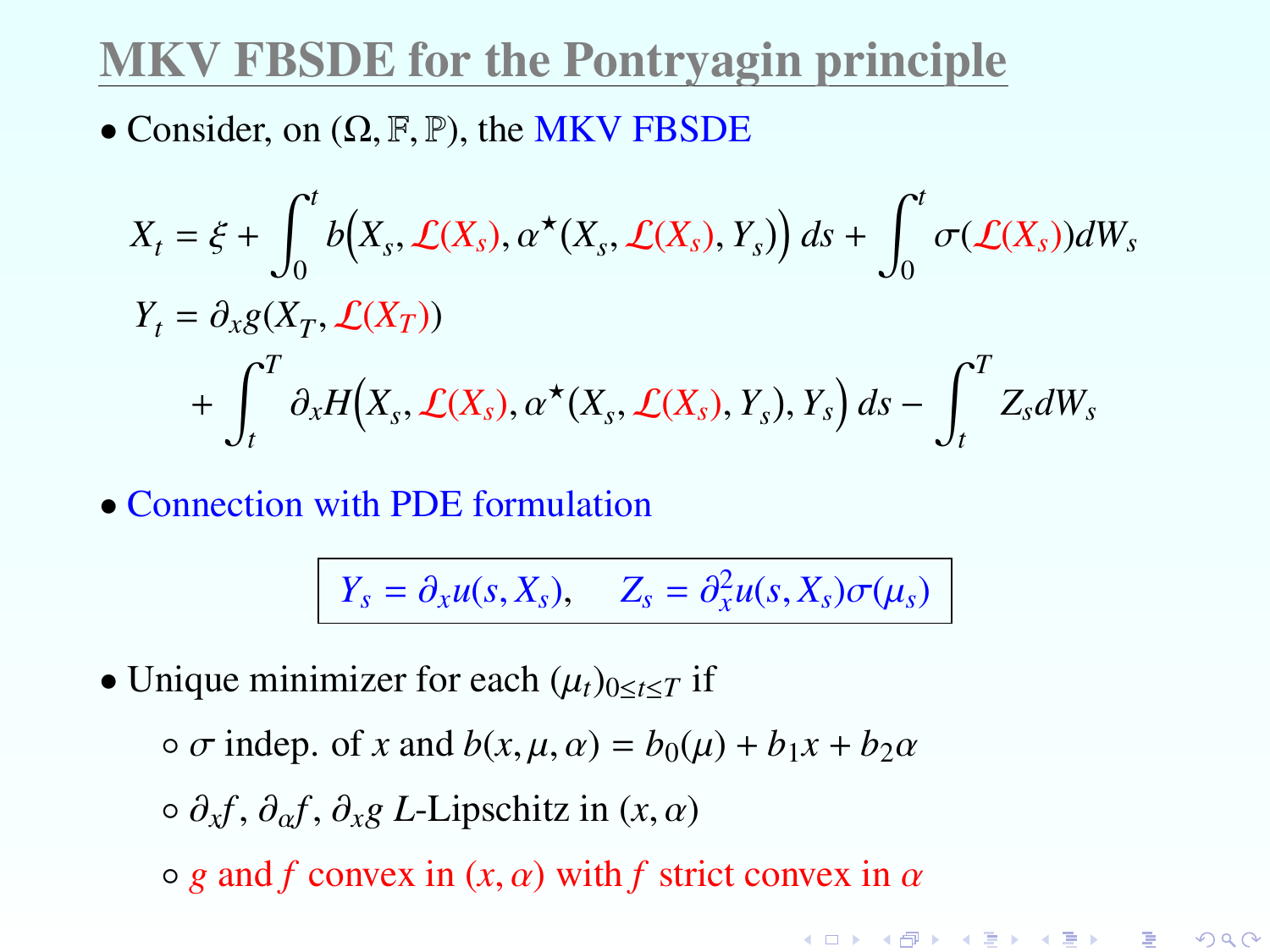# Seeking a solution

• Any way  $\rightsquigarrow$  two-point-boundary-problem  $\Rightarrow$ 

◦ Cauchy-Lipschitz theory in small time only

◦ if Lipschitz coefficients (including the direction of the measure)  $\rightarrow$  existence and uniqueness in short time (see later on)

 $\sim$  existence and uniqueness of MFG equilibria in small time

K ロ ▶ K @ ▶ K 할 ▶ K 할 ▶ → 할 → 9 Q @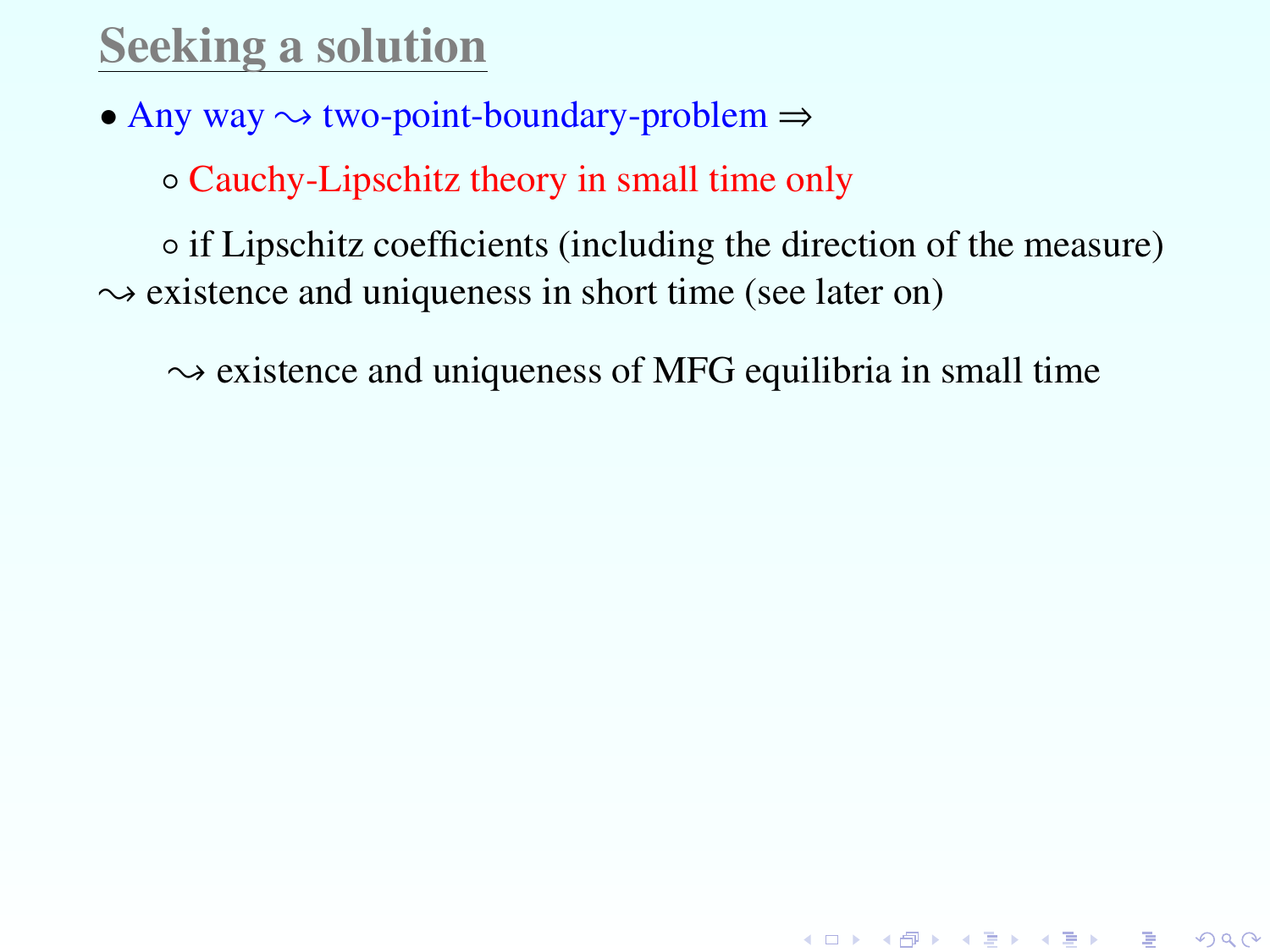# Seeking a solution

• Any way  $\rightsquigarrow$  two-point-boundary-problem  $\Rightarrow$ 

◦ Cauchy-Lipschitz theory in small time only

◦ if Lipschitz coefficients (including the direction of the measure)  $\rightarrow$  existence and uniqueness in short time (see later on)

 $\sim$  existence and uniqueness of MFG equilibria in small time

• What about arbitrary time?

 $\circ$  existence  $\rightsquigarrow$  fixed point over the measure argument by means of compactness arguments

Schauder's theorem

K ロ ▶ K @ ▶ K 할 ▶ K 할 ▶ ① 할 → ① 익C\*

 $\circ$  uniqueness  $\sim$  require additional assumption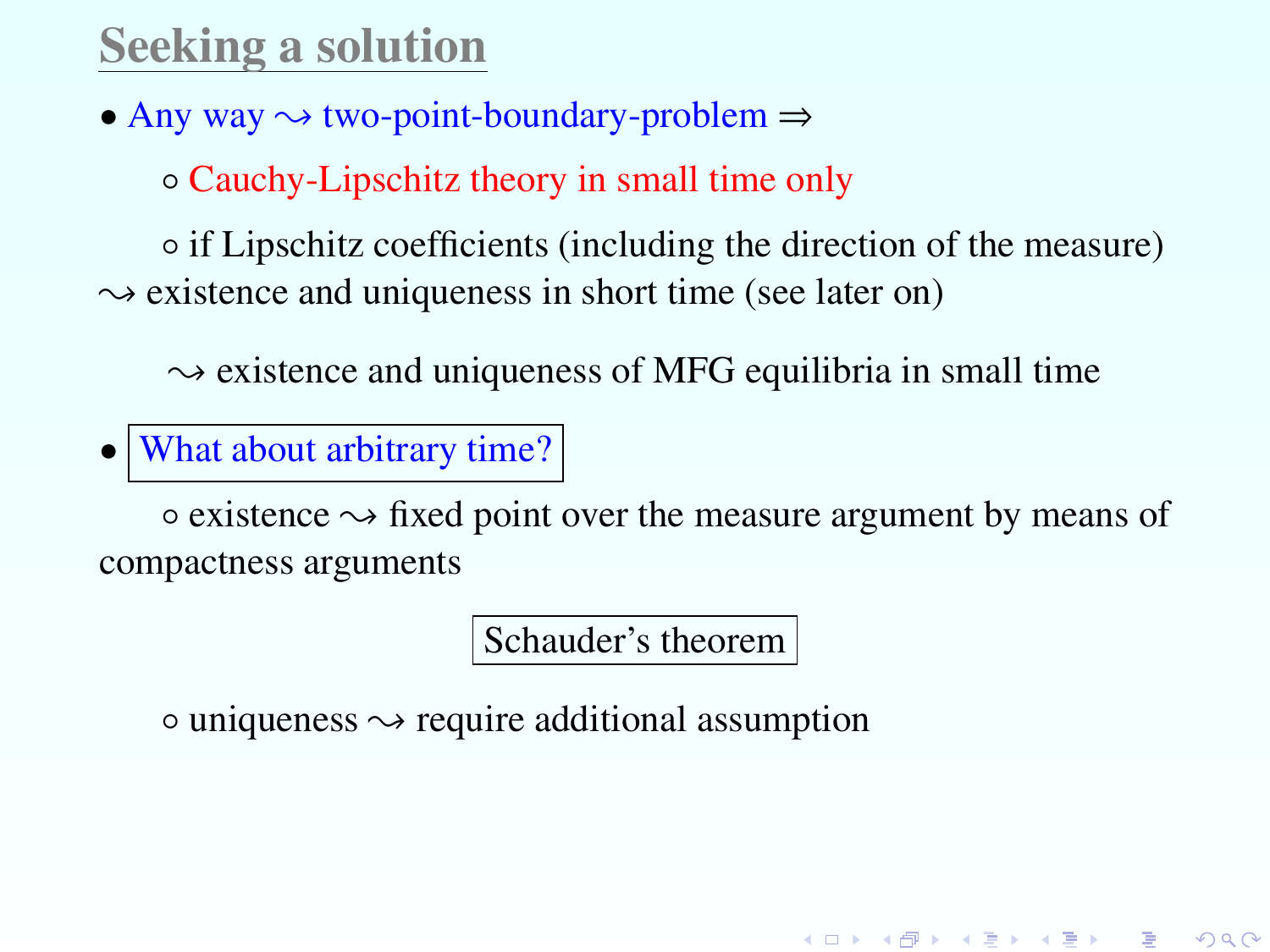# Seeking a solution

• Any way  $\rightsquigarrow$  two-point-boundary-problem  $\Rightarrow$ 

◦ Cauchy-Lipschitz theory in small time only

◦ if Lipschitz coefficients (including the direction of the measure)  $\rightarrow$  existence and uniqueness in short time (see later on)

 $\sim$  existence and uniqueness of MFG equilibria in small time

• What about arbitrary time?

 $\circ$  existence  $\rightsquigarrow$  fixed point over the measure argument by means of compactness arguments

Schauder's theorem

 $\circ$  uniqueness  $\sim$  require additional assumption

• Other question  $\sim$  connection with social optimization?

 $\circ$  potential games  $\sim$  MFG solution is also a social optimizer (but for other coefficients)

K ロ ▶ K @ ▶ K 할 ▶ K 할 ▶ → 할 → 9 Q @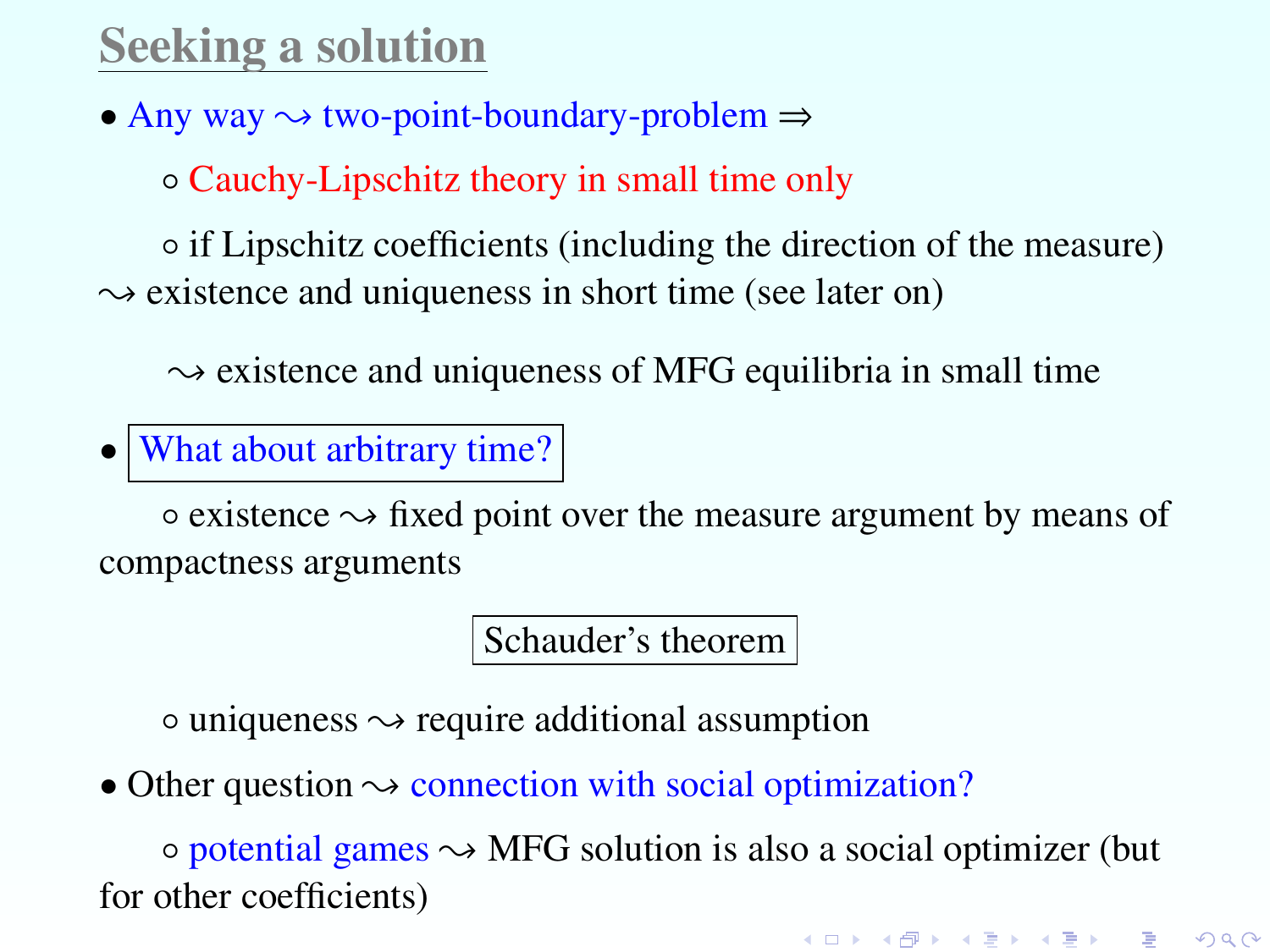### Part III. Solving MFG

#### a. Schauder fixed point theorem without common noise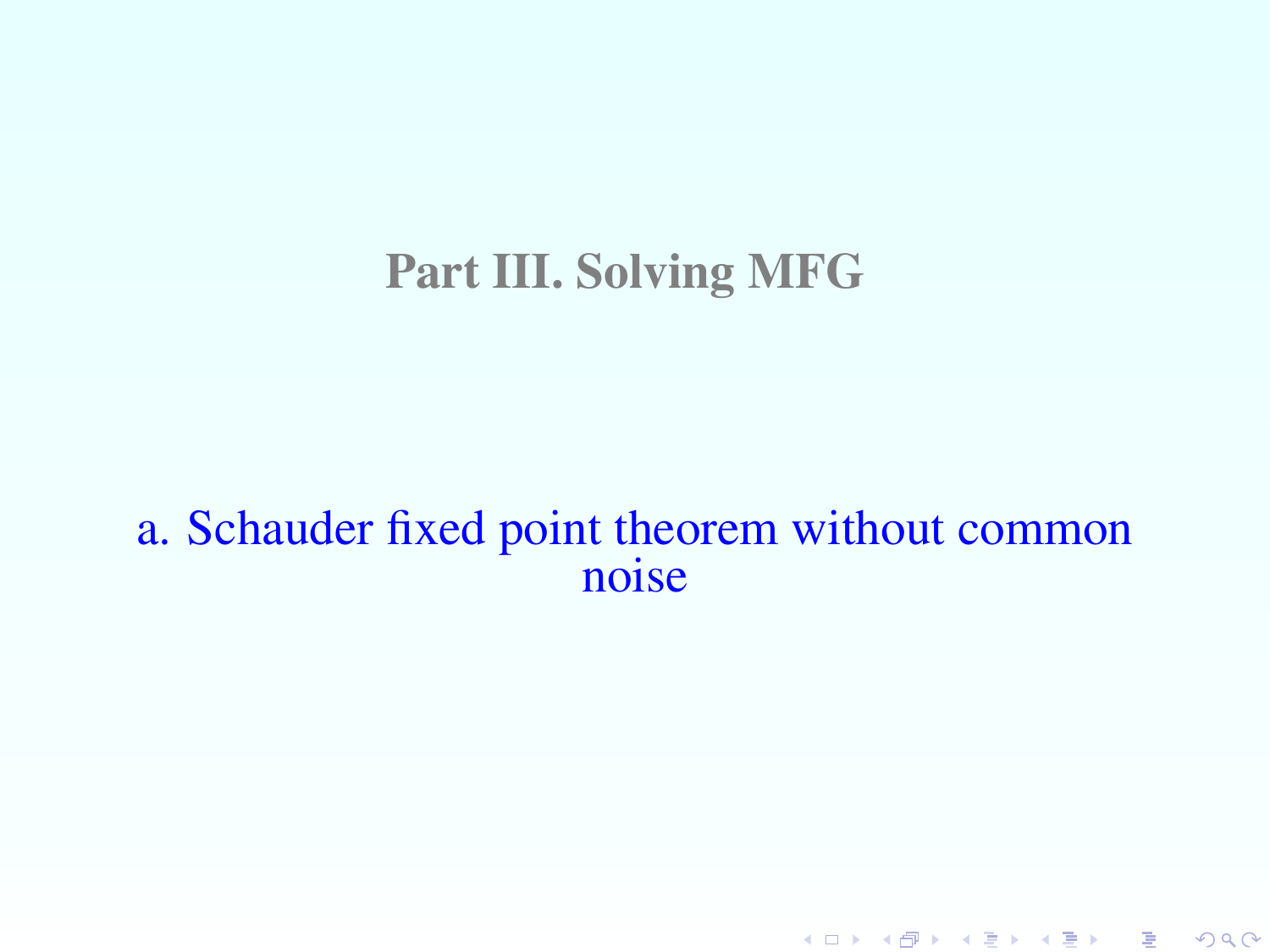# Statement of the Schauder fixed point theorem

• Generalisation of Brouwer's theorem from finite to infinite dimension

• Let  $(V, || \cdot ||)$  be a normed vector space

 $\circ$  0  $\neq$  *E*  $\subset$  *V* with *E* closed and convex

 $\circ \phi : E \to E$  continuous such that  $\phi(E)$  is relatively compact

K ロ ▶ K @ ▶ K 할 ▶ K 할 ▶ 이 할 → 900

 $\circ \Rightarrow$  existence of a fixed point to  $\phi$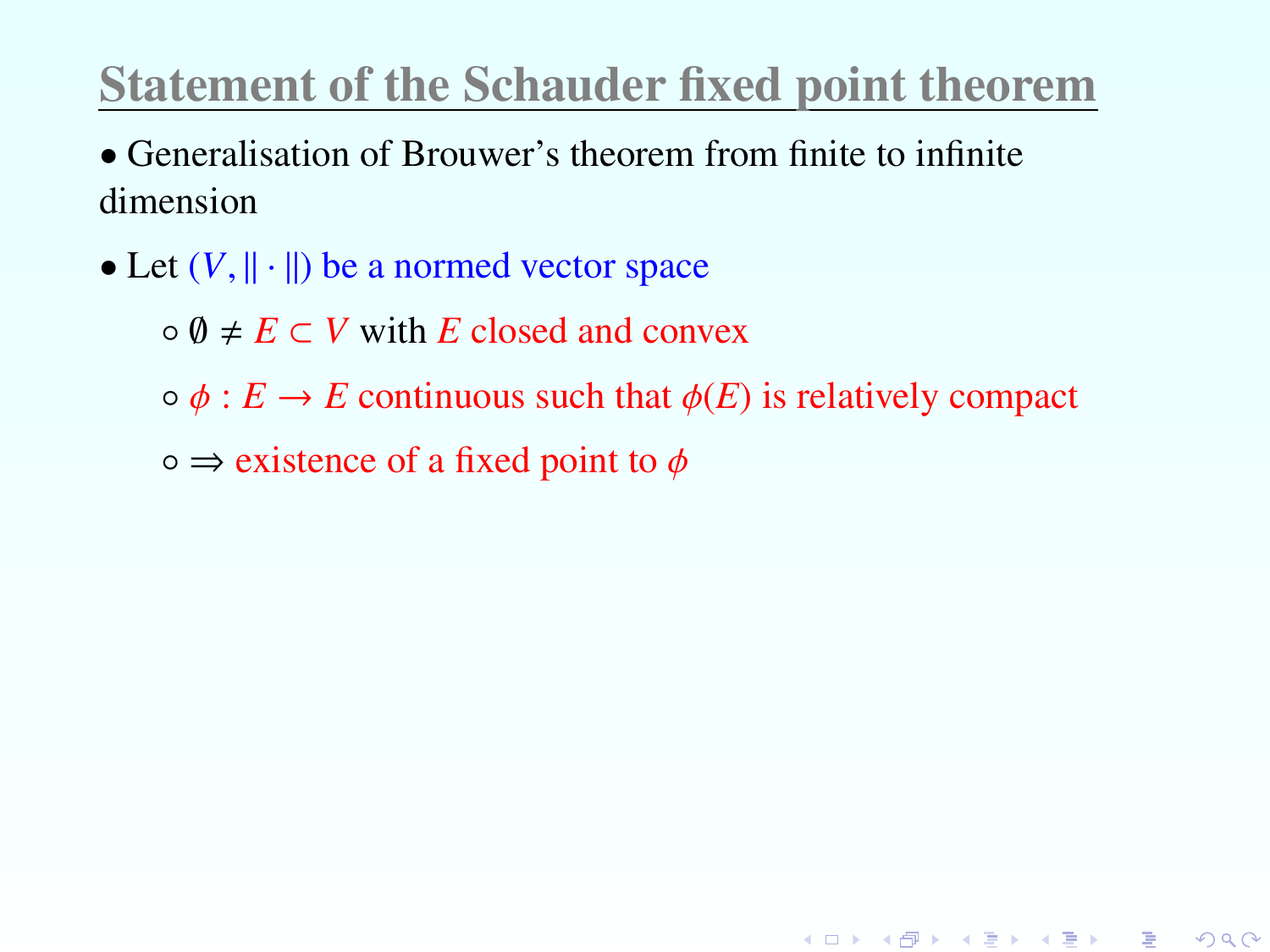# Statement of the Schauder fixed point theorem

• Generalisation of Brouwer's theorem from finite to infinite dimension

• Let  $(V, || \cdot ||)$  be a normed vector space

 $\circ$  0  $\neq$  *E*  $\subset$  *V* with *E* closed and convex

 $\circ \phi : E \to E$  continuous such that  $\phi(E)$  is relatively compact

 $\circ \Rightarrow$  existence of a fixed point to  $\phi$ 

• In MFG  $\rightsquigarrow$  what is *V*, what is *E*, what is  $\phi$ ?

 $\circ$  recall that MFG equilibrium is a flow of measures  $(\mu_t)_{0 \le t \le T}$  $E \subset C([0, T], \mathcal{P}_2(\mathbb{R}^d))$ 

◦ need to embed into a linear structure

 $C([0, T], \mathcal{P}_2(\mathbb{R}^d)) \subset C([0, T], \mathcal{M}_1(\mathbb{R}^d))$ 

K ロ ▶ K @ ▶ K 할 ▶ K 할 ▶ → 할 → 9 Q @

 $\sim M_1(\mathbb{R}^d)$  set of signed measures  $\nu$  with  $\int_{\mathbb{R}^d} |x| d|\nu(x) < \infty$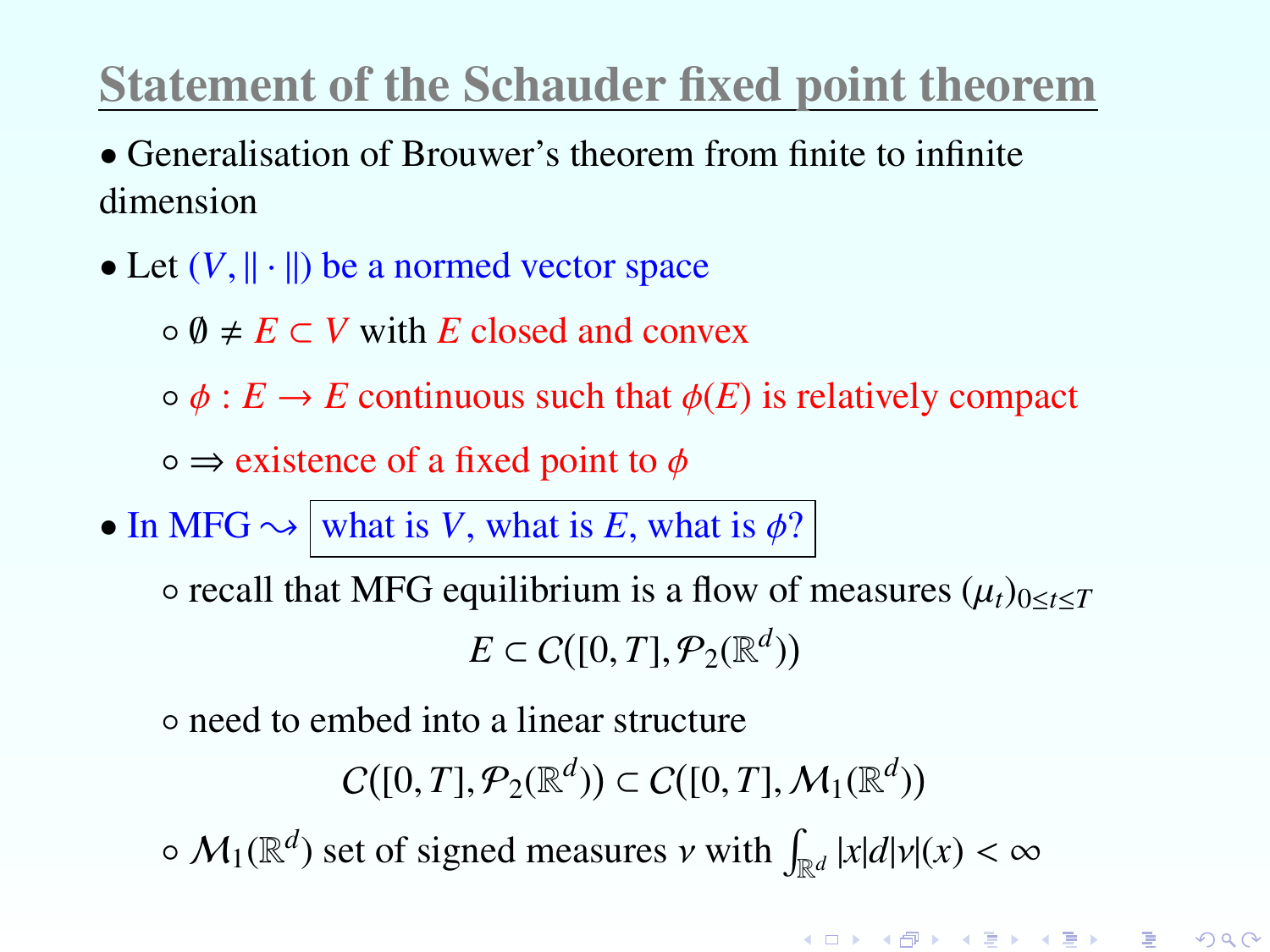### Compactness on the space of probability measures

• Equip  $M_1(\mathbb{R}^d)$  with a norm  $\|\cdot\|$  and restrict to  $\mathcal{P}_1(\mathbb{R}^d)$  such that  $\circ$  convergence of  $(v_n)_{n\geq 1}$  in  $\mathcal{P}_1(\mathbb{R}^d)$  implies weak convergence

$$
\forall h \in C_b(\mathbb{R}^d, \mathbb{R}), \quad \lim_{n \to \infty} \int_{\mathbb{R}^d} h dv_n = \int_{\mathbb{R}^d} h dv
$$

 $\circ$  if  $(v_n)_{n>1}$  has uniformly bounded moments of order  $p > 2$ 

Unif. square integrability  $\Rightarrow$   $W_2(\nu_n, \nu) \rightarrow 0$ 

◦ says that the input in the coefficients varies continuously!

 $b(x, v_n, y, z), \sigma(x, v_n), F(x, v_n, y, z), G(x, v_n)$ 

K ロ ▶ K @ ▶ K 할 ▶ K 할 ▶ → 할 → 9 Q @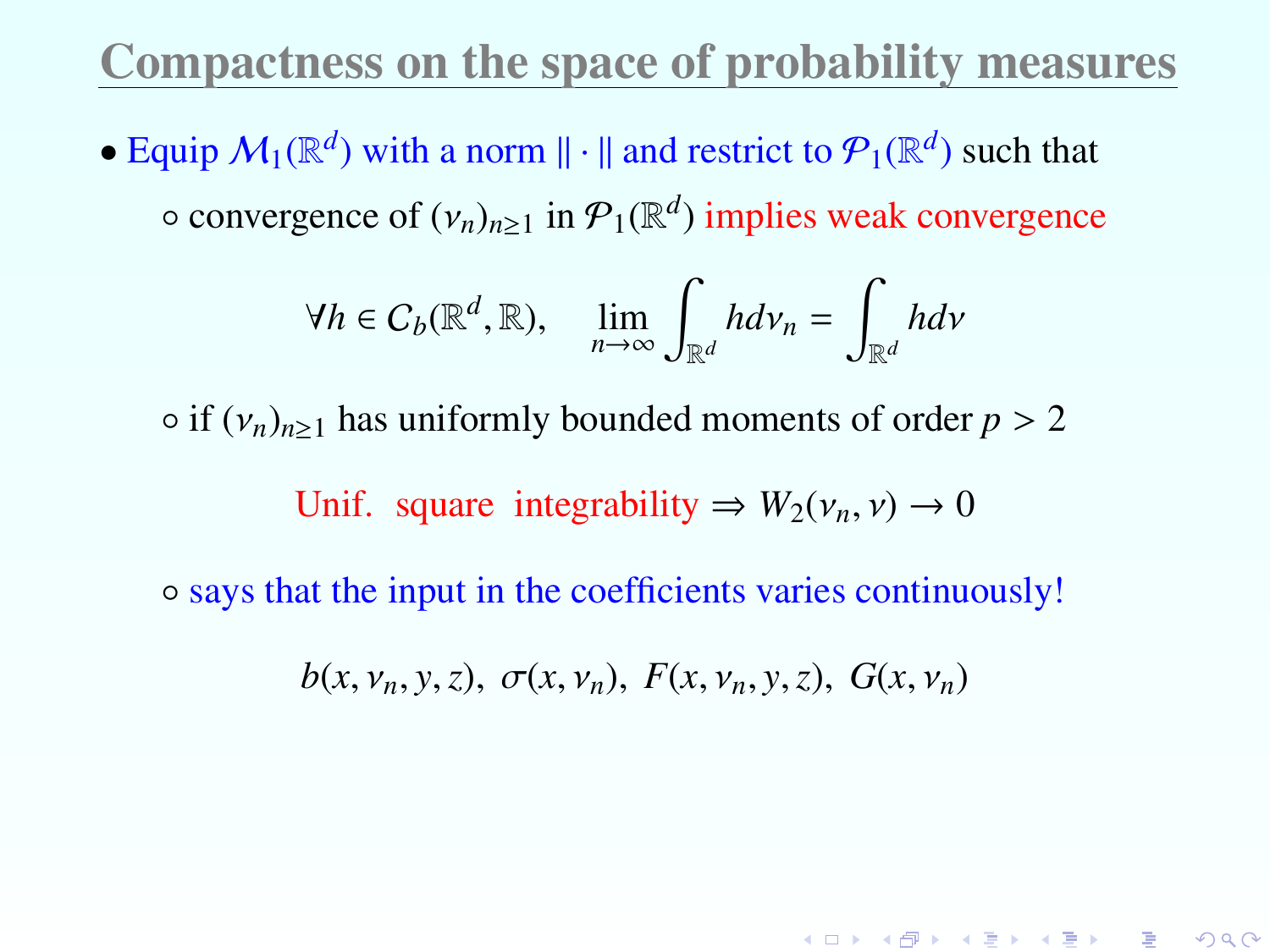## Compactness on the space of probability measures

• Equip  $M_1(\mathbb{R}^d)$  with a norm  $\|\cdot\|$  and restrict to  $\mathcal{P}_1(\mathbb{R}^d)$  such that  $\circ$  convergence of  $(v_n)_{n\geq 1}$  in  $\mathcal{P}_1(\mathbb{R}^d)$  implies weak convergence

$$
\forall h \in C_b(\mathbb{R}^d, \mathbb{R}), \quad \lim_{n \to \infty} \int_{\mathbb{R}^d} h dv_n = \int_{\mathbb{R}^d} h dv
$$

 $\circ$  if  $(v_n)_{n>1}$  has uniformly bounded moments of order  $p > 2$ 

Unif. square integrability  $\Rightarrow$   $W_2(\nu_n, \nu) \rightarrow 0$ 

◦ says that the input in the coefficients varies continuously!

$$
b(x, v_n, y, z), \sigma(x, v_n), F(x, v_n, y, z), G(x, v_n)
$$

<span id="page-56-0"></span>• Compactness  $\rightsquigarrow$  if  $(v_n)_{n>1}$  has bounded moments of order  $p > 2$  $\circ$  ( $v_n$ )<sub>n>1</sub> admits a weakly convergent subsequence  $\circ$  then convergence for  $W_2$  by unif. integrability and for  $\|\cdot\|$  also K ロ ▶ K @ ▶ K 할 ▶ K 할 ▶ 이 할 → 900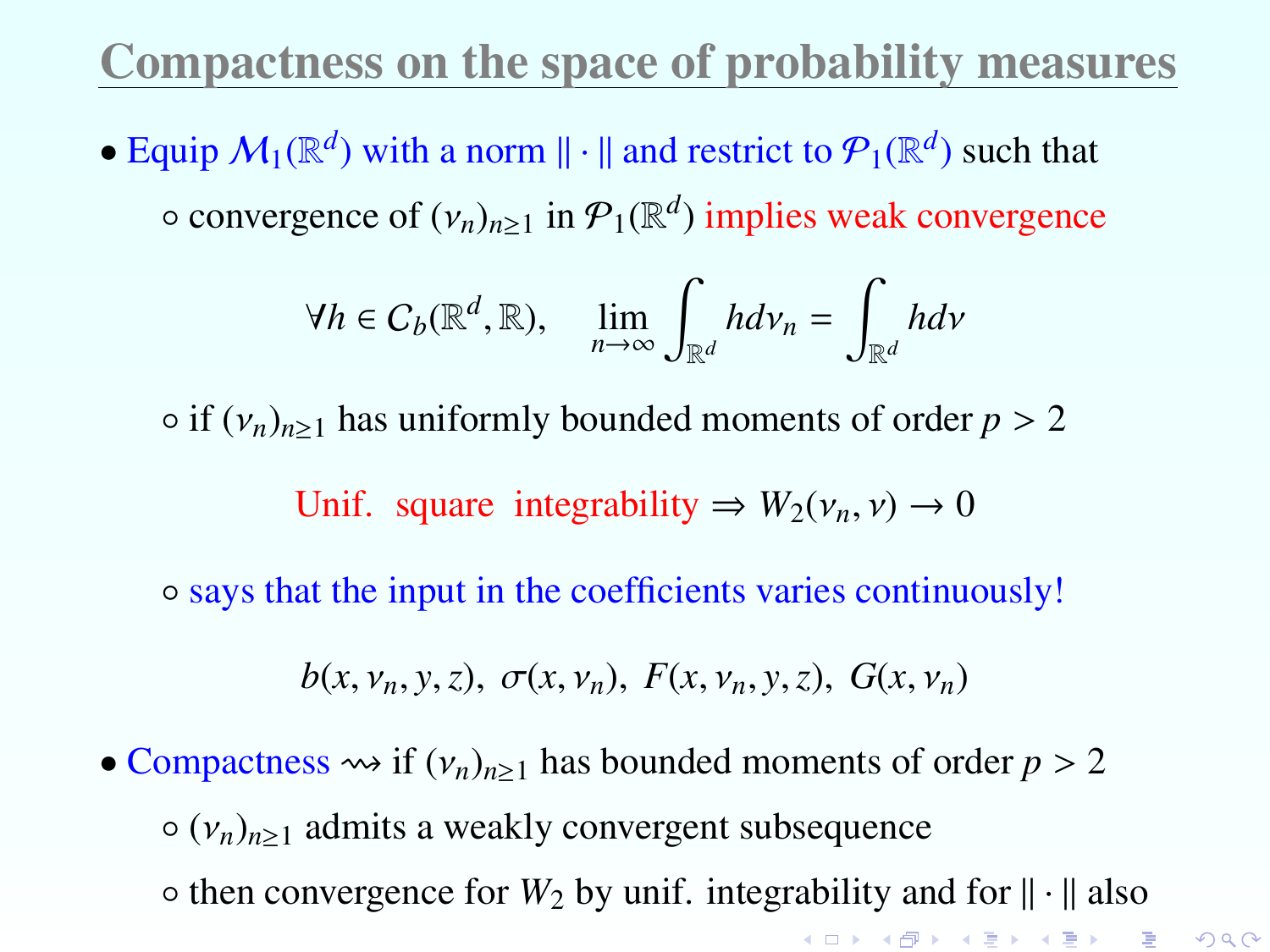## Application to MKV FBSDE

• Choose *E* as continuous  $(\mu_t)_{0 \le t \le T}$  from  $[0, T]$  to  $\mathcal{P}_2(\mathbb{R}^d)$ 

sup 0≤*t*≤*T* Z  $\left| x \right|^4 d\mu_t(x) \le K$  for some *K* 

<span id="page-57-0"></span>K ロ ▶ K @ ▶ K 할 ▶ K 할 ▶ → 할 → 9 Q @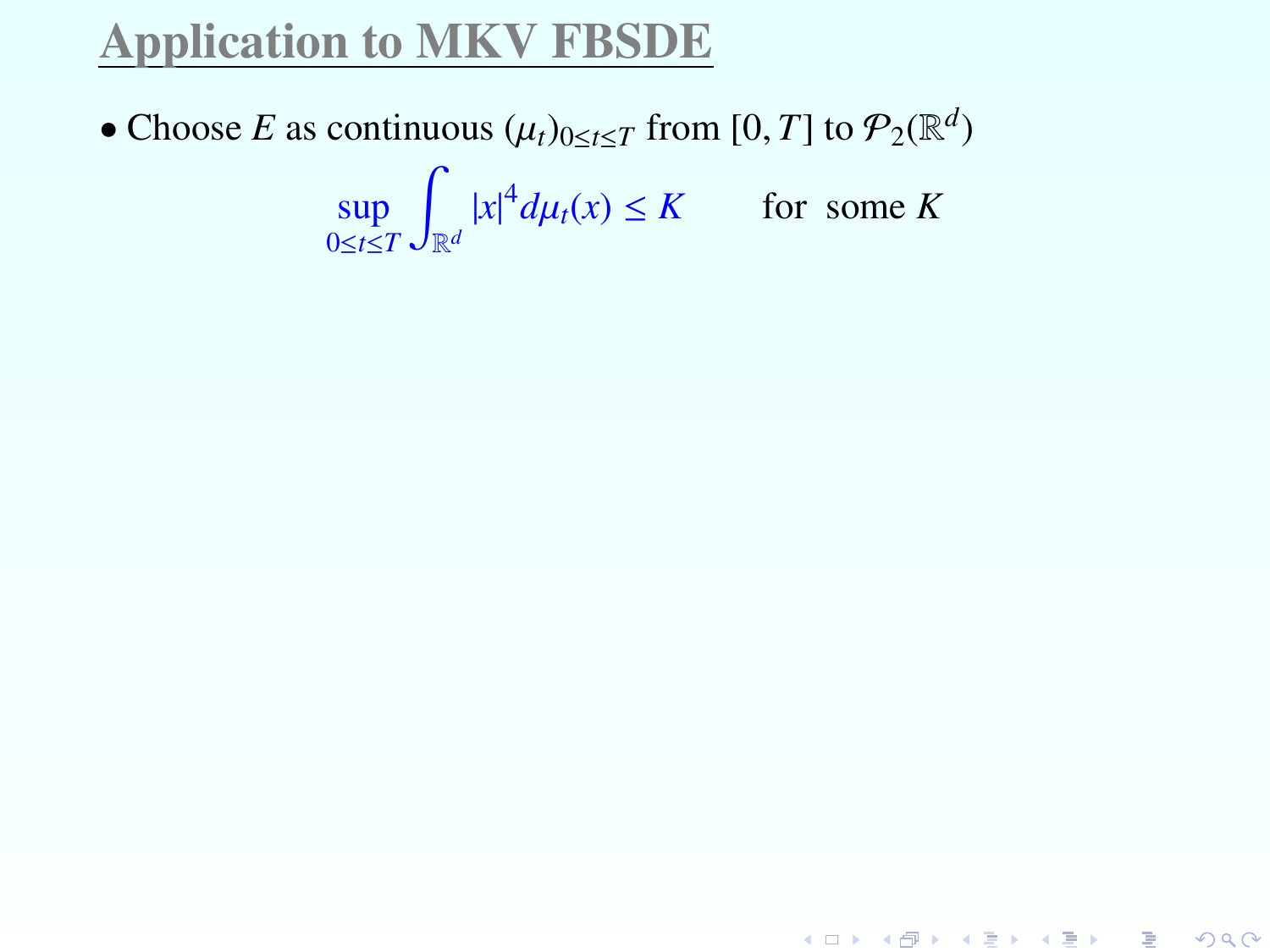## Application to MKV FBSDE

- Choose *E* as continuous  $(\mu_t)_{0 \le t \le T}$  from  $[0, T]$  to  $\mathcal{P}_2(\mathbb{R}^d)$ sup 0≤*t*≤*T* Z  $\left| x \right|^4 d\mu_t(x) \le K$  for some *K*
- Construct  $\phi \rightarrow \text{fix } (\mu_t)_{0 \leq t \leq T}$  in *E* and solve

$$
X_t = \xi + \int_0^t b\left(X_s, \mu_s, Y_s, Z_s\right) + \int_0^t \sigma(X_s, \mu_s) dW_s
$$
  

$$
Y_t = G(X_T, \mu_T) + \int_t^T F(X_s, \mu_s, Y_s, Z_s) ds - \int_t^T Z_s dW_s
$$

K ロ ▶ K @ ▶ K 할 ▶ K 할 ▶ 이 할 → 90 Q ^

<span id="page-58-0"></span>
$$
\circ \text{ let } \phi(\boldsymbol{\mu} = (\mu_t)_{0 \leq t \leq T}) = (\mathcal{L}(X_t^{\boldsymbol{\mu}}))_{0 \leq t \leq T}
$$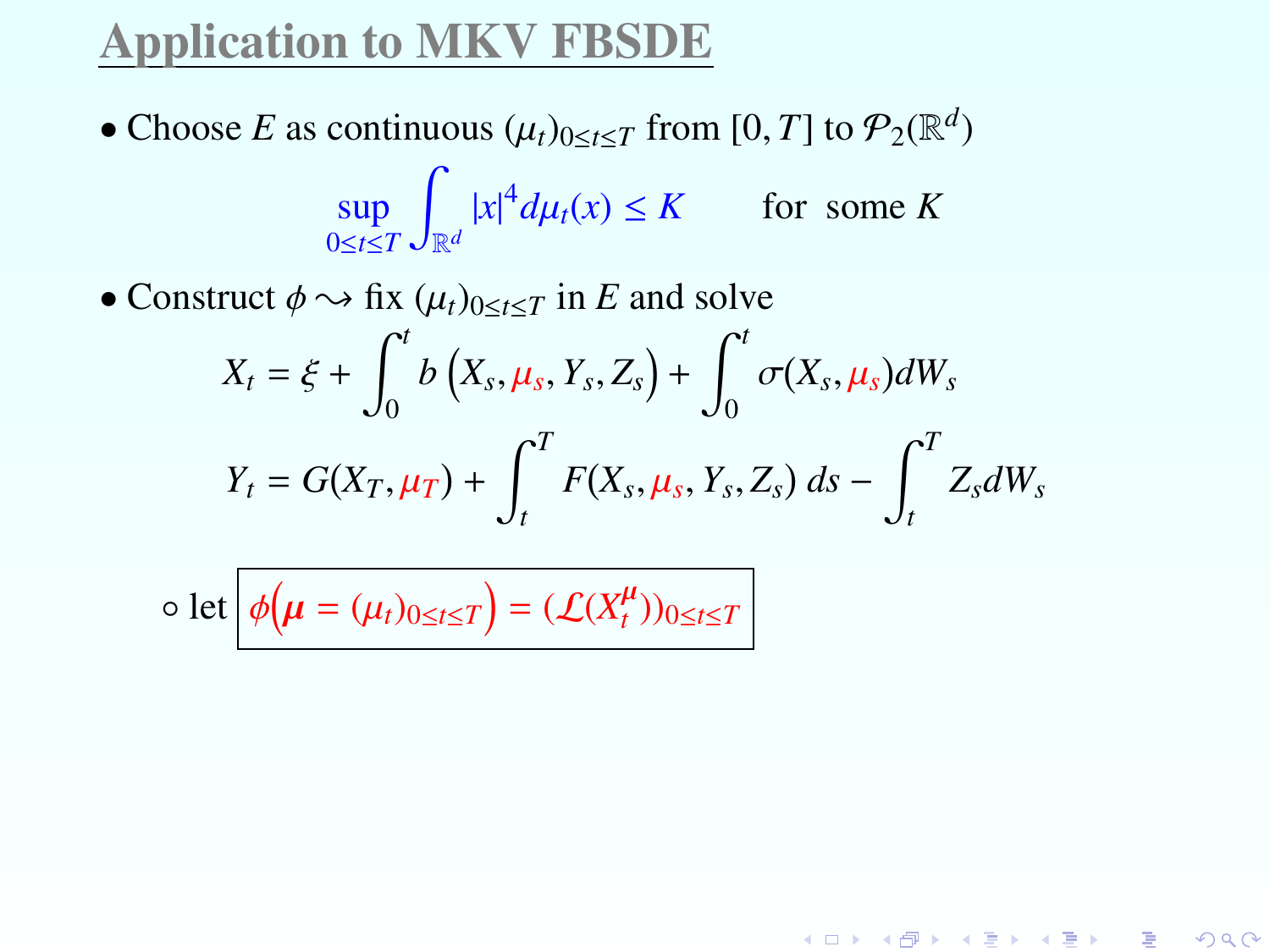# Application to MKV FBSDE

- Choose *E* as continuous  $(\mu_t)_{0 \le t \le T}$  from  $[0, T]$  to  $\mathcal{P}_2(\mathbb{R}^d)$ sup 0≤*t*≤*T* Z  $\left| x \right|^4 d\mu_t(x) \le K$  for some *K*
- Construct  $\phi \rightarrow \text{fix } (\mu_t)_{0 \leq t \leq T}$  in *E* and solve

$$
X_t = \xi + \int_0^t b\left(X_s, \mu_s, Y_s, Z_s\right) + \int_0^t \sigma(X_s, \mu_s) dW_s
$$
  

$$
Y_t = G(X_T, \mu_T) + \int_t^T F(X_s, \mu_s, Y_s, Z_s) ds - \int_t^T Z_s dW_s
$$

$$
\circ \text{ let } \phi(\boldsymbol{\mu} = (\mu_t)_{0 \leq t \leq T}) = (\mathcal{L}(X_t^{\boldsymbol{\mu}}))_{0 \leq t \leq T}
$$

• Assume bounded coefficients and  $\mathbb{E}[|\xi|^4] < \infty$ 

 $\circ$  choose *K* such that  $\mathbb{E}[|X_t^{\mu}|^4] \leq K$ 

$$
\Rightarrow \boxed{E \text{ stable by } \phi}
$$

<span id="page-59-0"></span> $\leq \frac{W_2(\mathcal{L}(X_t^{\mu}), \mathcal{L}(X_s^{\mu})) \leq C \mathbb{E}[|X_t^{\mu} - X_s^{\mu}|^2]^{1/2} \leq C |t_{\text{max}}|^{1/2}$  $\leq \frac{W_2(\mathcal{L}(X_t^{\mu}), \mathcal{L}(X_s^{\mu})) \leq C \mathbb{E}[|X_t^{\mu} - X_s^{\mu}|^2]^{1/2} \leq C |t_{\text{max}}|^{1/2}$  $\leq \frac{W_2(\mathcal{L}(X_t^{\mu}), \mathcal{L}(X_s^{\mu})) \leq C \mathbb{E}[|X_t^{\mu} - X_s^{\mu}|^2]^{1/2} \leq C |t_{\text{max}}|^{1/2}$  $\leq \frac{W_2(\mathcal{L}(X_t^{\mu}), \mathcal{L}(X_s^{\mu})) \leq C \mathbb{E}[|X_t^{\mu} - X_s^{\mu}|^2]^{1/2} \leq C |t_{\text{max}}|^{1/2}$  $\leq \frac{W_2(\mathcal{L}(X_t^{\mu}), \mathcal{L}(X_s^{\mu})) \leq C \mathbb{E}[|X_t^{\mu} - X_s^{\mu}|^2]^{1/2} \leq C |t_{\text{max}}|^{1/2}$  $\leq \frac{W_2(\mathcal{L}(X_t^{\mu}), \mathcal{L}(X_s^{\mu})) \leq C \mathbb{E}[|X_t^{\mu} - X_s^{\mu}|^2]^{1/2} \leq C |t_{\text{max}}|^{1/2}$  $\leq \frac{W_2(\mathcal{L}(X_t^{\mu}), \mathcal{L}(X_s^{\mu})) \leq C \mathbb{E}[|X_t^{\mu} - X_s^{\mu}|^2]^{1/2} \leq C |t_{\text{max}}|^{1/2}$  $\leq \frac{W_2(\mathcal{L}(X_t^{\mu}), \mathcal{L}(X_s^{\mu})) \leq C \mathbb{E}[|X_t^{\mu} - X_s^{\mu}|^2]^{1/2} \leq C |t_{\text{max}}|^{1/2}$  $\leq \frac{W_2(\mathcal{L}(X_t^{\mu}), \mathcal{L}(X_s^{\mu})) \leq C \mathbb{E}[|X_t^{\mu} - X_s^{\mu}|^2]^{1/2} \leq C |t_{\text{max}}|^{1/2}$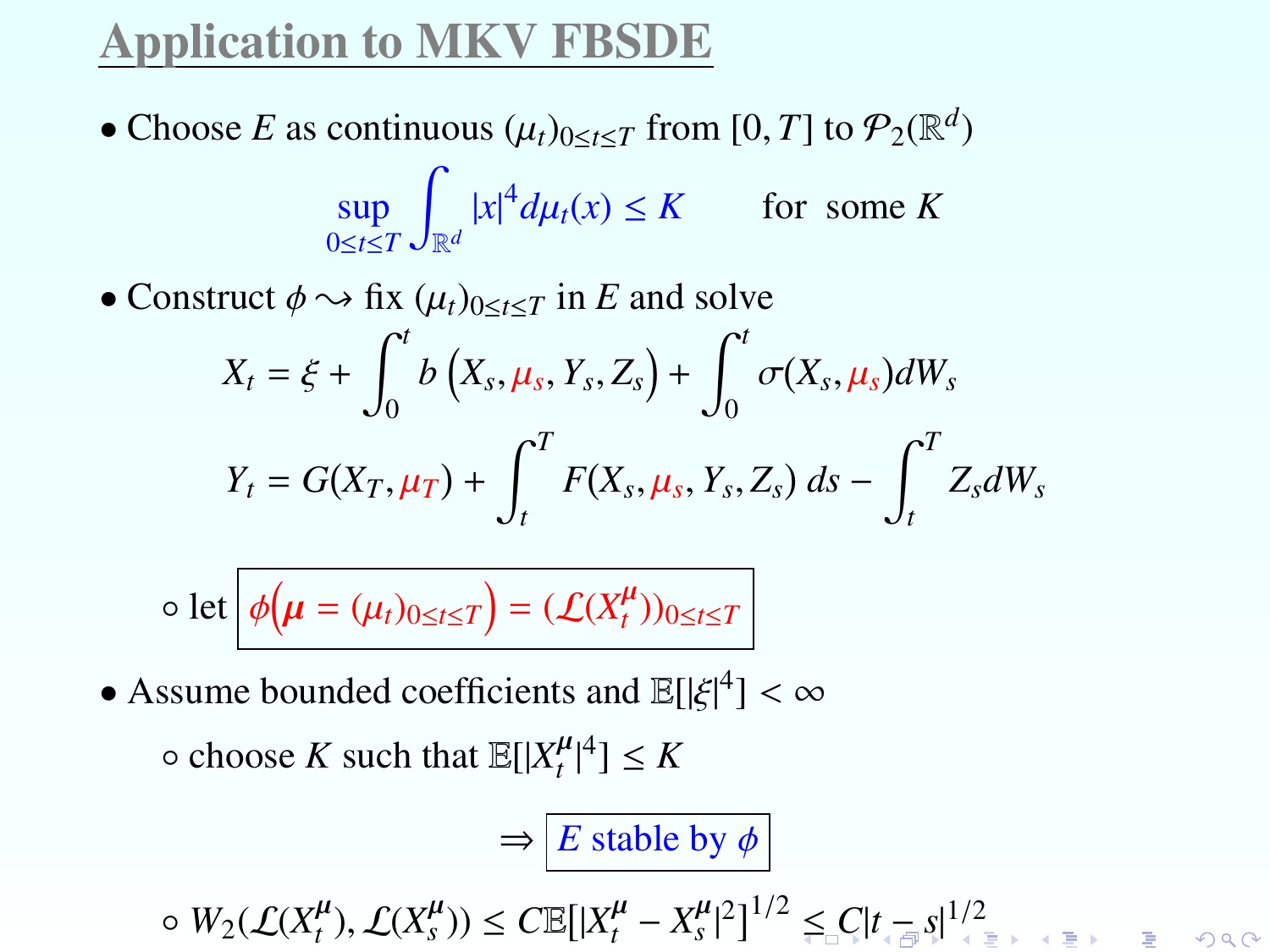### Conclusion

• Consider continuous  $\mu = (\mu_t)_{0 \le t \le T}$  from [0, *T*] to  $\mathcal{P}_2(\mathbb{R}^d)$ 

 $\circ$  for any  $t \rightsquigarrow (\phi(\mu))_t$  in a compact subset of  $\mathcal{P}_2(\mathbb{R}^d)$ 

 $\circ$  [0, *T*]  $\ni$  *t*  $\mapsto$   $(\phi(\mu))_t$  is uniformly continuous in  $\mu$ 

◦ by Arzelà-Ascoli ⇒ output lives in a compact subset of  $E \subset C([0, T], \mathcal{P}_2(\mathbb{R}^d))$  (and thus of  $C([0, T], \mathcal{M}_1(\mathbb{R}^d))$ 

<span id="page-60-0"></span>• Continuity of  $\phi$  on  $E \rightarrow$  stability of the solution of FBSDEs with respect to a continuous perturbation of the environment

K ロ ▶ K @ ▶ K 할 ▶ K 할 ▶ → 할 → 9 Q @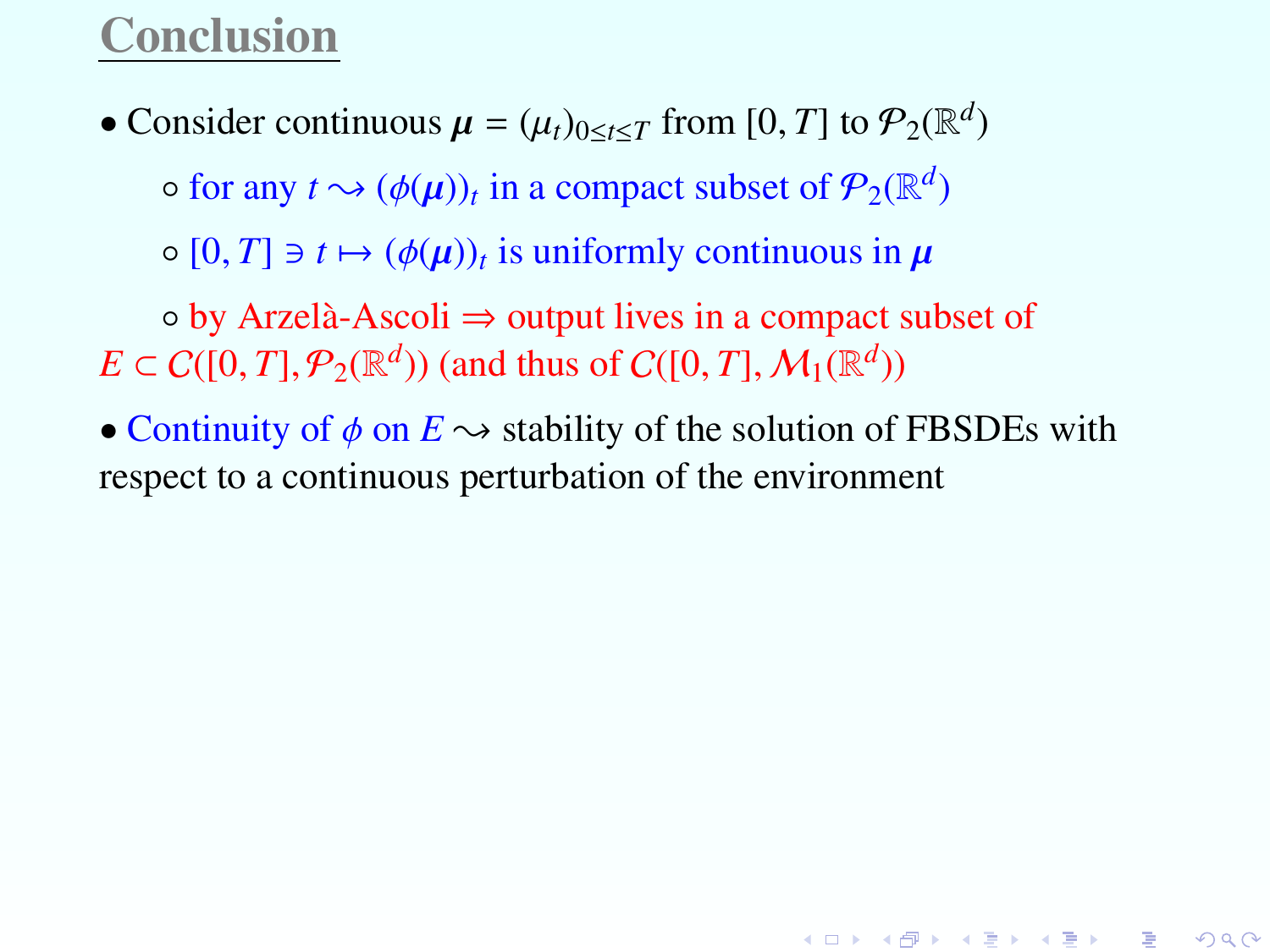### Conclusion

• Consider continuous  $\mu = (\mu_t)_{0 \le t \le T}$  from [0, *T*] to  $\mathcal{P}_2(\mathbb{R}^d)$ 

 $\circ$  for any  $t \rightsquigarrow (\phi(\mu))_t$  in a compact subset of  $\mathcal{P}_2(\mathbb{R}^d)$ 

 $\circ$  [0, *T*]  $\ni$  *t*  $\mapsto$   $(\phi(\mu))_t$  is uniformly continuous in  $\mu$ 

◦ by Arzelà-Ascoli ⇒ output lives in a compact subset of  $E \subset C([0, T], \mathcal{P}_2(\mathbb{R}^d))$  (and thus of  $C([0, T], \mathcal{M}_1(\mathbb{R}^d))$ 

• Continuity of  $\phi$  on  $E \rightarrow$  stability of the solution of FBSDEs with respect to a continuous perturbation of the environment

 $\bullet$  Refinements to allow for unbounded coefficients

 $\circ$  for the Value-Function FBSDE  $\sim b$  linear in  $\alpha$ , f strictly convex in  $\alpha$ , with derivatives in  $\alpha$  at most of linear growth in  $\alpha$ 

◦ Pontryagin principle

 $\rightarrow b$  linear in (*x*,  $\alpha$ ) and *f* convex in (*x*,  $\alpha$ ) with derivatives at most of linear growth with weak-mean reverting conditions

<span id="page-61-0"></span> $\langle x, \partial_x f(0, \delta_x, 0) \rangle \ge -c(1 + |x|)$  $\langle x, \partial_x f(0, \delta_x, 0) \rangle \ge -c(1 + |x|)$  $\langle x, \partial_x f(0, \delta_x, 0) \rangle \ge -c(1 + |x|)$  $\langle x, \partial_x f(0, \delta_x, 0) \rangle \ge -c(1 + |x|)$  and  $\langle x, \partial_x g(0, \delta_x) \rangle \ge -c(1 + |x|)$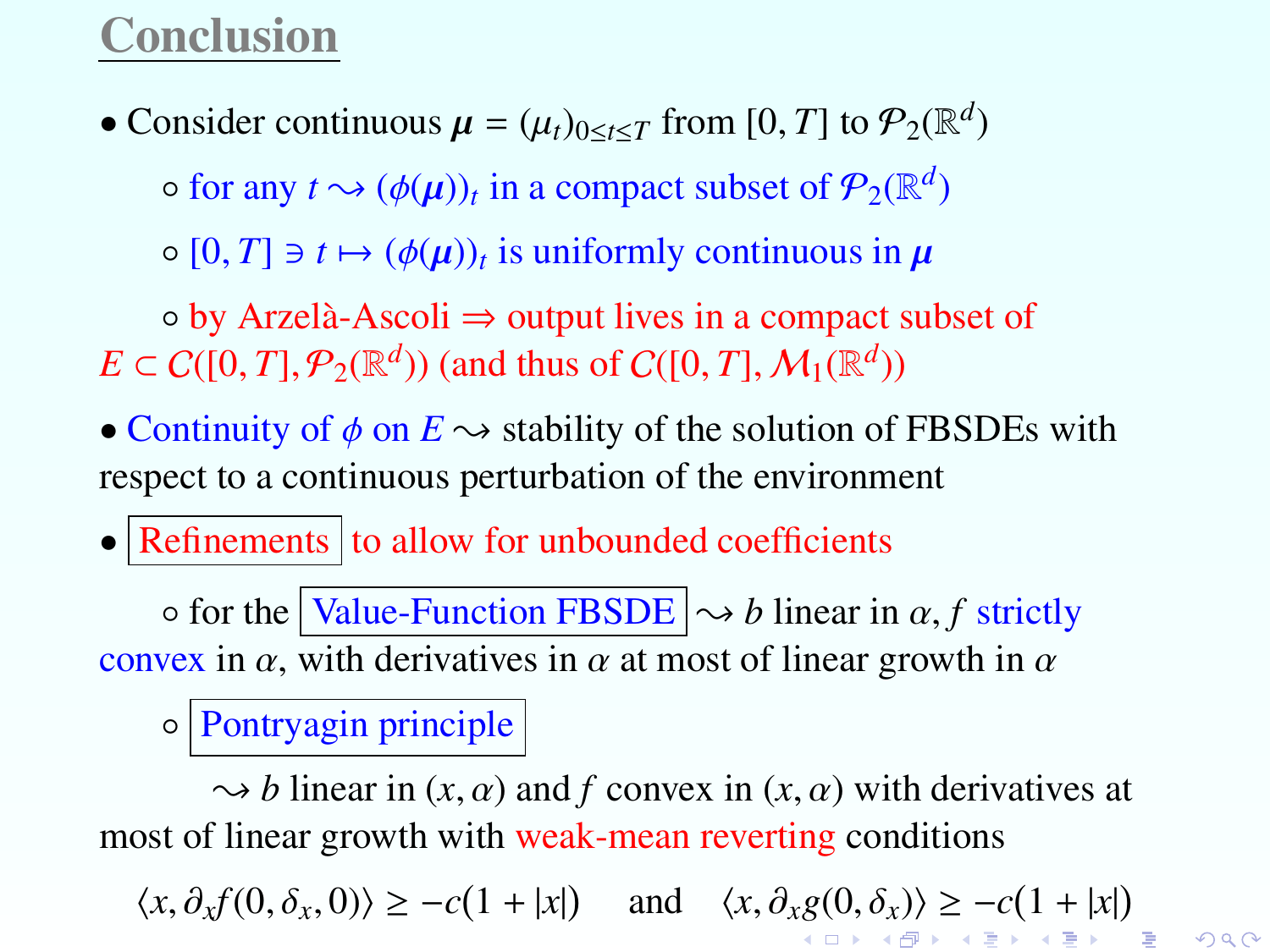### **Linear-quadratic in**  $d = 1$

• Apply previous results with

$$
\circ \, b(t, x, \mu, \alpha) = a_t x + a'_t \mathbb{E}(\mu) + b_t \alpha_t
$$

 $\circ$  *g*(*x*,  $\mu$ ) =  $\frac{1}{2}$  $\frac{1}{2}[qx + q' \mathbb{E}(\mu)]^2 \leftrightarrow \text{(mean-reverting)}\, qq' \geq 0$ 

<span id="page-62-0"></span> $\circ$  *f*(*t*, *x*,  $\mu$ ,  $\alpha$ ) =  $\frac{1}{2}$  $rac{1}{2}[\alpha$  $2^2 + (m_t x + m_t' \mathbb{E}(\mu))^2$   $\leftrightarrow$  (mean-rev.)  $m_t m_t' \ge 0$ 

K ロ ▶ K @ ▶ K 할 ▶ K 할 ▶ 이 할 → 900 Q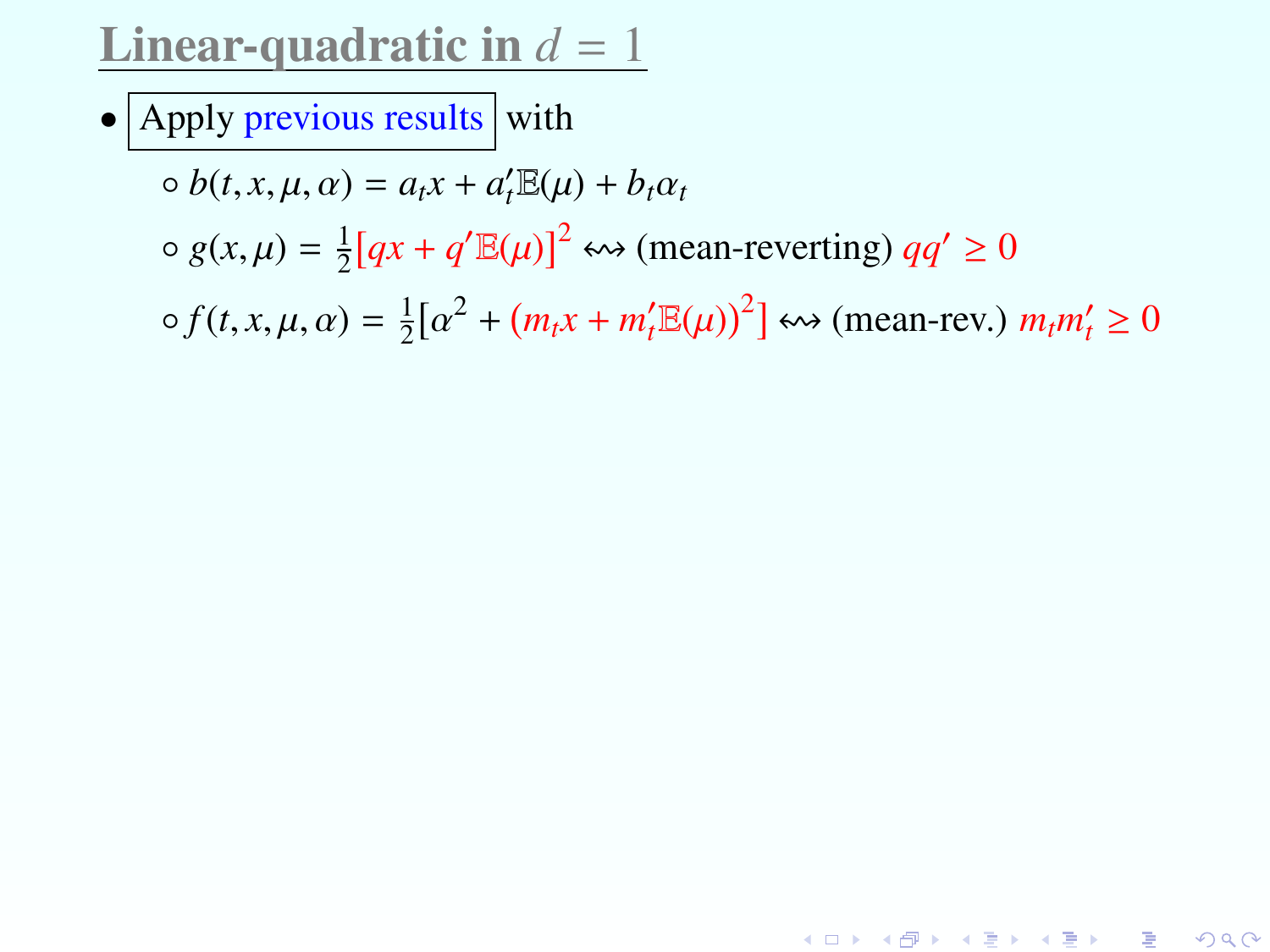**Linear-quadratic in**  $d = 1$ 

• Apply previous results with

$$
\circ b(t, x, \mu, \alpha) = a_t x + a'_t \mathbb{E}(\mu) + b_t \alpha_t
$$
  
\n
$$
\circ g(x, \mu) = \frac{1}{2} [qx + q' \mathbb{E}(\mu)]^2 \leftrightarrow \text{(mean-reverting)} \ qq' \ge 0
$$
  
\n
$$
\circ f(t, x, \mu, \alpha) = \frac{1}{2} [\alpha^2 + (m_t x + m'_t \mathbb{E}(\mu))^2] \leftrightarrow \text{(mean-rev.)} \ m_t m'_t \ge 0
$$

• Compare with direct method  $\sim$  Pontryagin

$$
dX_t = [a_t X_t + a'_t \mathbb{E}(X_t) - b_t^2 Y_t] dt + \sigma dW_t
$$
  
\n
$$
dY_t = -[a_t Y_t + m_t (m_t X_t + m'_t \mathbb{E}(X_t))] dt + Z_t dW_t
$$
  
\n
$$
Y_T = q[qX_T + q' \mathbb{E}(X_T)]
$$

<span id="page-63-0"></span>◦ take the mean

$$
d\mathbb{E}(X_t) = [(a_t + a'_t)\mathbb{E}(X_t) - b_t^2 \mathbb{E}(Y_t)]dt
$$
  
\n
$$
d\mathbb{E}(Y_t) = -[a_t\mathbb{E}(Y_t) + m_t(m_t + m'_t)\mathbb{E}(X_t)]dt
$$
  
\n
$$
\mathbb{E}(Y_T) = q(q + q')\mathbb{E}(X_T)
$$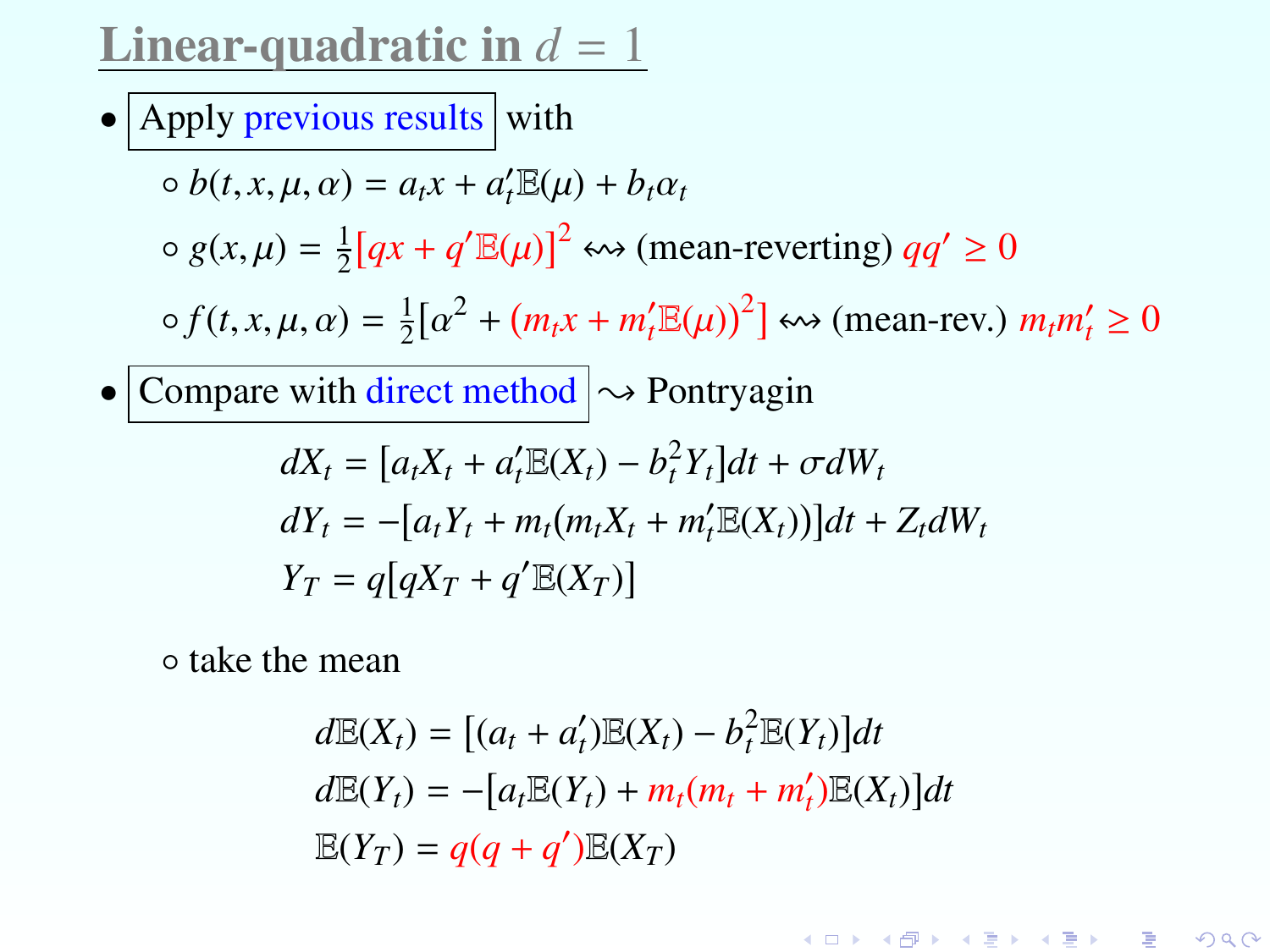Linear-quadratic in  $d = 1$ 

• Apply previous results with

$$
\circ b(t, x, \mu, \alpha) = a_t x + a'_t \mathbb{E}(\mu) + b_t \alpha_t
$$
  
\n
$$
\circ g(x, \mu) = \frac{1}{2} [qx + q' \mathbb{E}(\mu)]^2 \leftrightarrow \text{(mean-reverting)} \ qq' \ge 0
$$
  
\n
$$
\circ f(t, x, \mu, \alpha) = \frac{1}{2} [\alpha^2 + (m_t x + m'_t \mathbb{E}(\mu))^2] \leftrightarrow \text{(mean-rev.)} \ m_t m'_t \ge 0
$$

• Compare with direct method  $\sim$  Pontryagin

$$
dX_t = [a_t X_t + a'_t \mathbb{E}(X_t) - b_t^2 Y_t] dt + \sigma dW_t
$$
  
\n
$$
dY_t = -[a_t Y_t + m_t (m_t X_t + m'_t \mathbb{E}(X_t))] dt + Z_t dW_t
$$
  
\n
$$
Y_T = q[qX_T + q' \mathbb{E}(X_T)]
$$

◦ take the mean

$$
d\mathbb{E}(X_t) = [(a_t + a'_t)\mathbb{E}(X_t) - b_t^2 \mathbb{E}(Y_t)]dt
$$
  
\n
$$
d\mathbb{E}(Y_t) = -[a_t\mathbb{E}(Y_t) + m_t(m_t + m'_t)\mathbb{E}(X_t)]dt
$$
  
\n
$$
\mathbb{E}(Y_T) = q(q + q')\mathbb{E}(X_T)
$$

<span id="page-64-0"></span>• exis[t](#page-65-0)ence and uniqueness if  $q(q + q') \ge 0$  $q(q + q') \ge 0$  $q(q + q') \ge 0$  $q(q + q') \ge 0$  $q(q + q') \ge 0$  $q(q + q') \ge 0$ ,  $m_l(m_l + m_l') \ge 0$  $m_l(m_l + m_l') \ge 0$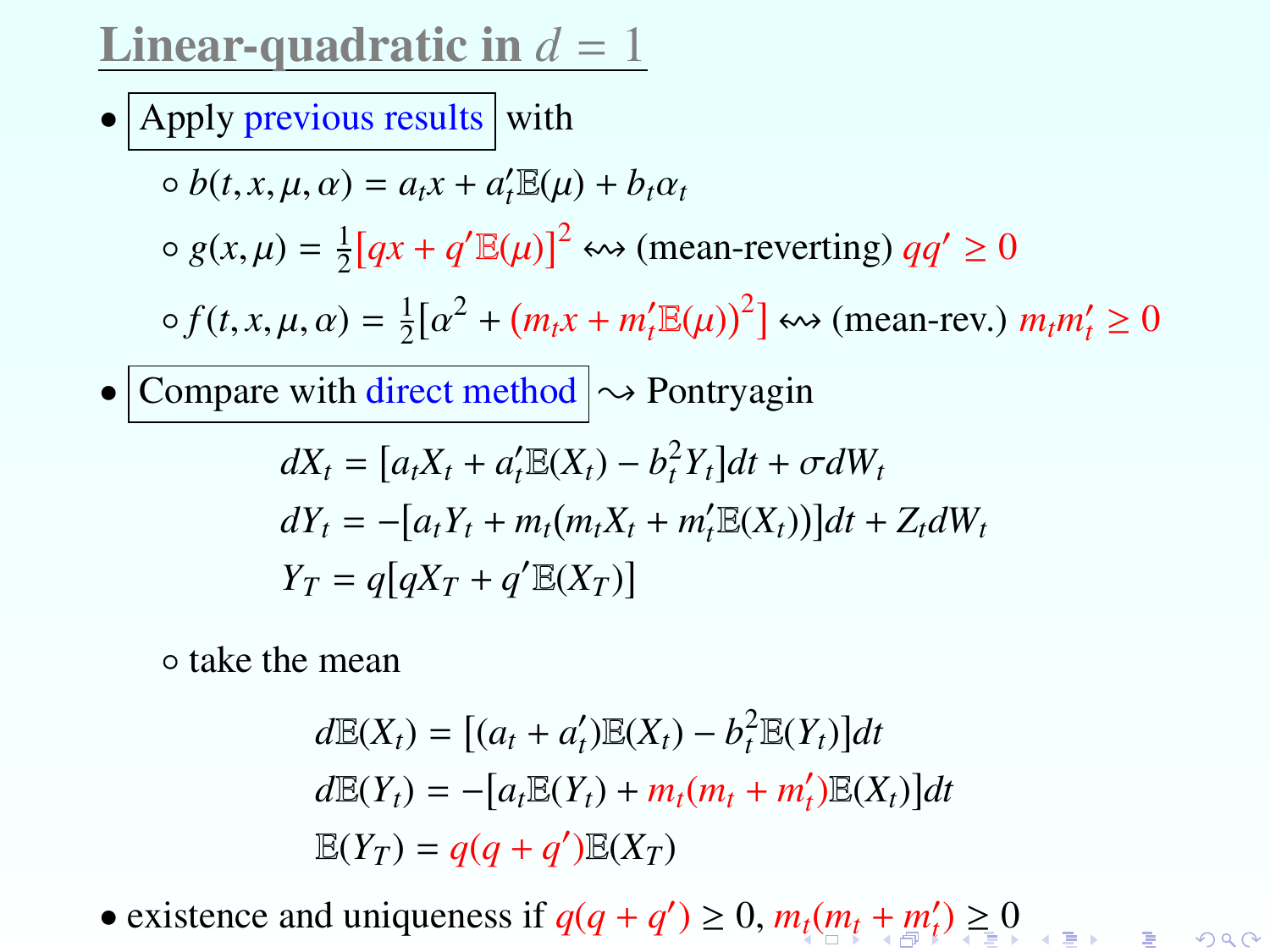## Part III. Solving MFG

<span id="page-65-0"></span>b. Uniqueness criterion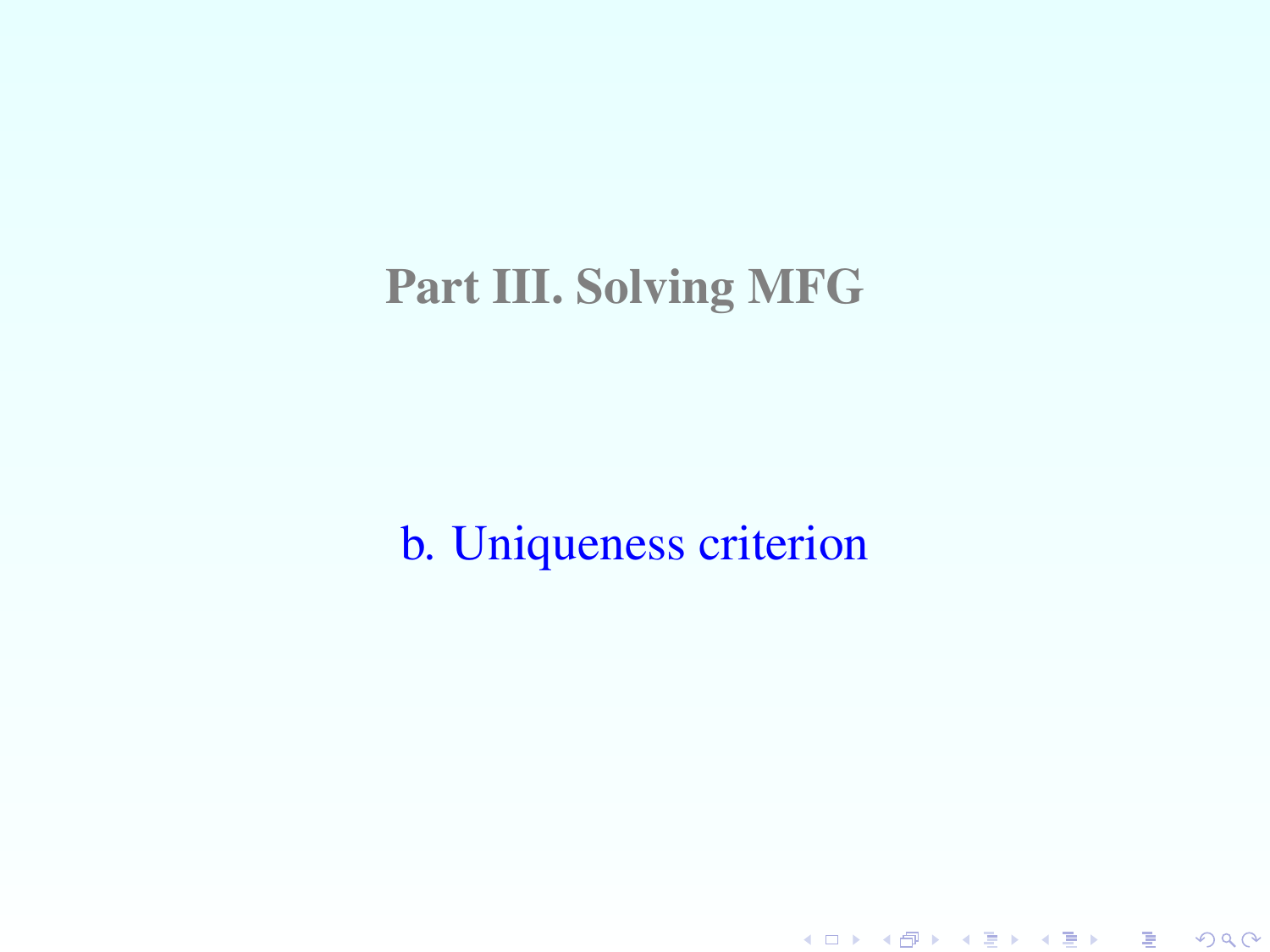### A counter-example to uniqueness

• Consider the MKV FBSDE

$$
dX_t = b(\mathbb{E}(Y_t))dt + dW_t, \quad X_0 = x_0
$$
  

$$
dY_t = -f(\mathbb{E}(X_t))dt + Z_t dW_t, \quad Y_T = g(\mathbb{E}(X_T))
$$

 $\circ$  take bounded and Lipschitz coefficients  $\sim$  existence of a solution

◦ uniqueness may not hold!

 $\circ$  completely different of the system with  $b(Y_t)$ ,  $f(X_t)$  and  $g(X_T)$ for which uniqueness holds true!

K ロ K K @ K K R K X R K T R R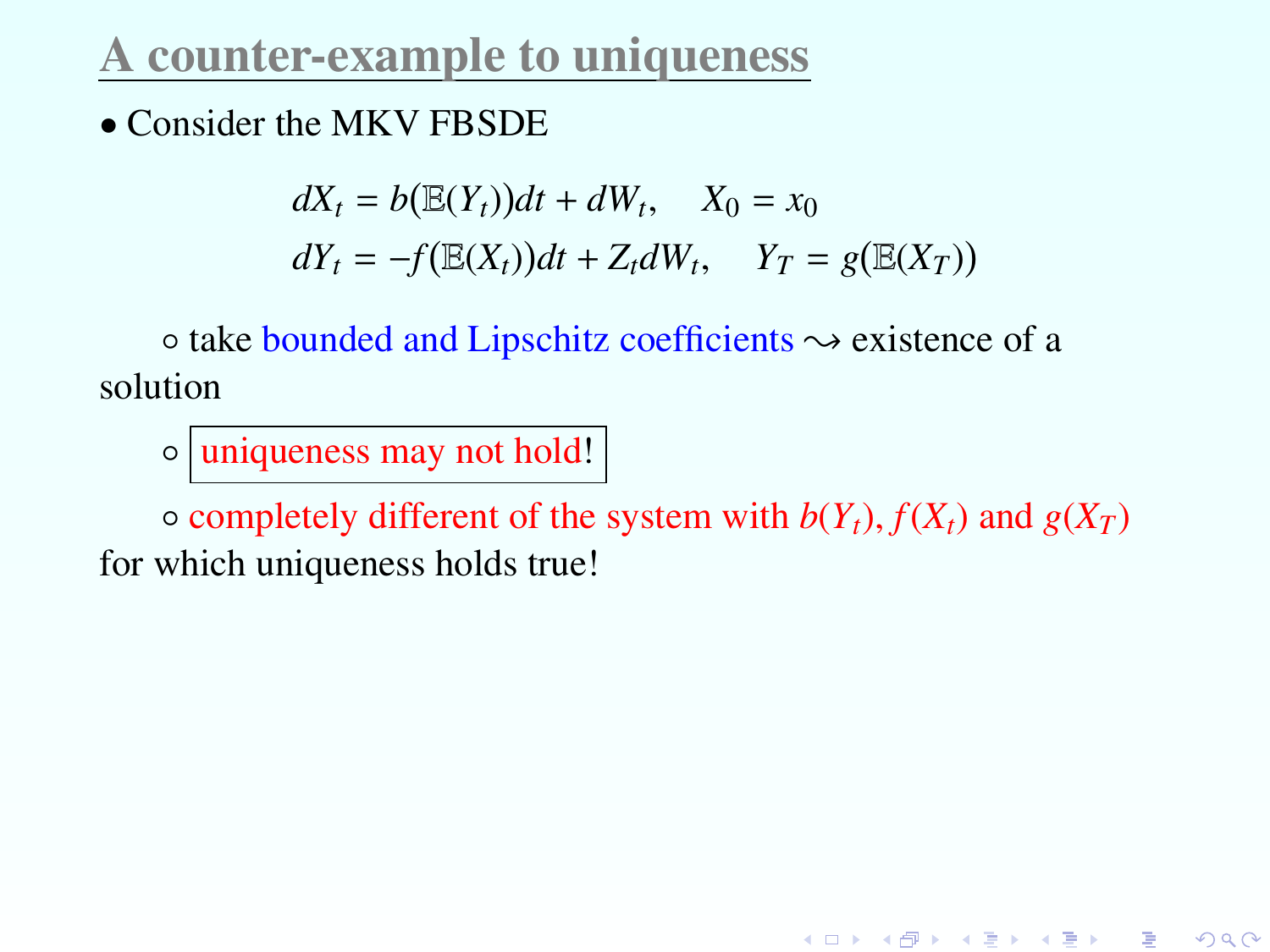### A counter-example to uniqueness

• Consider the MKV FBSDE

$$
dX_t = b(\mathbb{E}(Y_t))dt + dW_t, \quad X_0 = x_0
$$
  

$$
dY_t = -f(\mathbb{E}(X_t))dt + Z_t dW_t, \quad Y_T = g(\mathbb{E}(X_T))
$$

 $\circ$  take bounded and Lipschitz coefficients  $\sim$  existence of a solution

◦ uniqueness may not hold!

 $\circ$  completely different of the system with  $b(Y_t)$ ,  $f(X_t)$  and  $g(X_T)$ for which uniqueness holds true!

• Proof  $\sim$  take the mean

 $dE(X_t) = b(E(Y_t))dt, \quad E(X_0) = x_0$  $dE(Y_t) = -f(E(X_t))dt, \quad E(Y_T) = g(E(X_T))$ 

 $\circ$  led back to counter-example for FBSDE  $\rightsquigarrow$  choose *b*, *f* and *g* equal to the identity on a compact subsetK ロ ▶ K @ ▶ K 할 ▶ K 할 ▶ → 할 → 9 Q @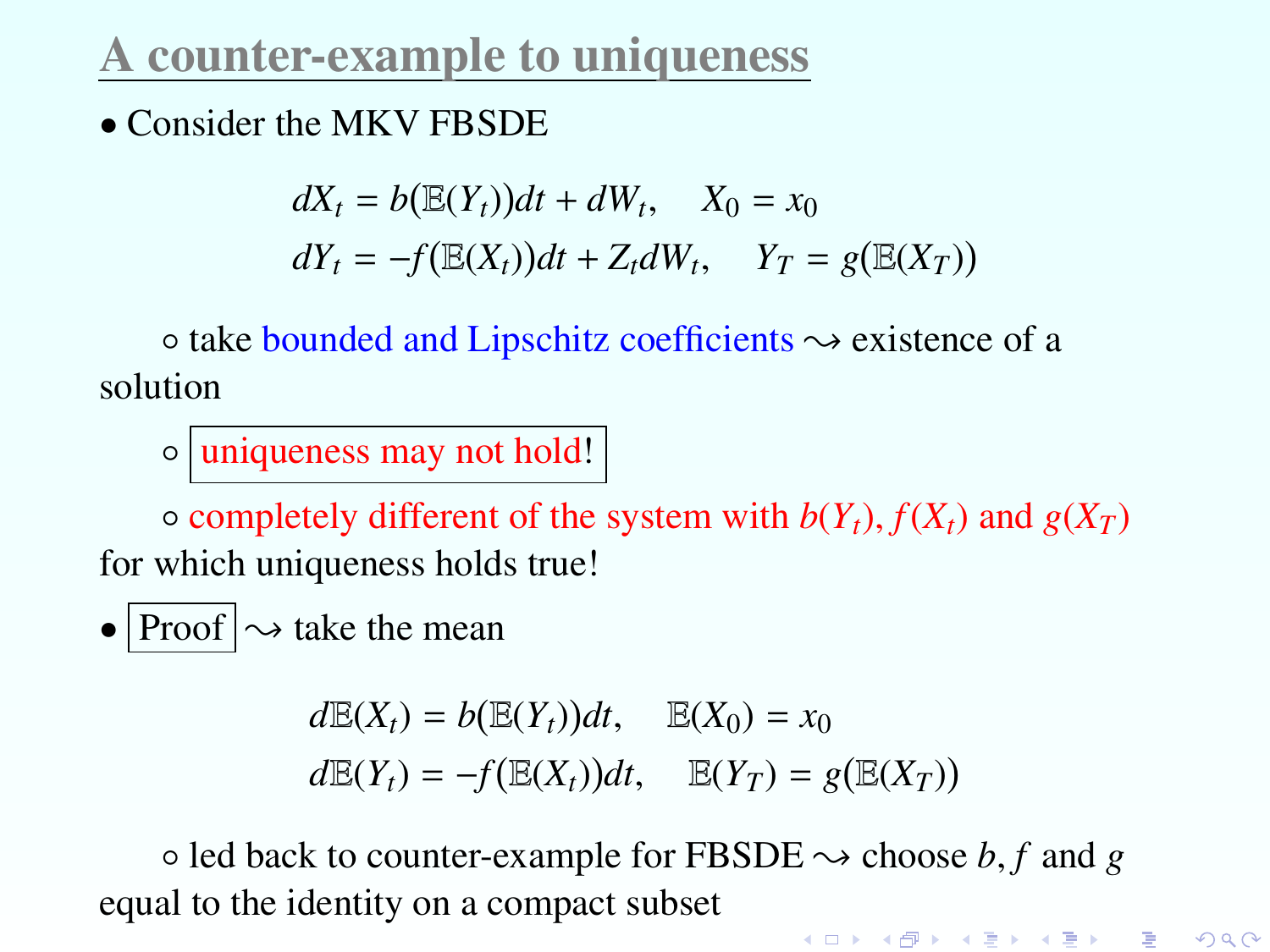# Lasry Lions monotonicity condition

- Recall following FBSDE result
	- ∃! may hold for the Pontryagin system if convex *g* and *H*

 $\circ$  convexity  $\leftrightarrow$  monotonicity of  $\partial_x g$  and  $\partial_x H$ 

◦ what is monotonicity condition in the direction of the measure?

K ロ ▶ K @ ▶ K 할 ▶ K 할 ▶ ① 할 → ① 익C\*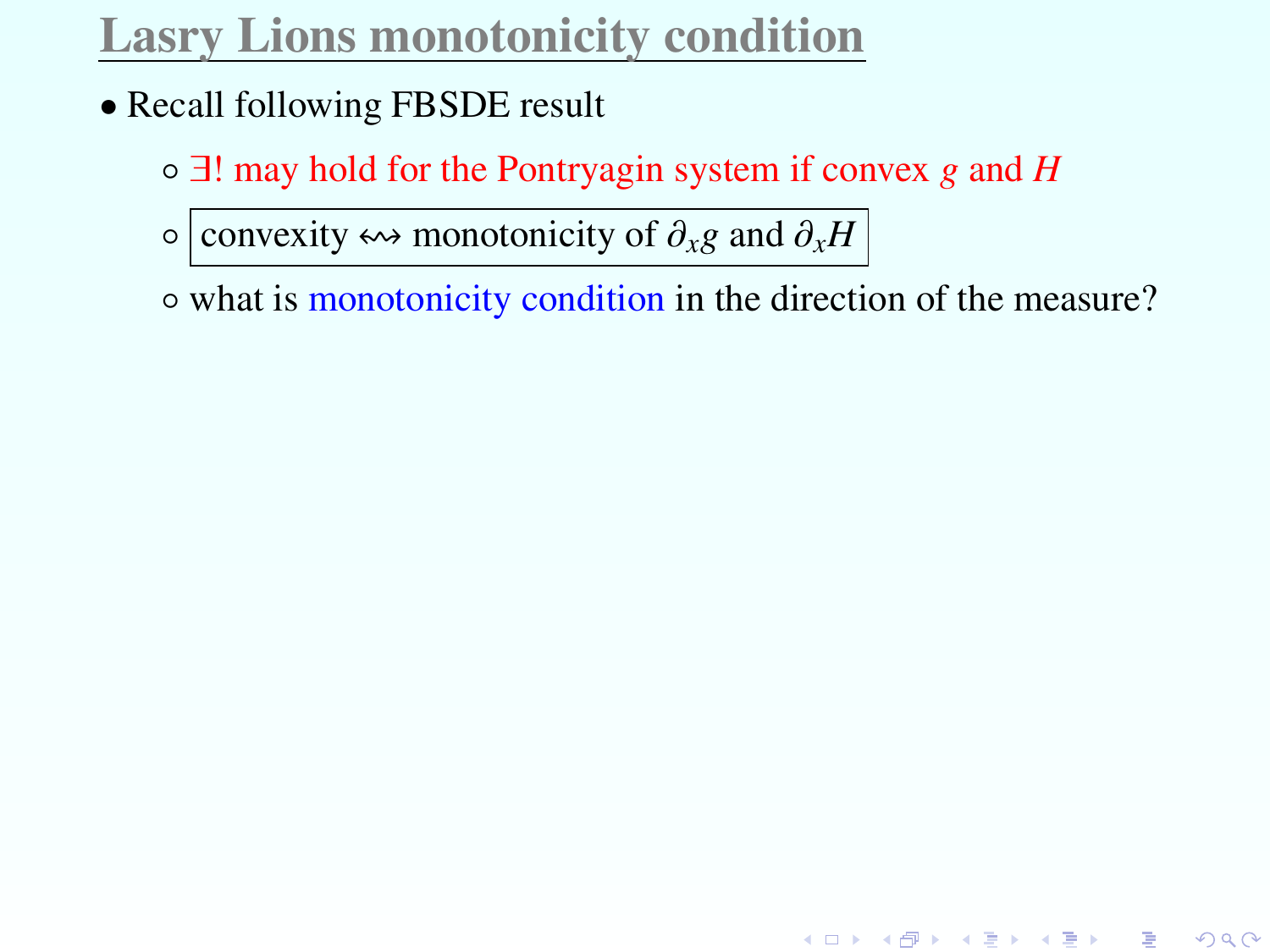# Lasry Lions monotonicity condition

- Recall following FBSDE result
	- ∃! may hold for the Pontryagin system if convex *g* and *H*
	- convexity ! monotonicity of ∂*x<sup>g</sup>* and ∂*x<sup>H</sup>*
	- what is monotonicity condition in the direction of the measure?
- Lasry Lions monotonicity condition
	- $\circ$  *b*,  $\sigma$  do not depend on  $\mu$

 $\circ$  *f*(*x*,  $\mu$ ,  $\alpha$ ) = *f*<sub>0</sub>(*x*,  $\mu$ ) + *f*<sub>1</sub>(*x*,  $\alpha$ ) ( $\mu$  and  $\alpha$  are separated)

 $\circ$  monotonicity property for  $f_0$  and *g* w.r.t.  $\mu$ 

$$
\int_{\mathbb{R}^d} (f_0(x,\mu) - f_0(x,\mu'))d(\mu - \mu')(x) \ge 0
$$
  

$$
\int_{\mathbb{R}^d} (g(x,\mu) - g(x,\mu'))d(\mu - \mu')(x) \ge 0
$$

K ロ K K @ K K R K X R K ( B K ) B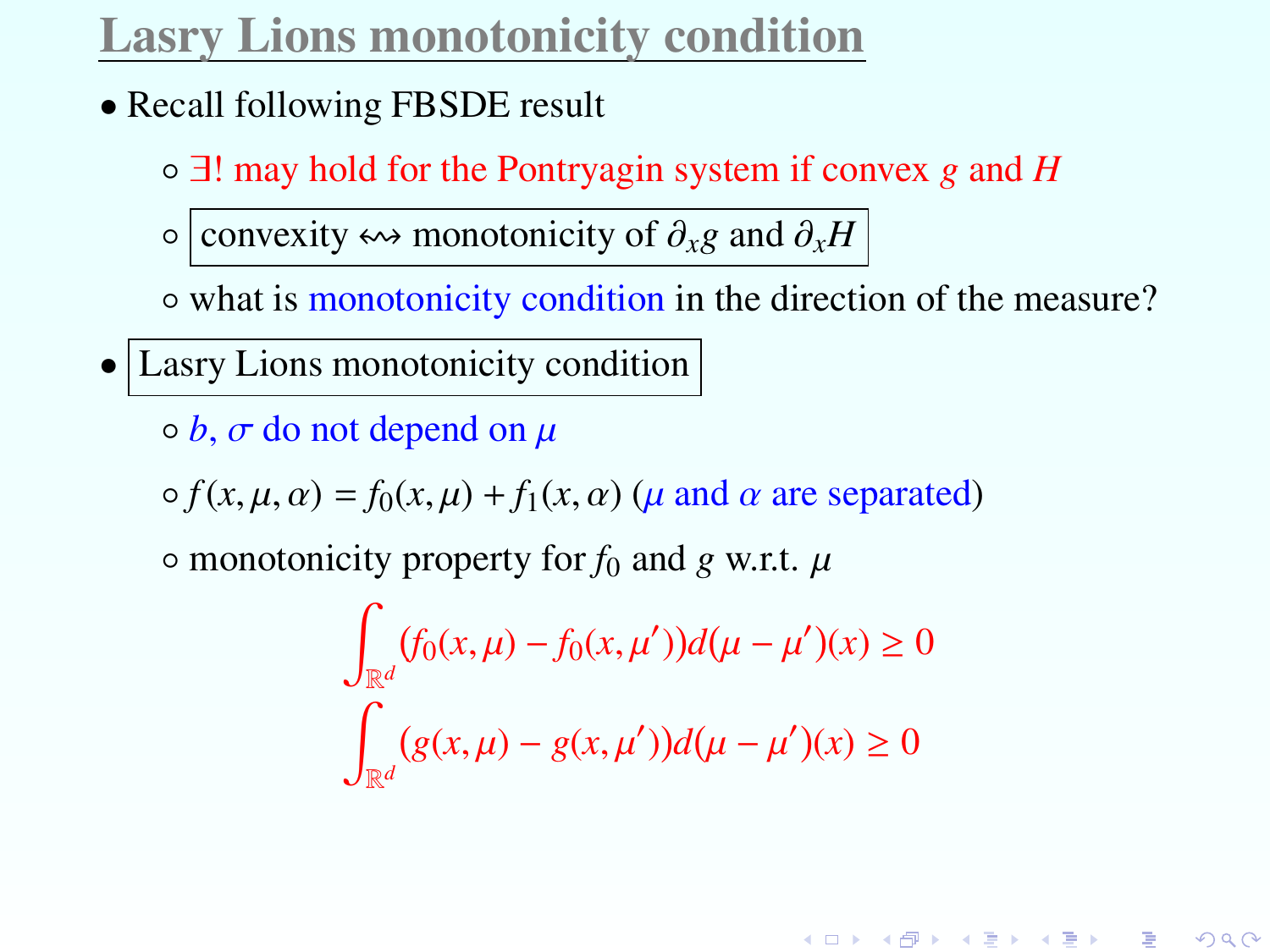# Lasry Lions monotonicity condition

- Recall following FBSDE result
	- ∃! may hold for the Pontryagin system if convex *g* and *H*
	- convexity ! monotonicity of ∂*x<sup>g</sup>* and ∂*x<sup>H</sup>*
	- what is monotonicity condition in the direction of the measure?
- Lasry Lions monotonicity condition
	- $\circ$  *b*,  $\sigma$  do not depend on  $\mu$

 $\circ$  *f*(*x*,  $\mu$ ,  $\alpha$ ) = *f*<sub>0</sub>(*x*,  $\mu$ ) + *f*<sub>1</sub>(*x*,  $\alpha$ ) ( $\mu$  and  $\alpha$  are separated)

 $\circ$  monotonicity property for  $f_0$  and *g* w.r.t.  $\mu$ 

$$
\int_{\mathbb{R}^d} (f_0(x,\mu) - f_0(x,\mu'))d(\mu - \mu')(x) \ge 0
$$
  

$$
\int_{\mathbb{R}^d} (g(x,\mu) - g(x,\mu'))d(\mu - \mu')(x) \ge 0
$$

• Example :  $h(x, \mu) = \int$  $L(z, \rho \star \mu(z))\rho(x-z)dz$  where *L* is  $\nearrow$  in second variable and  $\rho$  is even .<br>◆ ロ ▶ → ④ ▶ → 로 ▶ → 로 ▶ → 로 → ⊙ Q ⊙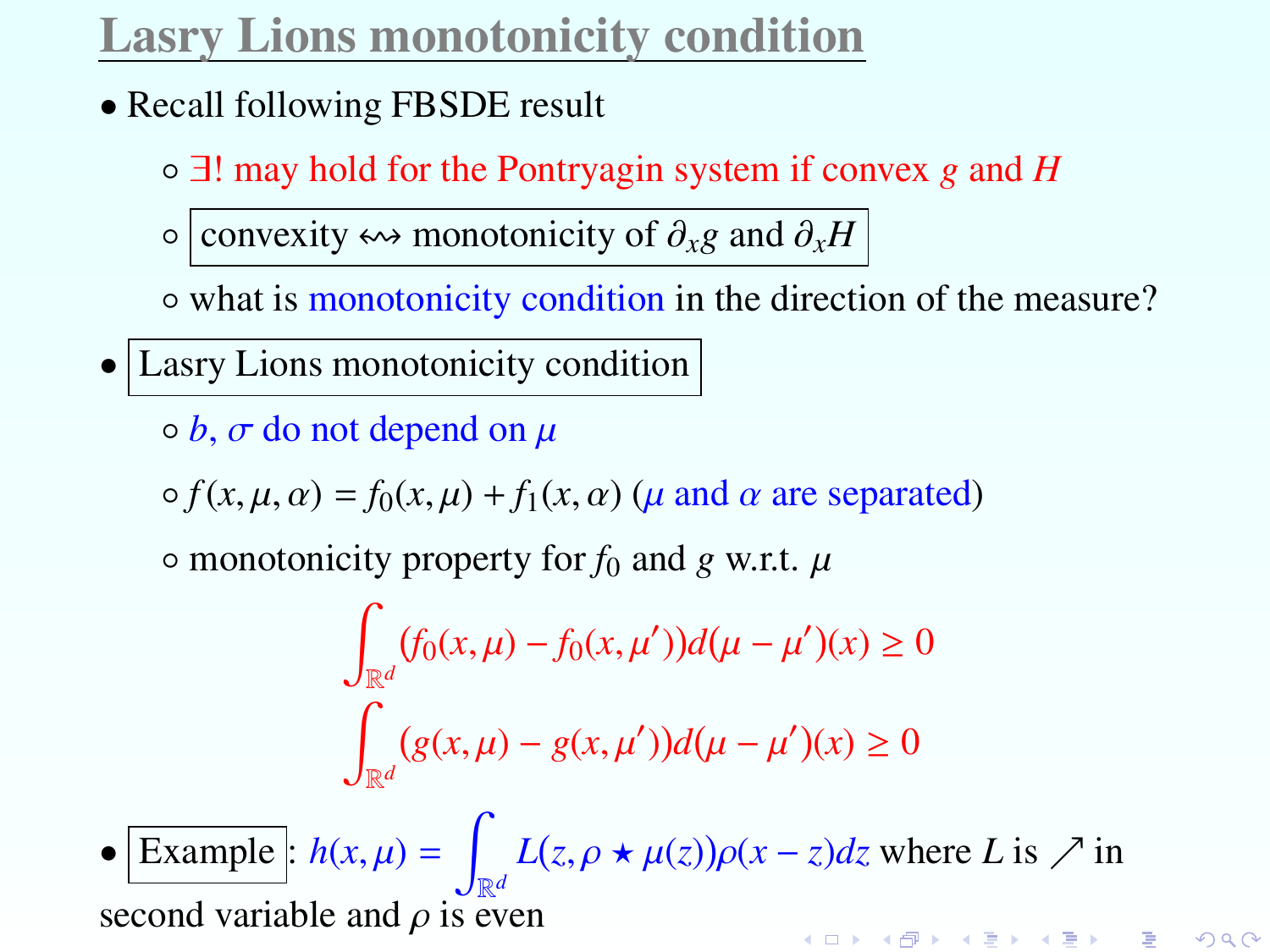## Monotonicity restores uniqueness

• Assume that for any input  $\mu = (\mu_t)_{0 \le t \le T}$  unique optimal control  $\alpha^{*,\mu}$ 

◦ + existence of an MFG for a given initial condition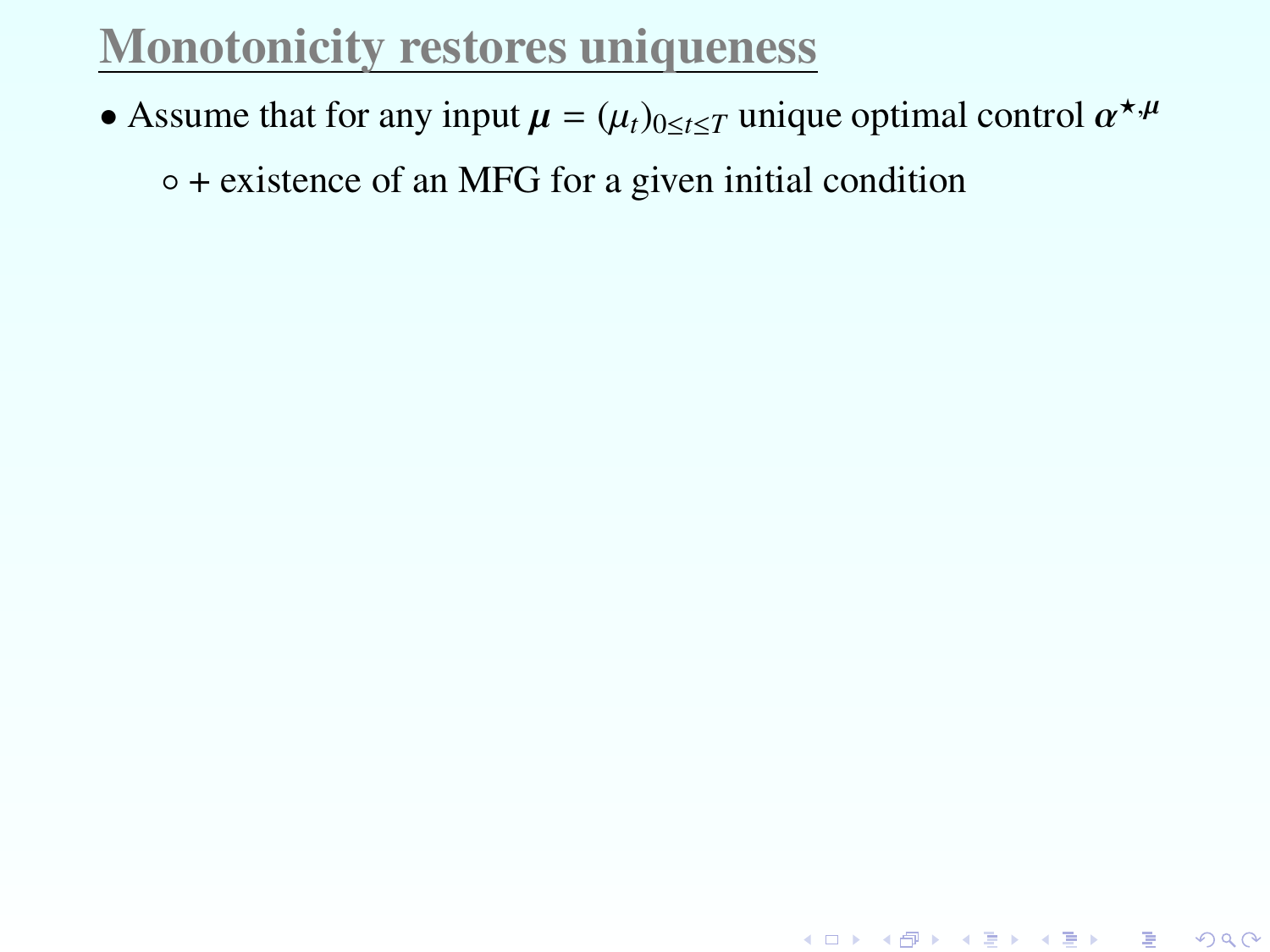• Assume that for any input  $\mu = (\mu_t)_{0 \le t \le T}$  unique optimal control  $\alpha^{*,\mu}$ 

◦ + existence of an MFG for a given initial condition

• Lasry Lions ⇒ uniqueness of MFG equilibrium!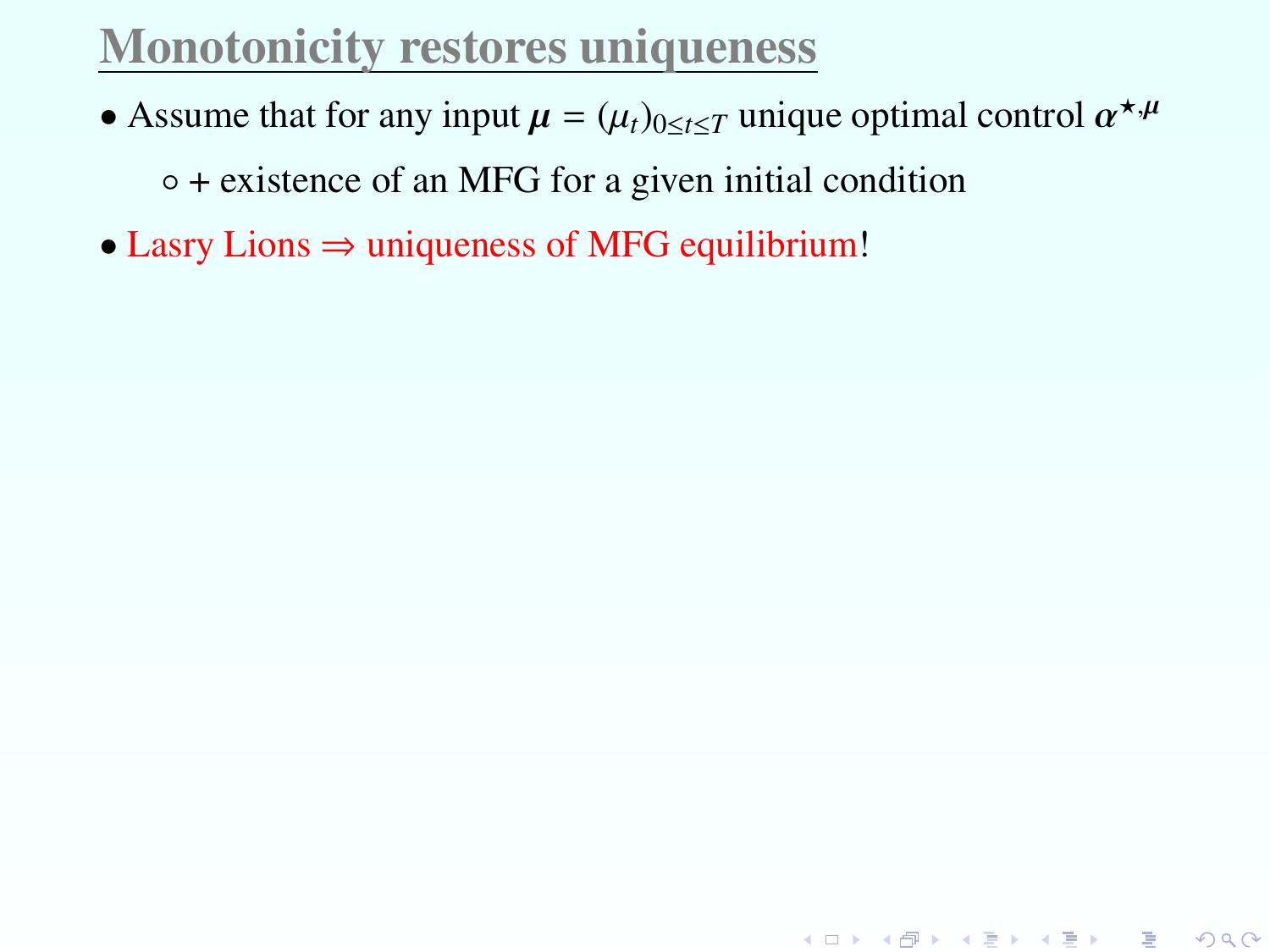- Assume that for any input  $\mu = (\mu_t)_{0 \le t \le T}$  unique optimal control  $\alpha^{*,\mu}$ ◦ + existence of an MFG for a given initial condition
- Lasry Lions ⇒ uniqueness of MFG equilibrium!

 $\circ$  if two different equilibria  $\mu$  and  $\mu' \leadsto \alpha^{\star,\mu} \neq \alpha^{\star,\mu'}$ 

$$
\underbrace{J^{\mu}(\alpha^{\star,\mu})}_{\text{cost under }\mu} < J^{\mu}(\alpha^{\star,\mu'}) \quad \text{and} \quad \underbrace{J^{\mu'}(\alpha^{\star,\mu'})}_{\text{cost under }\mu'} < J^{\mu'}(\alpha^{\star,\mu})
$$

K ロ ▶ K @ ▶ K 할 ▶ K 할 ▶ → 할 → 9 Q @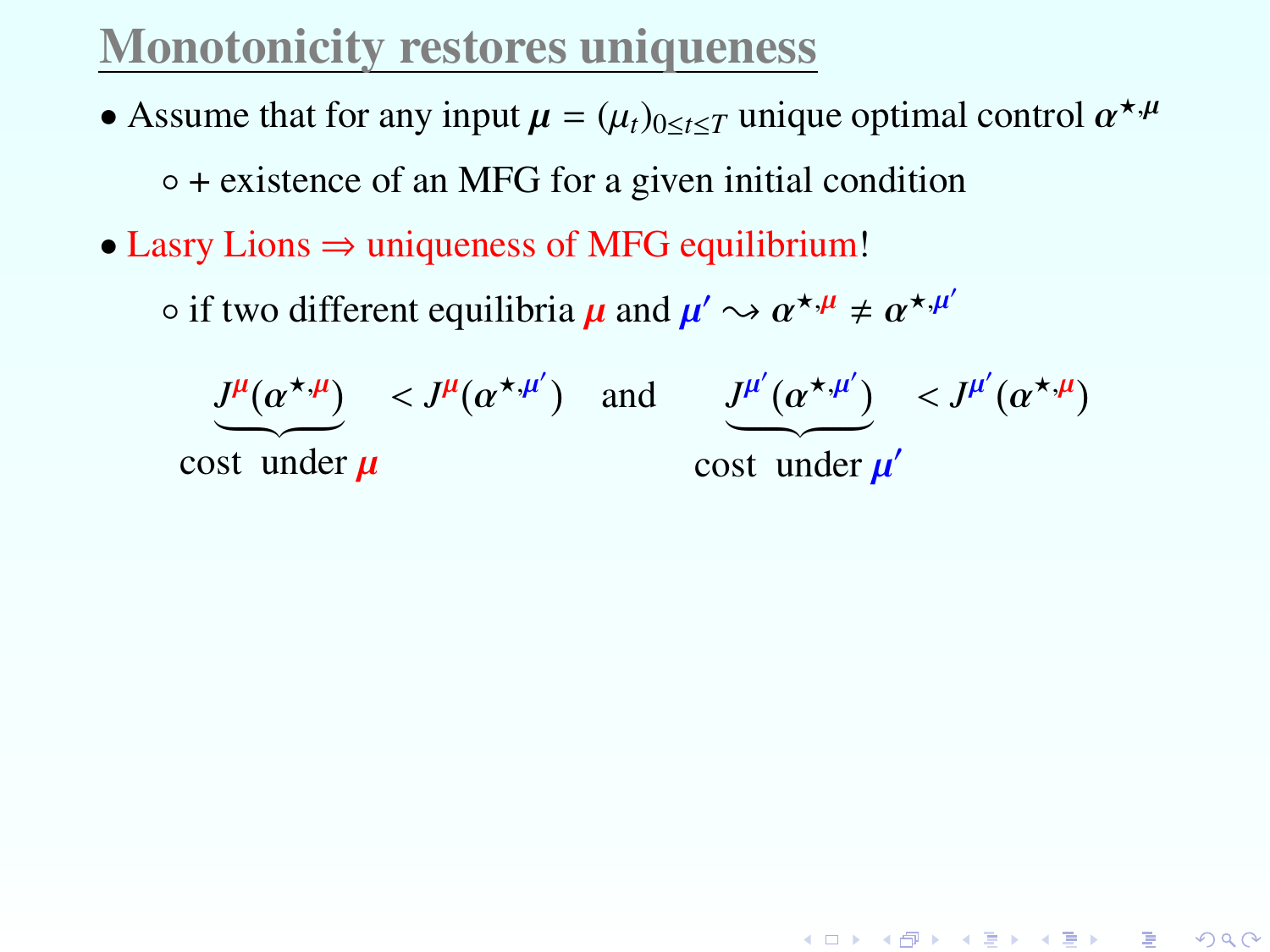- Assume that for any input  $\mu = (\mu_t)_{0 \le t \le T}$  unique optimal control  $\alpha^{*,\mu}$ ◦ + existence of an MFG for a given initial condition
- Lasry Lions ⇒ uniqueness of MFG equilibrium!

 $\circ$  if two different equilibria  $\mu$  and  $\mu' \leadsto \alpha^{\star,\mu} \neq \alpha^{\star,\mu'}$ 

$$
\underbrace{J^{\mu}(\alpha^{\star,\mu})}_{\text{cost under }\mu} < J^{\mu}(\alpha^{\star,\mu'}) \quad \text{and} \quad \underbrace{J^{\mu'}(\alpha^{\star,\mu'})}_{\text{cost under }\mu'} < J^{\mu'}(\alpha^{\star,\mu})
$$

so that *<sup>J</sup>*

$$
J^{\mu'}(\alpha^{\star,\mu}) - J^{\mu'}(\alpha^{\star,\mu'}) + J^{\mu}(\alpha^{\star,\mu'}) - J^{\mu}(\alpha^{\star,\mu}) > 0
$$
  

$$
J^{\mu'}(\alpha^{\star,\mu}) - J^{\mu}(\alpha^{\star,\mu'}) - [J^{\mu'}(\alpha^{\star,\mu'}) - J^{\mu}(\alpha^{\star,\mu'})] > 0
$$

K ロ ▶ K @ ▶ K 할 ▶ K 할 ▶ ① 할 → ① 익C\*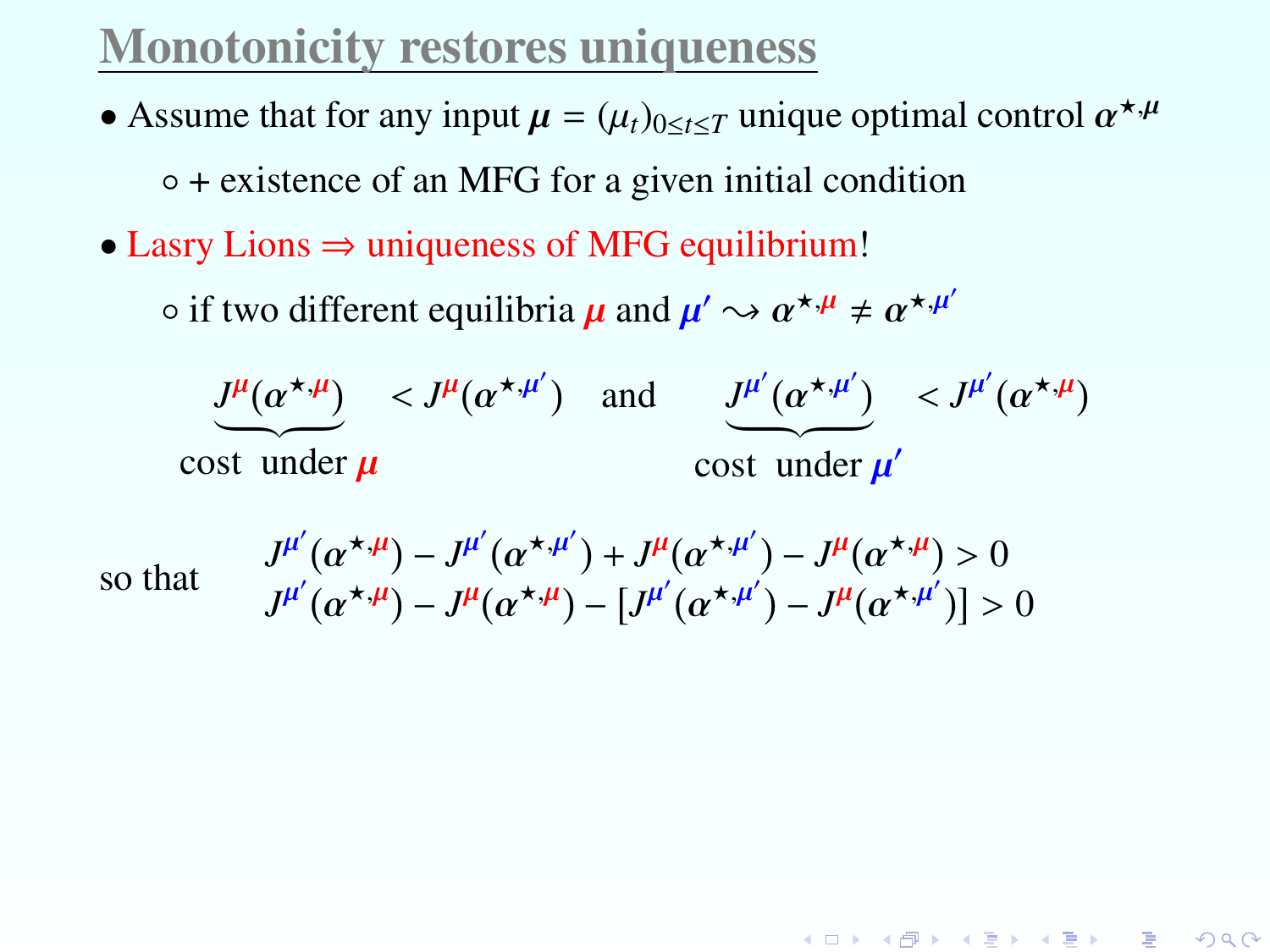- Assume that for any input  $\mu = (\mu_t)_{0 \le t \le T}$  unique optimal control  $\alpha^{*,\mu}$ ◦ + existence of an MFG for a given initial condition
- Lasry Lions  $\Rightarrow$  uniqueness of MFG equilibrium!

 $\circ$  if two different equilibria  $\mu$  and  $\mu' \leadsto \alpha^{\star,\mu} \neq \alpha^{\star,\mu'}$ 

$$
\underbrace{J^{\mu}(\alpha^{\star,\mu})}_{\text{cost under }\mu} < J^{\mu}(\alpha^{\star,\mu'}) \quad \text{and} \quad \underbrace{J^{\mu'}(\alpha^{\star,\mu'})}_{\text{cost under }\mu'} < J^{\mu'}(\alpha^{\star,\mu})
$$

 $\left( \alpha^{\star,\mu'} \right) + J^{\mu}$ <br> $\left( \alpha^{\star,\mu} \right)$   $\left[ J^{\mu'} \right]$ 

so that *<sup>J</sup>*

 $^{\mu'}($ 

so that  
\n
$$
\int_{J^{\mu}}^{J^{\mu}} (\alpha^{*,\mu}) - J^{\mu} (\alpha^{*,\mu}) + J^{\mu} (\alpha^{*,\mu}) - J^{\mu} (\alpha^{*,\mu}) > 0
$$
\n
$$
J^{\mu'} (\alpha^{*,\mu}) - J^{\mu} (\alpha^{*,\mu}) - [J^{\mu'} (\alpha^{*,\mu'}) - J^{\mu} (\alpha^{*,\mu'})] > 0
$$
\n
$$
\mathbb{E} \left[ \frac{g(X_T^{*,\mu}, \mu_T') - g(X_T^{*,\mu}, \mu_T)}{g(X_T^{*,\mu}, \mu_T) - g(X_T^{*,\mu'}, \mu_T) - g(X_T^{*,\mu'}, \mu_T)} + \dots \right] > 0
$$
\n
$$
\int_{\mathbb{R}^d} (g(x, \mu_T') - g(x, \mu_T)) d\mu_T(x) \int_{\mathbb{R}^d} (g(x, \mu_T') - g(x, \mu_T)) d\mu_T'(x)
$$

 $\alpha^{\star,\mu'}$ ) –  $J^{\mu}$ (<br> $\alpha^{\star,\mu'}$ ) –  $J^{\mu}$ (

K ロ ▶ K @ ▶ K 할 ▶ K 할 ▶ → 할 → 9 Q @

 $\circ$  same for  $f_0 \Rightarrow$  LHS must be  $\leq 0$ 

 $\alpha^{\star,\mu}$ ) –  $J^{\mu'}$ (<br> $\alpha^{\star,\mu}$ ) –  $J^{\mu'}$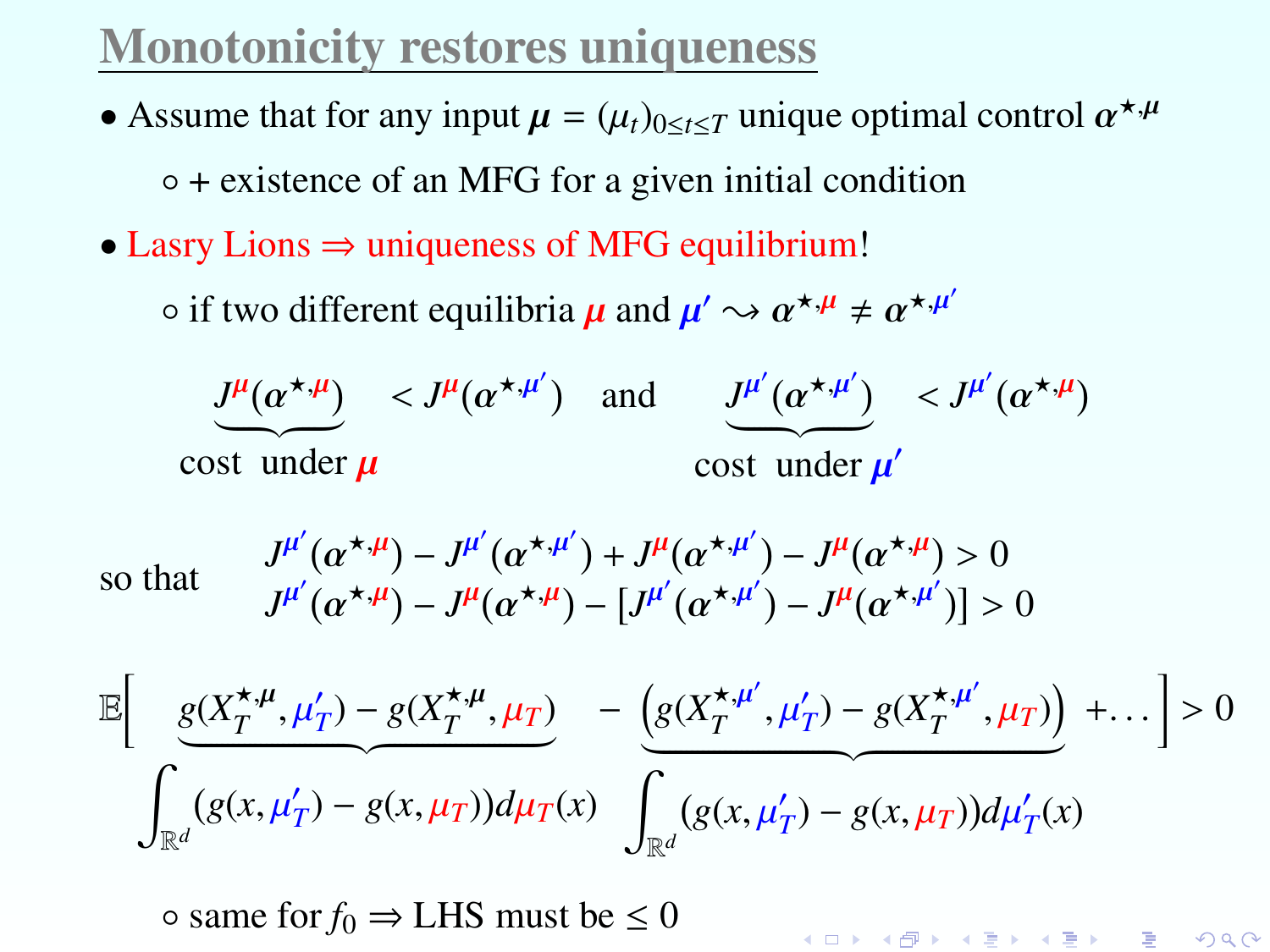#### Part IV. Solving MFG with a Common Noise

<span id="page-76-0"></span>a. Formulation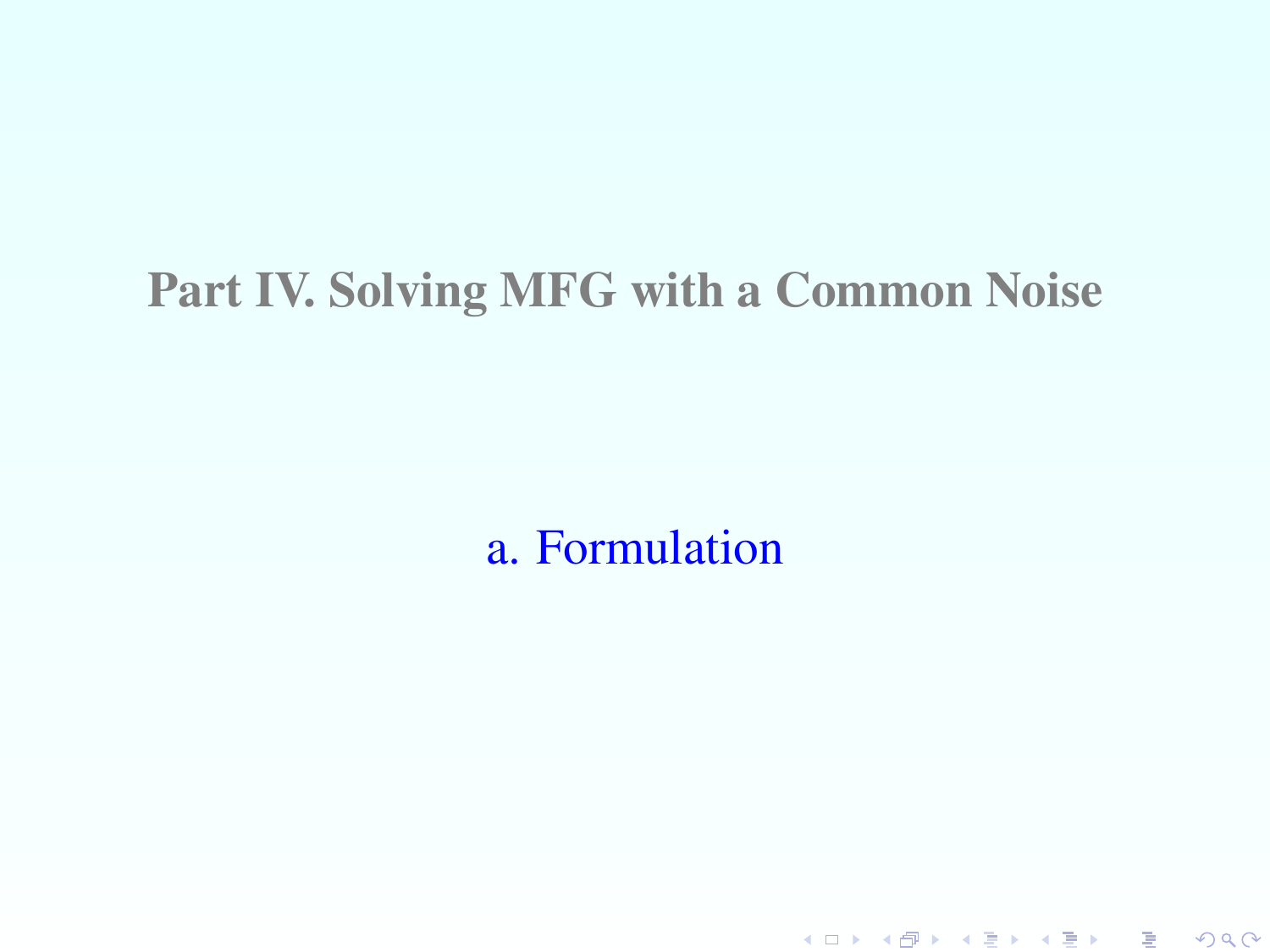## MFG with a common noise

• Mean field game with common noise  $B$ 

◦ asymptotic formulation for a finite player game with

 $dX_t^i = b(X_t^i, \bar{\mu}_t^N, \alpha_t^i)dt + \sigma(X_t^i, \bar{\mu}_t^N)dW_t^i + \sigma^0(X_t^i, \bar{\mu}_t^N)dB_t$ 

 $\circ$  uncontrolled version  $\sim$  asymptotic SDE with  $\bar{\mu}_t^N$  replaced by  $\mathcal{L}(X_t | (B_s)_{0 \le s \le T}) = \mathcal{L}(X_t | (B_s)_{0 \le s \le t})$ 

◦ particles become independent conditional on *B* and converge to the solution

<span id="page-77-0"></span> $dX_t = b(X_t, \mathcal{L}(X|B))dt + \sigma(X_t, \mathcal{L}(X|B))dW_t + \sigma^0(X_t, \mathcal{L}(X|B))dB_t$ 

K ロ ▶ K @ ▶ K 할 ▶ K 할 ▶ 이 할 → 900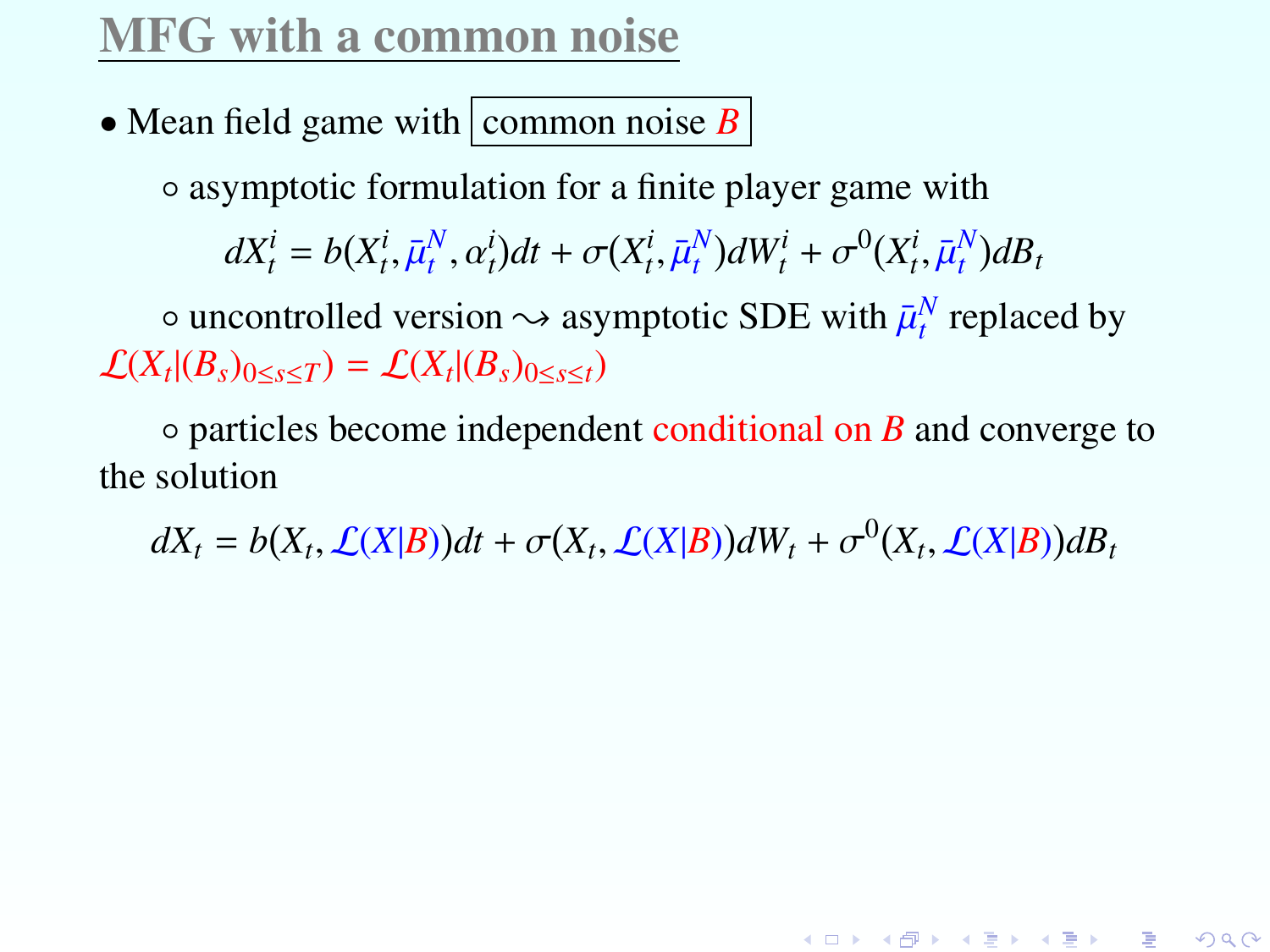# MFG with a common noise

• Mean field game with common noise  $B$ 

 $\circ$  asymptotic formulation for a finite player game with  $A = \mathbb{R}^k$  and

 $dX_t^i = (b(X_t^i, \bar{\mu}_t^N) + \alpha_t^i)dt + \sigma dW_t^i + \eta dB_t$ 

 $\sim \bar{\mu}_t^N$  replaced by  $\mathcal{L}(X_t|B)$ 

• Equilibrium as a fixed point  $\sim$  time [0, *T*], state in  $\mathbb{R}^d$ 

 $\circ$  candidate  $\sim$  ( $\mu_t$ )<sub>*t*∈[0,*T*]</sub>  $\mathbb{F}^B$  prog-meas with values in space of vability measures with a finite second moment  $\mathcal{P}_\text{A}(\mathbb{R}^d)$ probability measures with a finite second moment  $P_2(\mathbb{R}^d)$ 

 $\circ$  representative player with control  $\alpha$ 

$$
dX_t = (b(X_t, \mu_t) + \alpha_t)dt + \sigma dW_t + \eta dB_t
$$

 $\rightsquigarrow$  *X*<sub>0</sub> ~  $\mu$ <sub>0</sub>,  $\sigma$ ,  $\eta \in \{0, 1\}$ , *W* and *B*  $\mathbb{R}^d$ -valued  $\perp \mathbb{R}$  B.M.

$$
\circ \text{ cost functional } J(\alpha) = \mathbb{E}\Big[g(X_T,\mu_T) + \int_0^T \big(f(X_t,\mu_t) + \frac{1}{2}|\alpha_t|^2\big)dt\Big]
$$

 $\circ$  find  $(\mu_t)_{t \in [0,T]}$  such that  $\mu_t = \mathcal{L}(X_t^{\text{optimal}})$  $\sum_{t}^{\text{optimal}} |(B_s)_{0 \leq s \leq T})$  $\sum_{t}^{\text{optimal}} |(B_s)_{0 \leq s \leq T})$  $\sum_{t}^{\text{optimal}} |(B_s)_{0 \leq s \leq T})$  $\sum_{t}^{\text{optimal}} |(B_s)_{0 \leq s \leq T})$  $\sum_{t}^{\text{optimal}} |(B_s)_{0 \leq s \leq T})$  $\sum_{t}^{\text{optimal}} |(B_s)_{0 \leq s \leq T})$  $\sum_{t}^{\text{optimal}} |(B_s)_{0 \leq s \leq T})$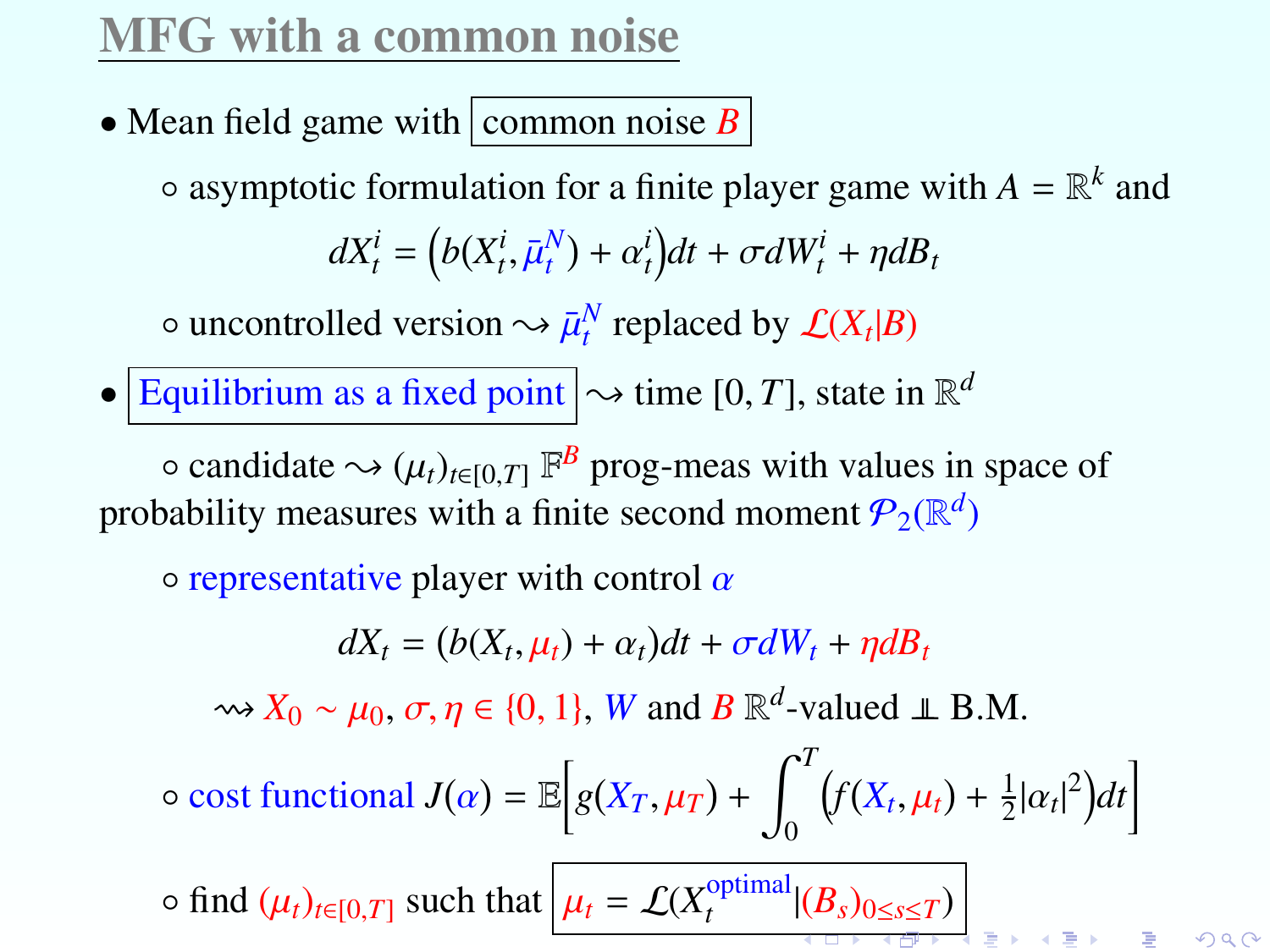# MFG with a common noise

• Mean field game with common noise  $B$ 

◦ asymptotic formulation for a finite player game with

 $dX_t^i = (b(X_t^i, \bar{\mu}_t^N) + \alpha_t^i)dt + \sigma dW_t^i + \eta dB_t$ 

 $\sim \bar{\mu}_t^N$  replaced by  $\mathcal{L}(X_t|B)$ 

• Equilibrium as a fixed point  $\sim$  time [0, *T*], state in  $\mathbb{R}^d$ 

 $\circ$  candidate  $\sim$  ( $\mu_t$ )<sub>*t*∈[0,*T*]</sub>  $\mathbb{F}^B$  prog-meas with values in space of vability measures with a finite second moment  $\mathcal{P}_\text{A}(\mathbb{R}^d)$ probability measures with a finite second moment  $P_2(\mathbb{R}^d)$ 

 $\circ$  representative player with control  $\alpha$ 

$$
dX_t = (b(X_t, \mu_t) + \alpha_t)dt + \sigma dW_t + \eta dB_t
$$

 $\rightsquigarrow$  *X*<sub>0</sub> ~  $\mu$ <sub>0</sub>,  $\sigma$ ,  $\eta \in \{0, 1\}$ , *W* and *B*  $\mathbb{R}^d$ -valued  $\perp \mathbb{R}$  B.M.

$$
\circ \text{ cost functional } J(\alpha) = \mathbb{E}\Big[g(X_T,\mu_T) + \int_0^T \bigl(f(X_t,\mu_t) + \frac{1}{2}|\alpha_t|^2\bigr)dt\Big]
$$

<span id="page-79-0"></span> $\circ$  find  $(\mu_t)_{t \in [0,T]}$  such that  $\mu_t = \mathcal{L}(X_t^{\text{optimal}})$  $\sum_{t}^{\text{optimal}} |(B_s)_{0 \leq s \leq t})$  $\sum_{t}^{\text{optimal}} |(B_s)_{0 \leq s \leq t})$  $\sum_{t}^{\text{optimal}} |(B_s)_{0 \leq s \leq t})$  $\sum_{t}^{\text{optimal}} |(B_s)_{0 \leq s \leq t})$  $\sum_{t}^{\text{optimal}} |(B_s)_{0 \leq s \leq t})$  $\sum_{t}^{\text{optimal}} |(B_s)_{0 \leq s \leq t})$  $\sum_{t}^{\text{optimal}} |(B_s)_{0 \leq s \leq t})$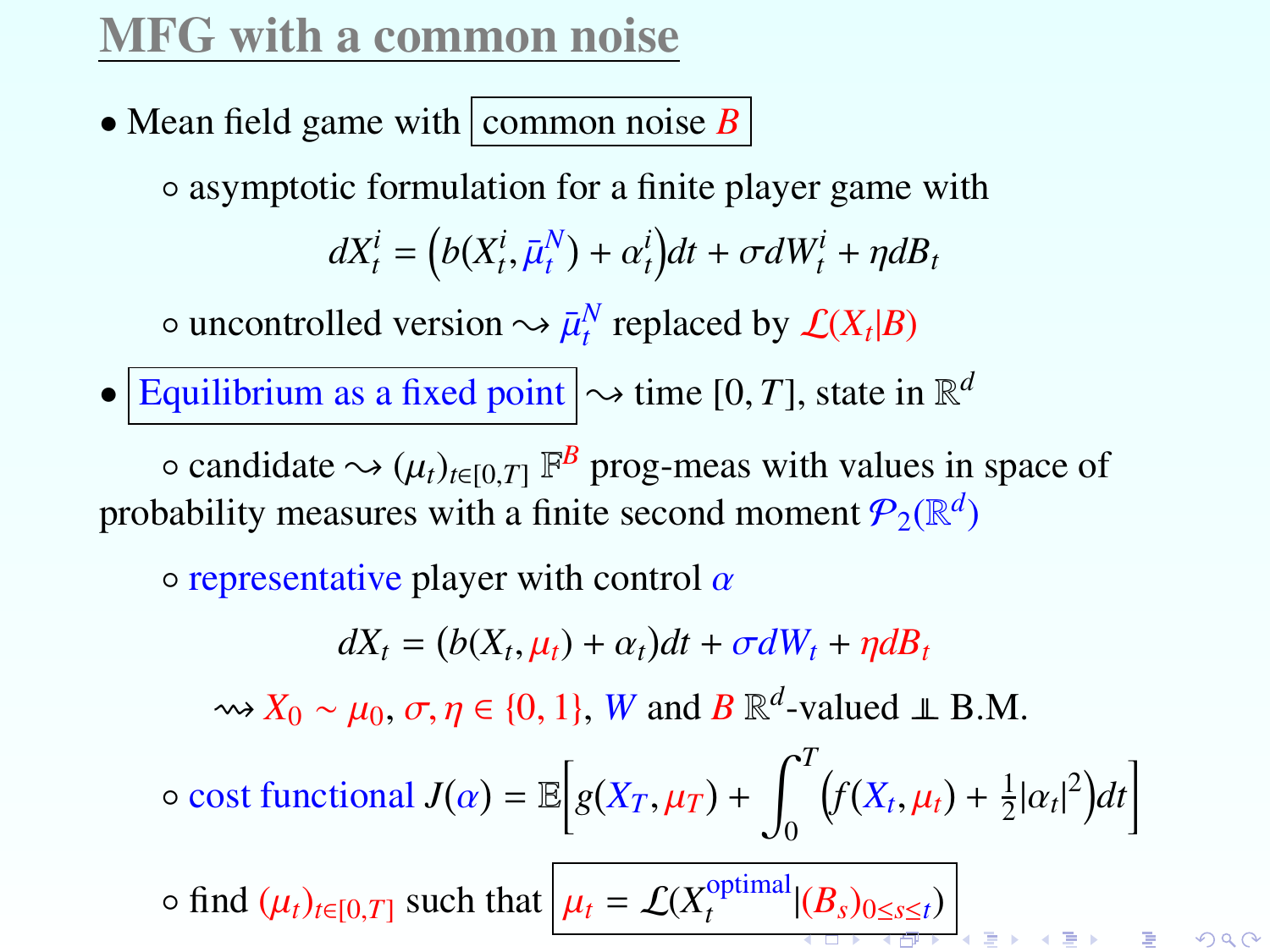• Forward-backward formulation must account for  $(\mu_t)_{0 \le t \le T}$  random

<span id="page-80-0"></span>K ロ ▶ K @ ▶ K 할 ▶ K 할 ▶ 이 할 → 900

◦ systems of two forward-backward SPDEs [Carmona D, Cardaliaguet D Lasry Lions]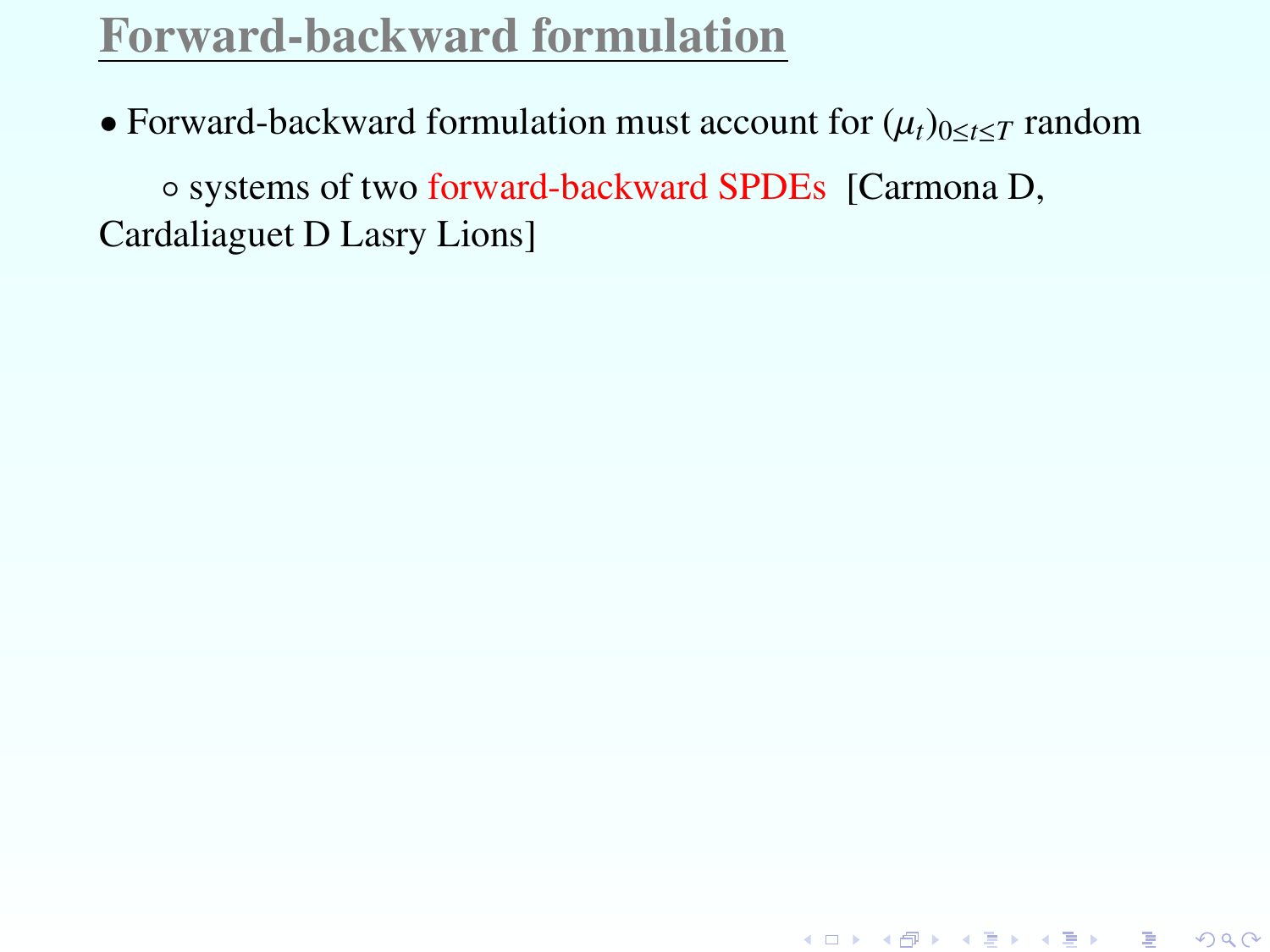$-\eta \text{div}(\mu_t dB_t)$ 

• Forward-backward formulation must account for  $(\mu_t)_{0 \le t \le T}$  random ◦ systems of two forward-backward SPDEs

 $\rightarrow$  one backward stochastic HJB equation [Peng]

$$
d_t u(t, x) + \left(b(x, \mu_t) \cdot D_x u(t, x) + \frac{\sigma^2 + \eta^2}{2} \Delta_x u(t, x)\right) + \underbrace{f(x, \mu_t) - \frac{1}{2} |D_x u(t, x)|^2}_{\text{Laplace generator}}
$$
  
+ 
$$
\underbrace{\eta \text{div}[v(t, x)]}_{\text{Ito Wentzell cross term}} dt - \underbrace{\eta v(t, x) \cdot dB_t}_{\text{backward term}} = 0
$$
  
with boundary condition: 
$$
u(T, \cdot) = g(\cdot, \mu_T)
$$

$$
\Leftrightarrow \text{one forward stochastic Fokker-Planck equation}
$$

$$
d_t \mu_t = \left(-\text{div}(\mu_t [b(x, \mu_t) - D_x u(t, x)])dt + \frac{\sigma^2 + \eta^2}{2}\text{trace}(\partial_{xx}^2 \mu_t)\right)dt
$$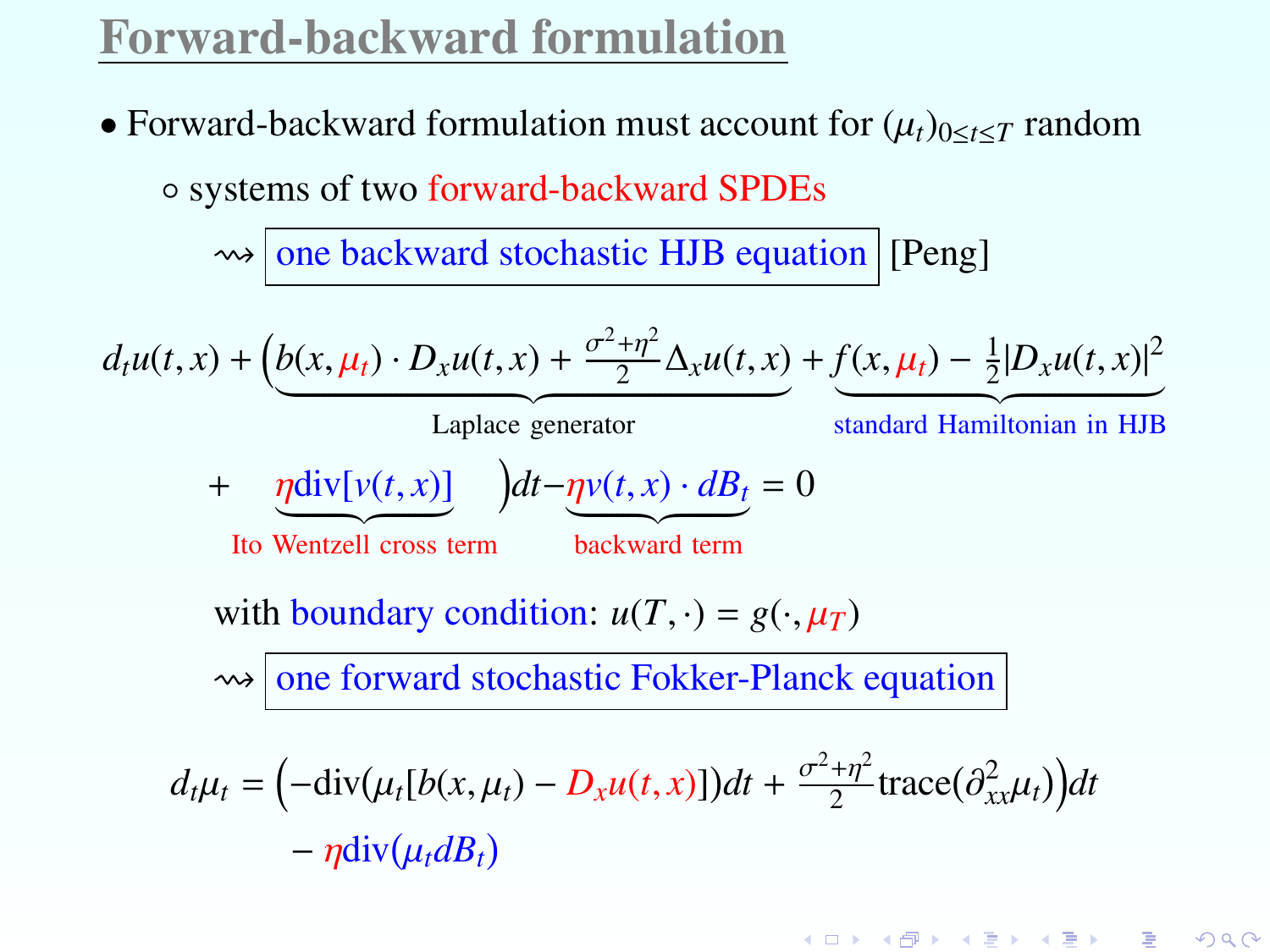• Forward-backward formulation must account for  $(\mu_t)_{0 \le t \le T}$  random

◦ systems of two forward-backward SPDEs

◦ systems of two forward-backward McKV SDEs [Carmona D, Buckdahn (al.), Lacker]

K ロ ▶ K @ ▶ K 할 ▶ K 할 ▶ ① 할 → ① 익단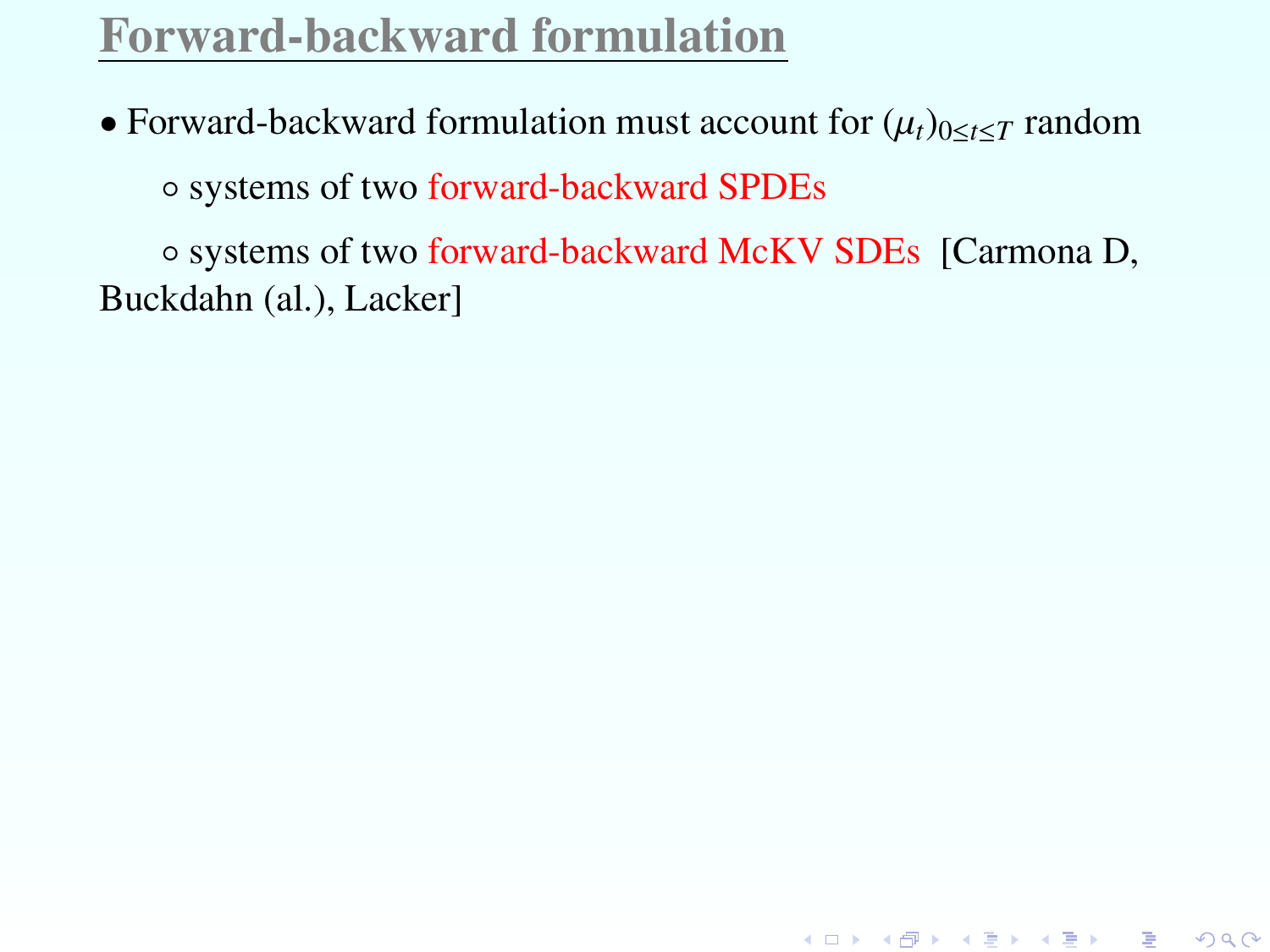- Forward-backward formulation must account for  $(\mu_t)_{0 \le t \le T}$  random ◦ systems of two forward-backward SPDEs
	- systems of two forward-backward McKV SDEs

 $\rightarrow$  two ways: represent the value function or optimal control

• Representation of the value function  $\sigma = 1$ 

 $dX_t = b(X_t, \mathcal{L}(X_t|B))dt - Z_t dt + dW_t + \eta dB_t$  $dY_t = -f(X_t, \mathcal{L}(X_t|B))dt - \frac{1}{2}$  $\frac{1}{2}|Z_t|^2 dt + Z_t dW_t + \zeta_t dB_t$  $Y_T = g(X_T, \mathcal{L}(X_T|B))$ 

• Representation of the optimal control (Pontryagin)

 $dX_t = b(X_t, \mathcal{L}(X_t|B))dt - Y_t dt + \sigma dW_t + \eta dB_t$ 

 $dY_t = -\partial_x H(X_t, \mathcal{L}(X_t|B), Y_t)dt + Z_t dW_t + \zeta_t dB_t$ 

K ロ ▶ K @ ▶ K 할 ▶ K 할 ▶ 이 할 → 90 Q ^

 $H(x, \mu, y) = b(x, \mu) \cdot y + f(x, \mu, y)$ 

 $Y_T = \partial_x g(X_T, \mathcal{L}(X_T | B))$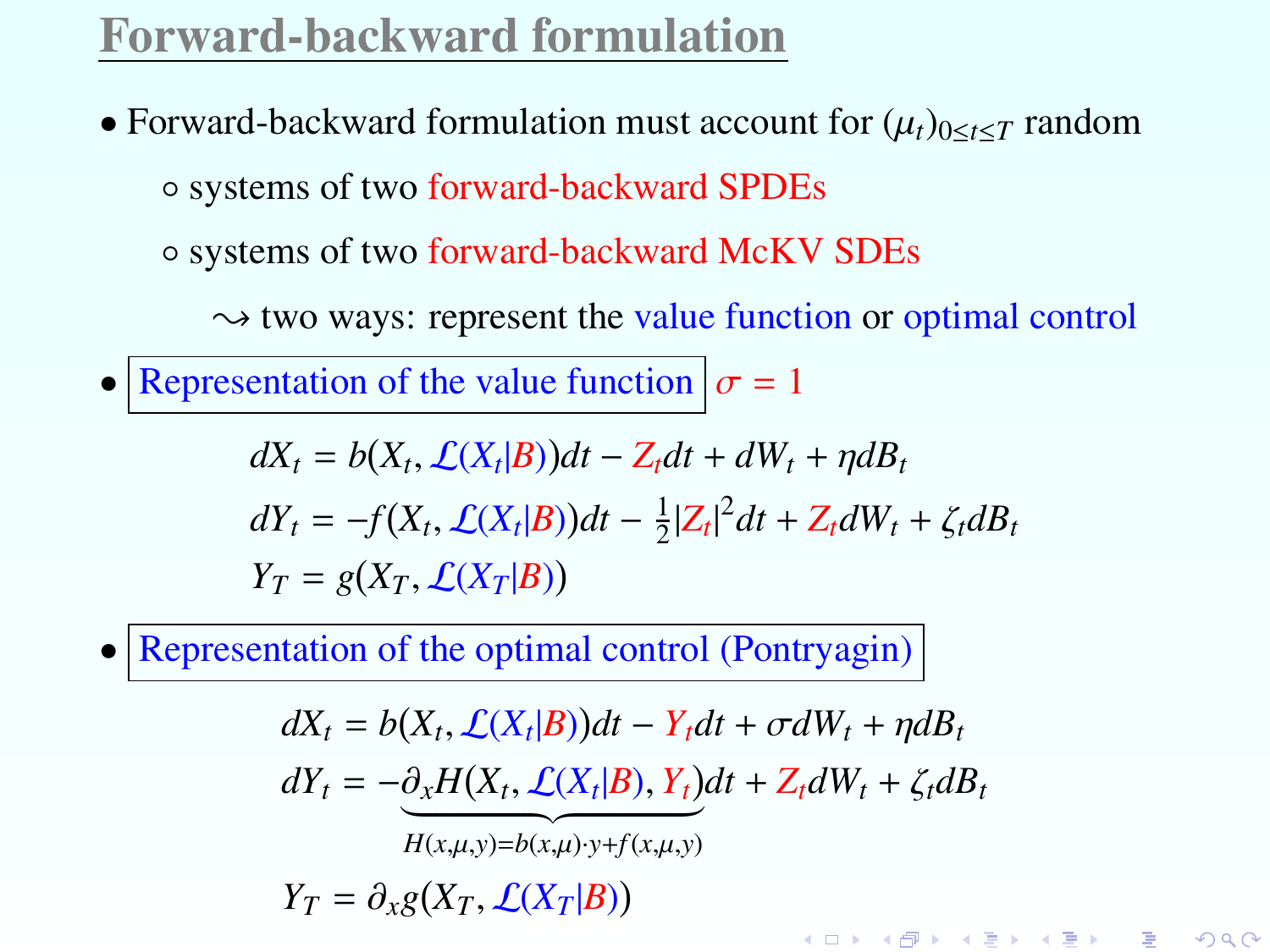- Forward-backward formulation must account for  $(\mu_t)_{0 \le t \le T}$  random ◦ systems of two forward-backward SPDEs
	- systems of two forward-backward McKV SDEs

 $\rightarrow$  two ways: represent the value function or optimal control

• Representation of the value function  $\sigma = 1$ 

 $dX_t = b(X_t, \mathcal{L}(X_t|B))dt - Z_t dt + dW_t + \eta dB_t$  $dY_t = -f(X_t, \mathcal{L}(X_t|B))dt - \frac{1}{2}$  $\frac{1}{2}|Z_t|^2 dt + Z_t dW_t + \zeta_t dB_t$  $Y_T = g(X_T, \mathcal{L}(X_T|B))$ 

• Representation of the optimal control (Pontryagin)

 $dX_t = b(X_t, \mathcal{L}(X_t|B))dt - Y_t dt + \sigma dW_t + \eta dB_t$  $dY_t = -\partial_x H(X_t, \mathcal{L}(X_t|B), Y_t) dt + Z_t dW_t + \zeta_t dB_t$  $Y_T = \partial_x g(X_T, \mathcal{L}(X_T | B))$ 

K ロ ▶ K @ ▶ K 할 ▶ K 할 ▶ 이 할 → 90 Q ^

• Analysis of these equations?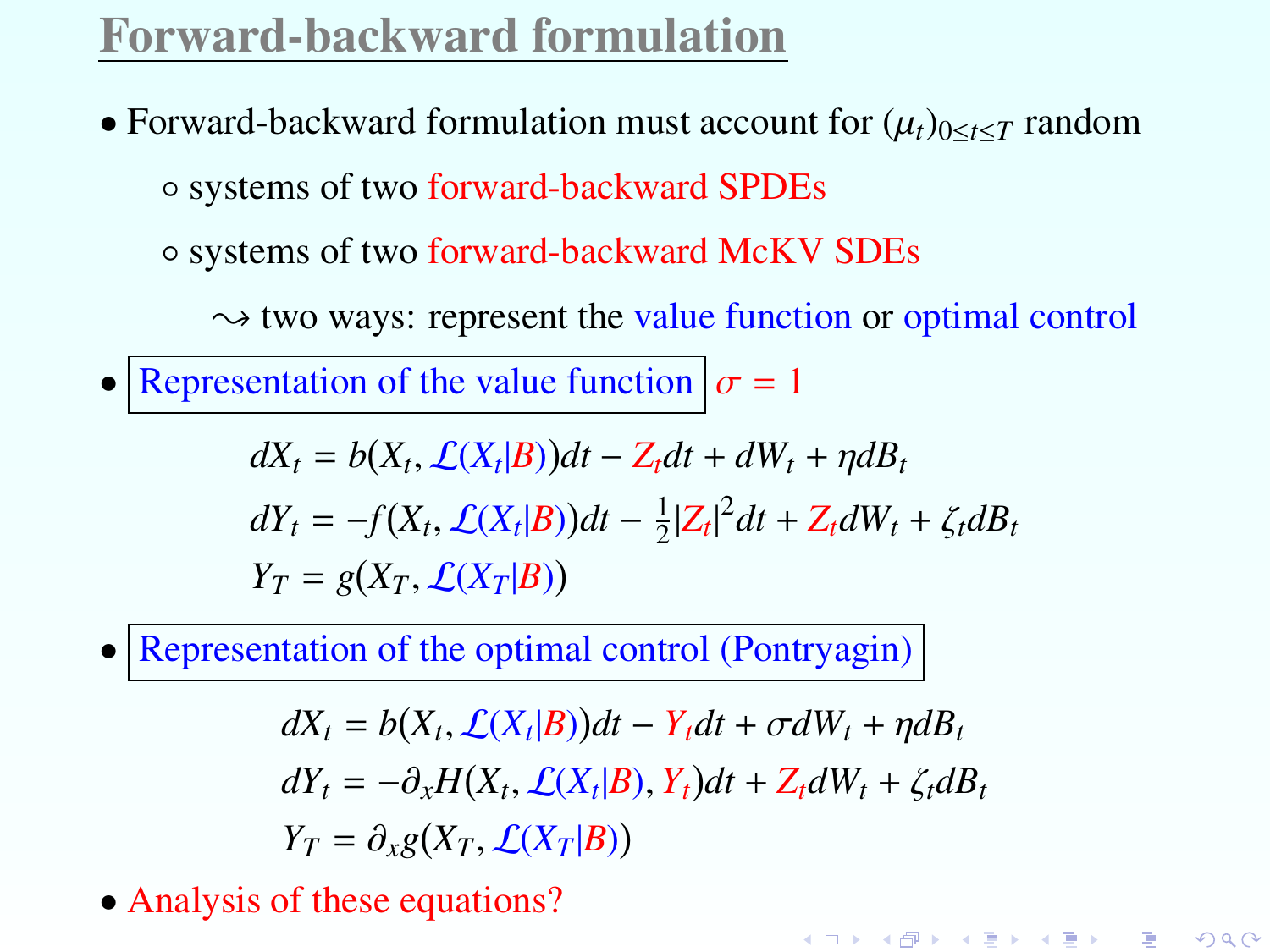#### Part IV. Solving MFG with a Common Noise

b. Strong solutions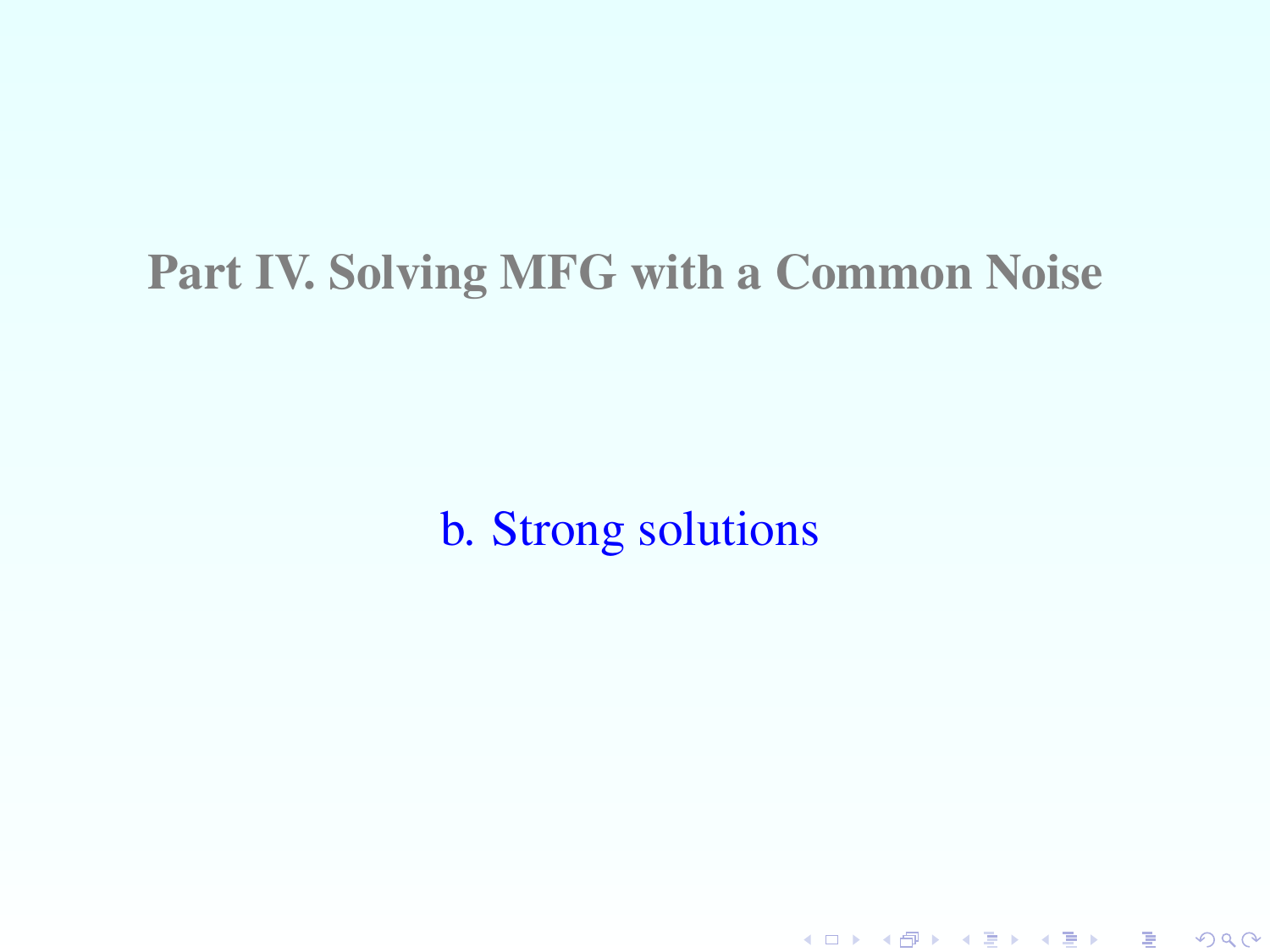# Implementing Picard theorem

- Easiest way to construct solutions is to implement Picard theorem ◦ shall see next how to make use of Schauder's theorem
- Forward-backward system of McKean-Vlasov type

$$
dX_t = (b(X_t, \mathcal{L}(X_t|B)) - Z_t)dt + dW_t + \eta dB_t
$$
  
\n
$$
dY_t = -\left(f(X_t, \mathcal{L}(X_t|B)) + \frac{1}{2}|Z_t|^2\right)dt + Z_t dW_t + \zeta_t dB_t
$$
  
\n
$$
Y_T = g(X_T, \mathcal{L}(X_T|B))
$$

◦ *<sup>Z</sup><sup>t</sup>* should be <sup>∂</sup>*xu*(*t*, *<sup>X</sup>t*) { bounded and *<sup>x</sup>*-Lipschitz coefficients  $\Rightarrow$  *L*<sup>∞</sup> bound

K ロ ▶ K @ ▶ K 할 ▶ K 할 ▶ ① 할 → ① 익단

 $\rightarrow$  replace quadratic term by general bounded  $f$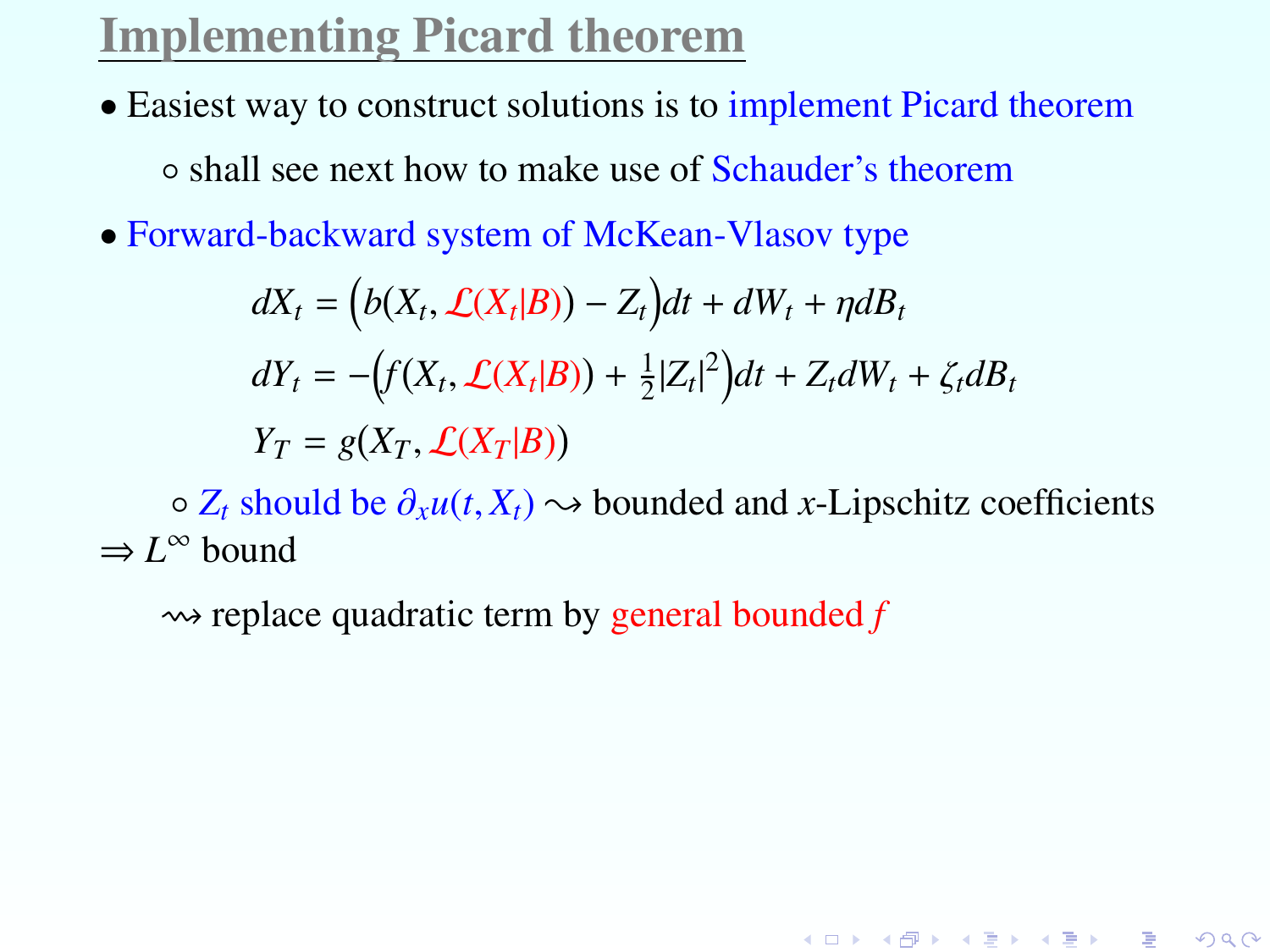# Implementing Picard theorem

- Easiest way to construct solutions is to implement Picard theorem ◦ shall see next how to make use of Schauder's theorem
- Forward-backward system of McKean-Vlasov type

$$
dX_t = (b(X_t, \mathcal{L}(X_t|B)) - Z_t)dt + dW_t + \eta dB_t
$$
  
\n
$$
dY_t = -f(X_t, \mathcal{L}(X_t|B), Z_t)dt + Z_t dW_t + \zeta_t dB_t
$$
  
\n
$$
Y_T = g(X_T, \mathcal{L}(X_T|B))
$$

K ロ ▶ K @ ▶ K 할 ▶ K 할 ▶ ① 할 → ① 익C\*

◦ Cauchy-Lipschitz theory in small time only!

- Theorem If *K*-Lipschitz coefficients  $\Rightarrow \exists!$  for  $T \leq c(K)$  $\circ$  for any initial condition  $X_0 \in L^2(\Omega, \mathcal{F}_0, \mathbb{P}; \mathbb{R}^d)$
- <span id="page-87-0"></span> $\bullet$  Question How to go further?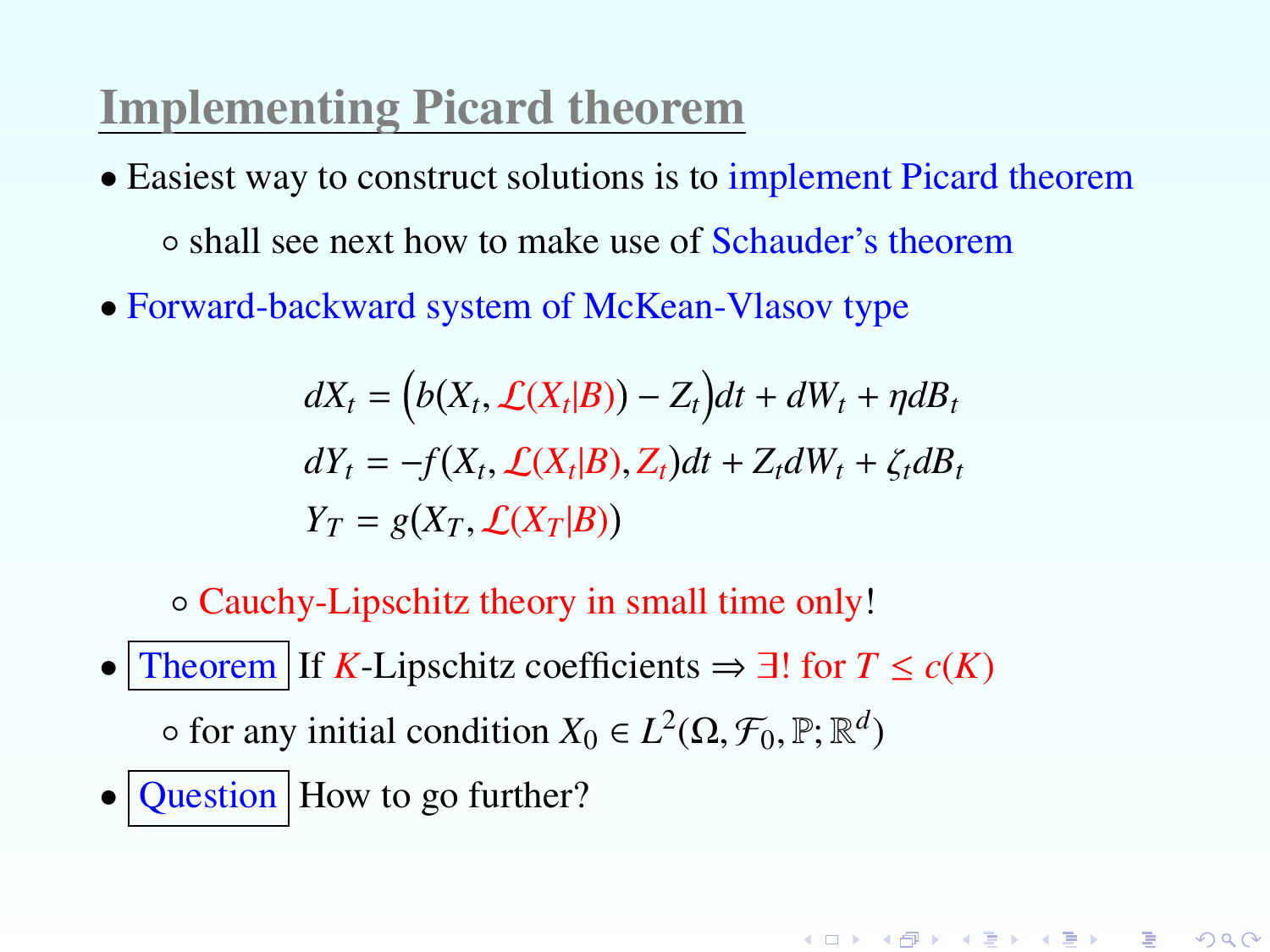## Decoupling field  $(T \le c(K))$

• Recall non MKV case  $\rightsquigarrow \exists U : [0, T] \times \mathbb{R}^d \rightarrow \mathbb{R}$  such that

$$
Y_t = U(t, X_t) \quad \Leftrightarrow \quad U(t, x) = Y_t^{t, x} \text{ (with } X_t^{t, x} = x)
$$

<span id="page-88-0"></span>

◦ keep fact for extending solutions is to bound Lip*<sup>x</sup>* (*U*)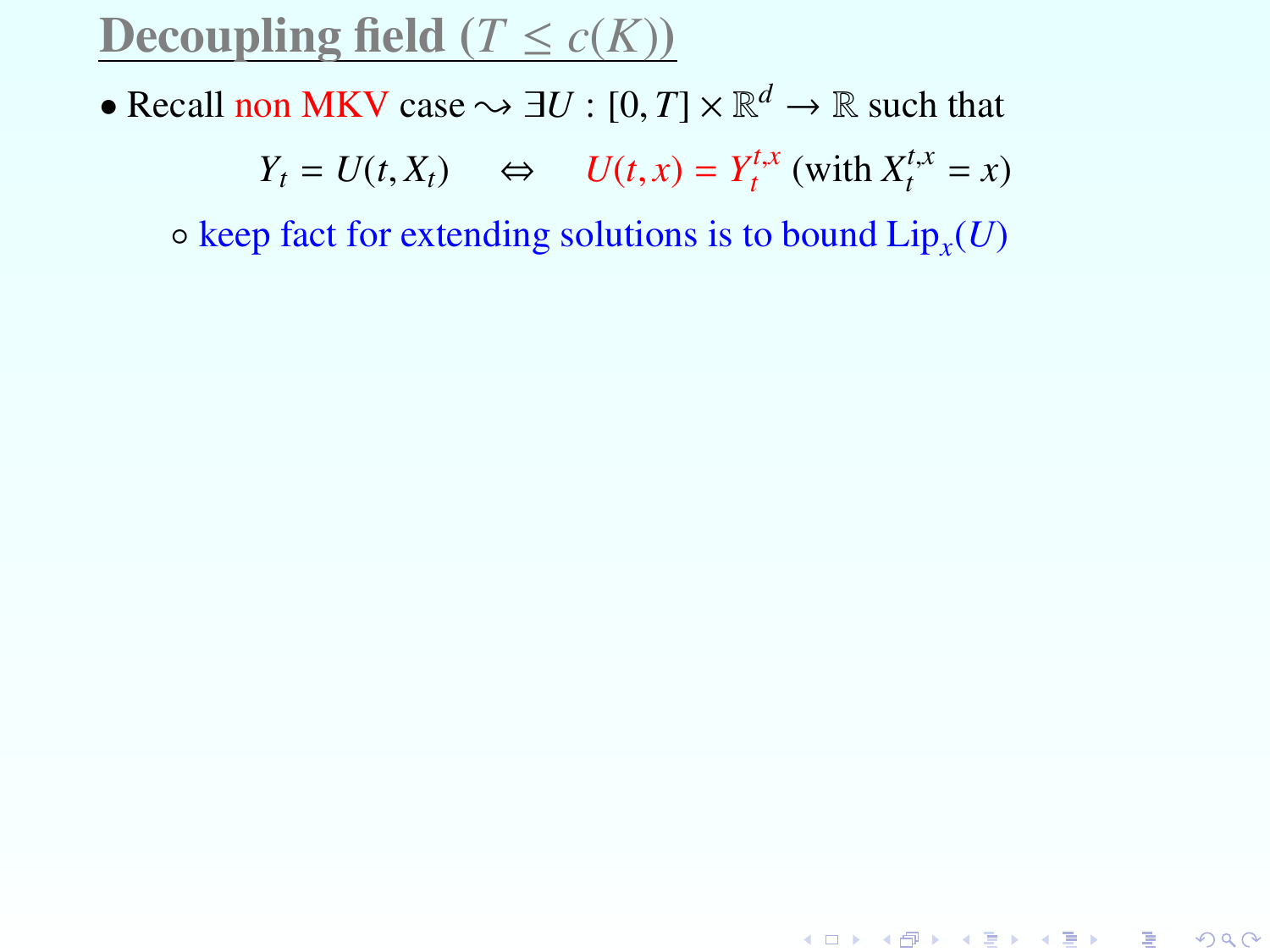### Decoupling field  $(T \leq c(K))$

• Recall non MKV case  $\rightsquigarrow \exists U : [0, T] \times \mathbb{R}^d \rightarrow \mathbb{R}$  such that

$$
Y_t = U(t, X_t) \quad \Leftrightarrow \quad U(t, x) = Y_t^{t, x} \text{ (with } X_t^{t, x} = x)
$$

• MKV setting  $\sim$  state variable is in  $\mathbb{R}^d \times \mathcal{P}_2(\mathbb{R}^d)$ 

 $\rightsquigarrow$  need to construct  $\boxed{U(t, x, \mu)}$   $t \in [0, T]$ ,  $x \in \mathbb{R}^d$ ,  $\mu \in \mathcal{P}_2(\mathbb{R}^d)$ • Two-step procedure [Crisan Chassagneux D, Buckdahn (al.)]  $\circ$  1st step  $\sim$  MKV FBSDE with *X<sub>t</sub>* ∼  $\mu$ , *X<sub>t</sub>* ⊥ (*W*, *B*)  $dX_s = (b(X_s, \mathcal{L}(X_s|B)) - Z_s)ds + dW_s + \eta dB_s$  $dY_s = -f(X_s, \mathcal{L}(X_s|B), Z_s)ds + Z_s dW_s + \zeta_s dB_s, \quad Y_T = g(X_T, \mathcal{L}(X_T|B))$  $\rightsquigarrow$  ( $\mathcal{L}(X_s|B)$ )<sub>*t*≤*s*≤*T* only depends on *X<sub>t</sub>* through  $\mu$ </sub>

K ロ ▶ K @ ▶ K 할 ▶ K 할 ▶ 이 할 → 900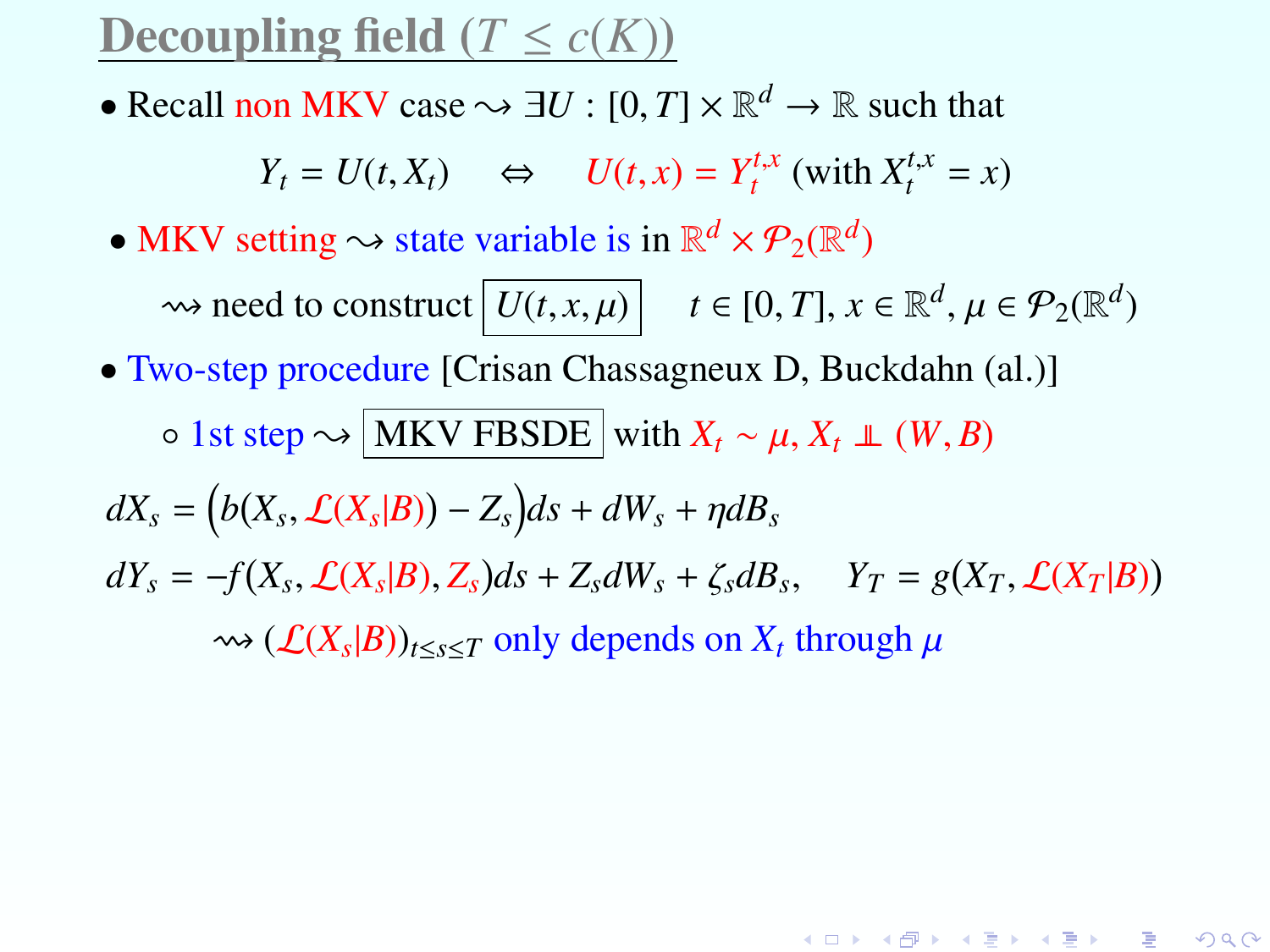## Decoupling field  $(T \leq c(K))$

• Recall non MKV case  $\rightsquigarrow \exists U : [0, T] \times \mathbb{R}^d \rightarrow \mathbb{R}$  such that

$$
Y_t = U(t, X_t) \quad \Leftrightarrow \quad U(t, x) = Y_t^{t, x} \text{ (with } X_t^{t, x} = x)
$$

• MKV setting  $\sim$  state variable is in  $\mathbb{R}^d \times \mathcal{P}_2(\mathbb{R}^d)$ 

 $\rightsquigarrow$  need to construct  $\boxed{U(t, x, \mu)}$   $t \in [0, T]$ ,  $x \in \mathbb{R}^d$ ,  $\mu \in \mathcal{P}_2(\mathbb{R}^d)$ 

• Two-step procedure [Crisan Chassagneux D, Buckdahn (al.)]

 $\circ$  1st step  $\rightsquigarrow$  MKV FBSDE with *X<sub>t</sub>* ∼  $\mu$ , *X<sub>t</sub>* ⊥ (*W*, *B*)

 $dX_s = (b(X_s, \mathcal{L}(X_s|B)) - Z_s)ds + dW_s + \eta dB_s$ 

 $dY_s = -f(X_s, \mathcal{L}(X_s|B), Z_s)ds + Z_s dW_s + \zeta_s dB_s, \quad Y_T = g(X_T, \mathcal{L}(X_T|B))$ 

 $\circ$  2nd step  $\rightsquigarrow$  non-MKV FBSDE with  $x_t = x$  and 1st step input

<span id="page-90-0"></span>
$$
dx_s = (b(x_s, \mathcal{L}(X_s|B)) - z_s)ds + dW_s + \eta dB_s
$$
  
\n
$$
dy_s = -f(x_s, \mathcal{L}(X_s|B), z_s)dt + z_s dW_s + \varsigma_s dB_s, \quad y_T = g(x_T, \mathcal{L}(X_T|B))
$$
  
\n
$$
\circ \text{ let } \boxed{U(t, x, \mu) = y_t} \Rightarrow Y_t = U(t, X_t, \mu) = U(t, X_t, \mathcal{L}(X_t|B))
$$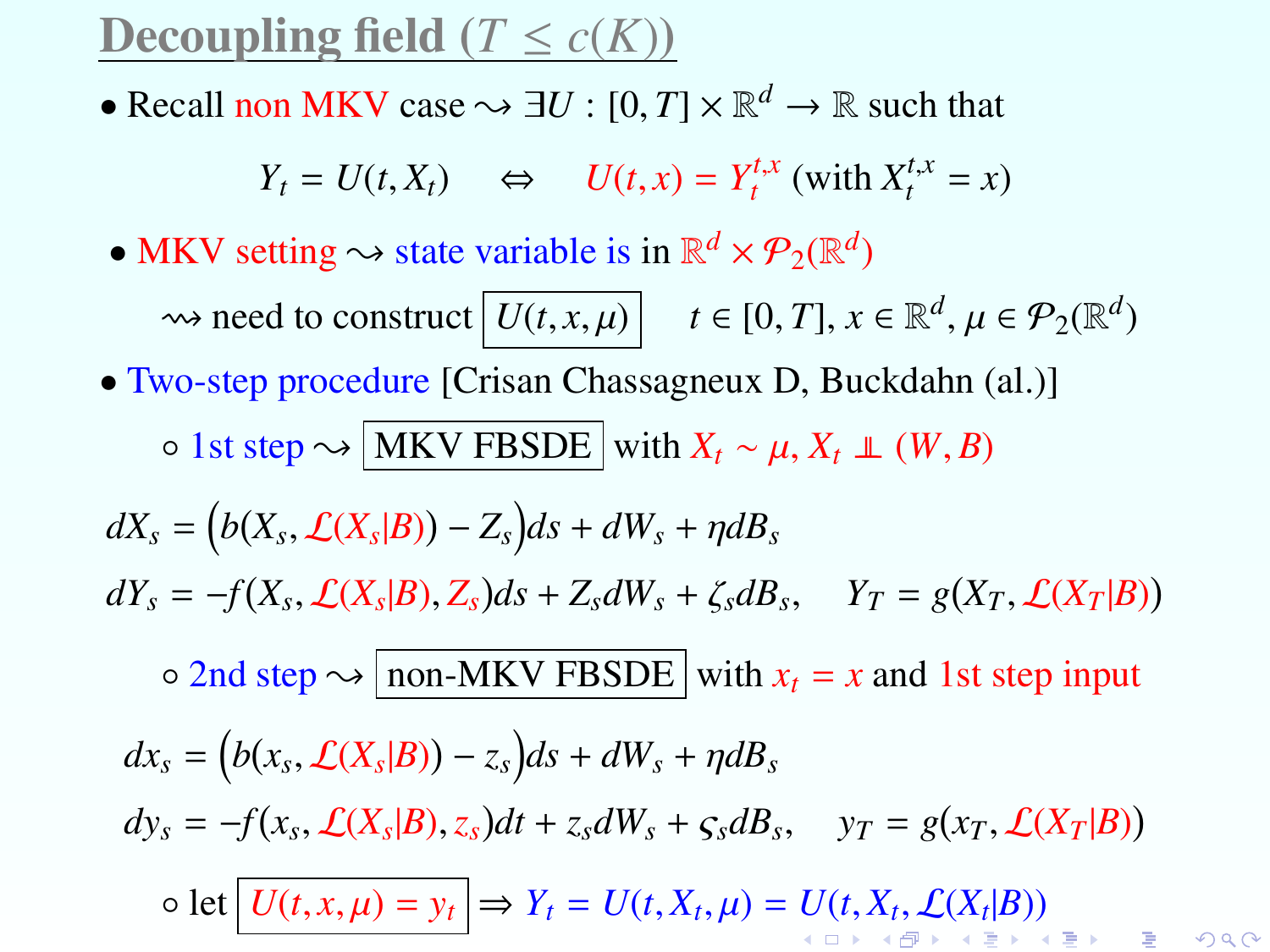# Controlling the Lipschitz constant

• Non-MKV setting  $\sim$  may control the Lipschitz constant by monotonicity or ellipticity conditions

 $\rightsquigarrow$  start with monotonicity  $\rightsquigarrow$  *B* has no role  $\Rightarrow$  simplify  $\eta = 0$ 

• Come back to cost structure  $\sim$  monotonicity of f (same with *g*)

$$
\int_{\mathbb{R}^d} [f(x,\mu) - f(x,\mu')]d(\mu - \mu')(x) \ge 0 \quad \text{[Lions]}
$$

<span id="page-91-0"></span>• Theorem [L, C C D, Cardaliaguet (al.)] If  $b \equiv 0, f$  and g bounded, monotone and Lipschitz  $\Rightarrow$  bound on Lip<sub>µ</sub>U and ∃! on any [0, T]

K ロ ▶ K @ ▶ K 할 ▶ K 할 ▶ ① 할 → ① 익C\*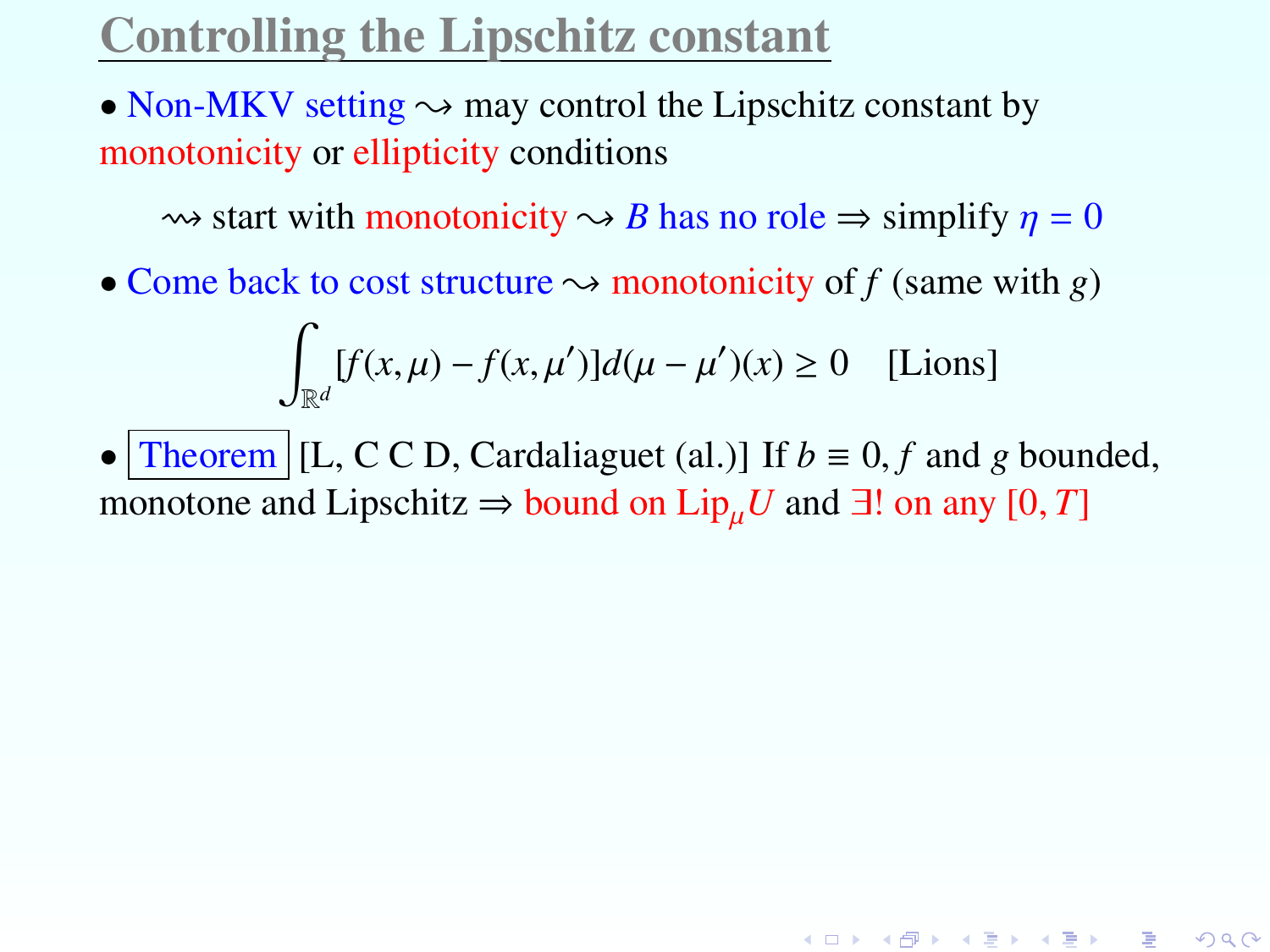# Controlling the Lipschitz constant

• Non-MKV setting  $\sim$  may control the Lipschitz constant by monotonicity or ellipticity conditions

 $\rightsquigarrow$  start with monotonicity  $\rightsquigarrow$  *B* has no role  $\Rightarrow$  simplify  $\eta = 0$ 

• Come back to cost structure  $\sim$  monotonicity of *f* (same with *g*)

$$
\int_{\mathbb{R}^d} [f(x,\mu) - f(x,\mu')]d(\mu - \mu')(x) \ge 0 \quad \text{[Lions]}
$$

• Theorem [L, C C D, Cardaliaguet (al.)] If  $b \equiv 0, f$  and g bounded, monotone and Lipschitz  $\Rightarrow$  bound on Lip<sub>µ</sub>*U* and ∃! on any [0, *T*]

• Strategy Investigate derivative of the flow in  $L^2$ 

 $\rightsquigarrow$  for  $\xi$ ,  $\chi \in L^2(\Omega, \mathcal{F}_0, \mathbb{P}; \mathbb{R}^d)$ 

$$
(\partial_{\chi} X_{s}^{\xi}, \partial_{\chi} Y_{s}^{\xi}, \partial_{\chi} Z_{s}^{\xi}) = \lim_{\varepsilon \to 0} \frac{1}{\varepsilon} \Big( \underbrace{X_{s}^{\xi + \varepsilon \chi} - X_{s}^{\xi}}_{\text{in } \mathbb{E}[\sup_{0 \le s \le T} |\cdot_{s}|^{2}] } + \frac{Z_{s}^{\xi + \varepsilon \chi} - Z_{s}^{\xi}}_{0} \Big)
$$

 $\circ$  provide a bound for  $(\partial_\chi X^\xi, \partial_\chi Y^\xi, \partial_\chi Z^\xi)$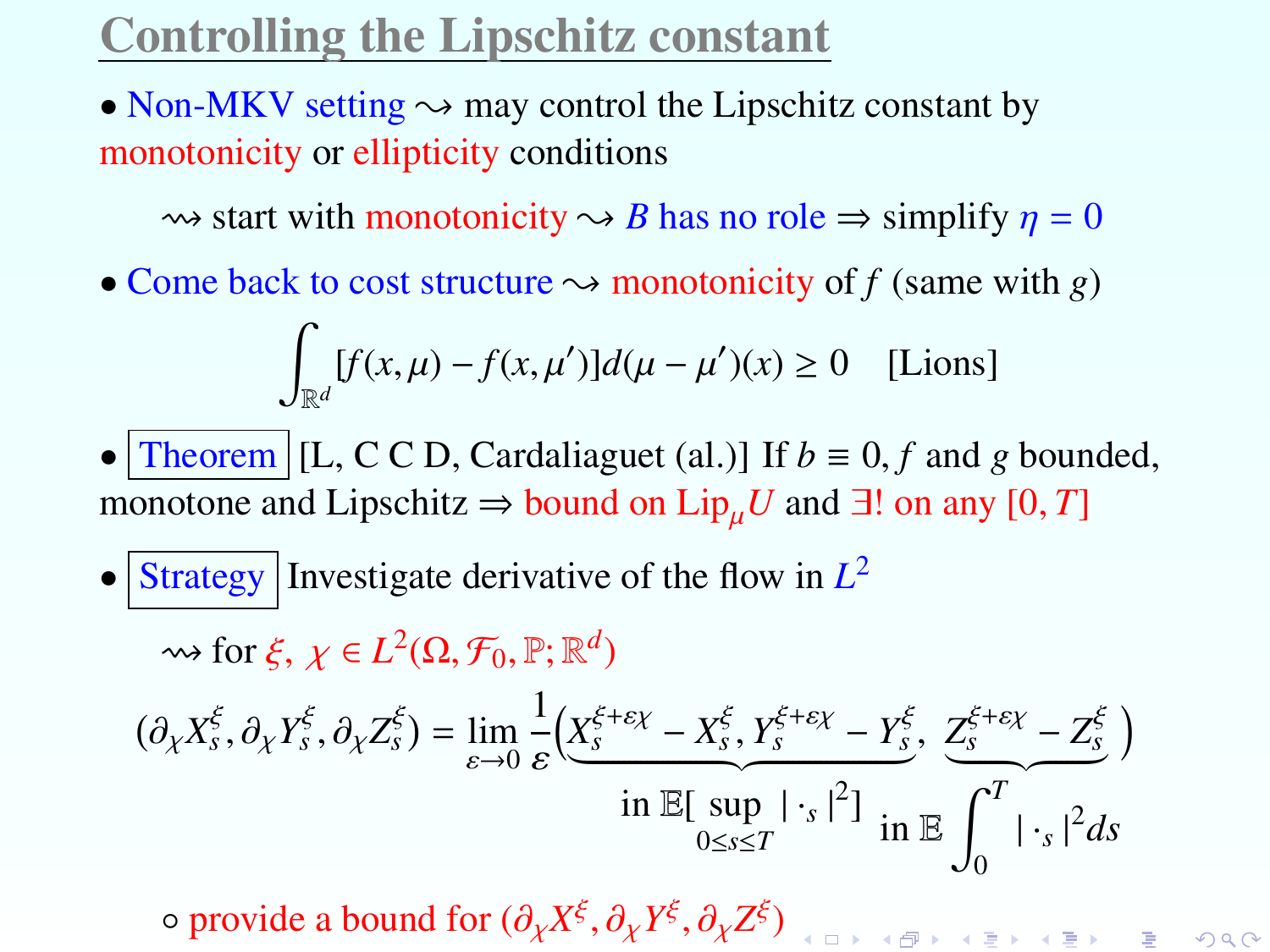# Derivative on the Wasserstein space

- Differentiation on  $\mathcal{P}_2(\mathbb{R}^d)$  taken from Lions
- Consider  $U: \mathcal{P}_2(\mathbb{R}^d) \to \mathbb{R}$
- Lifted-version of *U*

 $\hat{U}: L^2(\Omega, \mathbb{P}; \mathbb{R}^d) \ni X \mapsto U(\text{Law}(X))$ 

◦ *U* differentiable if *U*ˆ Fréchet differentiable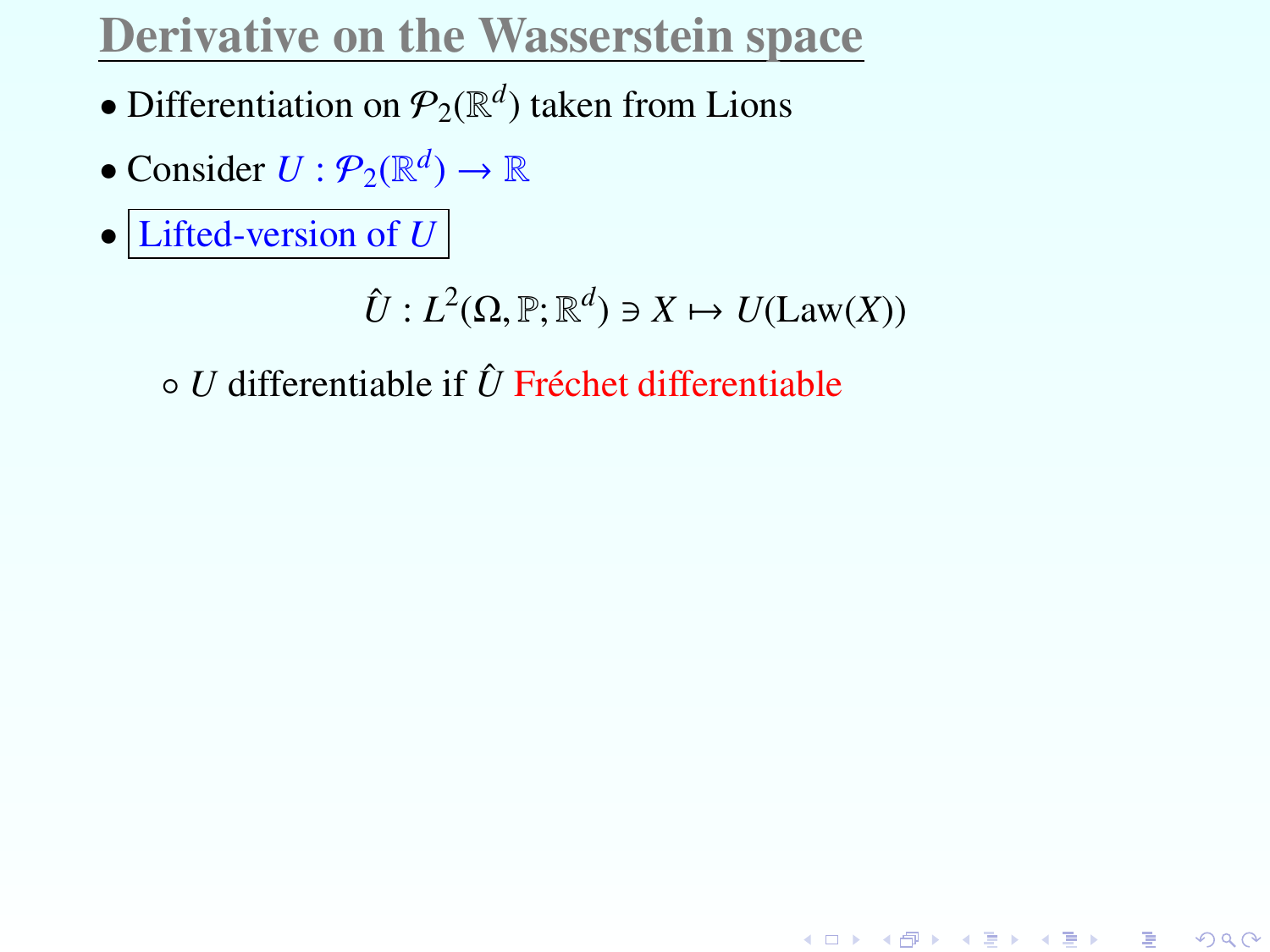# Derivative on the Wasserstein space

- Differentiation on  $\mathcal{P}_2(\mathbb{R}^d)$  taken from Lions
- Consider  $U: \mathcal{P}_2(\mathbb{R}^d) \to \mathbb{R}$
- Lifted-version of *U*

 $\hat{U}: L^2(\Omega, \mathbb{P}; \mathbb{R}^d) \ni X \mapsto U(\text{Law}(X))$ 

◦ *U* differentiable if *U*ˆ Fréchet differentiable

• Differential of *U* 

◦ Fréchet derivative of *U*ˆ [see also Zhang (al.)]

 $D\hat{U}(X) = \partial_{\mu}U(\mu)(X), \quad \partial_{\mu}U(\mu) : \mathbb{R}^d \ni \nu \mapsto \partial_{\mu}U(\mu)(\nu) \quad \mu = \mathcal{L}(X)$ 

K ロ ▶ K @ ▶ K 할 ▶ K 할 ▶ → 할 → 9 Q @

 $\circ$  derivative of *U* at  $\mu \rightsquigarrow \partial_{\mu} U(\mu) \in L^2(\mathbb{R}^d, \mu; \mathbb{R}^d)$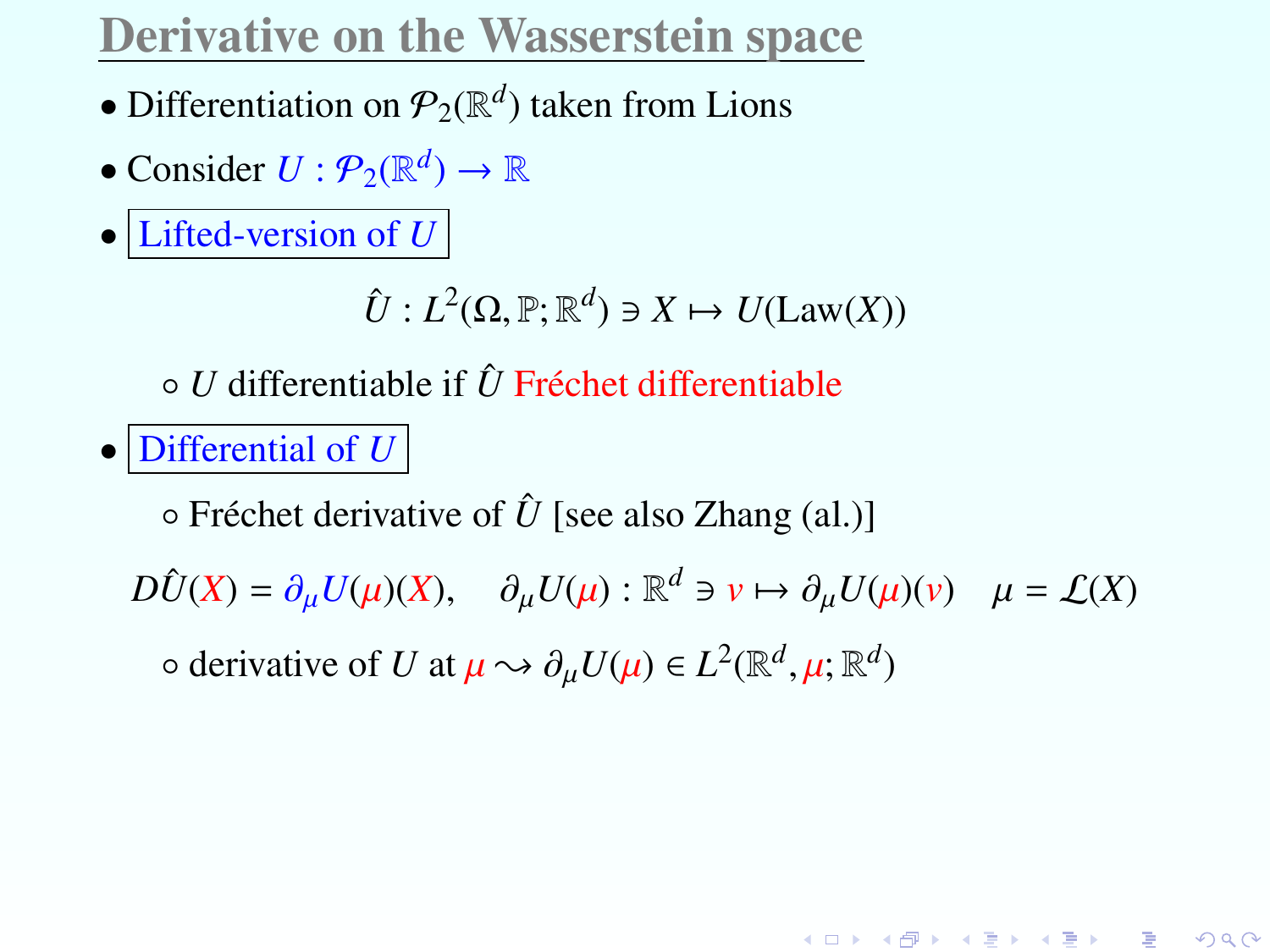# Derivative on the Wasserstein space

- Differentiation on  $\mathcal{P}_2(\mathbb{R}^d)$  taken from Lions
- Consider  $U: \mathcal{P}_2(\mathbb{R}^d) \to \mathbb{R}$
- Lifted-version of *U*

 $\hat{U}: L^2(\Omega, \mathbb{P}; \mathbb{R}^d) \ni X \mapsto U(\text{Law}(X))$ 

◦ *U* differentiable if *U*ˆ Fréchet differentiable

• Differential of  $U$ 

◦ Fréchet derivative of *U*ˆ [see also Zhang (al.)]

 $D\hat{U}(X) = \partial_{\mu}U(\mu)(X), \quad \partial_{\mu}U(\mu) : \mathbb{R}^d \ni \nu \mapsto \partial_{\mu}U(\mu)(\nu) \quad \mu = \mathcal{L}(X)$ 

 $\circ$  derivative of *U* at  $\mu \rightsquigarrow \partial_{\mu} U(\mu) \in L^2(\mathbb{R}^d, \mu; \mathbb{R}^d)$ 

• Finite dimensional projection

$$
\partial_{x_i}\Big[U\Big(\frac{1}{N}\sum_{j=1}^N\delta_{x_j}\Big)\Big]=\frac{1}{N}\partial_\mu U\Big(\frac{1}{N}\sum_{j=1}^N\delta_{x_j}\Big)(x_i),\quad x_1,\ldots,x_N\in\mathbb{R}^d\\ \text{where }x_1,\ldots,x_N\in\mathbb{R}^d\text{ and }x_1,\ldots,x_N\in\mathbb{R}^d\text{ and }x_2,\ldots,x_N\in\mathbb{R}^d\text{ and }x_1,\ldots,x_N\in\mathbb{R}^d\text{ and }x_2,\ldots,x_N\in\mathbb{R}^d\text{ and }x_1,\ldots,x_N\in\mathbb{R}^d\text{ and }x_1,\ldots,x_N\in\mathbb{R}^d\text{ and }x_1,\ldots,x_N\in\mathbb{R}^d\text{ and }x_1,\ldots,x_N\in\mathbb{R}^d\text{ and }x_1,\ldots,x_N\in\mathbb{R}^d\text{ and }x_1,\ldots,x_N\in\mathbb{R}^d\text{ and }x_1,\ldots,x_N\in\mathbb{R}^d\text{ and }x_1,\ldots,x_N\in\mathbb{R}^d\text{ and }x_1,\ldots,x_N\in\mathbb{R}^d\text{ and }x_1,\ldots,x_N\in\mathbb{R}^d\text{ and }x_1,\ldots,x_N\in\mathbb{R}^d\text{ and }x_1,\ldots,x_N\in\mathbb{R}^d\text{ and }x_1,\ldots,x_N\in\mathbb{R}^d\text{ and }x_1,\ldots,x_N\in\mathbb{R}^d\text{ and }x_1,\ldots,x_N\in\mathbb{R}^d\text{ and }x_1,\ldots,x_N\in\mathbb{R}^d\text{ and }x_1,\ldots,x_N\in\mathbb{R}^d\text{ and }x_1,\ldots,x_N\in\mathbb{R}^d\text{ and }x_1,\ldots,x_N\in\mathbb{R}^d\text{ and }x_1,\ldots,x_N\in\mathbb{R}^d\text{ and }x_1,\ldots,x_N\in\mathbb{R}^d\text{ and }x_1,\ldots,x_N\in\mathbb{R}^d\text{ and }x_1,\ldots,x_N\in\mathbb{R}^d\text{ and }x_1,\ldots,x_N\in\mathbb{R}
$$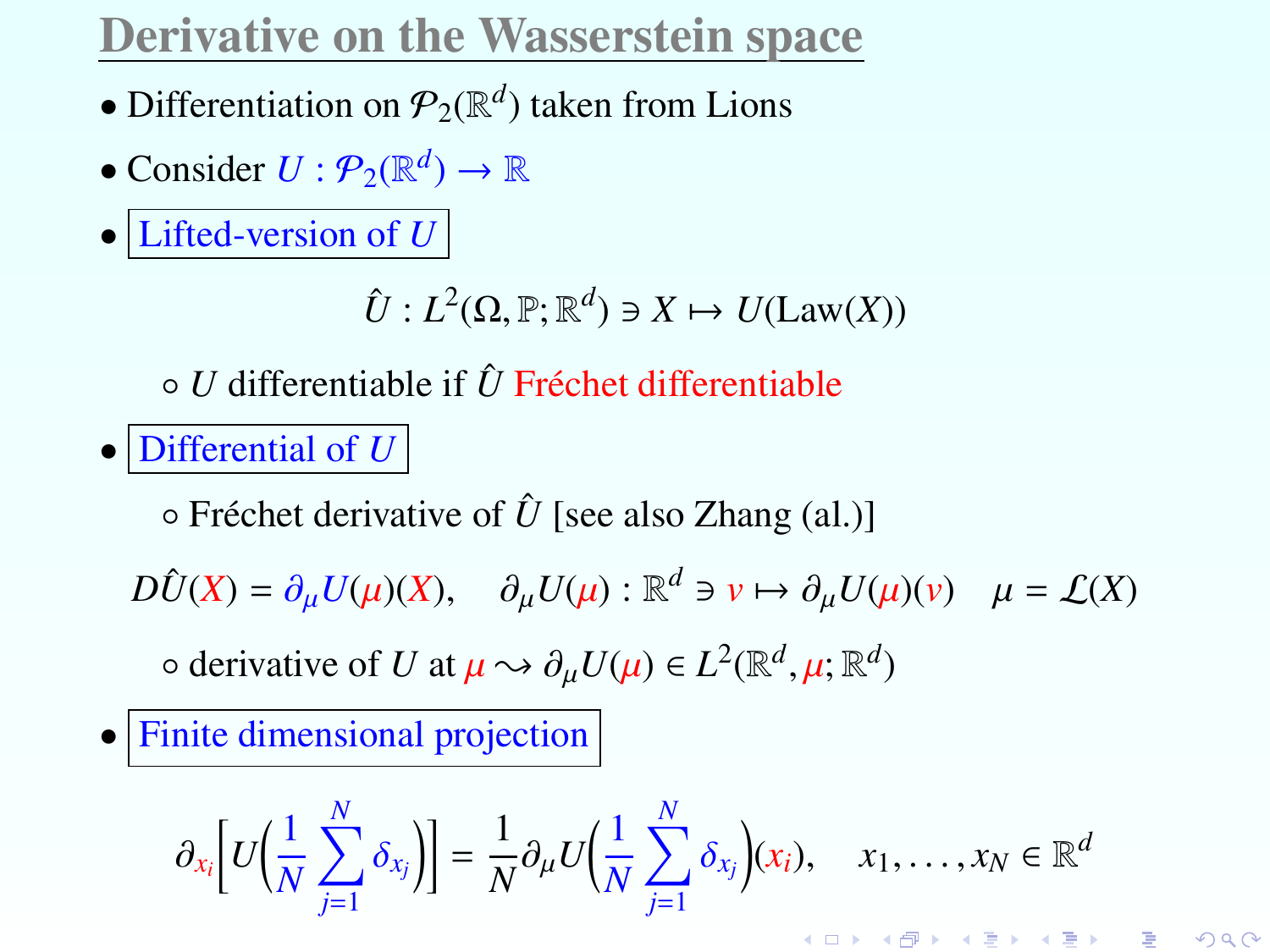Application to the coupled case  $(b \equiv 0)$ 

• Return to coupled case  $\sim$  estimate  $\partial_{\chi} Y_0^{\xi}$ 

$$
\partial_{\chi} Y_0^{\xi} = \partial_{x} U(0, \xi, \mathcal{L}(\xi)) \cdot \chi + \underbrace{\tilde{\mathbb{E}}[\partial_{\mu} U(0, \xi, \mathcal{L}(\xi))(\tilde{\xi}) \cdot \tilde{\chi}]}_{\tilde{\Omega} = \text{copy space}}
$$

 $\circ$  Lip<sub>µ</sub> estimate on *U* ⇔ bound of  $\mathbb{E}[|\partial_{\mu}U(0,\xi,\mathcal{L}(\xi))(\xi)|^2]^{1/2}$ µ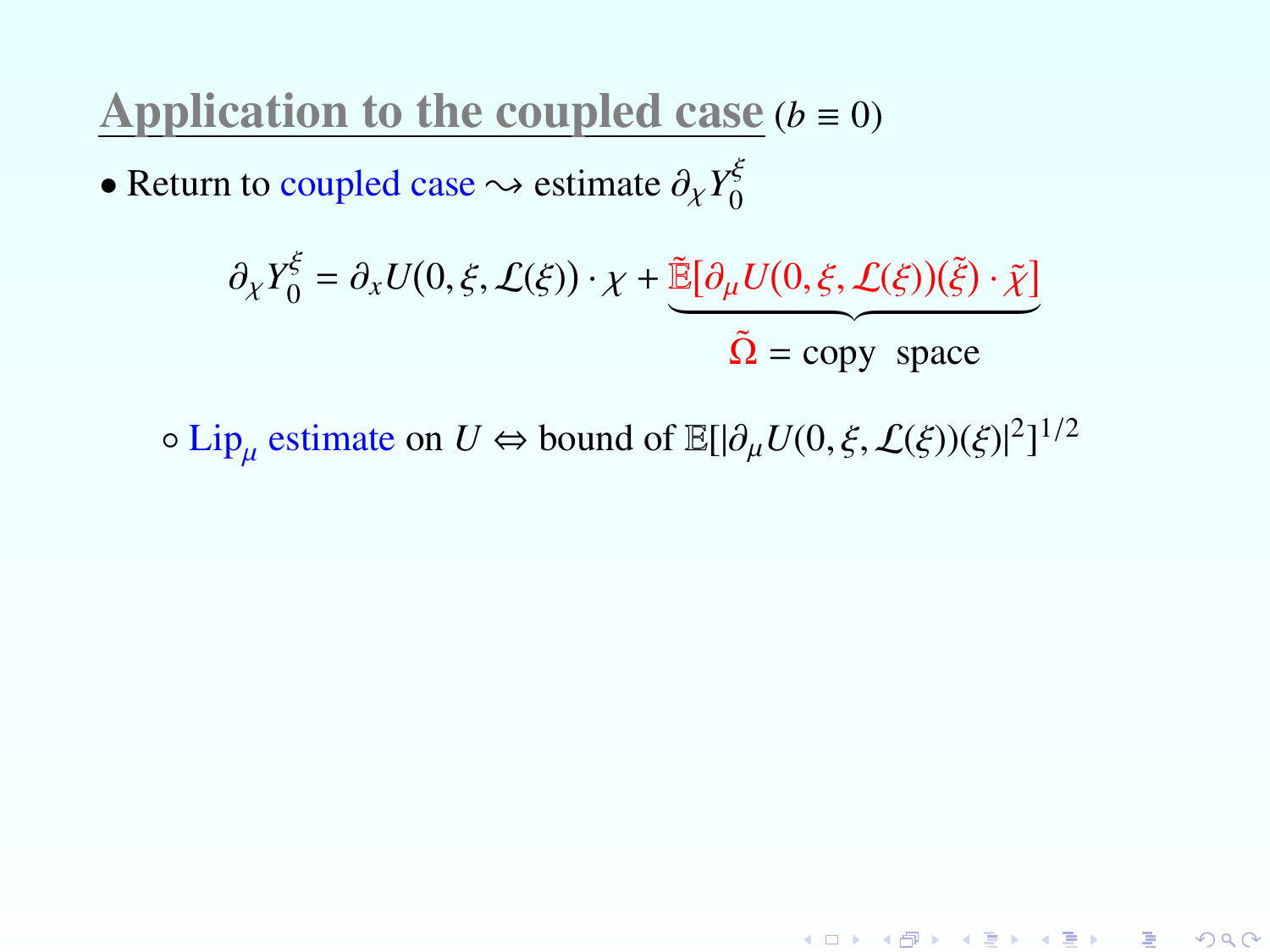Application to the coupled case  $(b = 0)$ 

• Return to coupled case  $\rightsquigarrow$  estimate  $\partial_{\chi} Y_0^{\xi}$ 

$$
\partial_{\chi} Y_0^{\xi} = \partial_{x} U(0, \xi, \mathcal{L}(\xi)) \cdot \chi + \underbrace{\tilde{\mathbb{E}}[\partial_{\mu} U(0, \xi, \mathcal{L}(\xi))(\tilde{\xi}) \cdot \tilde{\chi}]}_{\tilde{\Omega} = \text{copy space}}
$$

 $\circ$  Lip<sub>µ</sub> estimate on *U* ⇔ bound of  $\mathbb{E}[|\partial_{\mu}U(0,\xi,\mathcal{L}(\xi))(\xi)|^2]^{1/2}$ 

• Estimate  $(\partial_X X_t)_t$  first  $\sim$  dynamics of  $(X_t)_t$  and  $(\partial_X X_t)_t$ 

$$
dX_t = -\partial_x U(t, X_t, \mathcal{L}(X_t))dt + dW_t
$$
  
\n
$$
d\partial_x X_t = -\left(\partial_{xx}^2 U(t, X_t, \mathcal{L}(X_t))\partial_x X_t + \tilde{\mathbb{E}}[\partial_\mu(\partial_x U)(t, X_t, \mathcal{L}(X_t))(\tilde{X}_t)\partial_x \tilde{X}_t]\right)dt
$$

K ロ ▶ K @ ▶ K 할 ▶ K 할 ▶ ... 할

 $2Q$ 

 $\circ \partial_{xx}^2 U$  already estimated! (thanks to Laplace)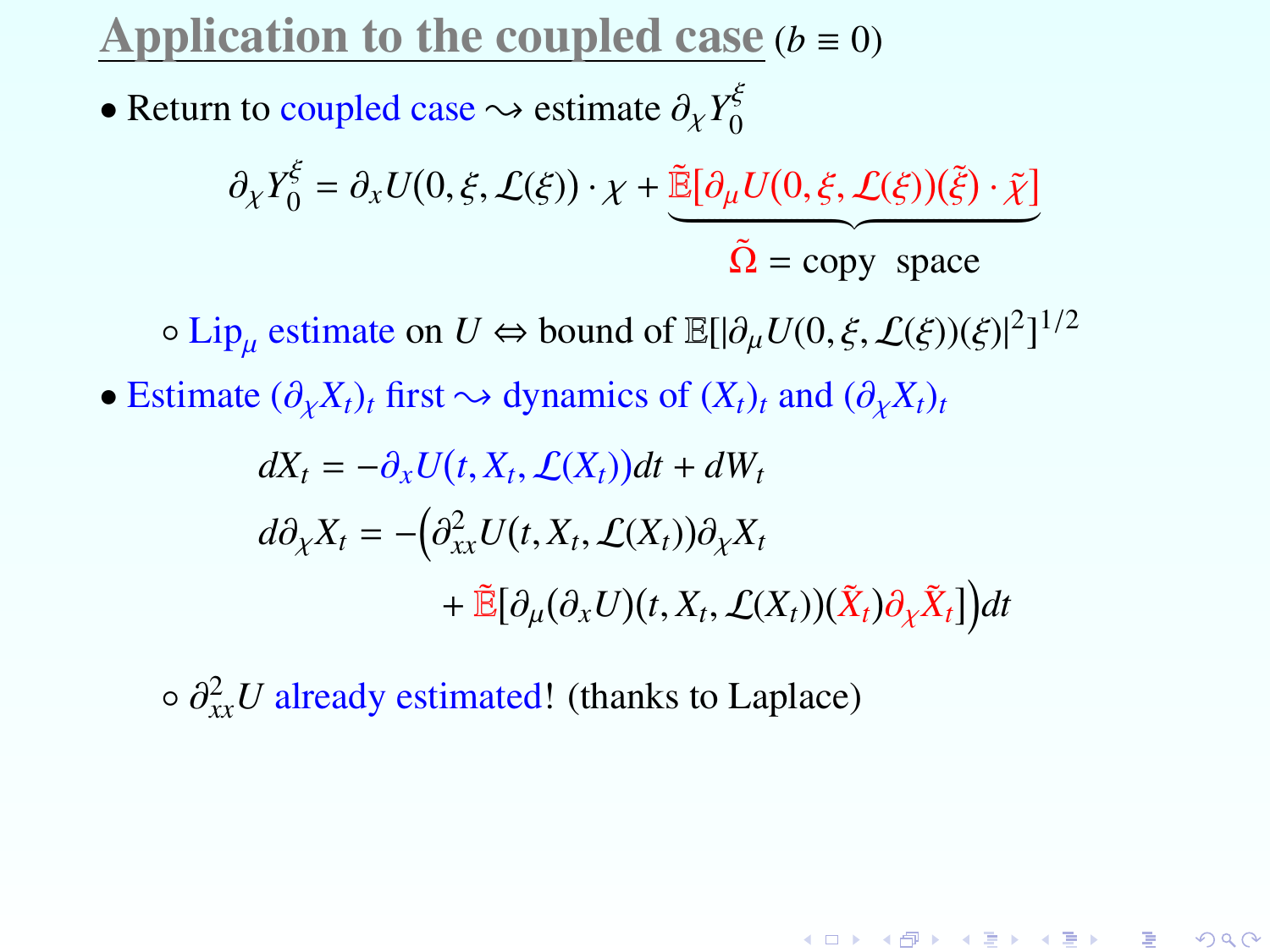Application to the coupled case  $(b = 0)$ 

• Return to coupled case  $\rightsquigarrow$  estimate  $\partial_{\chi} Y_0^{\xi}$ 

$$
\partial_{\chi} Y_0^{\xi} = \partial_{x} U(0, \xi, \mathcal{L}(\xi)) \cdot \chi + \underbrace{\tilde{\mathbb{E}}[\partial_{\mu} U(0, \xi, \mathcal{L}(\xi))(\tilde{\xi}) \cdot \tilde{\chi}]}_{\tilde{\Omega} = \text{copy space}}
$$

**○ Lip<sub>µ</sub> estimate on**  $U \Leftrightarrow$  bound of  $\mathbb{E}[\vert \partial_{\mu}U(0,\xi,\mathcal{L}(\xi))(\xi)\vert^{2}]^{1/2}$ 

• Estimate  $(\partial_{\chi} X_t)_t$  first  $\sim$  dynamics of  $(X_t)_t$  and  $(\partial_{\chi} X_t)_t$ 

$$
d\mathbb{E}[|\partial_X X_t|^2] = -2\mathbb{E}[\partial_X X_t \cdot (\partial_{xx}^2 U(X_t, \mathcal{L}(X_t))\partial_X X_t)]dt - 2\mathbb{E}\tilde{\mathbb{E}}[\partial_X X_t \cdot (\partial_\mu(\partial_x U)(X_t, \mathcal{L}(X_t))(\tilde{X}_t)\partial_X X_t)]dt
$$

K ロ K K @ K K R K X R K ( B K ) R

 $\Omega$ 

 $\circ \partial_{xx}^2 U$  already estimated! (thanks to Laplace)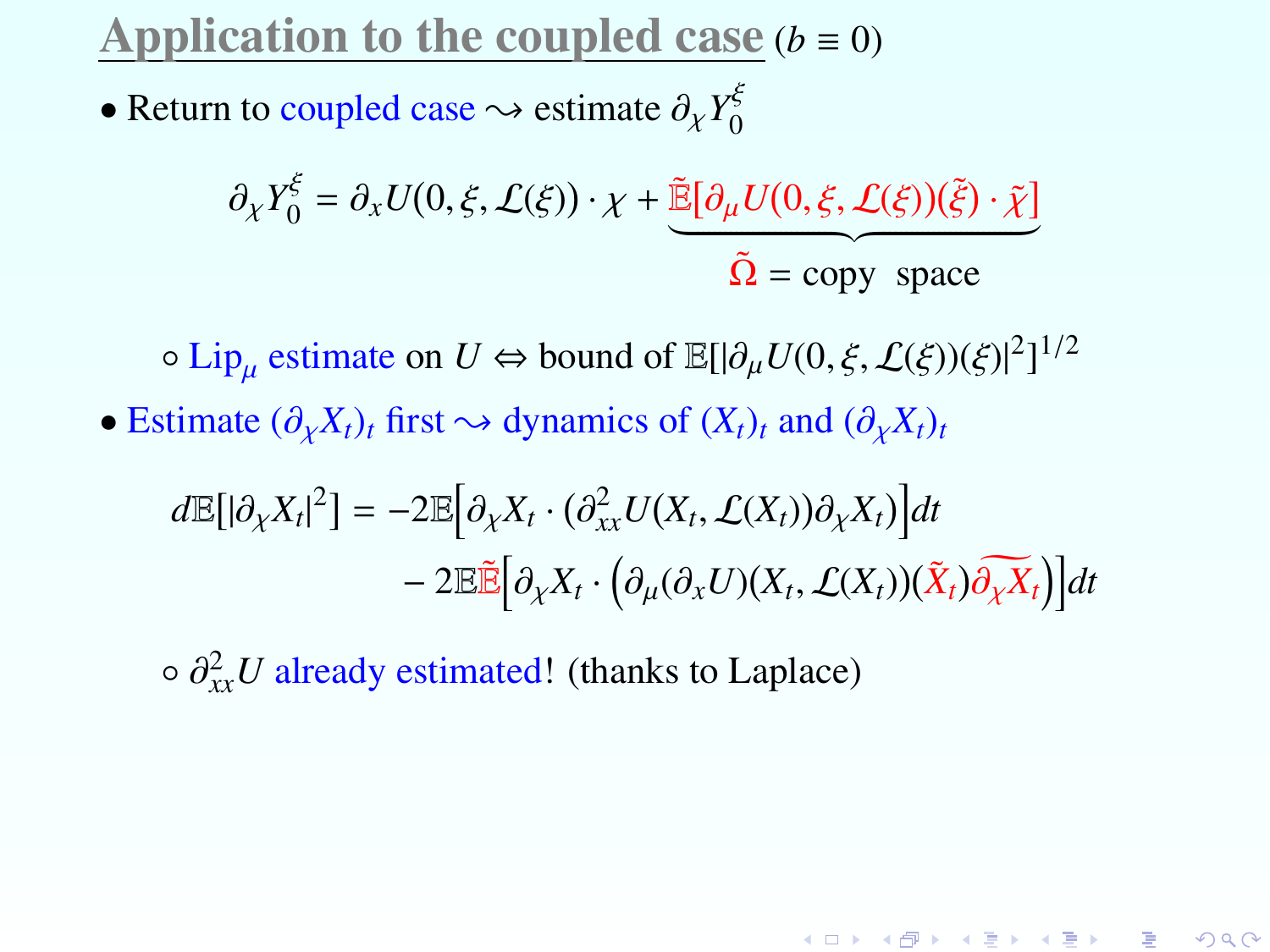Application to the coupled case  $(b = 0)$ 

• Return to coupled case  $\rightsquigarrow$  estimate  $\partial_{\chi} Y_0^{\xi}$ 

$$
\partial_{\chi} Y_0^{\xi} = \partial_{x} U(0, \xi, \mathcal{L}(\xi)) \cdot \chi + \underbrace{\tilde{\mathbb{E}}[\partial_{\mu} U(0, \xi, \mathcal{L}(\xi))(\tilde{\xi}) \cdot \tilde{\chi}]}_{\tilde{\Omega} = \text{copy space}}
$$

**○ Lip<sub>µ</sub> estimate on**  $U \Leftrightarrow$  bound of  $\mathbb{E}[\vert \partial_{\mu}U(0,\xi,\mathcal{L}(\xi))(\xi)\vert^{2}]^{1/2}$ 

• Estimate  $(\partial_{\chi} X_t)_t$  first  $\sim$  dynamics of  $(X_t)_t$  and  $(\partial_{\chi} X_t)_t$ 

$$
d\mathbb{E}[|\partial_X X_t|^2] = -2\mathbb{E}[\partial_X X_t \cdot (\partial_{xx}^2 U(X_t, \mathcal{L}(X_t))\partial_X X_t)]dt - 2\mathbb{E}\tilde{\mathbb{E}}[\partial_X X_t \cdot (\partial_\mu(\partial_x U)(X_t, \mathcal{L}(X_t))(\tilde{X}_t)\partial_X X_t)]dt
$$

 $\circ \partial_{xx}^2 U$  already estimated! (thanks to Laplace)

• Propagation of monotonicity

$$
\mathbb{E}\tilde{\mathbb{E}}\Big[\partial_{\chi}X_t\cdot \Big(\partial_{x}(\partial_{\mu}U)(t,X_t,\mathcal{L}(X_t))(\tilde{X}_t)\widetilde{\partial_{\chi}X_t}\Big)\Big] \geq 0 \Rightarrow \boxed{\mathrm{E}\left[|\partial_{\chi}X_T|^2\right] \leq C \mathbb{E}\big[|\chi|^2\big]}
$$

K ロ ▶ K @ ▶ K 할 ▶ K 할 ▶ → 할 → 9 Q @

◦ insert into the backward equation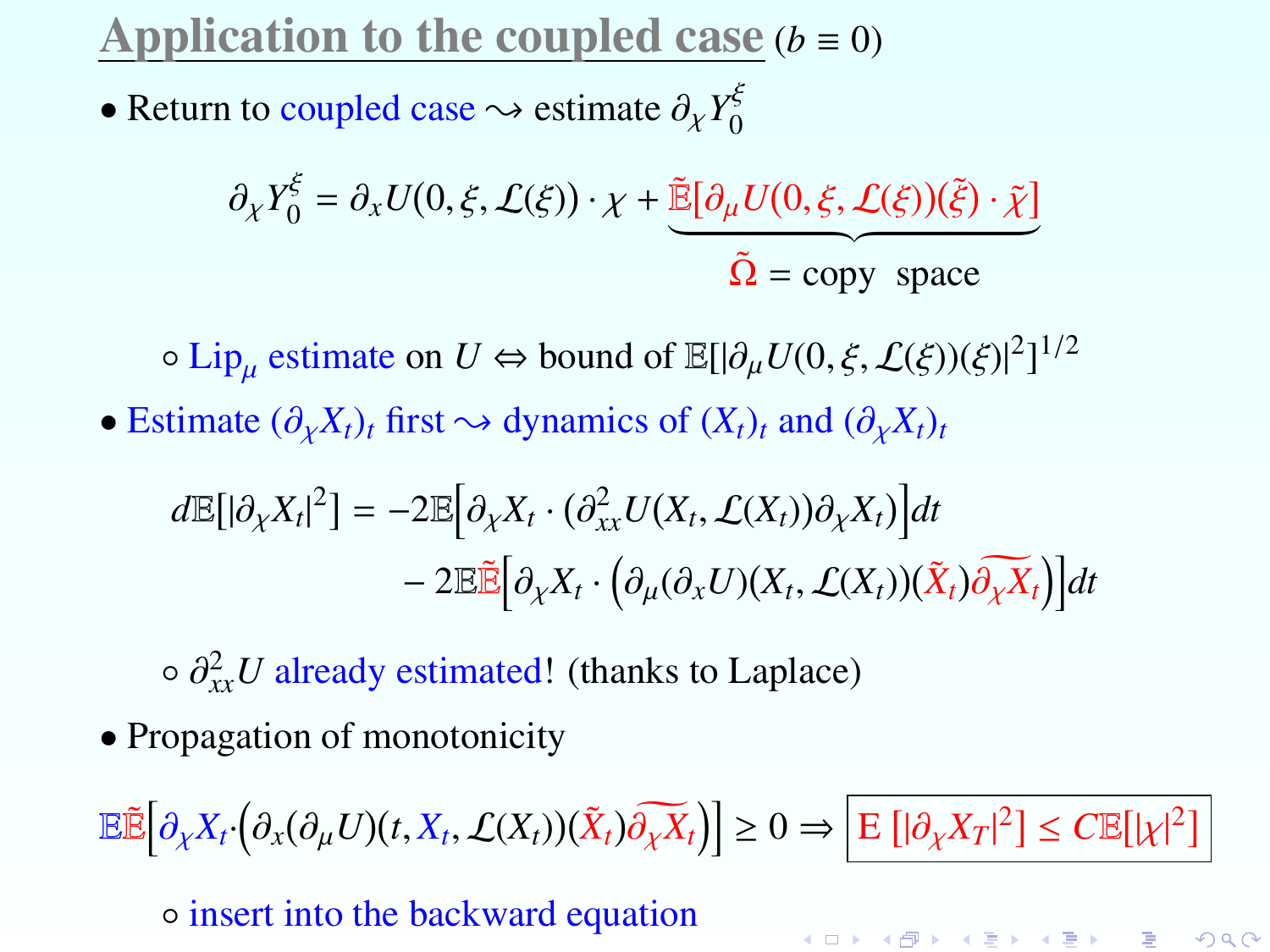## Part IV. Solving MFG with a Common Noise

c. Weak solutions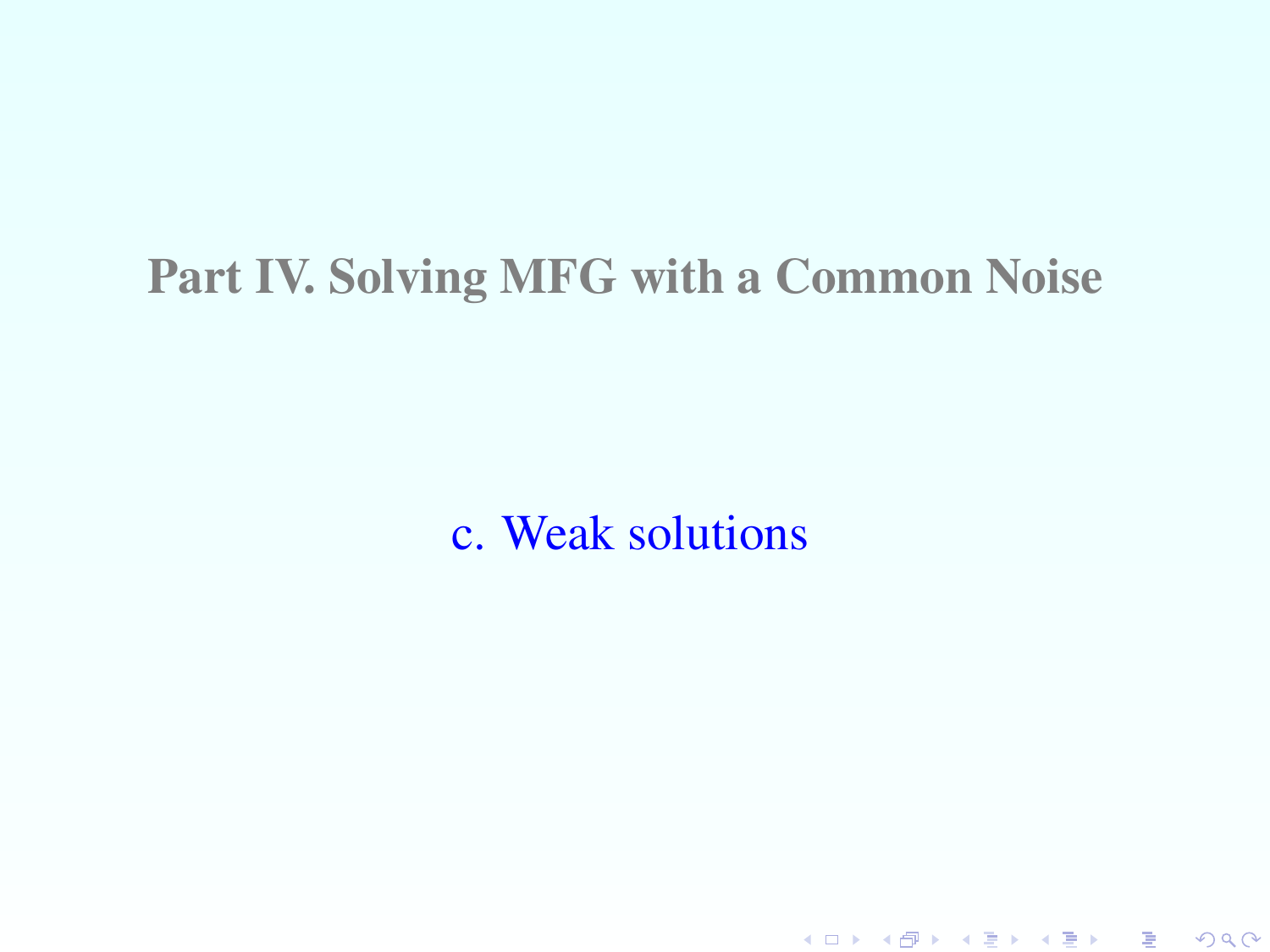# Fixed point without uniqueness

- Solution by compactness argument (without monotonicity)  $\circ$  use of Schauder's fixed point theorem
- Disentangle sources of noise  $\rightarrow$  product probability space

$$
\Omega = \Omega^0 \times \Omega^1, \quad \mathbb{F} = \mathbb{F}^0 \otimes \mathbb{F}^1, \quad \mathbb{P} = \mathbb{P}^0 \otimes \mathbb{P}^1
$$

 $\circ$  ( $\Omega^0$ ,  $\mathbb{F}^0$ ,  $\mathbb{P}^0$ )  $\rightsquigarrow$  common noise *B*; ( $\Omega^1$ ,  $\mathbb{F}^1$ ,  $\mathbb{P}^1$ )  $\rightsquigarrow$  noise *W* 

• Fixed point  $(\mu_t)_{0 \le t \le T}$  as  $\mathbb{F}^0$  prog. meas. process

 $\circ \mathbb{F}^0 = \mathbb{F}^B$  and  $\mathbb{F}^1 = \mathbb{F}^W \Rightarrow$  optimal path under  $(\mu_t)_{0 \le t \le T}$  given by  $dX_t = (b(X_t, \mu_t) - Z_t)dt + dW_t + \eta dB_t$  $dY_t = -\left(f(X_t, \mu_t) + \frac{1}{2}\right)$  $\frac{1}{2}|Z_t|^2\big)dt + Z_t dW_t + \zeta_t dB_t, \quad Y_T = g(X_T, \mu_T)$ • Solve  $\mu_t(\omega^0) = \mathcal{L}(X_t^{\text{optimal}})$  $\frac{\partial \rho_{t}}{\partial t}$  ( $\frac{f^{(0)}(u^{(0)})}{f}$  for  $t \in [0, T]$  and  $\omega^{0} \in \Omega^{0}$ 

 $\rightsquigarrow$  fixed point in  $\left(C([0, T], \mathcal{P}_2(\mathbb{R}^d))\right)^{\Omega^0}$ 

 $\circ$  much too big space for tractable compactness  $\sim$  strategy is to discretize common noiseK ロ ▶ K @ ▶ K 할 ▶ K 할 ▶ → 할 → 9 Q @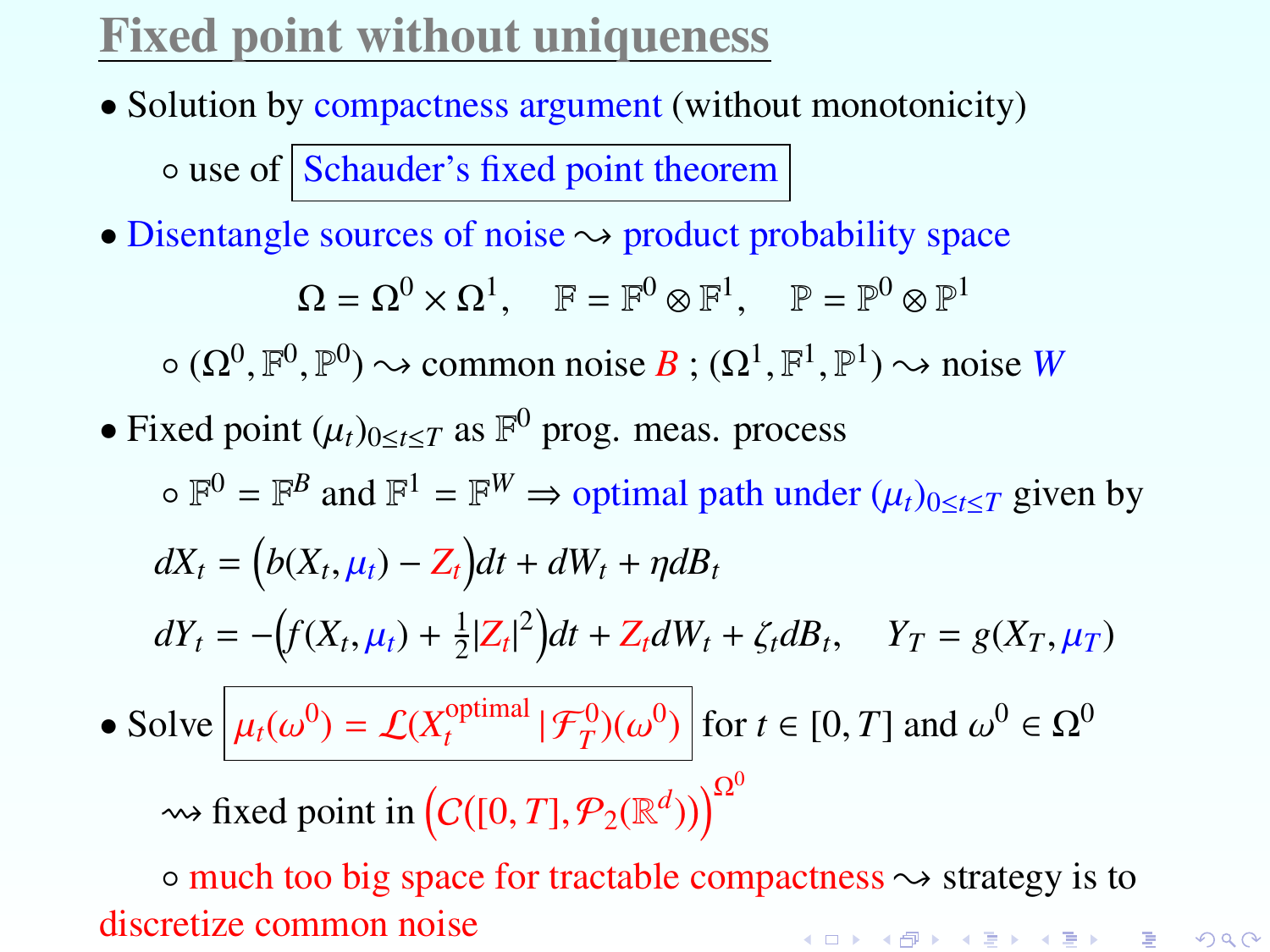#### Discretization method [Carmona D Lacker]

• General principle  $\rightsquigarrow$  discretization of the fixed point

 $\circ$  choice of the conditioning  $\sim \Omega^0$  canonical space for  $(B_t)_{0 \le t \le T}$  $\rightarrow$   $\mathcal{L}(X_t | \mathcal{F}_T^0) = \mathcal{L}(X_t | (B_s)_{0 \le s \le T})$ 

K ロ ▶ K @ ▶ K 할 ▶ K 할 ▶ → 할 → 9 Q @

 $\circ$   $\mathcal{L}(X_t | (B_s)_{0 \le s \le T}) \rightsquigarrow \mathcal{L}(X_t |$  process with finite support)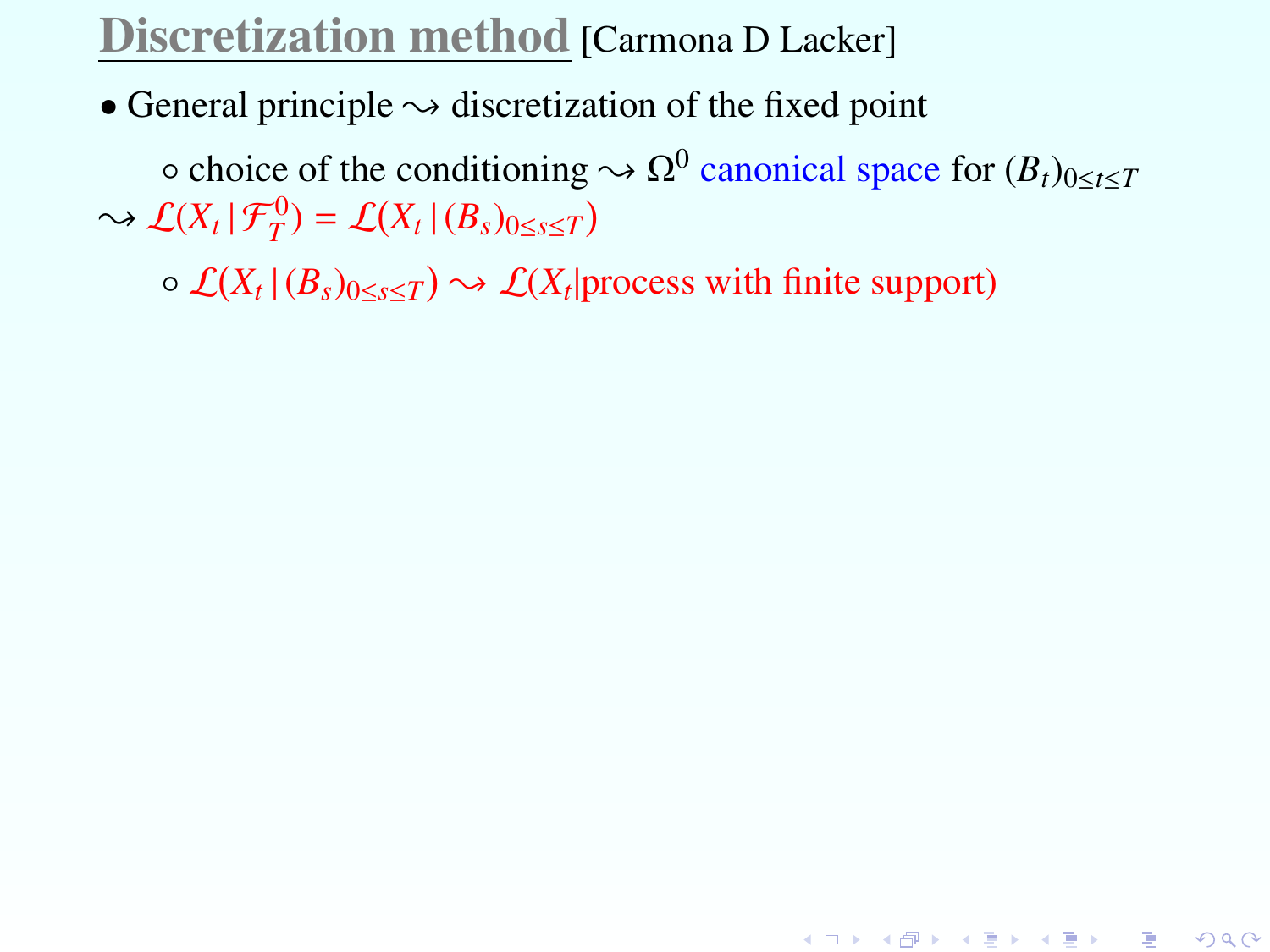# Discretization method [Carmona D Lacker]

• General principle  $\rightsquigarrow$  discretization of the fixed point

 $\circ$  choice of the conditioning  $\sim \Omega^0$  canonical space for  $(B_t)_{0 \le t \le T}$  $\rightarrow$   $\mathcal{L}(X_t | \mathcal{F}_T^0) = \mathcal{L}(X_t | (B_s)_{0 \le s \le T})$ 

 $\circ$   $\mathcal{L}(X_t | (B_s)_{0 \le s \le T}) \rightsquigarrow \mathcal{L}(X_t |$  process with finite support)

• Choice of the process with finite support

 $\circ$   $\Pi$  projection on spatial grid  $\{x_1, \ldots, x_P\} \subset \mathbb{R}^d$ 

 $\circ$  *t*<sub>1</sub>, ..., *t*<sub>N</sub> time mesh  $\subset$  [0, *T*]

- $\circ$   $\hat{B}_{t_i} = \Pi(B_{t_i})$
- Conditioning

 $\circ$  fixed point condition on  $\mathcal{L}(X_t | \hat{B}_{t_1}, \dots, \hat{B}_{t_i})$  for  $t \in [t_i, t_{i+1}]$ 

○ input  $\sim$  sequence of processes on each  $[t_i, t_{i+1}]$  with values in  $\mathbb{R}^d$  and only depending on the realizations of  $(\hat{R} + \hat{R})$  $\mathcal{P}_2(\mathbb{R}^d)$  and only depending on the realizations of  $(\hat{B}_{t_1}, \ldots, \hat{B}_{t_i})$ 

fixed point in  $\prod_{i=1}^{N} C([t_i, t_{i+1}]; P_2(\mathbb{R}^d))^{iP}$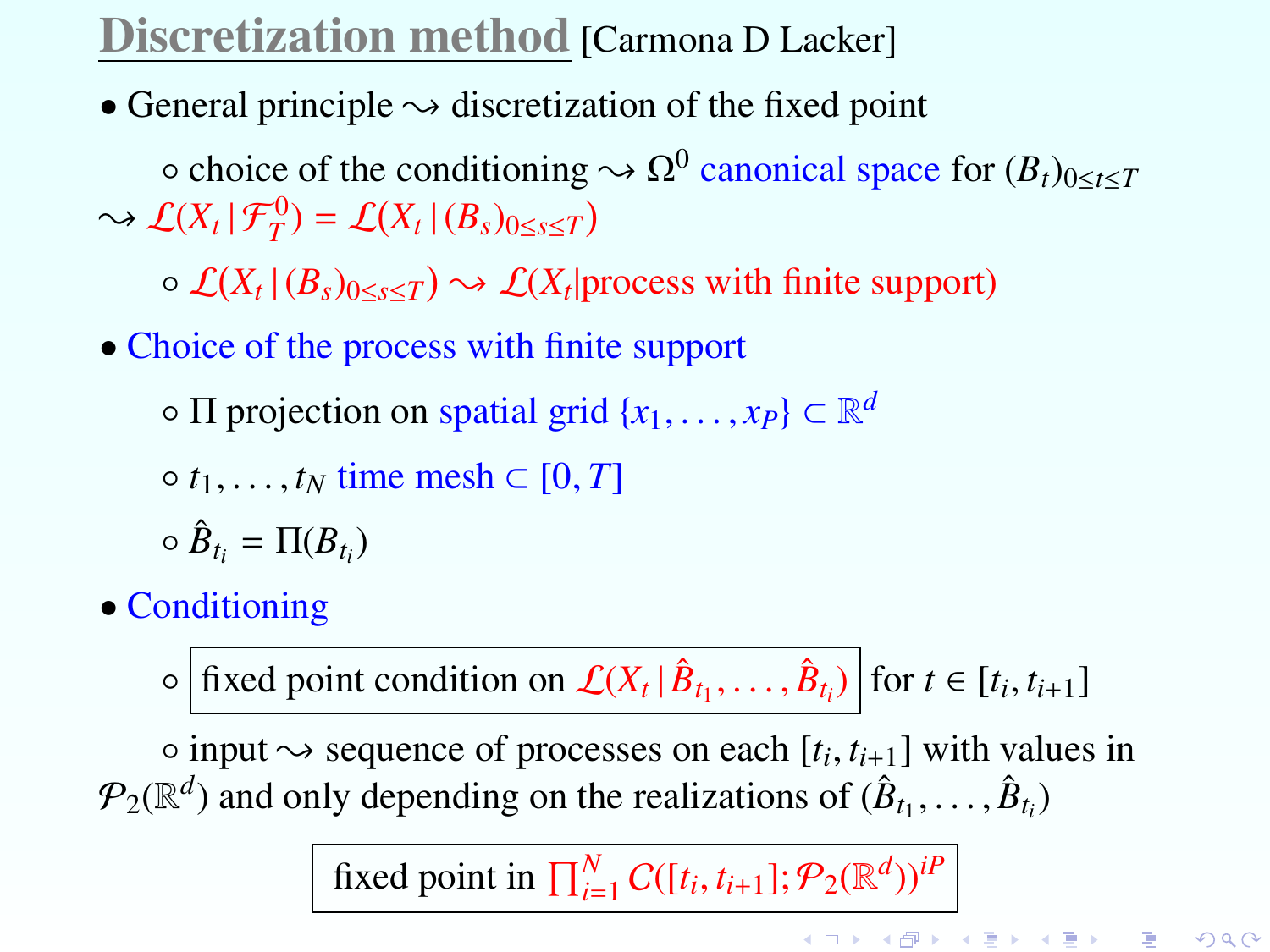# Solution under discrete conditioning

• Solve FBSDE

$$
dX_t = (b(X_t, \mathcal{L}(X_t | \hat{B}_{t_1}, \dots, \hat{B}_{t_i})) - Z_t)dt + dW_t + \eta dB_t
$$
  
\n
$$
dY_t = -\left(f(X_t, \mathcal{L}(X_t | \hat{B}_{t_1}, \dots, \hat{B}_{t_i})) + \frac{1}{2}|Z_t|^2\right)dt + Z_t dW_t + \zeta_t dB_t
$$
  
\n
$$
Y_T = g(X_T, \mathcal{L}(X_T | \hat{B}_{t_1}, \dots, \hat{B}_{t_N}))
$$

• Strategy for the fixed point

 $\circ$  input  $\mu = (\mu^1, \dots, \mu^N)$  with

 $\mathbf{r}$  $P_2(\mathbb{R}^d)$ <sup>{*x*1,...,*xP*</sub>}<sup>*i*</sup></sup>

$$
\circ \mu_t = \mu_t^i(\hat{B}_{t_1}, \cdots, \hat{B}_{t_i})
$$

◦ output given by

$$
\{x_1,\cdots,x_P\}^i\ni(a_1,\ldots,a_i)\mapsto\mathcal{L}\big(X_t\,\big|\,\hat{B}_{t_1}=a_1,\ldots,\hat{B}_{t_i}=a_i\big)
$$

• Stability for FBSDEs  $\sim$  continuity w.r.t input + compactness for laws ⇒ Schauder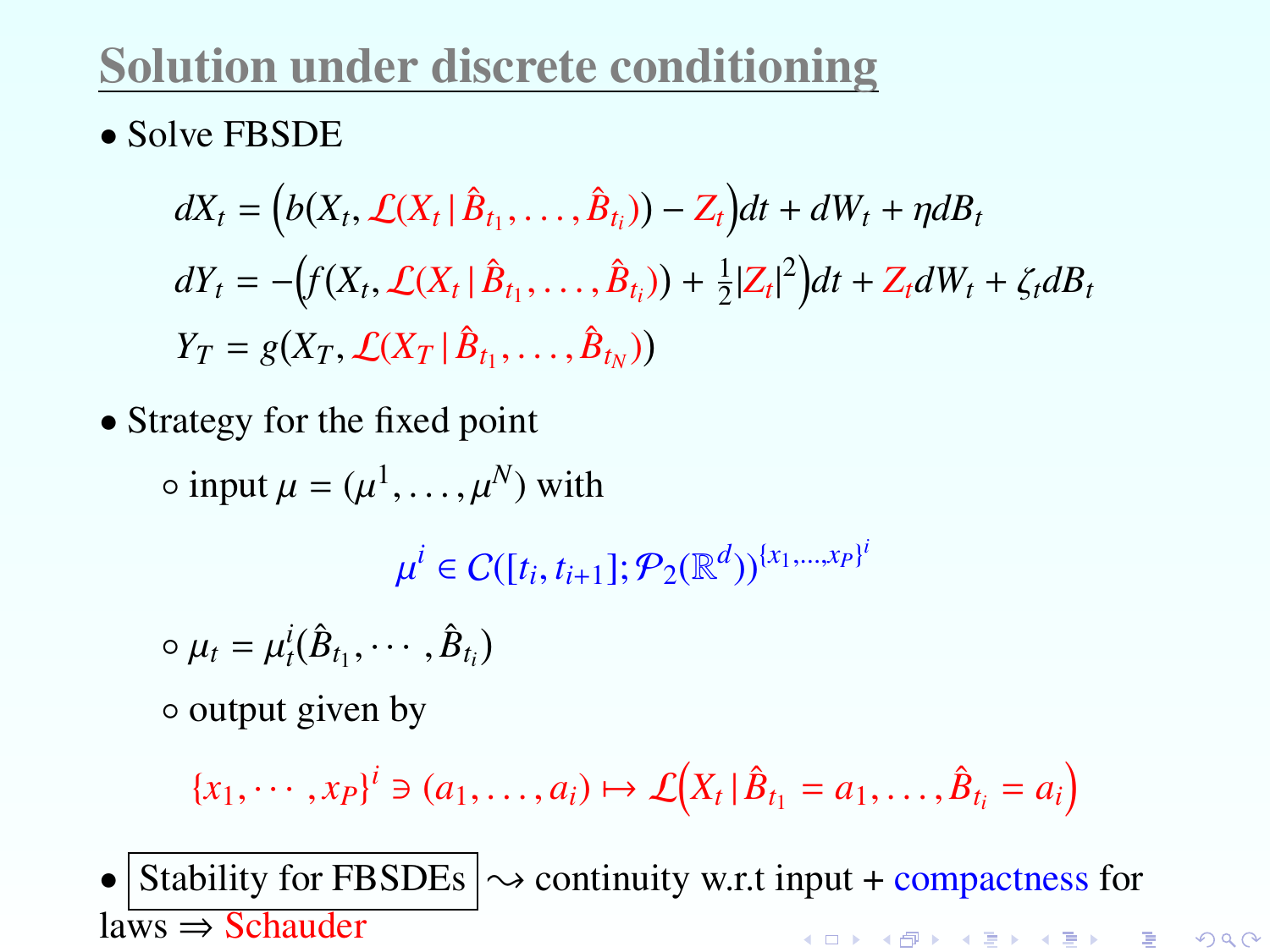#### Passing to the limit

• Convergent subsequence as  $N, P \rightarrow \infty$ ?

◦ use Pontryagin's principle to describe optimal paths

$$
dX_t = b(X_t, \mathcal{L}(X_t | \hat{B}_{t_1}, \dots, \hat{B}_{t_i}))dt - Z_t dt + dW_t + \eta dB_t
$$
  
\n
$$
dZ_t = -\partial_x H(X_t, \mathcal{L}(X_t | \hat{B}_{t_1}, \dots, \hat{B}_{t_i}), Z_t)dt + dM_t
$$
  
\n
$$
Z_T = \partial_x g(X_T, \mathcal{L}(X_T | \hat{B}_{t_1}, \dots, \hat{B}_{t_N}))
$$

K ロ ▶ K @ ▶ K 할 ▶ K 할 ▶ → 할 → 9 Q @

 $\rightsquigarrow$   $(M_t)_t$  martingale,  $\mu_t = \mathcal{L}(X_t | \hat{B}_{t_1}, \dots, \hat{B}_{t_i})$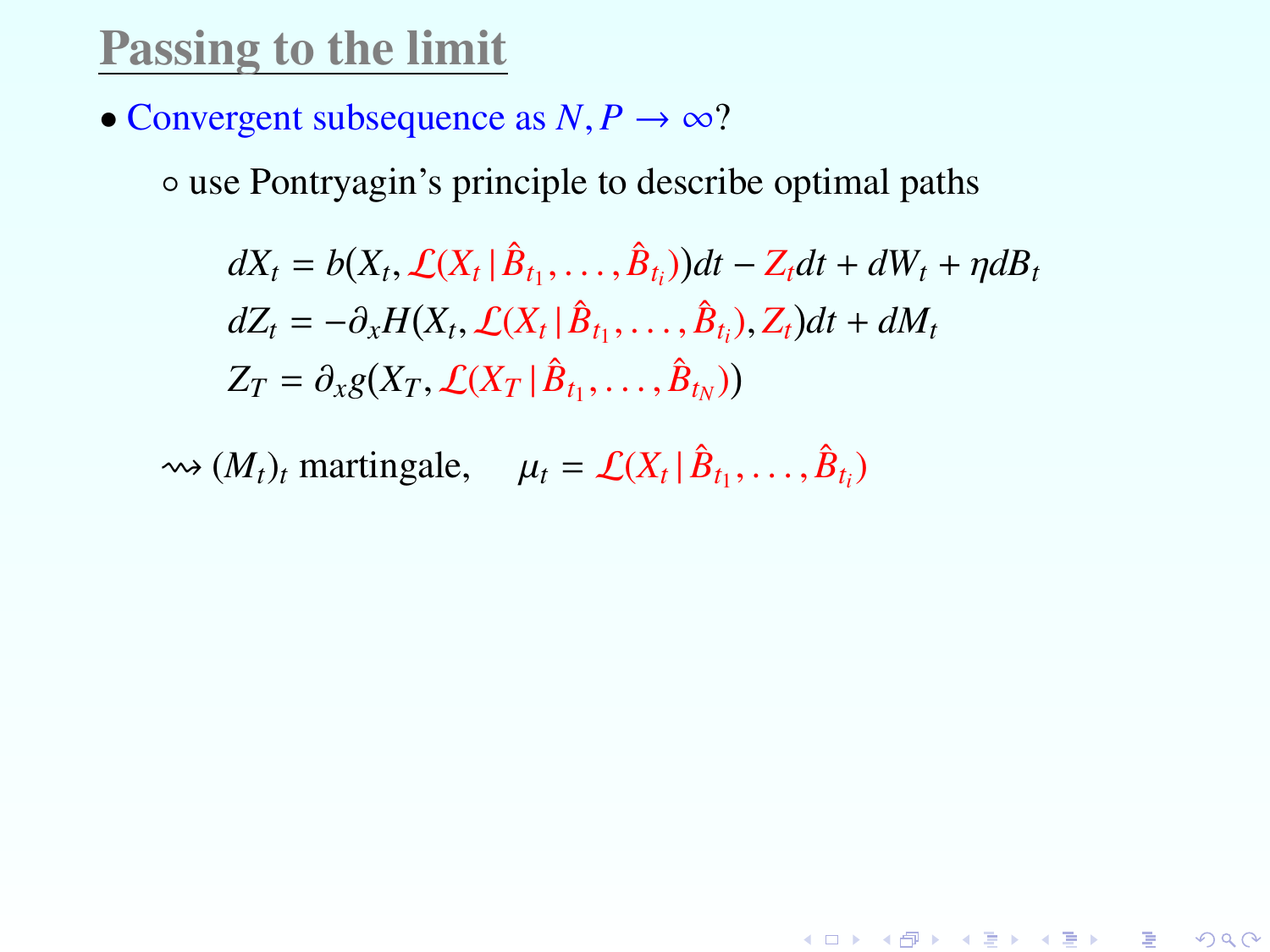#### Passing to the limit

- Convergent subsequence as  $N, P \rightarrow \infty$ ?
	- use Pontryagin's principle to describe optimal paths

 $dX_t = b(X_t, \mathcal{L}(X_t | \hat{B}_{t_1}, \dots, \hat{B}_{t_i})) dt - Z_t dt + dW_t + \eta dB_t$  $dZ_t = -\partial_x H(X_t, \mathcal{L}(X_t | \hat{B}_{t_1}, \dots, \hat{B}_{t_i}), Z_t)dt + dM_t$  $Z_T = \partial_{x} g(X_T, \mathcal{L}(X_T | \hat{B}_{t_1}, \dots, \hat{B}_{t_N}))$ 

 $\rightsquigarrow (M_t)_t$  martingale,  $\mu_t = \mathcal{L}(X_t | \hat{B}_{t_1}, \dots, \hat{B}_{t_i})$ 

• Tightness of the laws of  $(X_t^{N,P}, \mu_t^{N,P}, Z_t^{N,P}, M^{N,P}, B_t, W_t)_{0 \le t \le T}$  $\mathbf{u}$  $\circ$  tightness of  $(X_t^{N,P})_{0 \le t \le T}$  in  $C([0,T]; \mathbb{R}^d)$  by Kolmogorov  $\circ$  tightness of  $(\mu_t^{N,P})_{0 \le t \le T}$  in  $C([0,T]; \mathcal{P}_2(\mathbb{R}^d))$  since

Z  $\mathbb{E}[|X_t^{N,P}(x)| = \mathbb{E}[|X_t^{N,P}|^q | \mathcal{F}_T^0], \quad W_2(x)$  $\mu_t^{N,P}, \mu_s^{N,P})^2 \leq \mathbb{E}[|X_t^{N,P} - X_s^{N,P}|^2 | \mathcal{F}_T^0]$ 

 $\circ$  tightness  $(Z_t^{N,P}, M_t^{N,P})_{0 \le t \le T}$  in  $\mathcal{D}([0,T]; \mathbb{R}^d)$  with Meyer-Zheng  $\rightarrow (z_t^n)_{0 \le t \le T}$  →  $(z_t)_{0 \le t \le T}$  in *dt*-measure [Pardoux] for use in BSDE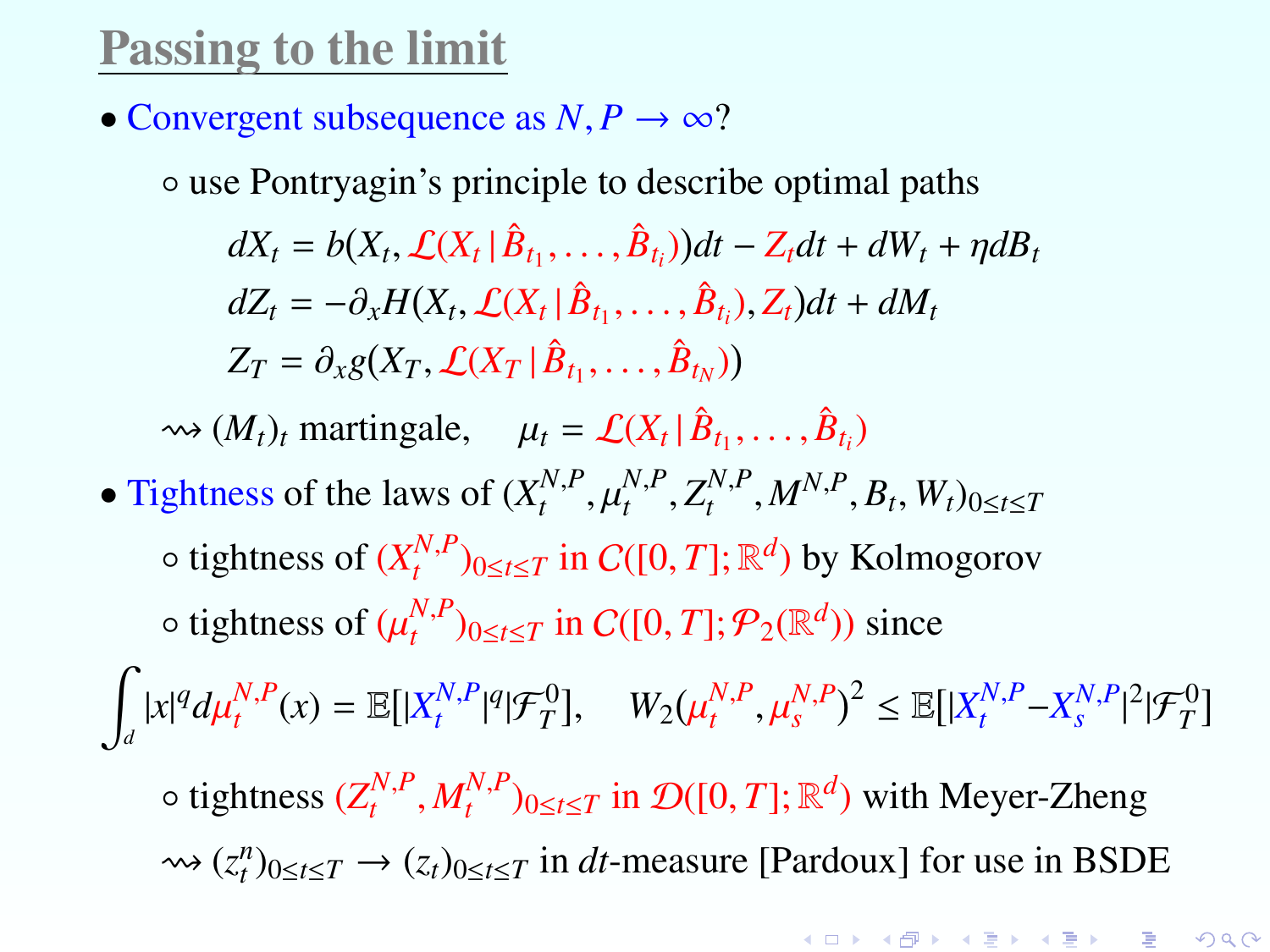#### Passing to the limit

• Convergent subsequence as  $N, P \rightarrow \infty$ ?

◦ use Pontryagin's principle to describe optimal paths

$$
dX_t = b(X_t, \mathcal{L}(X_t | \hat{B}_{t_1}, \dots, \hat{B}_{t_i}))dt - Z_t dt + dW_t + \eta dB_t
$$
  
\n
$$
dZ_t = -\partial_x H(X_t, \mathcal{L}(X_t | \hat{B}_{t_1}, \dots, \hat{B}_{t_i}), Z_t)dt + dM_t
$$
  
\n
$$
Z_T = \partial_x g(X_T, \mathcal{L}(X_T | \hat{B}_{t_1}, \dots, \hat{B}_{t_N}))
$$

 $\rightsquigarrow$   $(M_t)_t$  martingale,  $\mu_t = \mathcal{L}(X_t | \hat{B}_{t_1}, \dots, \hat{B}_{t_i})$ 

- Tightness of the laws of  $(X_t^{N,P}, \mu_t^{N,P}, Z_t^{N,P}, M^{N,P}, B_t, W_t)_{0 \le t \le T}$  $\sum_{i=1}^{n}$
- Limit process  $(X_t^{\infty}, \mu_t^{\infty}, Z_t^{\infty}, M_t^{\infty}, B_t^{\infty}, W_t^{\infty})_{0 \le t \le T}$  $\circ$  identify  $\sim \mu_t^{\infty}$  as conditional law of  $X_t^{\infty}$  given information?  $\rightarrow$  pass to the limit in  $\mu_t^{N,P} = \mathcal{L}(X_t^{N,P} | \hat{B}_{t_1}^{N,P}, \dots, \hat{B}_{t_i}^{N,P})$  $\circ$  solve optimization problem in environment  $(\mu_t^{\infty})_{0 \le t \le T}$ ?  $\rightarrow$  main difficulty  $\rightarrow$  loss of measurability of  $\mu_t^{\infty}$  w.r.t  $(B_s^{\infty})_{0 \le s \le t} \Rightarrow$  weak solution only!

K ロ ▶ K @ ▶ K 할 ▶ K 할 ▶ → 할 → 9 Q @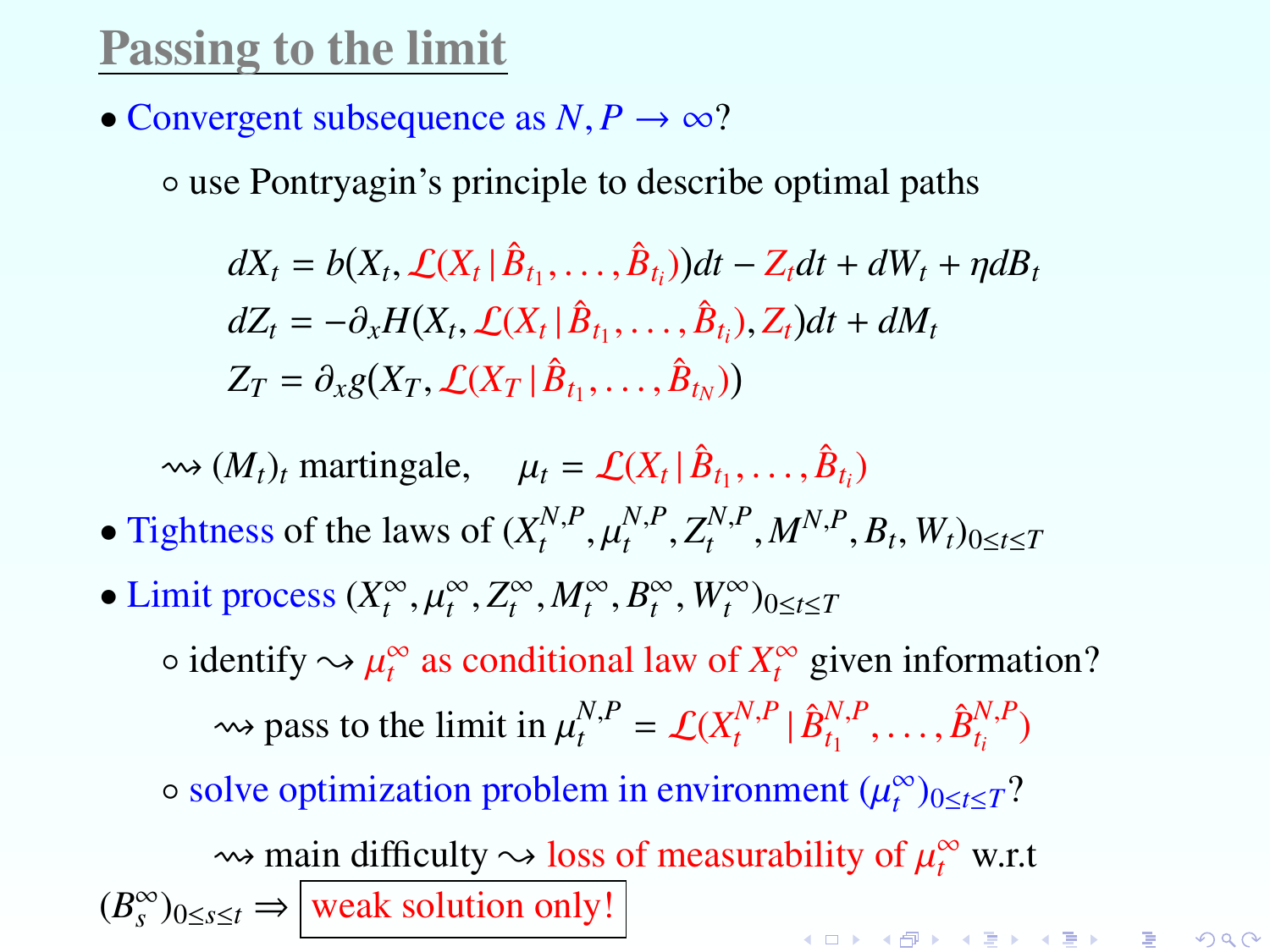• Limiting FBSDE formulation

$$
dX_t^{\infty} = (b(X_t^{\infty}, \mu_t^{\infty}) - Z_t^{\infty})dt + dW_t^{\infty} + \eta dB_t^{\infty}
$$
  

$$
dZ_t^{\infty} = -\partial_x H(X_t^{\infty}, \mu_t^{\infty}, Z_t^{\infty})dt + dM_t^{\infty}, \quad Z_T^{\infty} = \partial_x g(X_T^{\infty}, \mu_T^{\infty})
$$
  

$$
\Leftrightarrow \text{ necessary condition for optimality only, but not a limitation}
$$

 $\rightarrow$  may pass to the limit in the optimality condition

$$
\circ \ \text{cost } J(-Z^{\infty}) = \mathbb{E}\bigg[g(X_T^{\infty}, \mu_T^{\infty}) + \int_0^T \big(f(X_t^{\infty}, \mu_t^{\infty}) + \frac{1}{2}|Z_t^{\infty}|^2\big)dt\bigg]
$$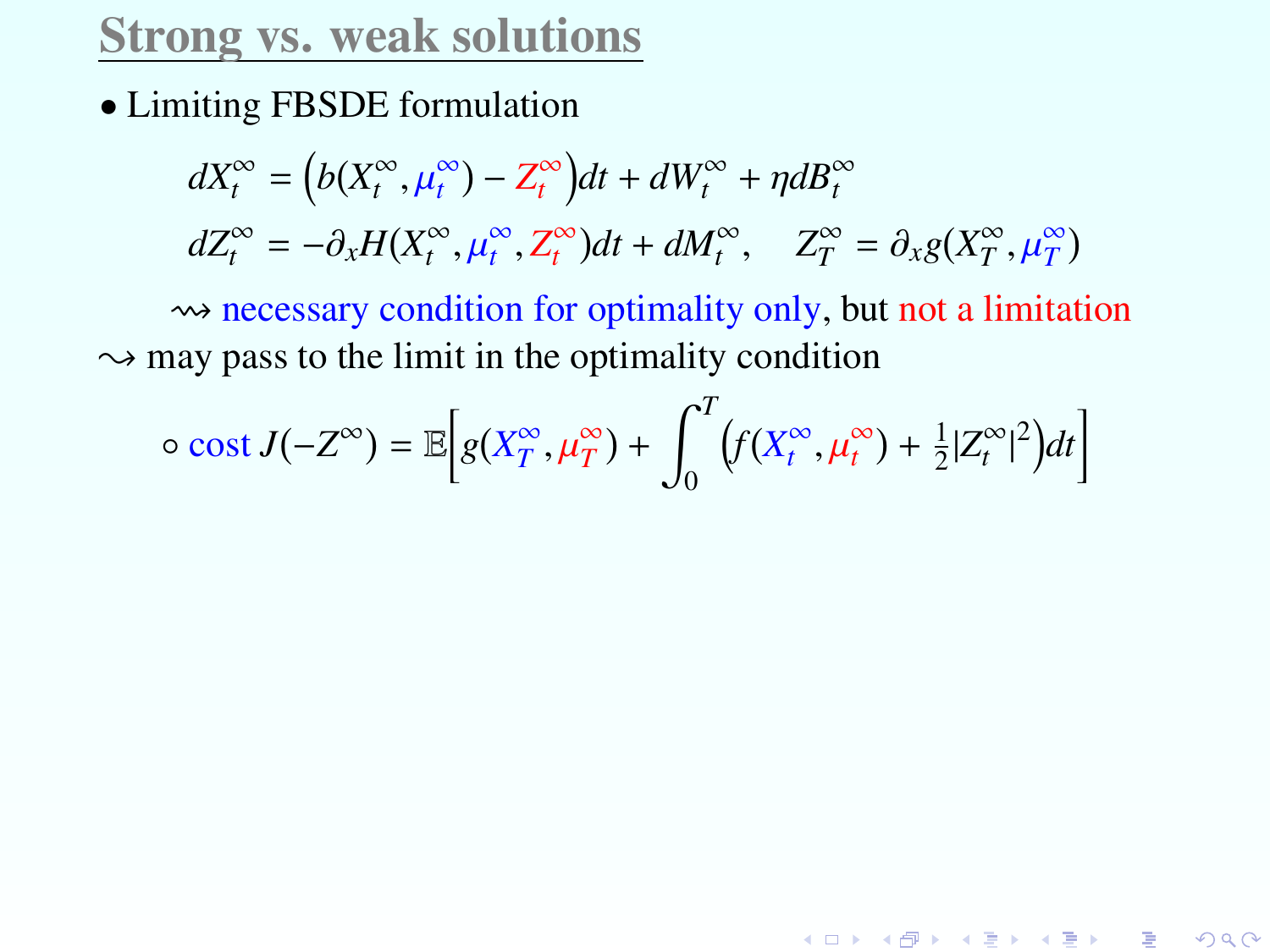• Limiting FBSDE formulation

$$
dX_t^{\infty} = (b(X_t^{\infty}, \mu_t^{\infty}) - Z_t^{\infty})dt + dW_t^{\infty} + \eta dB_t^{\infty}
$$
  

$$
dZ_t^{\infty} = -\partial_x H(X_t^{\infty}, \mu_t^{\infty}, Z_t^{\infty})dt + dM_t^{\infty}, \quad Z_T^{\infty} = \partial_x g(X_T^{\infty}, \mu_T^{\infty})
$$

 $\rightarrow$  necessary condition for optimality only, but not a limitation  $\sim$  may pass to the limit in the optimality condition

• Main question: What is the  $\boxed{\text{common information}}$ ?  $\circ$  whole information  $\leadsto \mathbb{F}^{\infty}$  generated by  $(X^{\infty}, \mu^{\infty}, B^{\infty}, W^{\infty})$  $\circ$  common environment  $\leadsto$  expect  $(\mu^{\infty}, B^{\infty})$ ? should satisfy

 $\rightsquigarrow$  fixed point  $\mu_t^{\infty} = \mathcal{L}(X_t^{\infty} | \mu^{\infty}, B^{\infty})$  (true)

 $\rightsquigarrow$  ( $\mu^{\infty}, B^{\infty}$ )  $X_0^{\infty}$  $\int_0^\infty$  and  $W^\infty \perp (true)$  ( $X_0^\infty$ )  $\int_0^\infty$ ,  $W^\infty$ )  $\rightsquigarrow$  proper noise

 $\rightsquigarrow$  fair extra observation  $\rightsquigarrow \sigma(X_0^{\infty})$ <br>aditional  $\parallel$  on  $\sigma(X^{\infty}, \mu^{\infty}, R^{\infty}, W^{\infty})$  $\int_{0}^{\infty}, \mu_s^{\infty}, B_s^{\infty}, W_s^{\infty}, s \leq T$  and  $\int_{0}^{\infty} s \leq t$  (222)  $\mathcal{F}_t^{\infty}$  conditional  $\perp$  on  $\sigma(X_0^{\infty})$  $\int_0^\infty$ ,  $\mu_s^\infty$ ,  $B_s^\infty$ ,  $W_s^\infty$ ,  $s \le t$ ) (???)

 $\rightarrow$  observation of private state has no bias on future of the environment (???) K ロ ▶ K @ ▶ K 할 ▶ K 할 ▶ 이 할 → 90 Q ^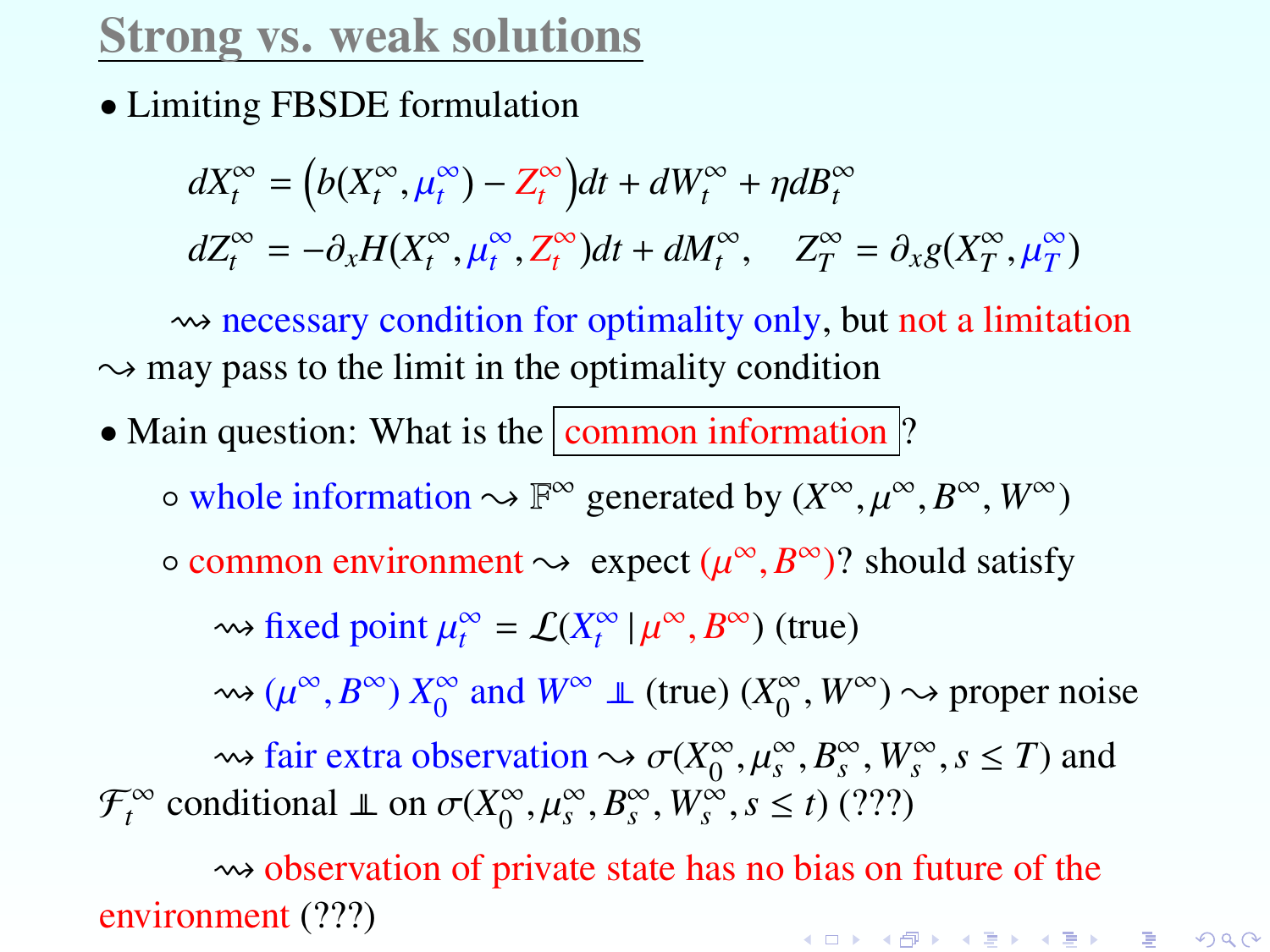• Limiting FBSDE formulation

$$
dX_t^{\infty} = (b(X_t^{\infty}, \mu_t^{\infty}) - Z_t^{\infty})dt + dW_t^{\infty} + \eta dB_t^{\infty}
$$
  

$$
dZ_t^{\infty} = -\partial_x H(X_t^{\infty}, \mu_t^{\infty}, Z_t^{\infty})dt + dM_t^{\infty}, \quad Z_T^{\infty} = \partial_x g(X_T^{\infty}, \mu_T^{\infty})
$$

 $\rightsquigarrow$  necessary condition for optimality only, but not a limitation  $\rightarrow$  may pass to the limit in the optimality condition

• Main question: What is the  $\boxed{\text{common information}}$ ?

 $\circ$  whole information  $\leadsto \mathbb{F}^{\infty}$  generated by  $(X^{\infty}, \mu^{\infty}, B^{\infty}, W^{\infty})$ 

 $\circ$  common environment  $\leadsto$  expect  $(\mu^{\infty}, B^{\infty})$ ? should satisfy

 $\rightsquigarrow$  fixed point  $\mu_t^{\infty} = \mathcal{L}(X_t^{\infty} | \mu^{\infty}, B^{\infty})$  (true)

 $\rightsquigarrow$  ( $\mu^{\infty}, B^{\infty}$ )  $X_0^{\infty}$  $\int_0^\infty$  and  $W^\infty \perp (true)$  ( $X_0^\infty$ )  $\int_{0}^{\infty}$ ,  $W^{\infty}$ )  $\rightarrow$  proper noise

 $\rightsquigarrow$  fair extra observation  $\rightsquigarrow \sigma(X_0^{\infty})$ <br>aditional  $\parallel$  on  $\sigma(X^{\infty}, \mu^{\infty}, R^{\infty}, W^{\infty})$  $\int_{0}^{\infty}, \mu_s^{\infty}, B_s^{\infty}, W_s^{\infty}, s \leq T$  and  $\int_{0}^{\infty} s \leq t$  (222)  $\mathcal{F}_t^{\infty}$  conditional  $\perp$  on  $\sigma(X_0^{\infty})$  $\sum_{0}^{\infty}, \mu_s^{\infty}, B_s^{\infty}, W_s^{\infty}, s \leq t$  (???)

 $\rightarrow$  notion of compatibility [Jacod, Mémin, Kurtz] and [Buckdahn (al.)] for BSDEsK ロ ▶ K @ ▶ K 할 ▶ K 할 ▶ 이 할 → 900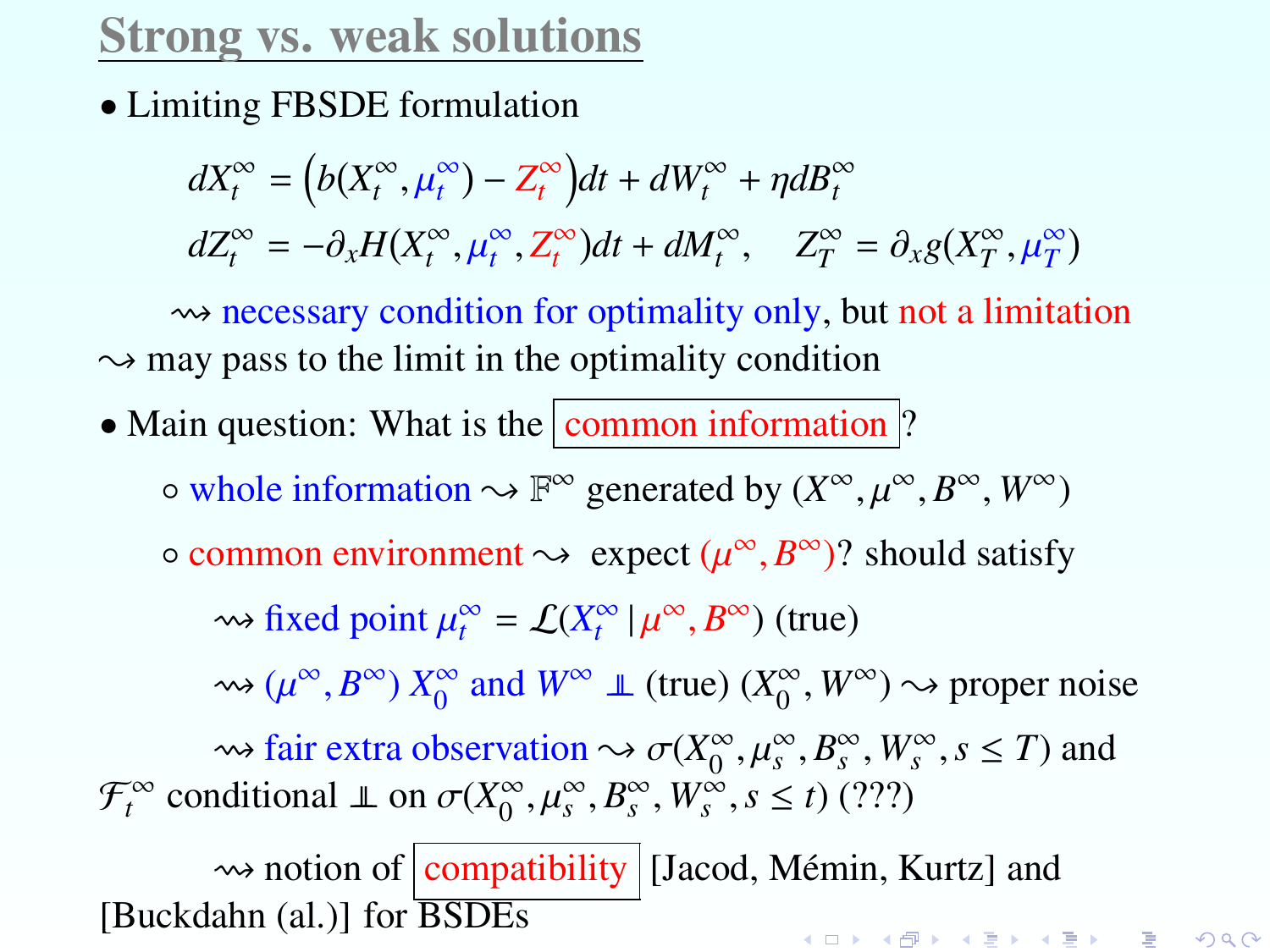• Limiting FBSDE formulation

 $\rightsquigarrow$  necessary condition for optimality only, but not a limitation  $\rightsquigarrow$ may pass to the limit in the optimality condition

• Main question: What is the  $\boxed{\text{common information}}$ ?  $\circ$  whole information  $\leadsto \mathbb{F}^{\infty}$  generated by  $(X^{\infty}, \mu^{\infty}, B^{\infty}, W^{\infty})$  $\circ$  common environment  $\leadsto$  expect  $(\mu^{\infty}, B^{\infty})$ ? should satisfy  $\rightsquigarrow$  fixed point  $\mu_t^{\infty} = \mathcal{L}(X_t^{\infty} | \mu^{\infty}, B^{\infty})$  (true)  $\rightsquigarrow$  ( $\mu^\infty$ ,  $B^\infty$ )  $X_0^\infty$  $\int_0^\infty$  and  $W^\infty \perp (true)$  ( $X_0^\infty$ )  $\int_0^\infty$ ,  $W^\infty$ )  $\rightsquigarrow$  proper noise  $\rightsquigarrow$  fair extra observation  $\rightsquigarrow \sigma(X_0^{\infty})$ <br>
aditional  $\parallel$  on  $\sigma(X^{\infty}, \mu^{\infty}, R^{\infty}, W^{\infty})$  $\int_{0}^{\infty}, \mu_s^{\infty}, B_s^{\infty}, W_s^{\infty}, s \leq T$  and  $\int_{0}^{\infty} s \leq t$  (222)  $\mathcal{F}_t^{\infty}$  conditional  $\perp$  on  $\sigma(X_0^{\infty})$  $\sum_{0}^{\infty}$ ,  $\mu_s^{\infty}$ ,  $B_s^{\infty}$ ,  $W_s^{\infty}$ ,  $s \le t$ ) (???)

 $\rightsquigarrow$  notion of  $\boxed{\text{compatibility}}$  [Jacod, Mémin, Kurtz] and [Buckdahn (al.)] for BSDEs

 $\rightsquigarrow$  difficult to pass to the limit on compatibility  $\Rightarrow$  need to enlarge environmentK ロ ▶ K @ ▶ K 할 ▶ K 할 ▶ → 할 → 9 Q @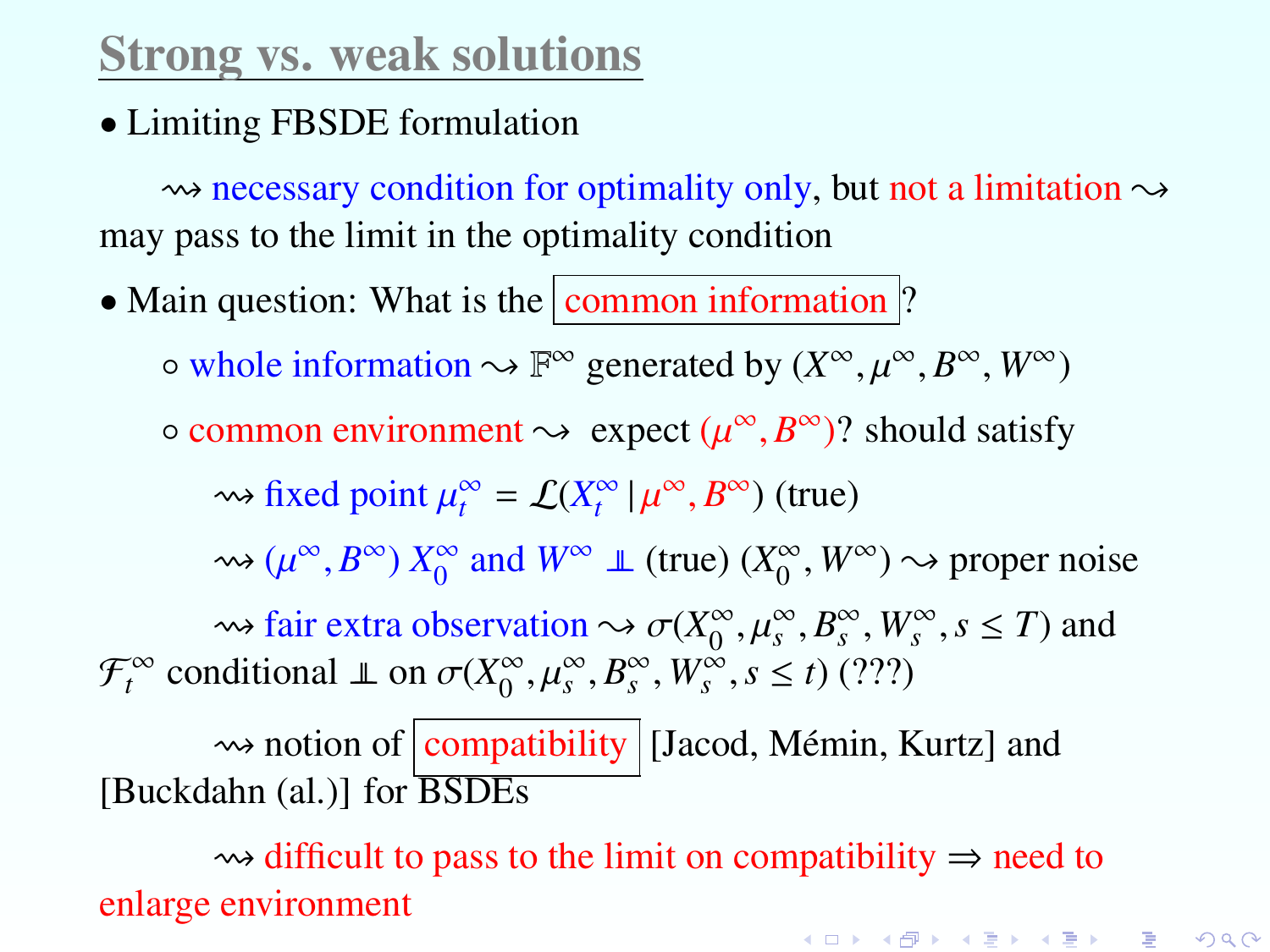• Limiting FBSDE formulation  $\longrightarrow$  necessary condition for optimality only, but not a limitation  $\sim$  may pass to the limit in the optimality condition

• Main question: What is the common information  $\vert$ ?

 $\circ$  whole information  $\leadsto \mathbb{F}^{\infty}$  generated by  $(X^{\infty}, \mu^{\infty}, B^{\infty}, W^{\infty})$ 

 $\circ$  common environment  $\rightsquigarrow$  replace by  $(M^{\infty}, B^{\infty})$ 

 $\rightsquigarrow$  *M*<sup>°</sup><sub>*t*</sub></sub> limit in law of  $\mathcal{L}(X^{N,P}_{\cdot \wedge t}, W^{N,P}_{\cdot \wedge t} | B^{\infty})$ 

 $\rightsquigarrow$  fixed point  $M_t^{\infty} = \mathcal{L}(X_{\cdot \wedge t}^{\infty}, W_{\cdot \wedge t}^{\infty} | M^{\infty}, B^{\infty})$ 

 $\rightsquigarrow$  fixed point  $\Rightarrow$  compatibility

• Yamada-Watanabe : strong ! for compatible solutions  $\Rightarrow$  weak solutions are strong

 $\circ$  strong solutions  $\sim$  environment is adapted to  $B^{\infty}$ 

 $\circ$  example if monotonicity  $\Rightarrow$  close the loop!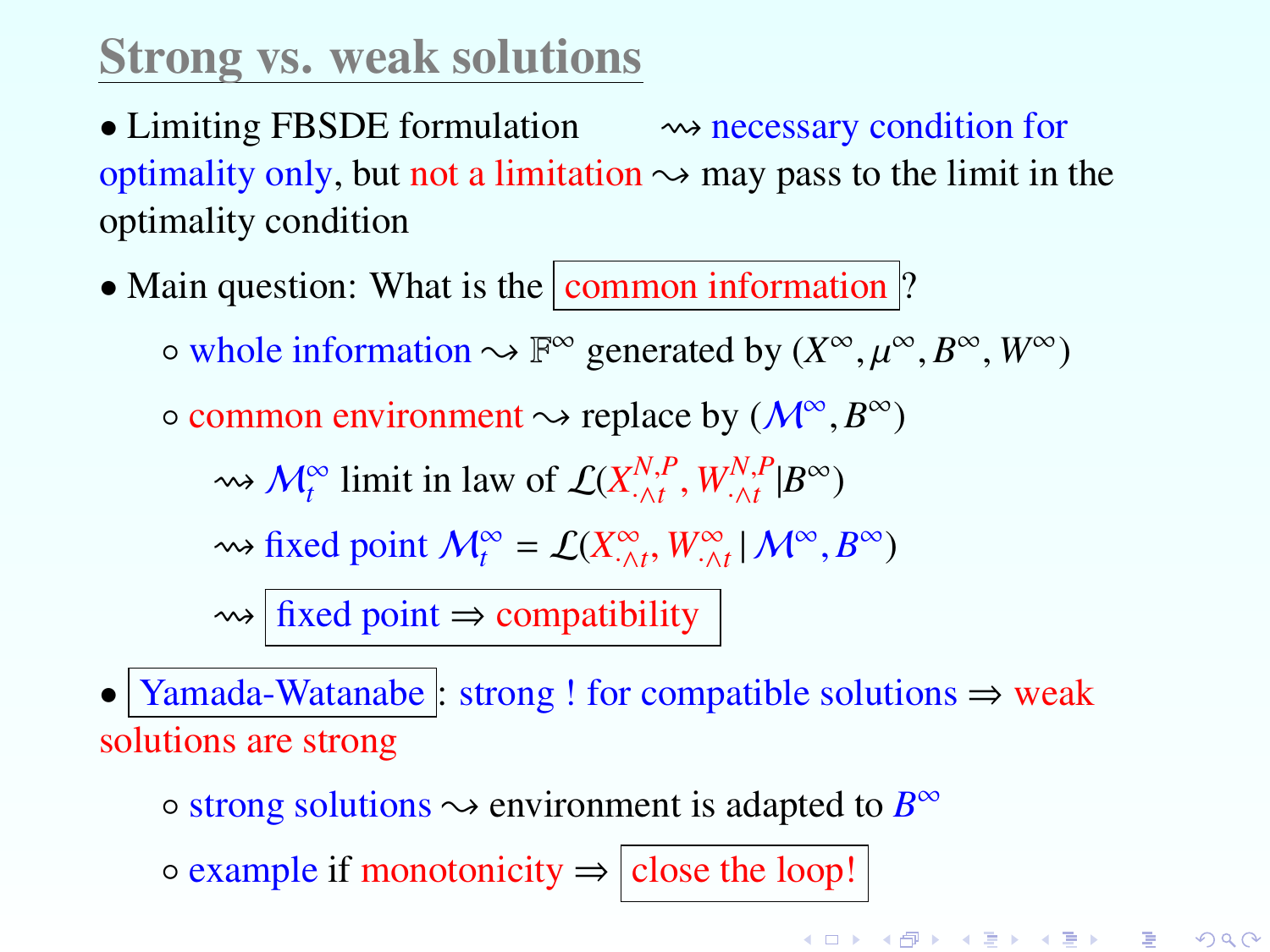#### Part V. Master Equation

a. Derivation of equation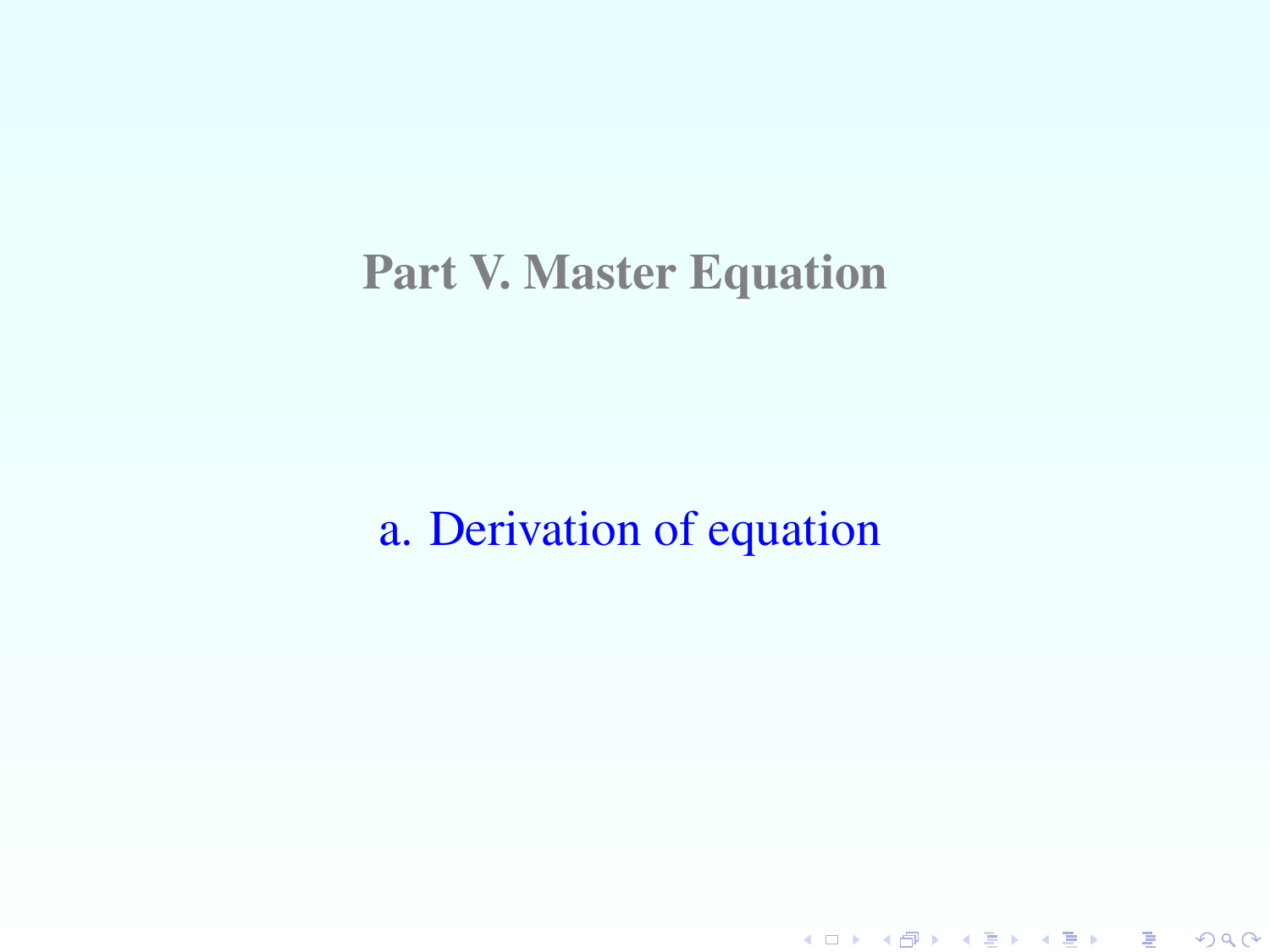#### Setting

• Assume  $\exists$ ! for value function MKV FBSDE ( $\sigma = 1$ )

$$
dX_s = (b(X_s, \mathcal{L}(X_s|B)) - Z_s)ds + dW_s + \eta dB_s
$$
  
\n
$$
dY_s = -f(X_s, \mathcal{L}(X_s|B), Z_s)ds + Z_s dW_s + \zeta_s dB_s, \quad Y_T = g(X_T, \mathcal{L}(X_T|B))
$$
  
\n
$$
\circ Y_t = U(t, X_t, \mu) = U(t, X_t, \mathcal{L}(X_t|B))
$$

• Goal : Expand the right-hand side to identify PDE for *U*!!!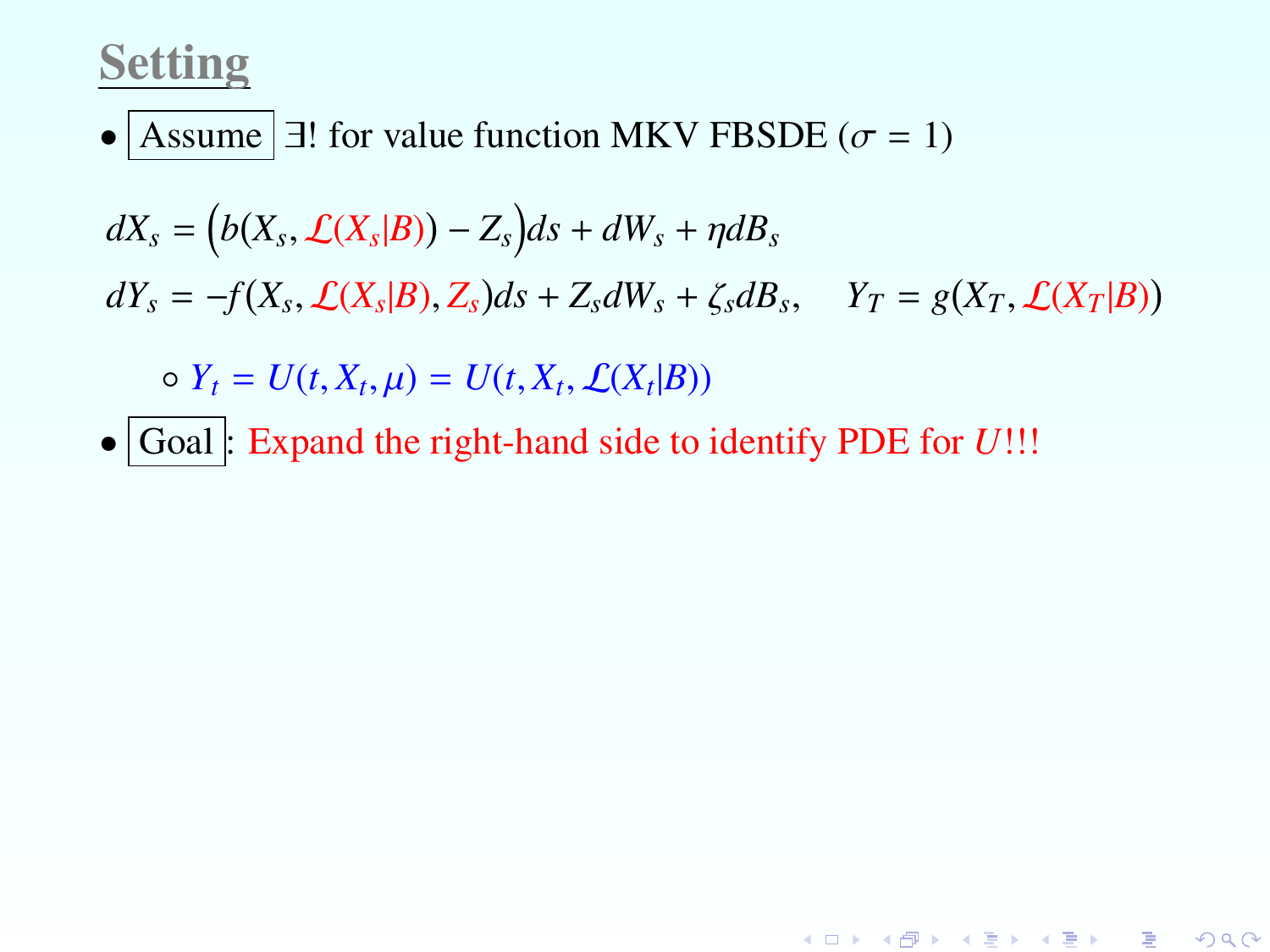#### Setting

• Assume  $\exists$ ! for value function MKV FBSDE ( $\sigma = 1$ )

$$
dX_s = (b(X_s, \mathcal{L}(X_s|B)) - Z_s)ds + dW_s + \eta dB_s
$$

 $dY_s = -f(X_s, \mathcal{L}(X_s|B), Z_s)ds + Z_s dW_s + \zeta_s dB_s, \quad Y_T = g(X_T, \mathcal{L}(X_T|B))$ 

 $V_t = U(t, X_t, \mu) = U(t, X_t, \mathcal{L}(X_t | B))$ 

- Goal : Expand the right-hand side to identify PDE for *U*!!!
- Need for  $\sqrt{\frac{second-order}{derivatives}}$

 $\circ$  ∂*tU*(*t*, *x*, *μ*) and ∂<sup>2</sup><sub>*x</sub></sub>U(<i>t*, *x*, *μ*) bounded and Lipschitz in (*x*, *μ*)</sub>

 $\circ$   $\partial_{\mu}U(t, x, \mu)(v)$  is differentiable in *x*, *v* and  $\mu$ 

◦ <sup>∂</sup>*x*∂µ*U*(*t*, *<sup>x</sup>*, µ)(*v*), <sup>∂</sup>*v*∂µ*U*(*x*, µ)(*v*) bounded and Lipschitz

K ロ ▶ K @ ▶ K 할 ▶ K 할 ▶ 이 할 → 900

 $\partial_{\mu}^{2}U(t, x, \mu)(v, v')$  is bounded and Lipschitz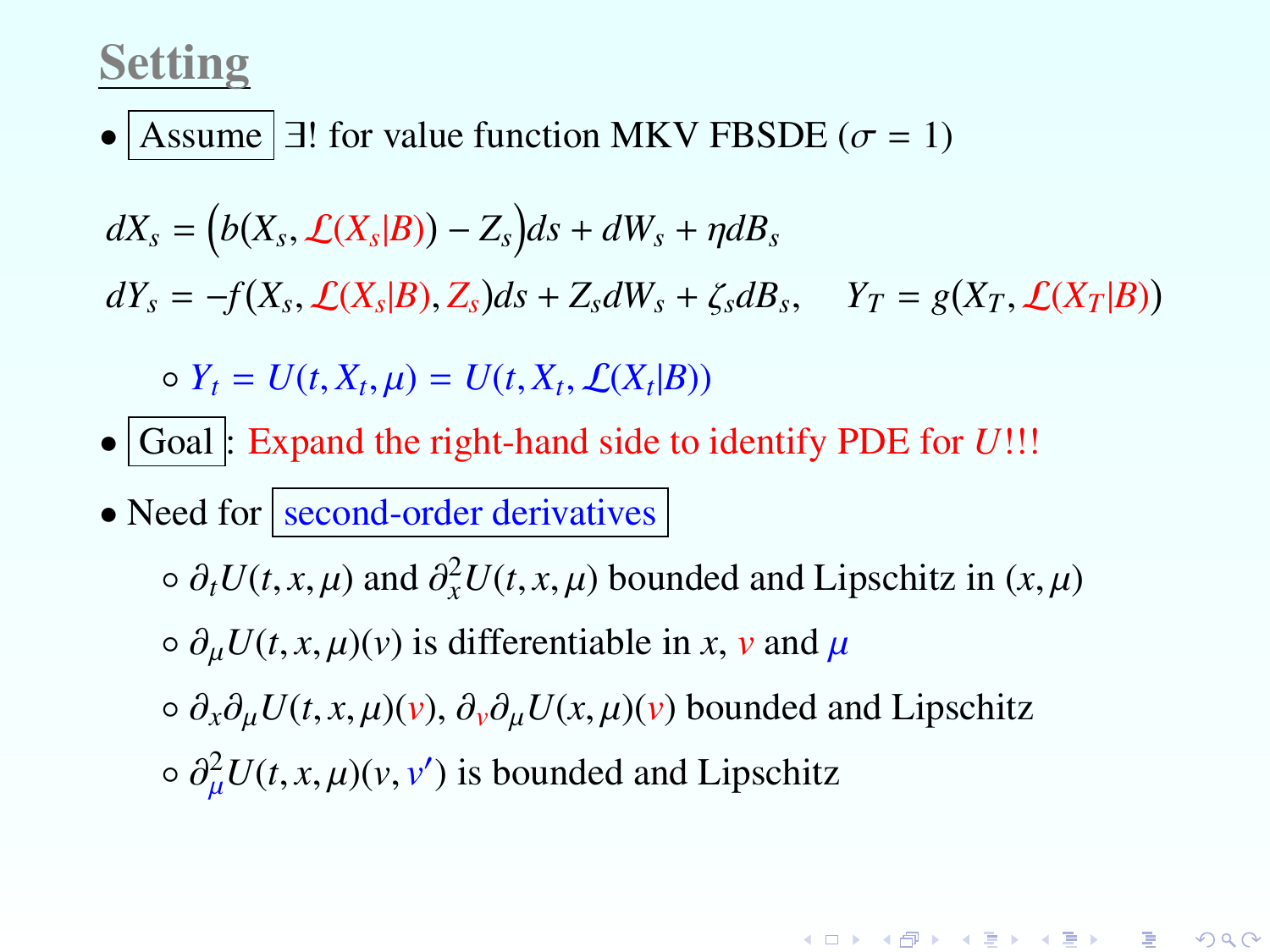## Setting

• Assume  $\exists$ ! for value function MKV FBSDE ( $\sigma = 1$ )

$$
dX_s = (b(X_s, \mathcal{L}(X_s|B)) - Z_s)ds + dW_s + \eta dB_s
$$

 $dY_s = -f(X_s, \mathcal{L}(X_s|B), Z_s)ds + Z_s dW_s + \zeta_s dB_s, \quad Y_T = g(X_T, \mathcal{L}(X_T|B))$ 

 $V_t = U(t, X_t, \mu) = U(t, X_t, \mathcal{L}(X_t | B))$ 

- Goal : Expand the right-hand side to identify PDE for *U*!!!
- Need for  $\sqrt{\frac{second-order}{derivatives}}$

 $\circ$  ∂*tU*(*t*, *x*, *μ*) and ∂<sup>2</sup><sub>*x</sub></sub>U(<i>t*, *x*, *μ*) bounded and Lipschitz in (*x*, *μ*)</sub>

 $\circ$   $\partial_{\mu}U(t, x, \mu)(v)$  is differentiable in *x*, *v* and  $\mu$ 

◦ <sup>∂</sup>*x*∂µ*U*(*t*, *<sup>x</sup>*, µ)(*v*), <sup>∂</sup>*v*∂µ*U*(*x*, µ)(*v*) bounded and Lipschitz

 $\circ \frac{\partial^2 \mu U(t, x, \mu)(v, v')}{\partial \mu}$  is bounded and Lipschitz

<span id="page-116-0"></span>• Theorem : [Gangbo Swiech, C D D, C D L L] If monotonicity and smooth coefficients, then *U* is smooth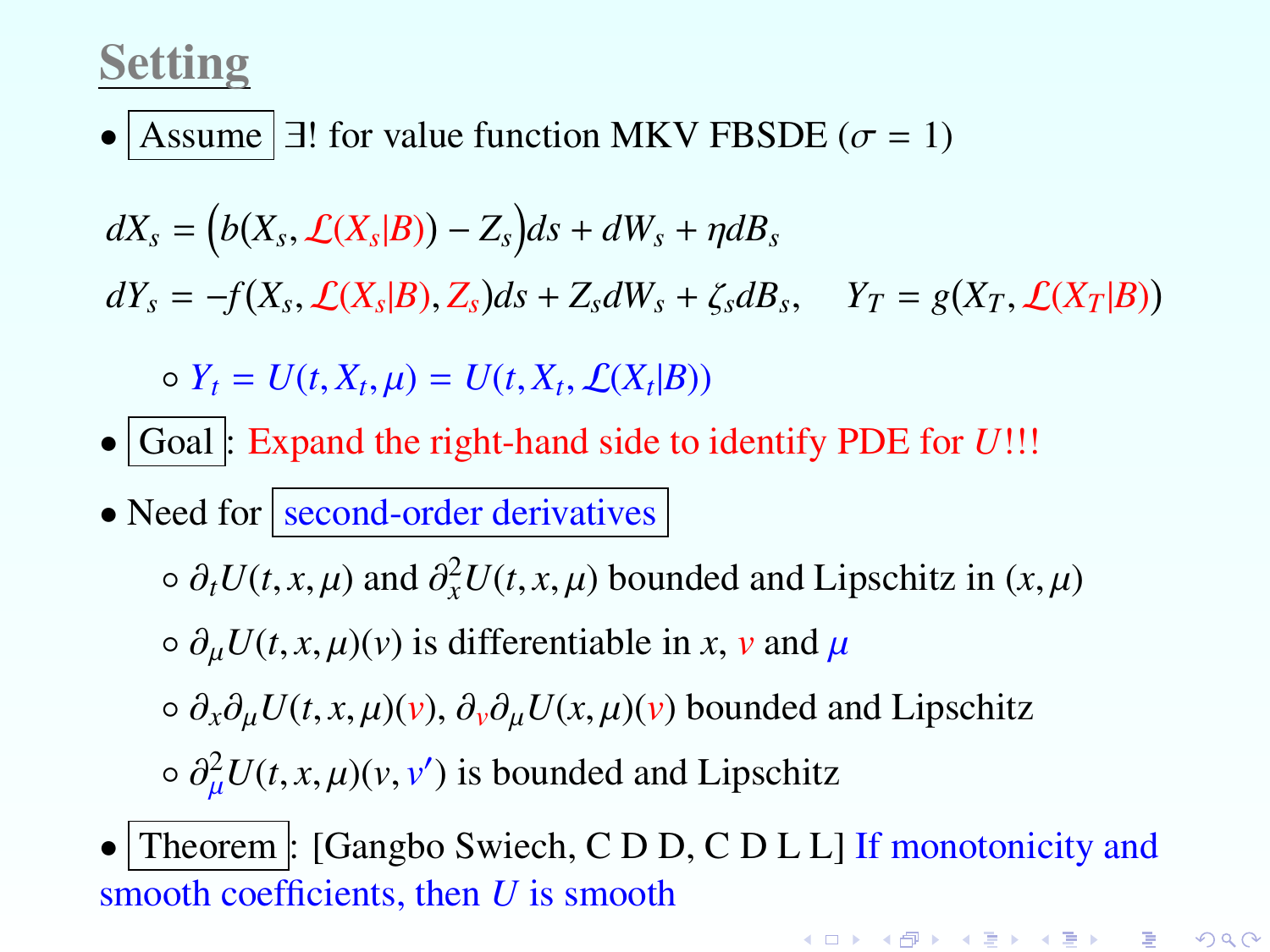<u>Itô's formula on  $\mathcal{P}_2(\mathbb{R}^d)$ </u>

• Process 
$$
dX_t = b_t dt + dW_t + dB_t \mathbb{E} \int_0^T |b_t|^2 dt < \infty
$$

 $\circ$  disentangle sources of noise  $\rightsquigarrow$  use product probability space

$$
\Omega = \Omega^B \times \Omega^W, \quad \mathbb{F} = \mathbb{F}^B \otimes \mathbb{F}^W, \quad \mathbb{P} = \mathbb{P}^B \otimes \mathbb{P}^W
$$

$$
\circ (\Omega^B, \mathbb{F}^B, \mathbb{P}^B) \rightsquigarrow B, \quad (\Omega^W, \mathbb{F}^W, \mathbb{P}^W) \rightsquigarrow W, \quad \mathcal{L}(\cdot | \sigma(B)) = \mathcal{L}^W(\cdot)
$$
  

$$
\circ \Omega = \Omega^B \times \Omega^W, \Omega^B \text{ carries } B, \Omega^W \text{ carries } W
$$

K ロ ▶ K @ ▶ K 할 ▶ K 할 ▶ ① 할 → ① 익단

<span id="page-117-0"></span> $\varphi$   $\mu_t = \mathcal{L}(X_t)$ : conditional law of  $X_t$  given *B*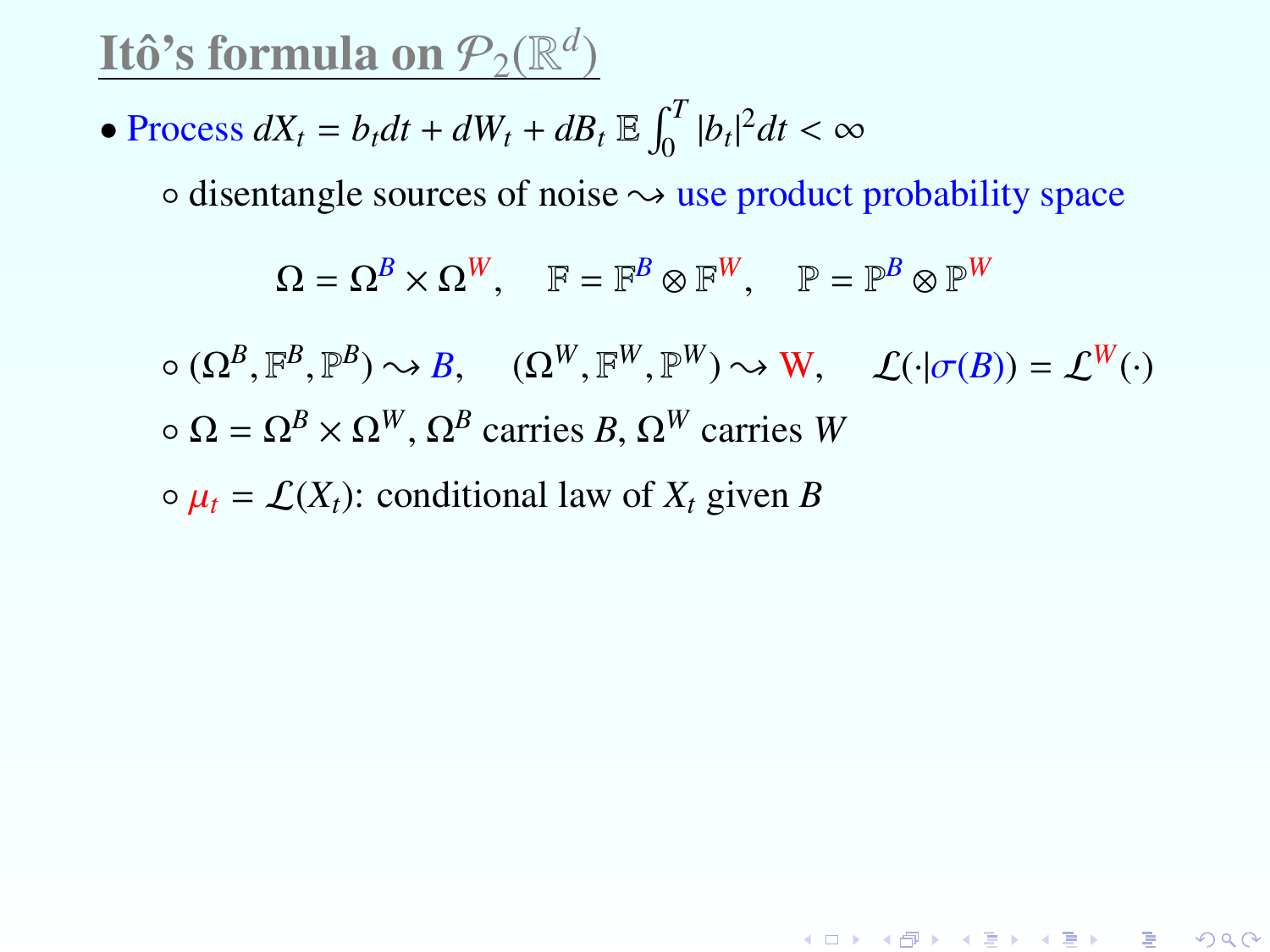<u>Itô's formula on  $\mathcal{P}_2(\mathbb{R}^d)$ </u>

• Process 
$$
dX_t = b_t dt + dW_t + dB_t \mathbb{E} \int_0^T |b_t|^2 dt < \infty
$$

 $\circ$  disentangle sources of noise  $\leadsto$  use product probability space

$$
\Omega = \Omega^B \times \Omega^W, \quad \mathbb{F} = \mathbb{F}^B \otimes \mathbb{F}^W, \quad \mathbb{P} = \mathbb{P}^B \otimes \mathbb{P}^W
$$

$$
\circ (\Omega^B, \mathbb{F}^B, \mathbb{P}^B) \leadsto B, \quad (\Omega^W, \mathbb{F}^W, \mathbb{P}^W) \leadsto W, \quad \mathcal{L}(\cdot | \sigma(B)) = \mathcal{L}^W(\cdot)
$$
  

$$
\circ \Omega = \Omega^B \times \Omega^W, \Omega^B \text{ carries } B, \Omega^W \text{ carries } W
$$

K ロ ▶ K @ ▶ K 할 ▶ K 할 ▶ 이 할 → 900

 $\varphi$   $\mu_t = \mathcal{L}(X_t)$ : conditional law of  $X_t$  given *B* 

<span id="page-118-0"></span>• *U* Fréchet differentiable with  $\mathbb{R}^d \ni v \mapsto \partial_\mu U(\mu, v)$  differentiable  $(v, u)$  $(v, \mu)$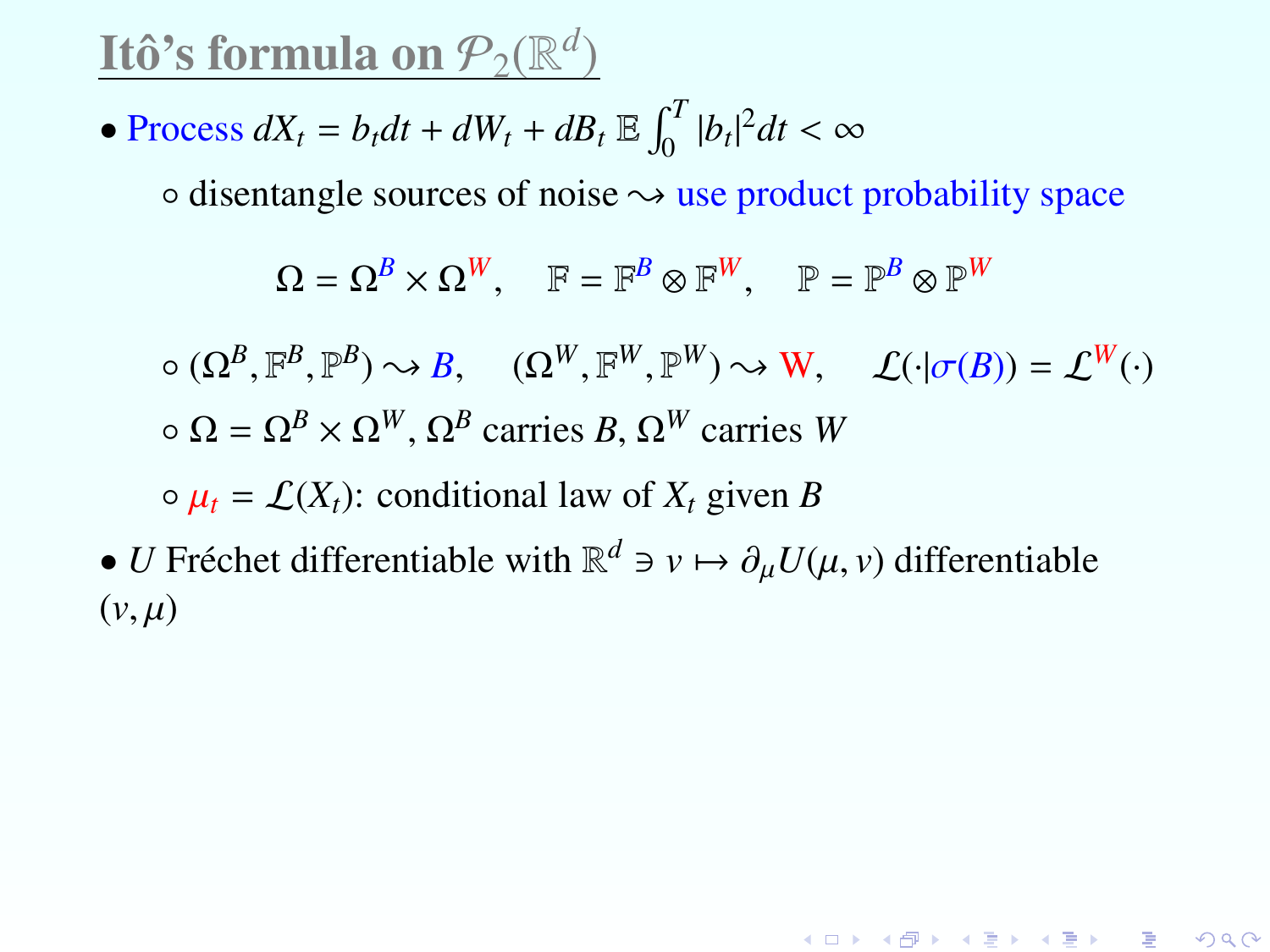<u>Itô's formula on  $\mathcal{P}_2(\mathbb{R}^d)$ </u>

• Process 
$$
dX_t = b_t dt + dW_t + dB_t \mathbb{E} \int_0^T |b_t|^2 dt < \infty
$$

 $\circ$  disentangle sources of noise  $\rightsquigarrow$  use product probability space

$$
\Omega = \Omega^B \times \Omega^W, \quad \mathbb{F} = \mathbb{F}^B \otimes \mathbb{F}^W, \quad \mathbb{P} = \mathbb{P}^B \otimes \mathbb{P}^W
$$

$$
\circ (\Omega^B, \mathbb{F}^B, \mathbb{P}^B) \rightsquigarrow B, \quad (\Omega^W, \mathbb{F}^W, \mathbb{P}^W) \rightsquigarrow W, \quad \mathcal{L}(\cdot | \sigma(B)) = \mathcal{L}^W(\cdot)
$$
  

$$
\circ \Omega = \Omega^B \times \Omega^W, \Omega^B \text{ carries } B, \Omega^W \text{ carries } W
$$

 $\varphi$   $\mu_t = \mathcal{L}(X_t)$ : conditional law of  $X_t$  given *B* 

• *U* Fréchet differentiable with  $\mathbb{R}^d \ni v \mapsto \partial_\mu U(\mu, v)$  differentiable  $(v, u)$  $(v, \mu)$ 

 $\circ$  Itô's formula for  $(U(\mu_t))_{t>0}$ ?

<span id="page-119-0"></span>
$$
dU(\mu_t) = \mathbb{E}^W[b_t \cdot \partial_\mu U(\mu_t)(X_t)] + \mathbb{E}^W[\text{Trace}(\partial_\nu \partial_\mu U(\mu_t)(X_t))]dt
$$
  
+  $\frac{1}{2} \mathbb{E}^W \tilde{\mathbb{E}}^W[\text{Trace}(\partial_\mu^2 U(\mu_t)(X_t, \tilde{X}_t))]dt + \mathbb{E}^W[\partial_\mu U(\mu_t)(X_t)] \cdot dB_t$   
•  $\tilde{\mathbb{E}}^W$  conditional expectation on a copy space  $\Omega^B_{\text{max}} \times \tilde{\Omega}^W$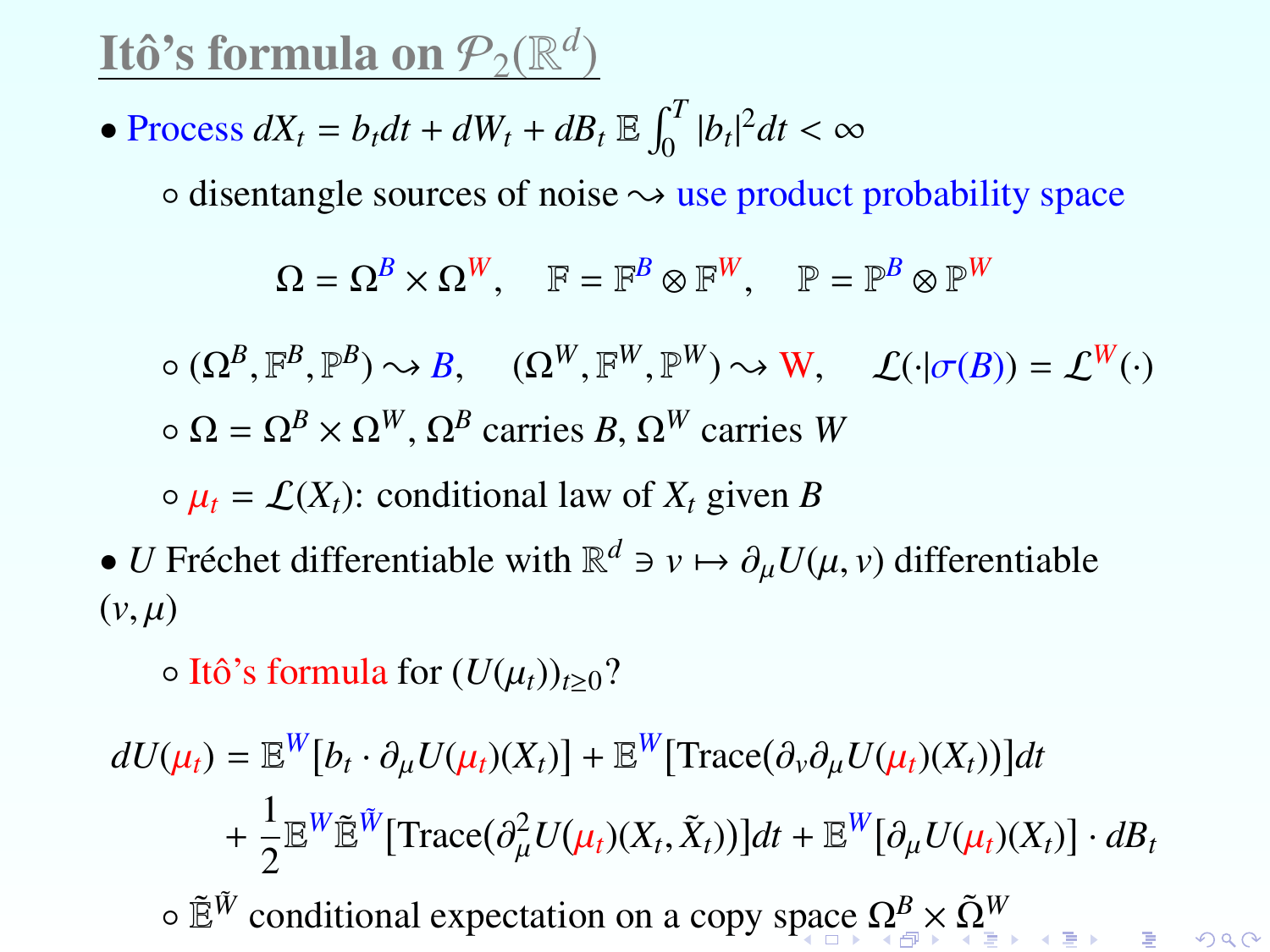### Identification of the master equation

• Identification of the *dt* terms in the expansion of the identify:

 $Y_t = U(t, X_t, \mathcal{L}(X_t | B))$ 

<span id="page-120-0"></span>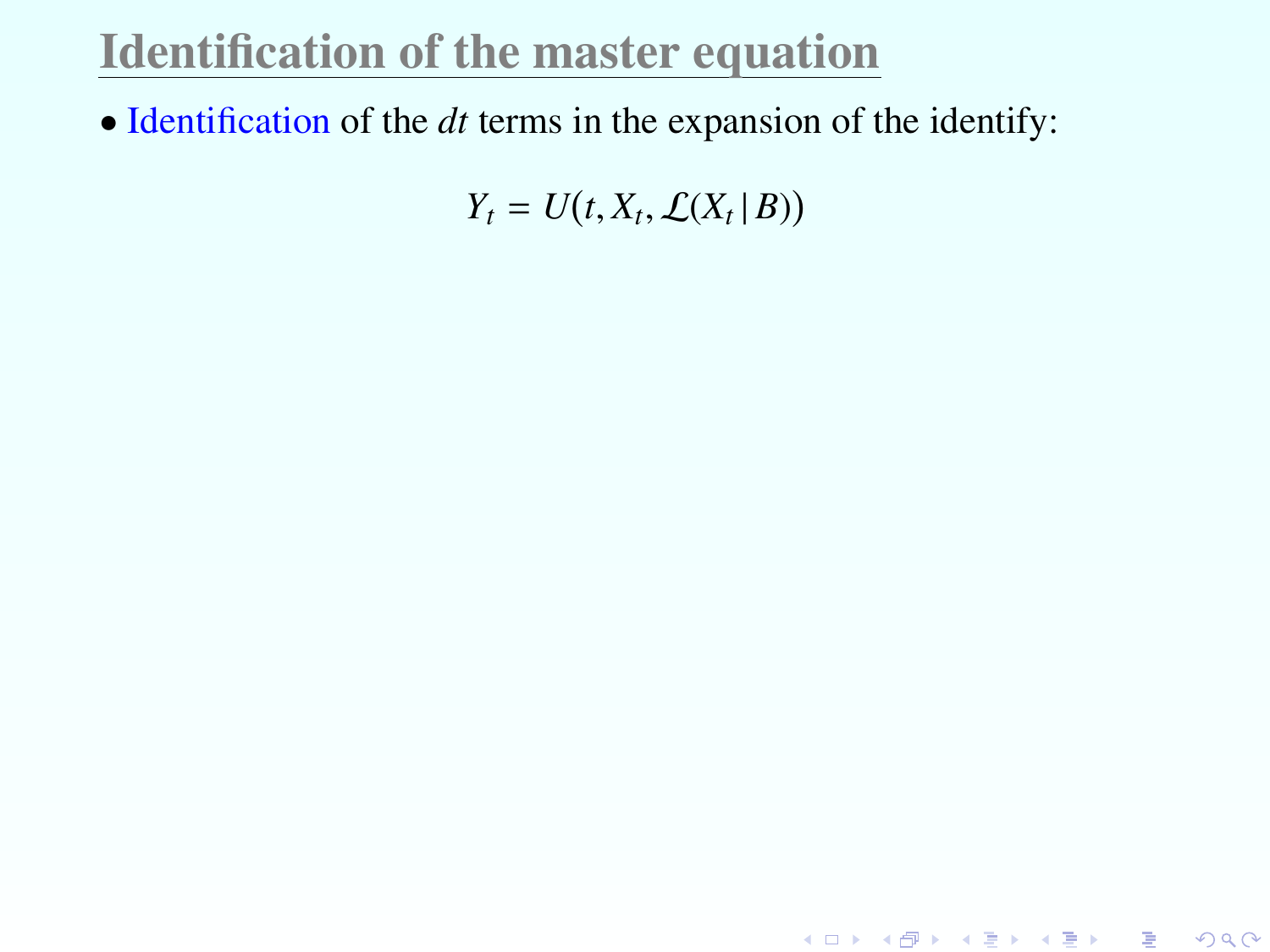#### Identification of the master equation

• Identification of the *dt* terms in the expansion of the identify:

$$
Y_t = U(t, X_t, \mathcal{L}(X_t | B))
$$

• Get the form of the full-fledged master equation

$$
\partial_t U(t, x, \mu) - \int_{\mathbb{R}^d} \partial_x U(t, v, \mu) \cdot \partial_\mu U(t, x, \mu)(v) d\mu(v)
$$
  
+  $f(x, \mu) - \frac{1}{2} |\partial_x U(t, x, \mu)|^2 + \frac{1 + \eta^2}{2} \text{Trace}(\partial_x^2 U(t, x, \mu))$   
+  $\frac{1 + \eta^2}{2} \int_{\mathbb{R}^d} \text{Trace}(\partial_v \partial_\mu U(t, x, \mu, v)) d\mu(v)$   
+  $\eta^2 \int_{\mathbb{R}^d} \text{Trace}(\partial_x \partial_\mu U(t, x, \mu, v)) d\mu(v)$   
+  $\frac{\eta^2}{2} \int_{\mathbb{R}^d} \int_{\mathbb{R}^d} \text{Trace}(\partial_\mu^2 U(t, x, \mu, v, v')) d\mu(v) d\mu(v') = 0$ 

K ロ ▶ K @ ▶ K 할 ▶ K 할 ▶ → 할 → 9 Q @

 $\circ$  Not a HJB! (MFG  $\neq$  optimization)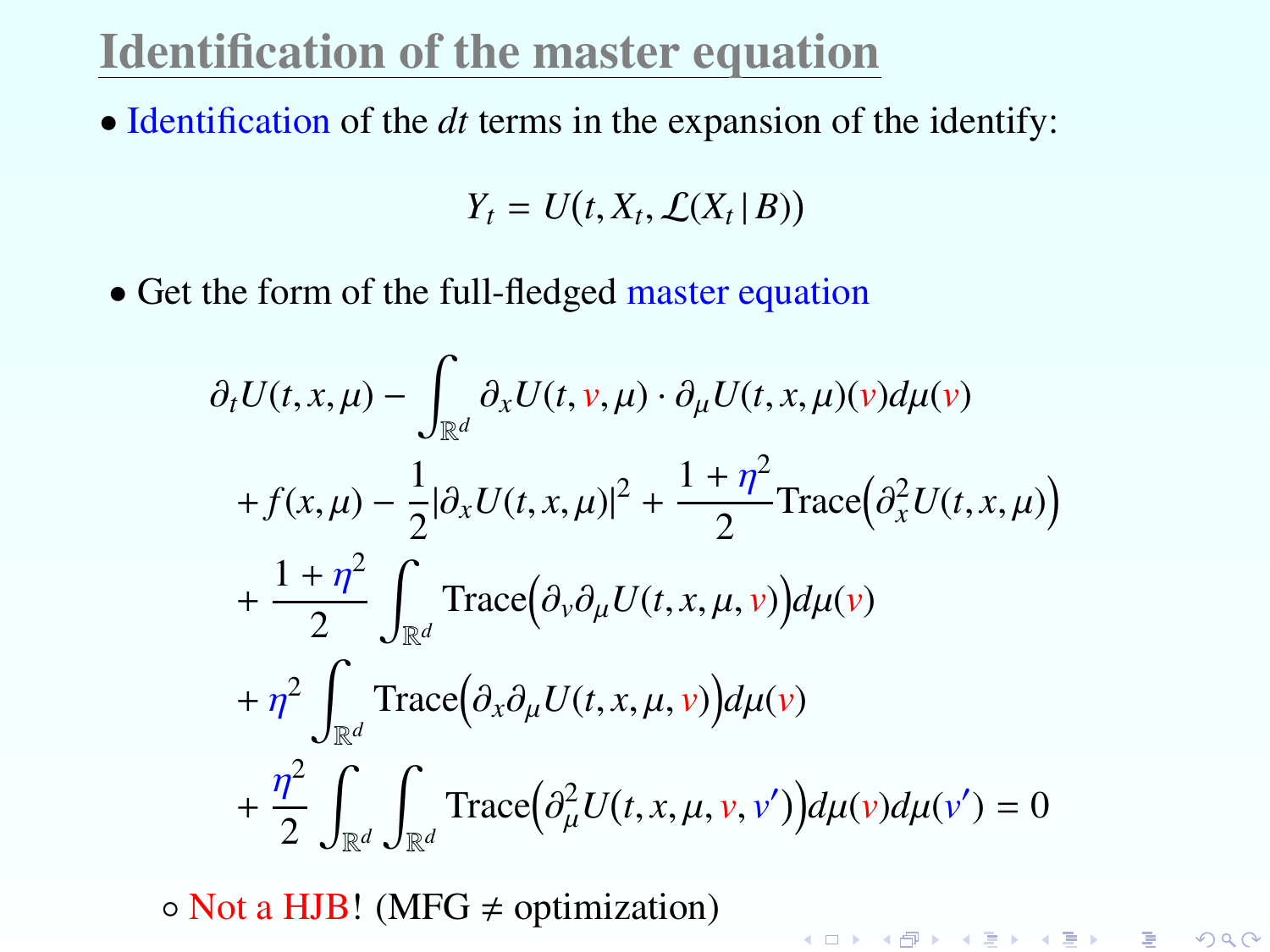#### Part V. Master Equation

b. Application

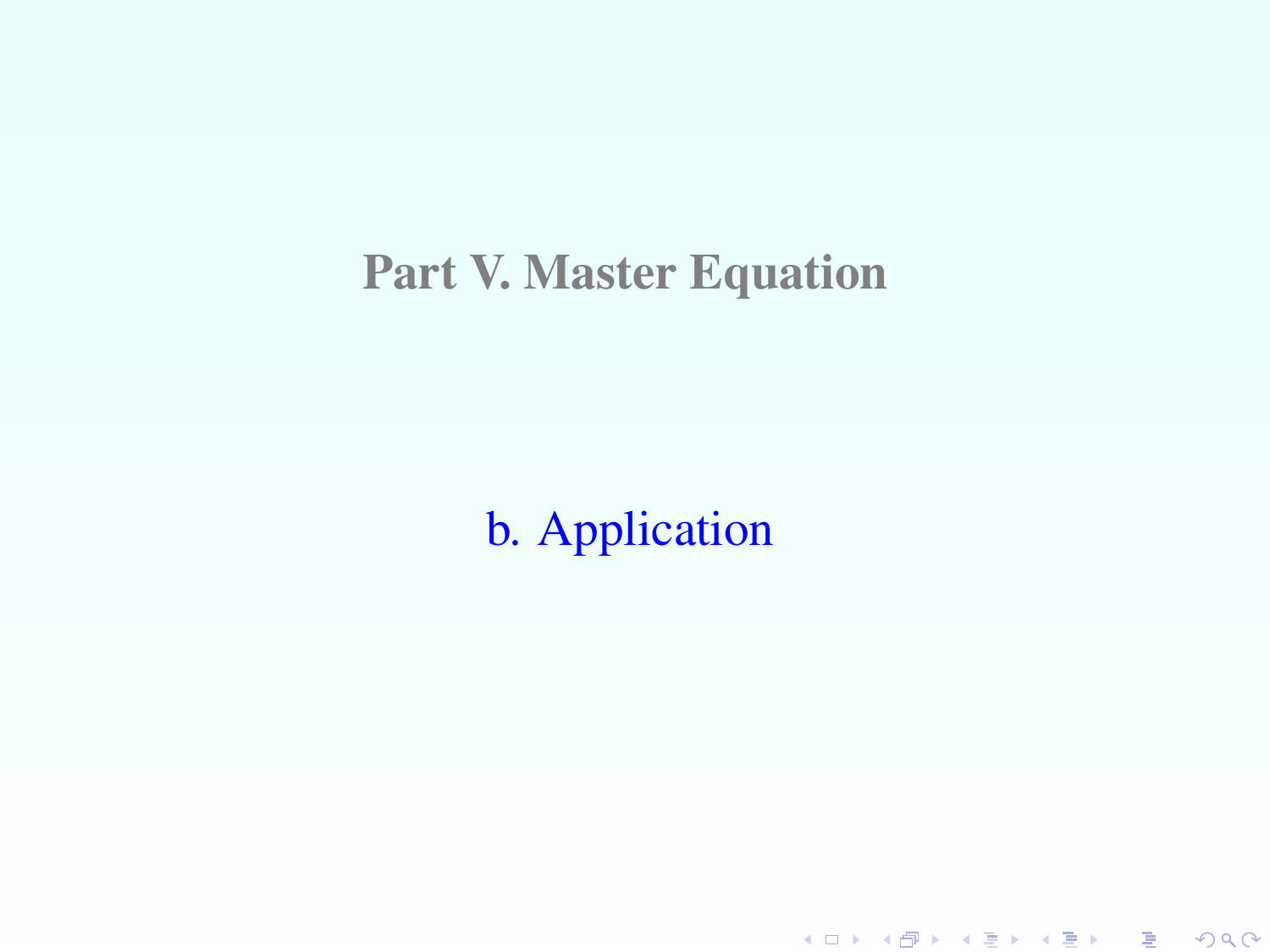• Controlled dynamics

$$
dX_t^i = (b(X_t^i, \bar{\mu}_t^N) + \alpha_t^i)dt + dW_t^i + \eta dB_t
$$

• Cost functionals to player *i*

$$
J^{i}(\alpha^{1},\ldots,\alpha^{N}) = \mathbb{E}\Big[g(X_{T}^{i},\bar{\mu}_{T}^{N}) + \int_{0}^{T} \Big(f(X_{s}^{i},\bar{\mu}_{s}^{N}) + \frac{1}{2}|\alpha_{s}^{i}|^{2}\Big)ds\Big]
$$

K ロ ▶ K @ ▶ K 할 ▶ K 할 ▶ 이 할 → 900

• Rigorous connection between *N*-player game and MFG?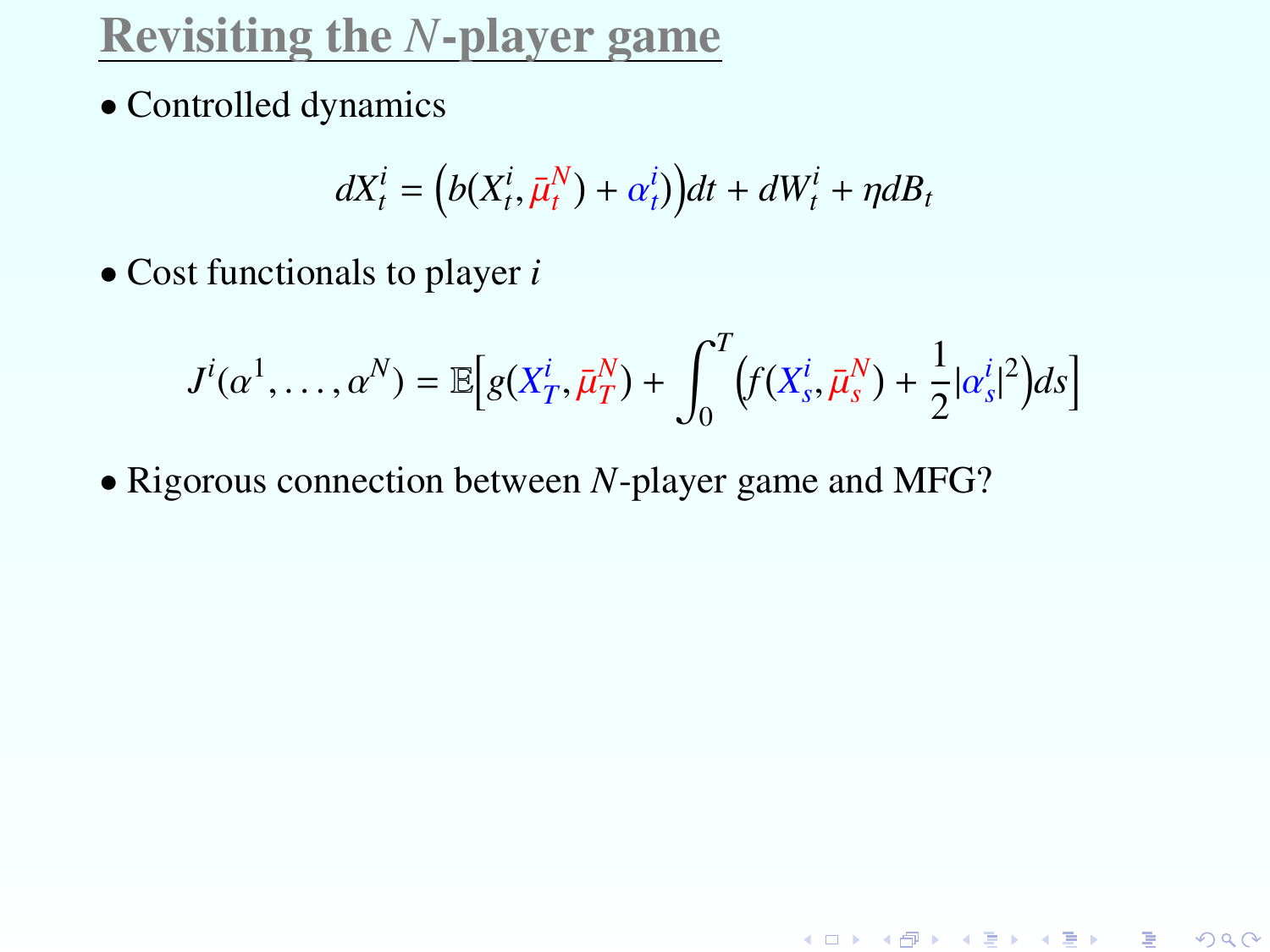• Controlled dynamics

$$
dX_t^i = (b(X_t^i, \bar{\mu}_t^N) + \alpha_t^i)dt + dW_t^i + \eta dB_t
$$

• Cost functionals to player *i*

$$
J^{i}(\alpha^{1},\ldots,\alpha^{N}) = \mathbb{E}\Big[g(X_{T}^{i},\bar{\mu}_{T}^{N}) + \int_{0}^{T} \Big(f(X_{s}^{i},\bar{\mu}_{s}^{N}) + \frac{1}{2}|\alpha_{s}^{i}|^{2}\Big)ds\Big]
$$

- Rigorous connection between *N*-player game and MFG?
- Prove the  $\boxed{\text{convergence}}$  of the Nash equilibria as *N* tends to  $\infty$

 $\circ$  difficulty  $\sim$  no uniform smoothness on the optimal feedback function  $\alpha^{\star,N}$  w.r.t to *N* 

$$
\underbrace{\alpha_t^{\star,i,N}}_{\text{optimal control to player } i} = \alpha^{\star,N}(X_t^i; \underbrace{X^1, \dots, X^{i-1}, X^{i+1}, \dots, X^N}_{\text{states of the others}})
$$

◦ weak compactness arguments on the control (notion of relaxed controls) for equilibria over open loop controls [Lacker, Fischer]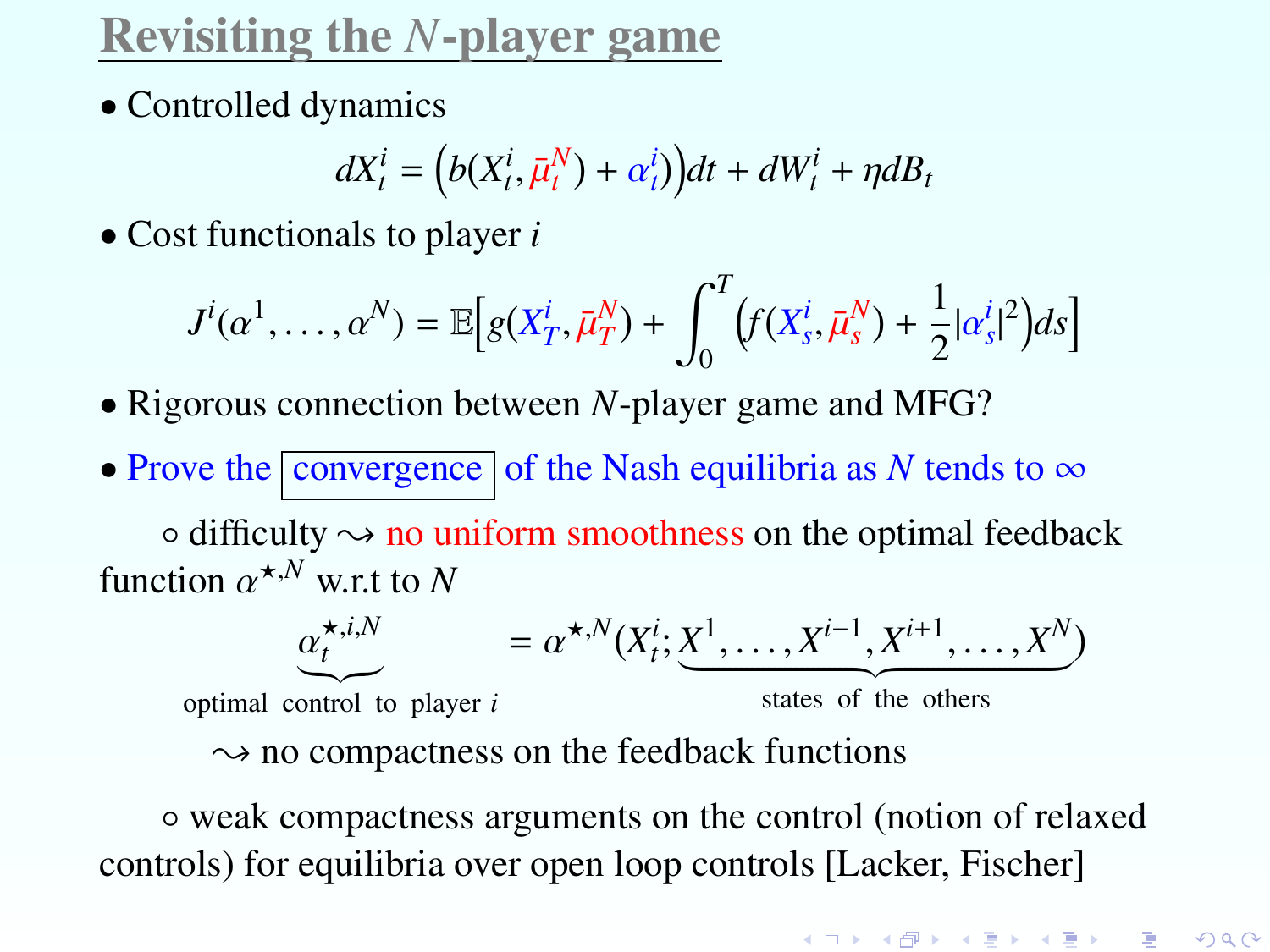• Controlled dynamics

$$
dX_t^i = (b(X_t^i, \bar{\mu}_t^N) + \alpha_t^i)dt + dW_t^i + \eta dB_t
$$

• Cost functionals to player *i*

$$
J^{i}(\alpha^{1},\ldots,\alpha^{N}) = \mathbb{E}\Big[g(X_{T}^{i},\bar{\mu}_{T}^{N}) + \int_{0}^{T} \Big(f(X_{s}^{i},\bar{\mu}_{s}^{N}) + \frac{1}{2}|\alpha_{s}^{i}|^{2}\Big)ds\Big]
$$

- Rigorous connection between *N*-player game and MFG?
- Prove the  $\boxed{\text{convergence}}$  of the Nash equilibria as *N* tends to  $\infty$

 $\circ$  difficulty  $\sim$  no uniform smoothness on the optimal feedback function  $\alpha^{\star,N}$  w.r.t to *N* 

$$
\underbrace{\alpha_t^{\star,i,N}}_{\text{optimal control to player } i} = \alpha^{\star,N}(X_i^i; \underbrace{X^1, \dots, X^{i-1}, X^{i+1}, \dots, X^N}_{\text{states of the others}})
$$
\n
$$
\Rightarrow \text{no compactness on the feedback functions}
$$
\n
$$
\circ \text{use the master equation [C D L L]: } \underbrace{\text{expand } (U(t, X_t^i, \bar{\mu}_t^N))_{0 \le t \le T}}_{\text{and prove } \approx \text{equilibrium cost to player } i}
$$

K ロ K K @ K K R K X R K ( B K ) R  $299$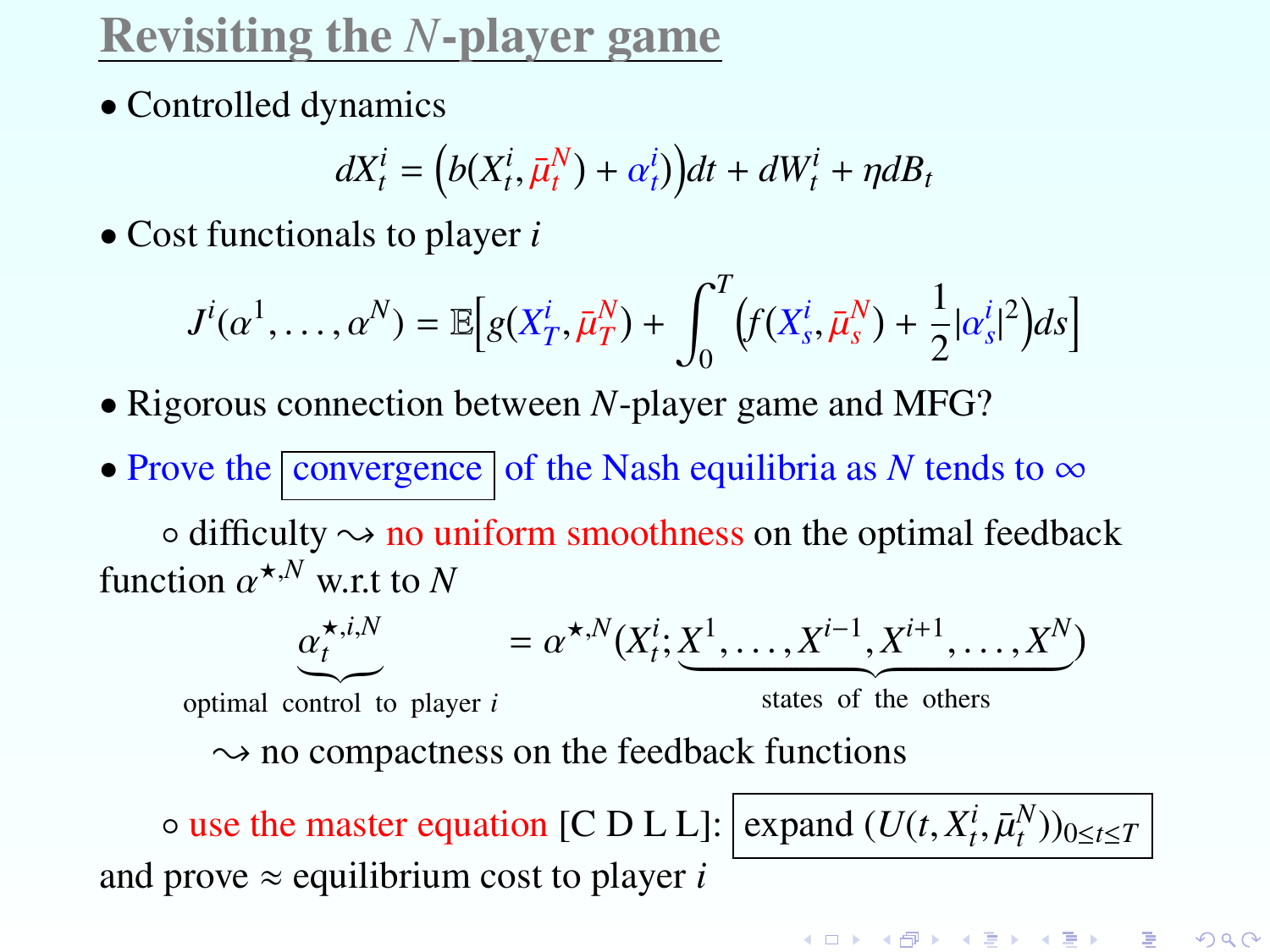• Controlled dynamics

$$
dX_t^i = (b(X_t^i, \bar{\mu}_t^N) + \alpha_t^i)dt + dW_t^i + \eta dB_t
$$

• Cost functionals to player *i*

$$
J^{i}(\alpha^{1},\ldots,\alpha^{N}) = \mathbb{E}\Big[g(X_{T}^{i},\bar{\mu}_{T}^{N}) + \int_{0}^{T} \Big(f(X_{s}^{i},\bar{\mu}_{s}^{N}) + \frac{1}{2}|\alpha_{s}^{i}|^{2}\Big)ds\Big]
$$

- Rigorous connection between *N*-player game and MFG?
- $\bullet$  Construct | approximate Nash equilibria  $|$  (easier)

 $\circ$  limit setting  $\rightsquigarrow$  optimal control has the form

$$
\alpha_t^{\star} = -\partial_x U(t, X_t, \qquad \underbrace{\underline{\mathcal{L}}(X_t|B)} \qquad)
$$

population at equilibrium

 $\circ$  in *N*-player game, use  $\alpha_t^{N,i} = -\partial_x U(t, X_t^i, \bar{\mu}_t^N)$ 

◦ almost Nash cost decreases at most of <sup>ε</sup>*<sup>N</sup>* under unilateral deviation where  $\varepsilon_N \to 0$